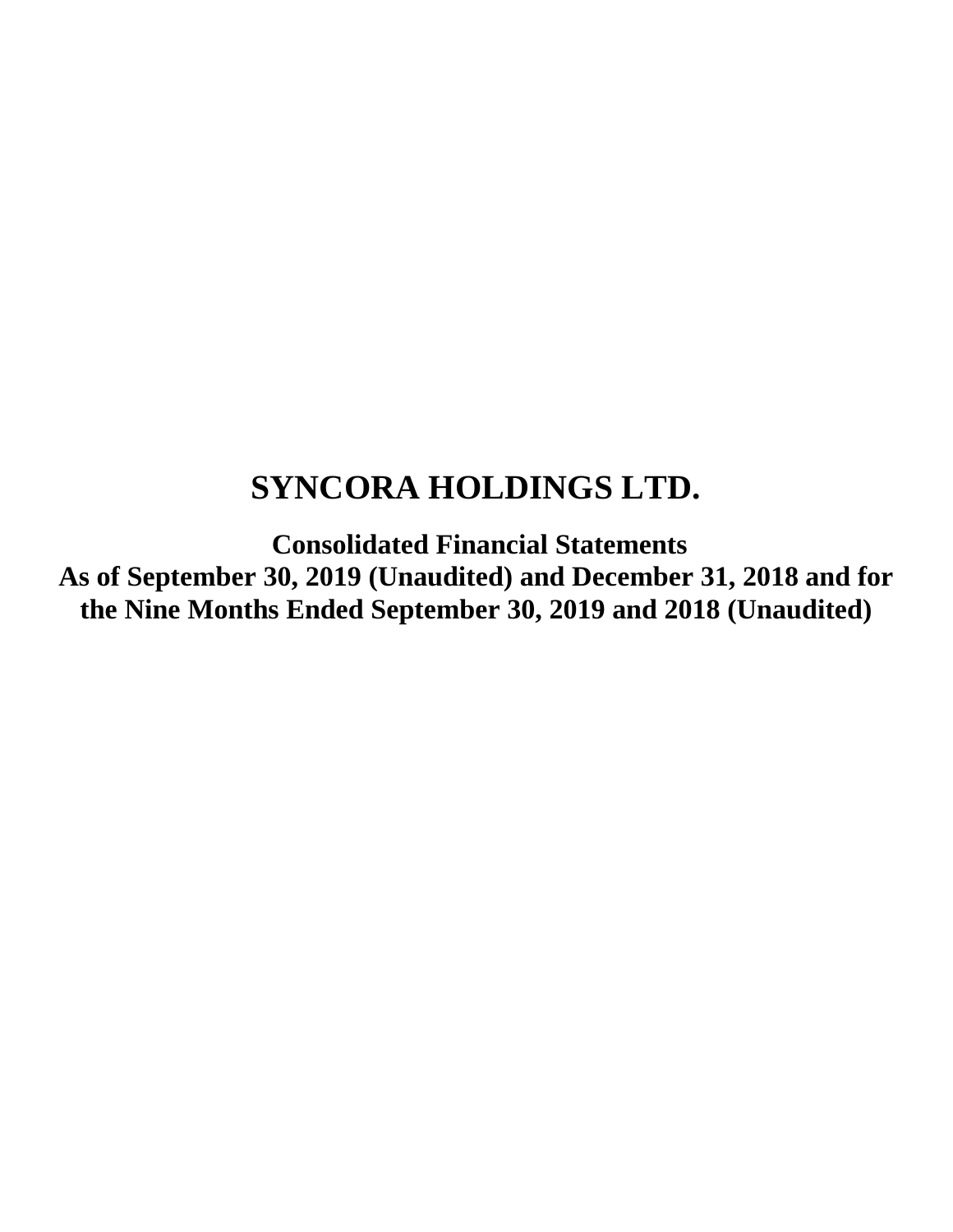# **INDEX TO CONSOLIDATED FINANCIAL STATEMENTS**

| Consolidated Statements of Operations and Comprehensive Income (Loss) for the nine months ended             |  |
|-------------------------------------------------------------------------------------------------------------|--|
|                                                                                                             |  |
| Consolidated Statements of Changes in Shareholders' Equity for the nine months ended September 30, 2019 and |  |
|                                                                                                             |  |
| Consolidated Statements of Cash Flows for the nine months ended September 30, 2019 and 2018 (Unaudited) 6   |  |
|                                                                                                             |  |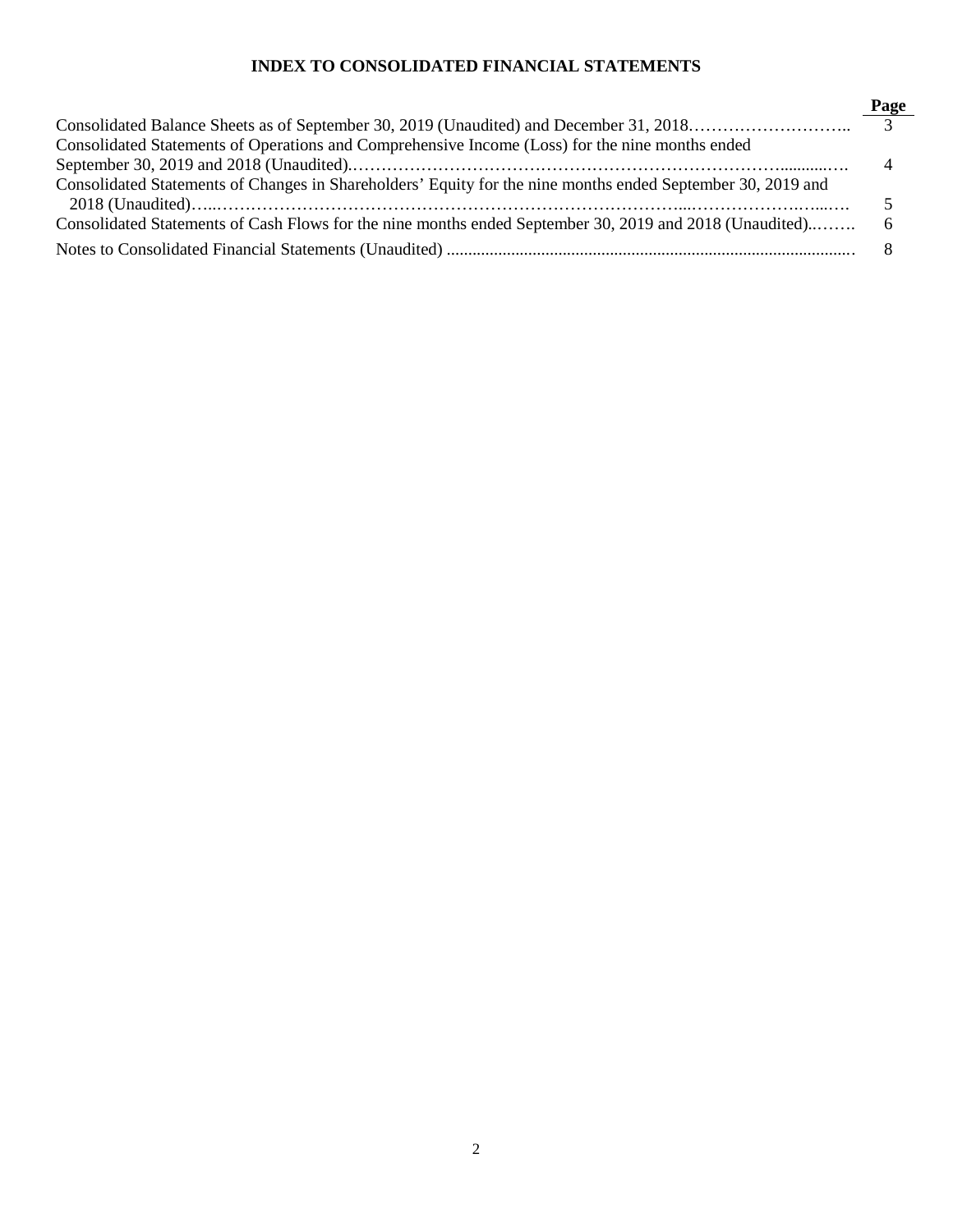# **SYNCORA HOLDINGS LTD. (U.S. dollars in thousands, except share and per share amounts) AS OF SEPTEMBER 30, 2019 (Unaudited) and DECEMBER 31, 2018 CONSOLIDATED BALANCE SHEETS**

| <b>ASSETS</b>                                                                                    | 2019        |     | 2018        |
|--------------------------------------------------------------------------------------------------|-------------|-----|-------------|
|                                                                                                  | 3,100       | \$. | 13,703      |
|                                                                                                  | 33,002      |     | 26,299      |
|                                                                                                  | 36.102      |     | 40,002      |
|                                                                                                  | 449         |     | 3,210       |
|                                                                                                  | 7,643       |     | 8,427       |
|                                                                                                  | 2,266       |     | 4,275       |
|                                                                                                  | 1,264,457   |     | 1,634,468   |
|                                                                                                  |             | \$  | 1,690,382   |
| <b>LIABILITIES AND SHAREHOLDERS' EQUITY</b>                                                      |             |     |             |
|                                                                                                  | 10,134      | \$. | 10,258      |
|                                                                                                  | 814,132     |     | 1,030,600   |
|                                                                                                  | 824,266     |     | 1,040,858   |
| Shareholders' equity                                                                             |             |     |             |
| Preferred shares of entity held-for-sale - Series B perpetual non-cumulative preferred shares    |             |     |             |
| of Syncora Guarantee Inc. (2,000 shares authorized and issued; 372 and 1,345 shares outstanding, |             |     |             |
| 1,628 and 655 shares held by subsidiary; \$37,196 and \$134,526 liquidation preference)          | 3.720       |     | 13,453      |
|                                                                                                  | 1,917       |     | 2,247       |
| Common shares (500,000,000 shares authorized; 90,102,159 and 90,013,135 shares                   |             |     |             |
| issued; $87,057,571$ and $86,968,547$ shares outstanding, $3,044,588$ shares held as treasury;   |             |     |             |
|                                                                                                  | 2,718,524   |     | 2,717,633   |
|                                                                                                  | (2,256,294) |     | (2,085,637) |
|                                                                                                  | 18,784      |     | 1,828       |
|                                                                                                  | 481,014     |     | 633,824     |
|                                                                                                  | 486,651     |     | 649,524     |
|                                                                                                  | 1,310,917   | S   | 1,690,382   |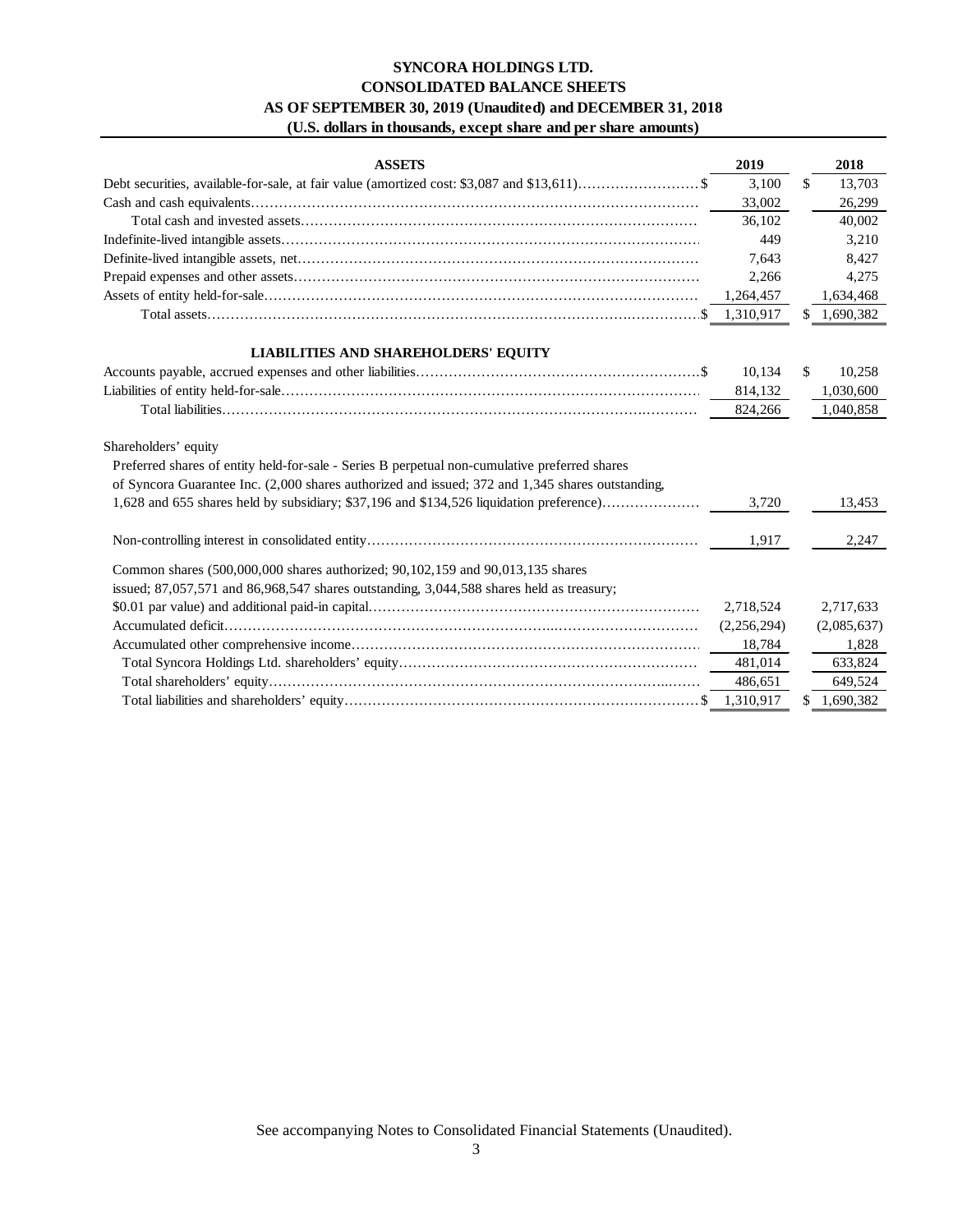# **SYNCORA HOLDINGS LTD. CONSOLIDATED STATEMENTS OF OPERATIONS AND COMPREHENSIVE INCOME (LOSS) (Unaudited) FOR THE NINE MONTHS ENDED SEPTEMBER 30, 2019 AND 2018 (U.S. dollars in thousands, except share and per share amounts)**

|                                                                                                               | 2019       |              | 2018       |
|---------------------------------------------------------------------------------------------------------------|------------|--------------|------------|
| <b>Revenues</b>                                                                                               |            |              |            |
|                                                                                                               | 4.237      | \$           | 3,408      |
|                                                                                                               | 375        |              | 1,044      |
| Net realized (losses) gains on investments, including other-than-temporary impairment losses                  |            |              |            |
|                                                                                                               | (319)      |              | 2          |
|                                                                                                               | 514        |              | 11,040     |
|                                                                                                               | 4,807      |              | 15,494     |
| <b>Expenses</b>                                                                                               |            |              |            |
|                                                                                                               | 2,761      |              |            |
|                                                                                                               | 11,117     |              | 4.760      |
|                                                                                                               | 13,878     |              | 4,760      |
|                                                                                                               | (9,071)    |              | 10.734     |
|                                                                                                               | 63         |              | 23         |
|                                                                                                               | (9.134)    |              | 10.711     |
| Loss from discontinued insurance operations before tax expense, including 2019 impairment loss of \$(132,685) | (88, 411)  |              | (104, 933) |
|                                                                                                               | $\sim$     |              | 75,143     |
|                                                                                                               | (88, 411)  |              | (29,790)   |
|                                                                                                               | (97, 545)  |              | (19,079)   |
| Other comprehensive income (loss):                                                                            |            |              |            |
|                                                                                                               | (79)       |              | 88         |
|                                                                                                               |            |              | (19, 166)  |
|                                                                                                               | 17,035     |              |            |
|                                                                                                               | 16,956     |              | (19,078)   |
|                                                                                                               | (80, 589)  | \$           | (38, 157)  |
|                                                                                                               | 115        | S            | 260        |
| Net loss and comprehensive income (loss) attributable to controlling interest:                                |            |              |            |
|                                                                                                               | (97,660)   | \$           | (19, 339)  |
|                                                                                                               | (80, 704)  | \$           | (38, 417)  |
| Calculation of basic and diluted earnings (loss) per share attributable                                       |            |              |            |
| to Syncora Holdings Ltd. common shareholders:                                                                 |            |              |            |
|                                                                                                               | (9,249)    | \$           | 10.451     |
|                                                                                                               | (0.11)     | \$           | 0.12       |
|                                                                                                               | (88, 411)  | $\mathbb{S}$ | (29,790)   |
|                                                                                                               | (72, 997)  |              |            |
|                                                                                                               | (161, 408) |              | (29,790)   |
|                                                                                                               | (1.85)     | \$           | (0.34)     |
|                                                                                                               |            |              |            |
|                                                                                                               | (170, 657) | \$           | (19, 339)  |
|                                                                                                               | (1.96)     | \$           | (0.22)     |
|                                                                                                               | 87.042.571 |              | 86,924,997 |

See accompanying Notes to Consolidated Financial Statements (Unaudited).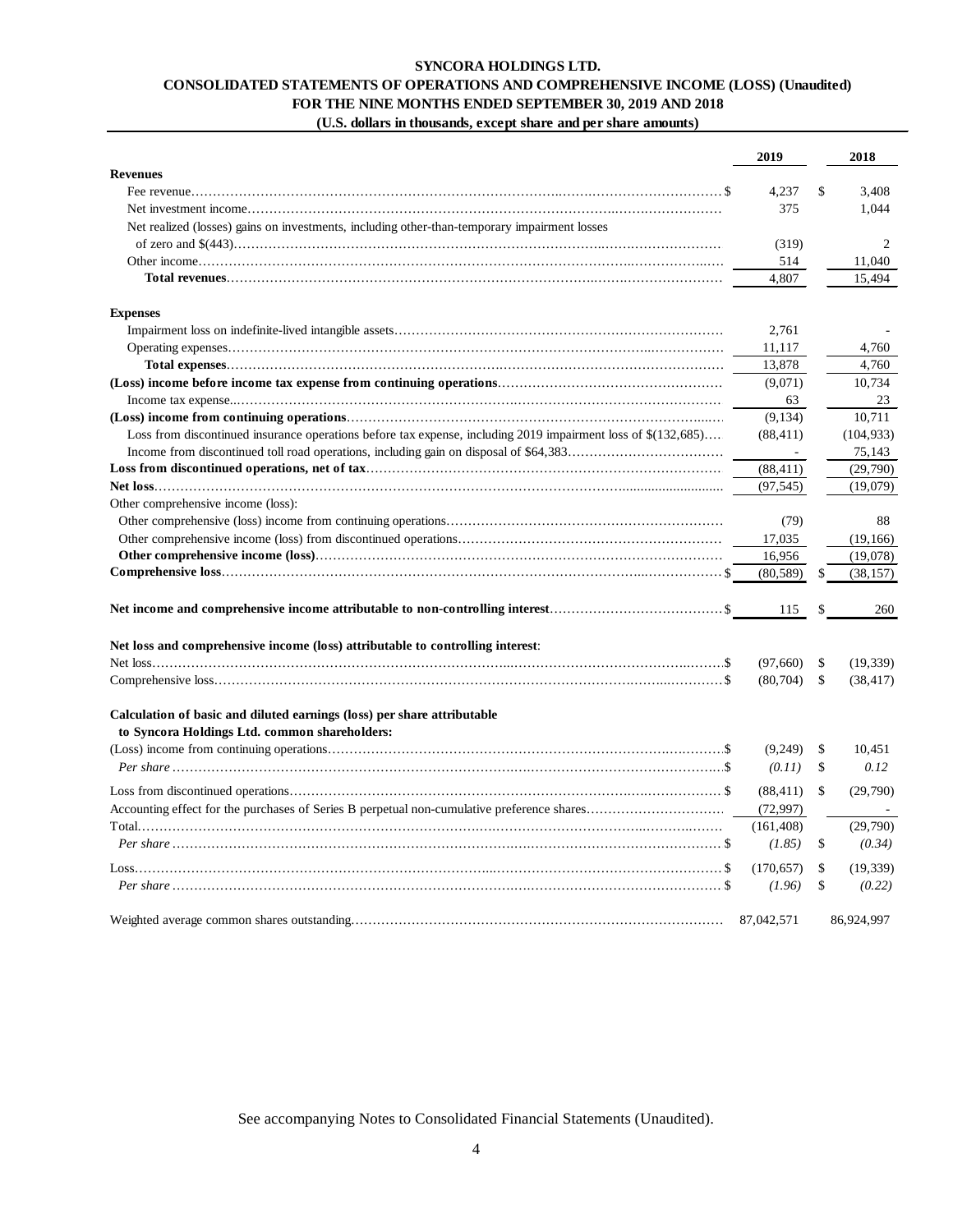# **SYNCORA HOLDINGS LTD. CONSOLIDATED STATEMENTS OF CHANGES IN SHAREHOLDERS' EQUITY (Unaudited) FOR THE NINE MONTHS ENDED SEPTEMBER 30, 2019 AND 2018 (U.S. dollars in thousands, except share amounts)**

|                                                                                                          | 2019                     | 2018         |
|----------------------------------------------------------------------------------------------------------|--------------------------|--------------|
| Preferred shares of entity held-for-sale - Series B perpetual non-cumulative preferred shares of         |                          |              |
| <b>Syncora Guarantee Inc.</b>                                                                            |                          |              |
|                                                                                                          | 13,453                   | \$<br>13,453 |
| Carrying value reduction related to the purchases of Series B perpetual non-cumulative preference shares | (9,733)                  |              |
|                                                                                                          | 3,720                    | 13,453       |
| Non-controlling interest in consolidated entity                                                          |                          |              |
|                                                                                                          | 2,247                    | 2,578        |
|                                                                                                          | 115                      | 260          |
|                                                                                                          | (445)                    | (706)        |
|                                                                                                          | 1,917                    | 2,132        |
| Common shares and additional paid-in capital                                                             |                          |              |
|                                                                                                          | 2,717,633                | 2,716,798    |
|                                                                                                          | 348                      | 479          |
|                                                                                                          | 543                      | 260          |
|                                                                                                          | 2,718,524                | 2,717,537    |
| <b>Accumulated deficit</b>                                                                               |                          |              |
|                                                                                                          | (2,085,637)              | (2,061,854)  |
|                                                                                                          | (97,660)                 | (19, 339)    |
|                                                                                                          | (72,997)                 |              |
|                                                                                                          |                          | 7,469        |
|                                                                                                          | (2,256,294)              | (2,073,724)  |
| Accumulated other comprehensive income                                                                   |                          |              |
|                                                                                                          | 1,828                    | 31,015       |
|                                                                                                          | 16,956                   | (19,078)     |
|                                                                                                          | <b>Contract Contract</b> | (7, 469)     |
|                                                                                                          | 18,784                   | 4,468        |
|                                                                                                          | 481,014                  | 648,281      |
|                                                                                                          | 486,651                  | 663,866      |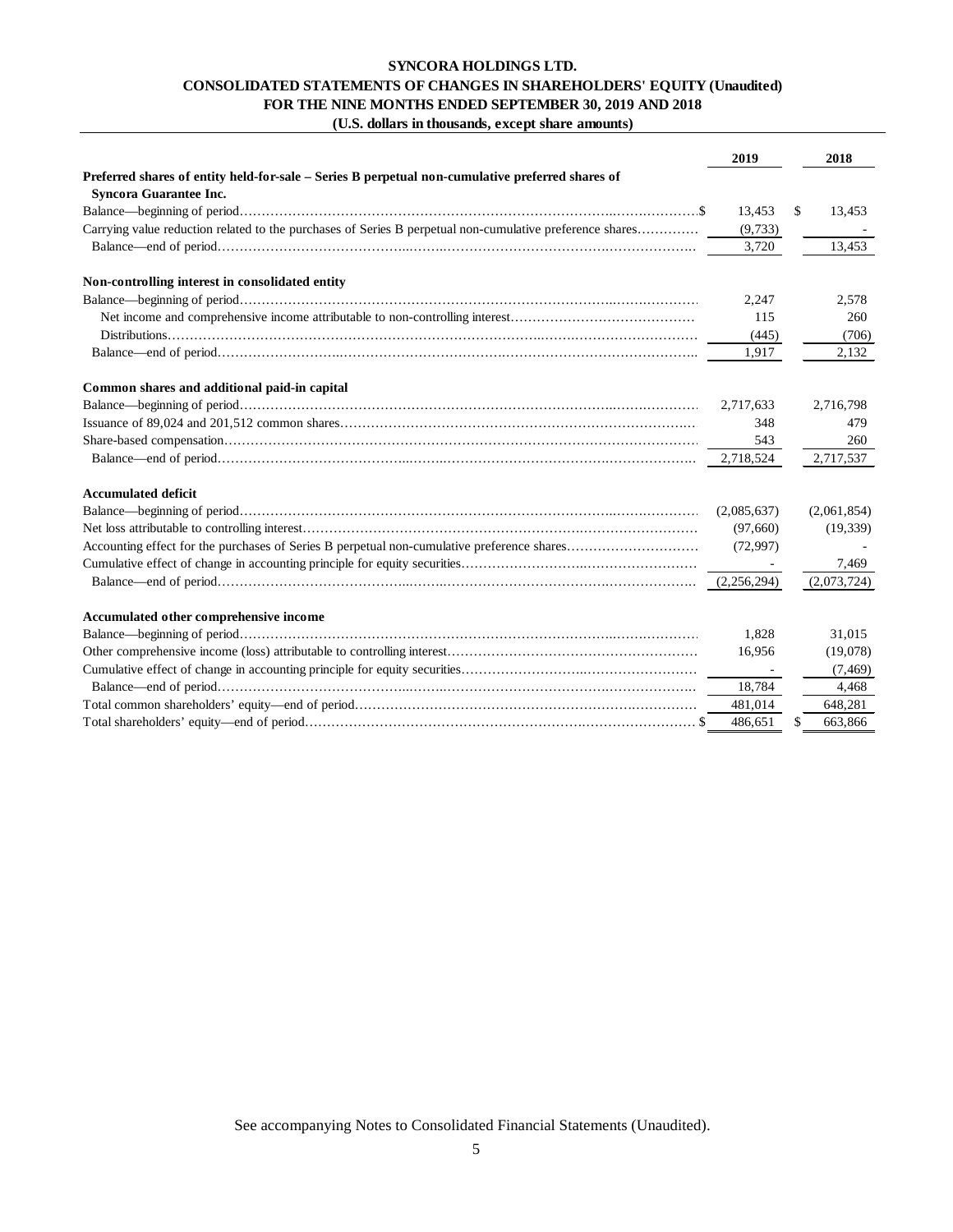## **SYNCORA HOLDINGS LTD. CONSOLIDATED STATEMENTS OF CASH FLOWS (Unaudited) FOR THE NINE MONTHS ENDED SEPTEMBER 30, 2019 AND 2018 (U.S. dollars in thousands)**

|                                                                                               | 2019       | 2018          |
|-----------------------------------------------------------------------------------------------|------------|---------------|
| Cash flows from operating activities:                                                         |            |               |
|                                                                                               | 839        | \$<br>726     |
|                                                                                               | 4.237      | 3.408         |
|                                                                                               | (13,258)   | (10, 244)     |
|                                                                                               | (64)       | 20            |
|                                                                                               | 10,664     | 17,310        |
|                                                                                               | 2,418      | 11,220        |
|                                                                                               | (154, 454) | (475, 627)    |
|                                                                                               | (152,036)  | (464, 407)    |
| Cash flows from investing activities:                                                         |            |               |
|                                                                                               | 1.503      | 21.711        |
|                                                                                               | 1.736      | 3,935         |
|                                                                                               | 8,943      | (56, 779)     |
|                                                                                               | (1, 472)   | (4,014)       |
|                                                                                               | 10,710     | (35, 147)     |
|                                                                                               | 244,339    | 478,264       |
|                                                                                               | 255,049    | 443,117       |
| Cash flows from financing activities:                                                         |            |               |
|                                                                                               | (445)      | (706)         |
|                                                                                               | (445)      | (706)         |
|                                                                                               | (108,960)  | (69,071)      |
|                                                                                               | (109, 405) | (69, 777)     |
|                                                                                               | (6, 392)   | (91,067)      |
|                                                                                               | 161,020    | 351,434       |
|                                                                                               | 154,628    | \$<br>260,367 |
| Summary of cash and cash equivalents and restricted cash and cash equivalents- end of period: |            |               |
|                                                                                               | 33.002     | \$<br>20.011  |
|                                                                                               | 105,083    | 235,987       |

|                                     | 16.543 | 4,369         |
|-------------------------------------|--------|---------------|
|                                     |        | 260,367       |
| Supplemental non-cash transactions: |        |               |
|                                     |        | $-$ \$ 57.564 |

See accompanying Notes to Consolidated Financial Statements (Unaudited).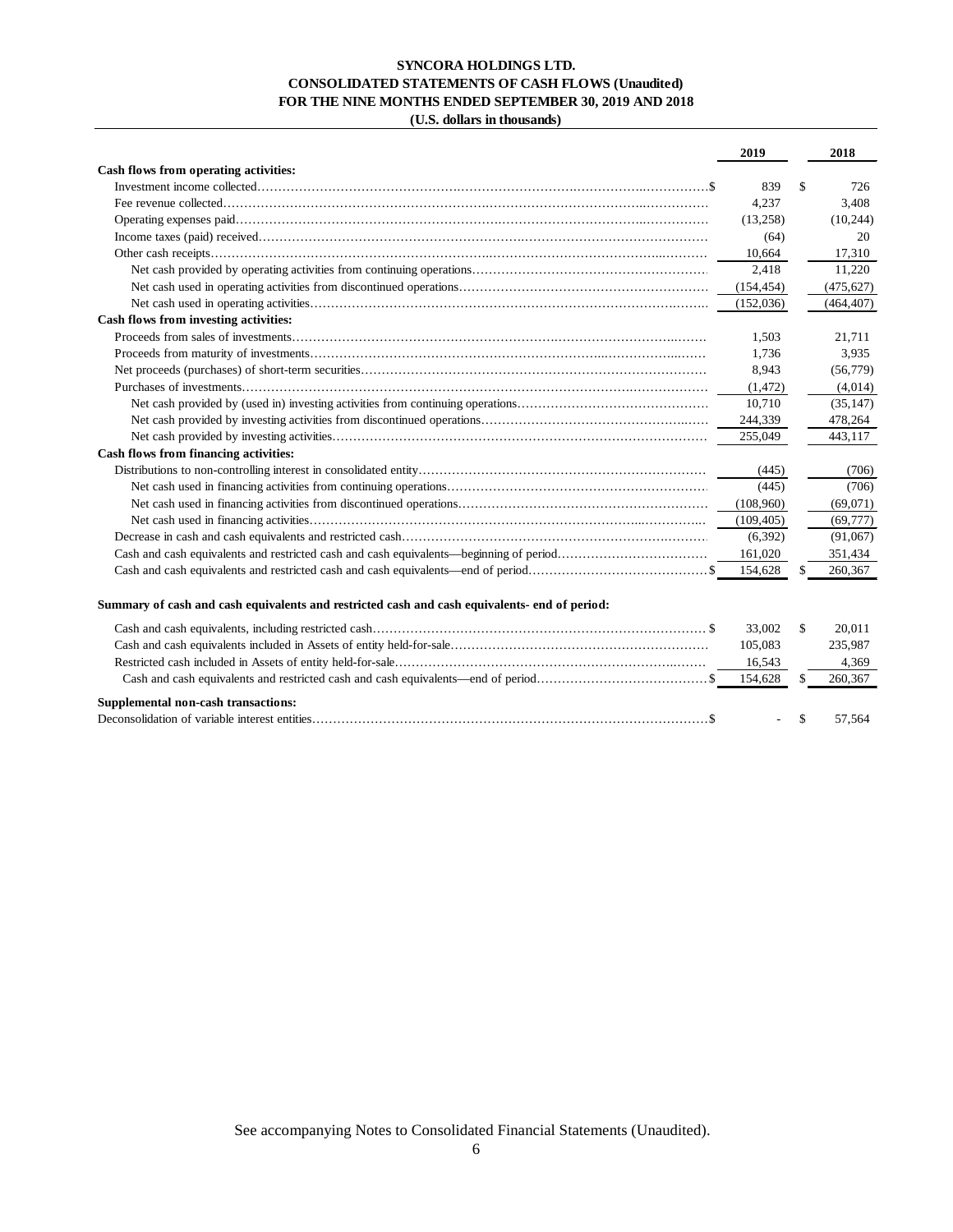# **SYNCORA HOLDINGS LTD. CONSOLIDATED STATEMENTS OF CASH FLOWS (Unaudited) FOR THE NINE MONTHS ENDED SEPTEMBER 30, 2019 AND 2018**

**(U.S. dollars in thousands)**

|                                                                                                                | 2019    |    | 2018    |
|----------------------------------------------------------------------------------------------------------------|---------|----|---------|
| Reconciliation of (loss) income from continuing operations to net cash provided by operating activities from   |         |    |         |
| continuing operations:                                                                                         |         |    |         |
|                                                                                                                | (9,134) | S. | 10.711  |
| Adjustments to reconcile (loss) income from continuing operations to net cash provided by operating activities |         |    |         |
| from continuing operations:                                                                                    |         |    |         |
|                                                                                                                | 555     |    | 783     |
|                                                                                                                | 319     |    | (2)     |
|                                                                                                                | 2,761   |    |         |
|                                                                                                                | 4.903   |    | 4.112   |
| Changes in assets and liabilities:                                                                             |         |    |         |
|                                                                                                                | 2.010   |    | (141)   |
|                                                                                                                | 1,004   |    | (4,243) |
|                                                                                                                | 11,552  |    | 509     |
|                                                                                                                | 2,418   |    | 11,220  |

See accompanying Notes to Consolidated Financial Statements (Unaudited).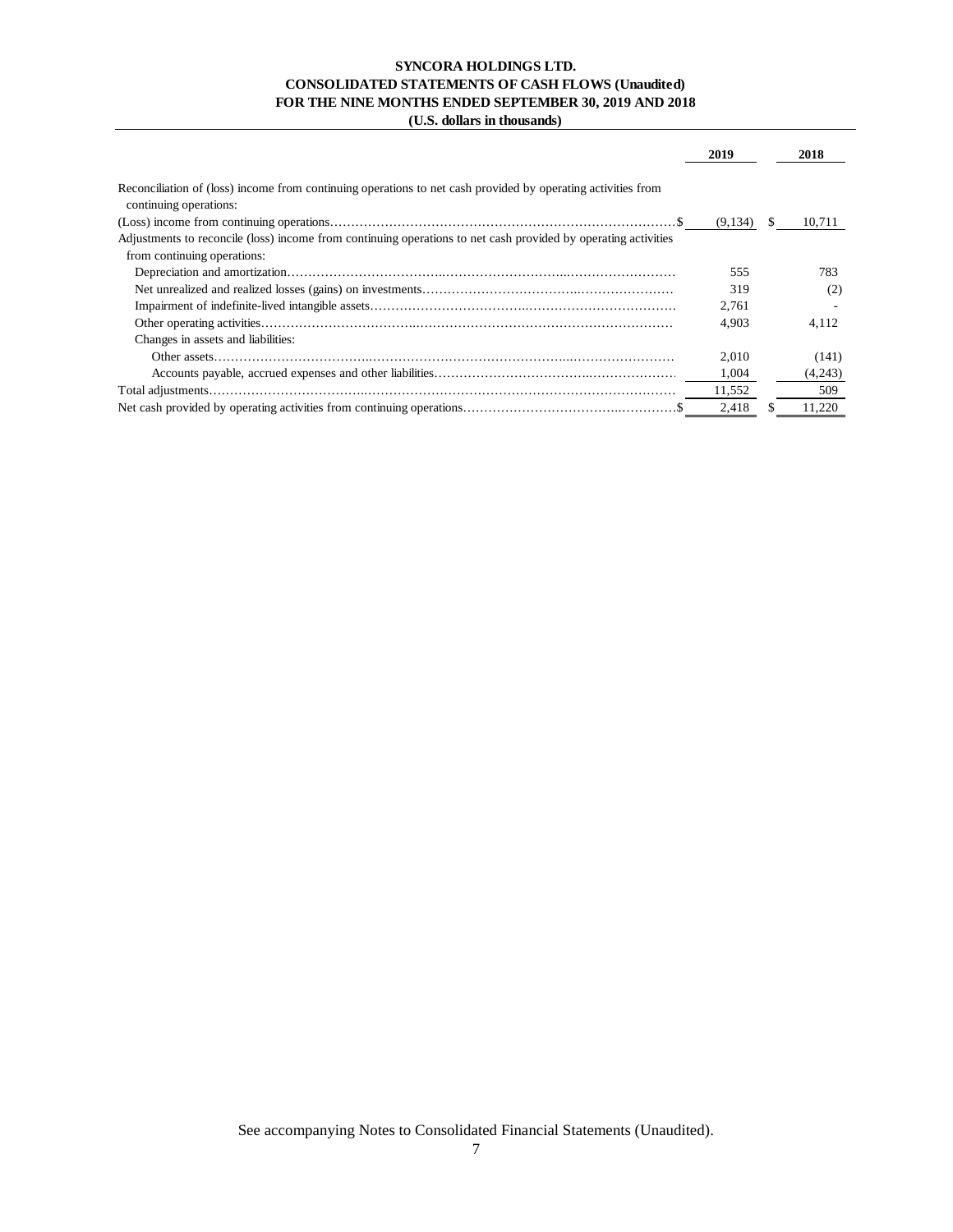#### **1. Organization and Business**

Syncora Holdings Ltd. ("Syncora Holdings") is a Bermuda holding company, which was formed on March 17, 2006 to provide, through its wholly-owned subsidiary, financial guarantee insurance and reinsurance. Syncora Holdings collectively with its consolidated subsidiaries is hereafter referred to as the ("Company").

Syncora Holdings' principal business operating subsidiary is Syncora Guarantee Inc. ("SGI" or "Syncora Guarantee"). SGI collects and expects to continue to collect premiums on existing business; however, SGI ceased writing substantially all new business in January 2008 and is no longer licensed to do so in certain states and other jurisdictions. SGI is an insurance company domiciled in the State of New York, which is regulated by the New York State Department of Financial Services ("NYDFS") and at one time was licensed to conduct financial guarantee insurance business throughout all 50 of the United States and other jurisdictions.

On September 5, 2019, Syncora Holdings Ltd. ("SHL") announced that it had entered into an amended agreement with Star Insurance Holdings LLC, an entity organized by GoldenTree Asset Management LP ("GoldenTree") on behalf of GoldenTree's managed funds and accounts, for Syncora's previously announced sale of Syncora Guarantee Inc. ("SGI") on August 15, 2019 pursuant to which the purchase price has been increased by \$36.5 million to \$429 million in cash, subject to adjustment. See Note 14 for further discussion. The Company expects to distribute substantially all of the cash sale proceeds, net of transaction-related expenses, as soon as practicable after the closing of the sale.

In addition to the cash purchase price, after the closing of the sale, Syncora will have cash and specified non-core assets currently held at SGI, including certain non-cash assets of Pike Pointe Holdings and an 80% interest in Swap Financial Group.

The closing of the transaction remains subject to customary conditions, including approval by the New York State Department of Financial Services ("NYDFS"), and is expected to take place by the end of the fourth quarter of 2019 or during the first quarter of 2020.

Prior to January 2008, the Company was primarily engaged in the business of providing (i) credit enhancement on fixed and variable rate debt obligations through the issuance of financial guarantee insurance policies and (ii) credit protection on specific referenced credits or on pools of specific referenced credits through the issuance of financial guarantee insurance policies covering the obligations under credit default swap ("CDS") contracts issued by trusts established to comply with the New York Insurance Law (the "NYIL"). These trusts are consolidated by the Company.

Financial guarantee insurance policies obligate the insurer to provide an unconditional and irrevocable guarantee to the holder of a debt obligation of full and timely payment of certain principal and interest when due. In the event of a default under the debt obligation, the insurer has recourse against the issuer and/or any related collateral (which is more common in the case of insured asset-backed obligations or other non-municipal debt) for amounts paid under the terms of the policy. CDS contracts are derivative contracts that offer credit protection relating to a particular security or pools of specified securities. Under the terms of a CDS contract, the seller of credit protection makes a specified payment to the buyer of credit protection upon the occurrence of one or more specified credit events with respect to a referenced security. Credit derivatives typically provide protection to a buyer rather than credit enhancement of a debt security as in traditional financial guarantee insurance.

Pike Pointe Holdings, LLC ("Pike Pointe") is a wholly-owned subsidiary of SGI, which was formed as a Delaware limited liability company to hold certain infrastructure assets, including 100% of the equity ownership of a number of its subsidiaries that previously owned and operated certain toll road facilities located in the United States and Canada (collectively, "American Roads LLC"). On July 16, 2018, the Company closed the sale of American Roads LLC, which is presented as discontinued operations (see Note 14 for further discussion).

#### **2. Description of Significant Risks and Uncertainties and Description of the Company's On-Going Strategic Plan**

#### *Significant Risks and Uncertainties*

Syncora Holdings is a holding company with no operations or significant assets other than \$1.8 million of debt securities and cash and cash equivalents and its common equity ownership of its subsidiaries as of September 30, 2019. Syncora Holdings' only potential sources of funds are dividends and/or reimbursements for certain expenses related to the general services agreement with its subsidiaries to provide funds for its working capital needs and to pay operating expenses. The remainder of its capital is held at SGI, and any dividends and/or distributions from SGI are subject to regulatory prohibitions and limitations and to the prior claims of its preferred shareholders. There can be no assurance that Syncora Holdings will be able to maintain adequate capital or have sufficient liquidity in the future to pay its operating expenses. See Note 13 for financial information of Syncora Holdings.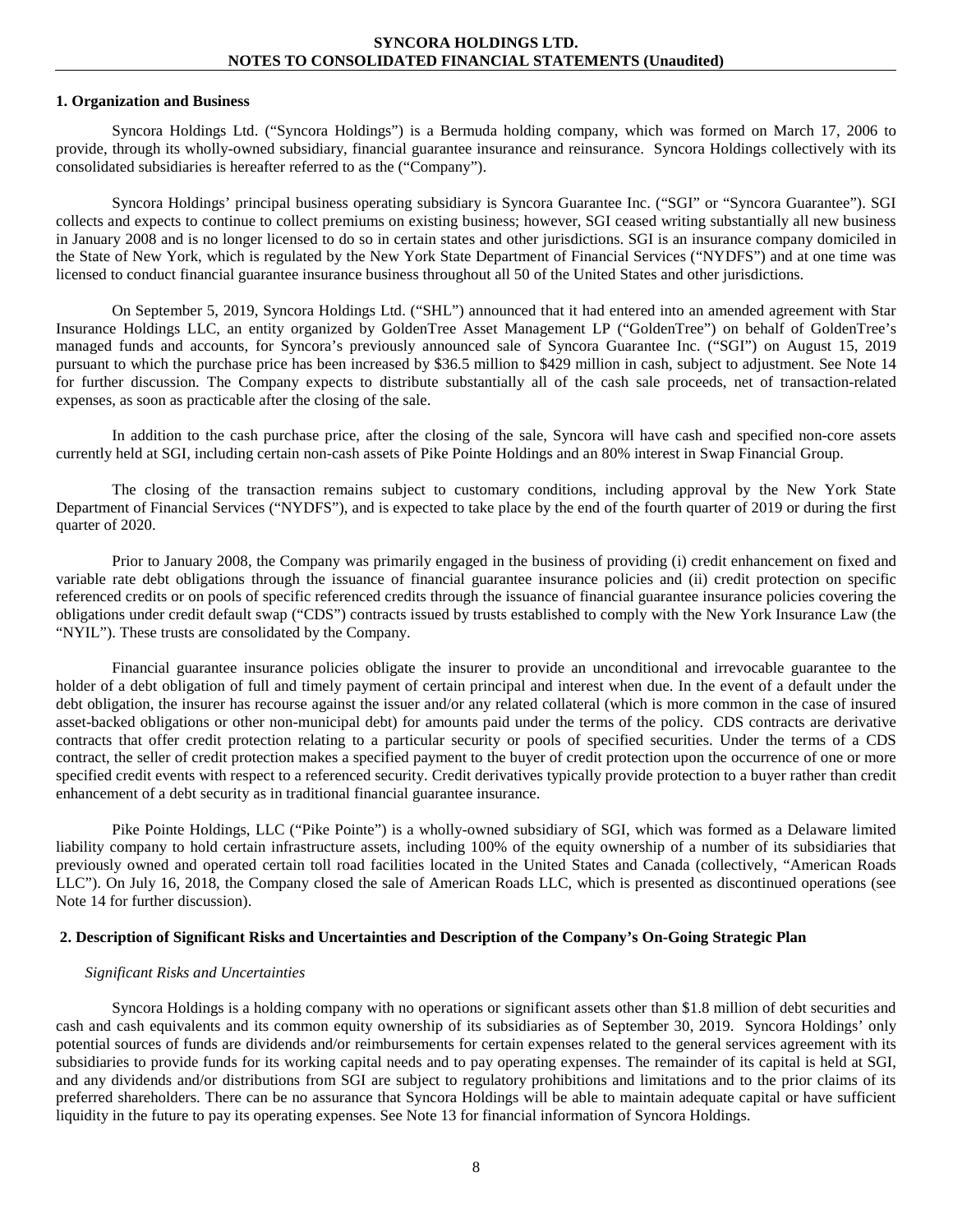The Company is exposed to significant risks and uncertainties that may materially affect its operations, financial and liquidity position. These risks and uncertainties are discussed more fully below and could materially and adversely affect the Company's results of operations, financial condition and liquidity.

- As described in Note 1, the Company announced that it has entered into an amended agreement with Star Insurance Holdings LLC ("Star Insurance"), an entity organized by GoldenTree Asset Management LP ("GoldenTree") on behalf of GoldenTree's managed funds and accounts, to sell Syncora Guarantee for a purchase price of \$429 million in cash, subject to adjustment. In addition, the Company announced its intention to distribute 100% of the net cash proceeds of sale as soon as practicable following the closing of the transaction which remains subject to customary conditions, including approval by the NYDFS. There can be no assurance that we will receive such approval or that the acquisition will close on the expected timeline or at all. In the event that the transaction does not close, no distribution will be made.
- Should the Company experience an "ownership change" for purposes of Section 382 of the Internal Revenue Code, the Company's ability to utilize its net operating loss carryforwards could be subject to an annual limitation in the future, which would be expected to result in a material increase in the Company's U.S. federal income tax liability and therefore materially adversely affect the Company's equity and liquidity position. While the Syncora Holdings Ltd. bye-laws contain restrictions intended to reduce the likelihood of such an "ownership change," it remains possible that an "ownership change" could nonetheless occur. These limitations may prevent Syncora Holdings Ltd. from taking certain strategic actions or may make it more difficult for Syncora Holdings Ltd. to attract additional capital. In addition, although the Company has not taken any uncertain tax positions, the IRS may nonetheless disagree with the Company's interpretation of this and other tax related matters.
- The Company is involved in legal proceedings. Management cannot predict the outcomes of these legal proceedings with certainty. A favorable outcome could have a material effect on the Company's financial and liquidity position. Prosecuting these legal proceedings involves significant expense and diversion of management's attention and resources from other matters.
- The Company relies upon information technology and systems, including those of third parties, to support a variety of its business processes and activities. In addition, the Company has collected and stored confidential information. The Company's data systems and those of third parties on which it relies may be vulnerable to security breaches from external and internal factors. Problems in, or security breaches of, these systems could result in, among other things, reputational harm, the disclosure or misuse of confidential or proprietary information, inaccurate loss projections, legal costs and regulatory penalties. As the Company's business operations rely on the continuous availability of its computer systems, as well as those of certain third parties, a failure to maintain business continuity in the wake of disruptive events could prevent the timely completion of critical processes across its operations, including, for example, claims processing and investment operations. These failures could result in additional costs, fines and litigation.
- Syncora Holdings' business could be negatively affected as a result of actions of activist stockholders, and such activism could affect the trading value of its securities. Responding to actions by activist stockholders can be costly and time-consuming, disrupting operations and diverting the attention of management and employees. Such activities could interfere with management's ability to execute its strategic plan. In addition, a proxy contest for the election of directors at the Company's annual meeting would require Syncora Holdings to incur significant legal fees and proxy solicitation expenses and require significant time and attention by management and board of directors. The perceived uncertainties as to Syncora Holdings' future direction also could affect the market price and volatility of its securities.
- The Company's success substantially depends upon its ability to retain qualified employees and upon the ability of its senior management and other key employees to implement its strategic plan. The Company relies substantially upon the services of its executive team and other key employees. The loss of the services of any of these individuals or other key members of the Company's management team or the inability to hire talented personnel could adversely affect the implementation of its strategic plan or ability to operate the business.

The Company may be unable to execute any or all of the elements of its On-Going Strategic Plan on a timely basis or at all, as described below.

# *Description of the Company's On-Going Strategic Plan*

In addition to the sale announcement as discussed in Note 1, the Company, together with its subsidiaries, continues to pursue certain key initiatives in order to continue to deliver enhanced value to stakeholders. These initiatives include (i) continuing to focus on reducing the Company's retained insured exposures (through their purchase on the open market or otherwise, commutation, defeasance, reinsurance or other restructuring) to minimize potential claim payments, maximize recoveries and mitigate potential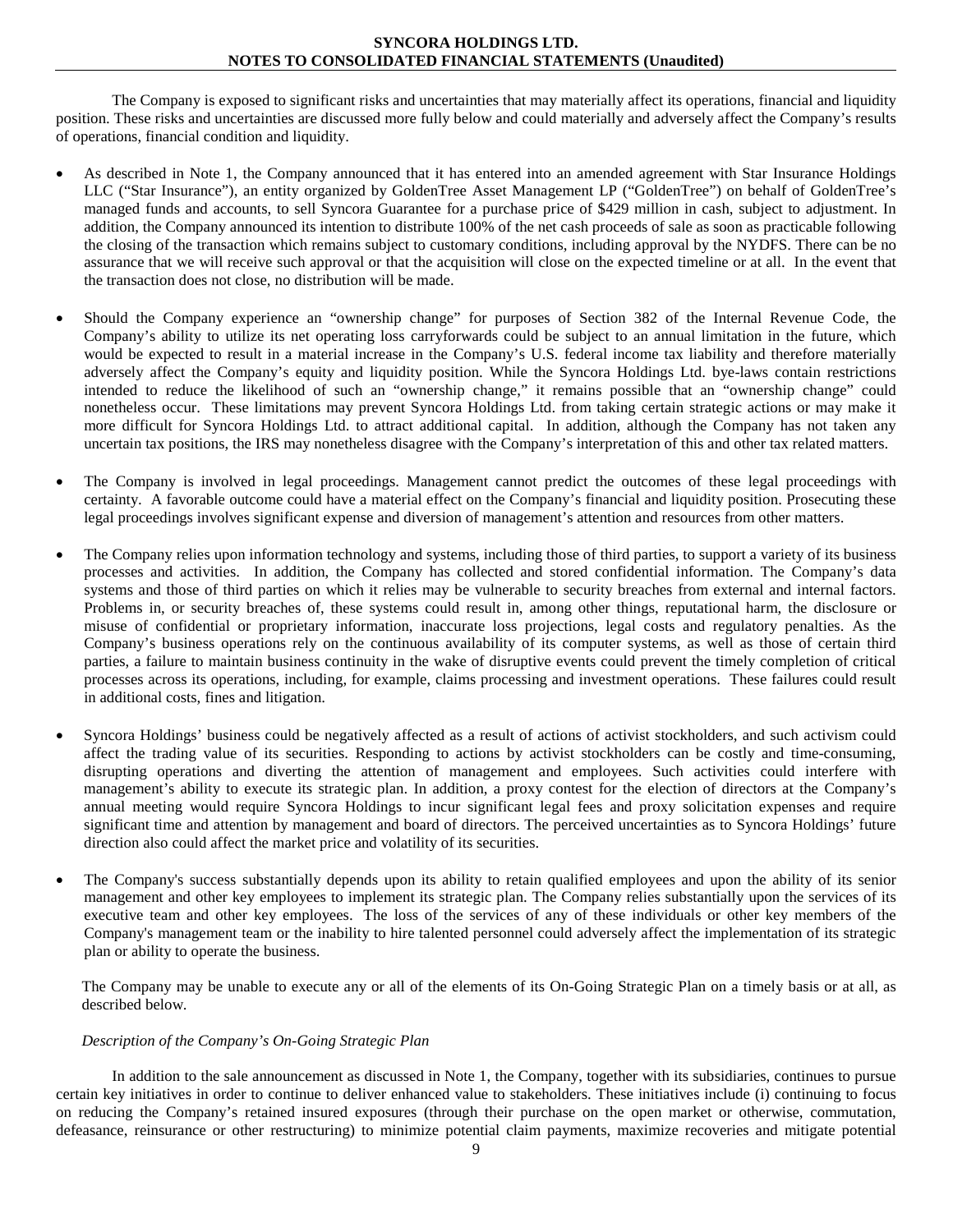losses, (ii) continuing to evaluate when and how to utilize NOLs that were reallocated to Syncora Holdings US Inc. as part of the restructuring transaction completed on August 12, 2016, (iii) seeking to realize the maximum value of its assets, and from any other rights and remedies the Company may have, (iv) seeking to novate or purchase with a view towards novating to Assured, the policies reinsured to Assured, (v) further reducing operating expenses and improving operational efficiencies and, (vi) transitioning services to Assured in respect of the reinsurance agreement and the administrative services agreement.

Any or all of these actions may be outside the ordinary course of the Company's operations or its control and may require consents, approvals or cooperation of third parties, including the NYDFS, and there can be no assurance that any such consents, approvals or cooperation will be obtained on a timely basis or at all.

#### **3. Significant Accounting Policies**

Specific accounting policies pertaining to SGI are presented in Note 14.

#### *Basis of Presentation*

The accompanying unaudited interim consolidated financial statements have been prepared in accordance with GAAP for interim financial information. In the opinion of management, all adjustments (consisting of normal recurring accruals and the use of estimates) considered necessary for a fair presentation pursuant to these requirements have been included. Actual results could differ from those estimates. The results of operations for any interim period are not necessarily indicative of the results for a full year.

#### *Consolidation*

The consolidated financial statements include the accounts of the Company, its wholly-owned subsidiaries and all other entities in which the Company has a controlling financial interest, including VIEs for which the Company is deemed to be the primary beneficiary. All intercompany accounts and transactions have been eliminated.

#### *Reclassifications*

Certain reclassifications were made to prior period consolidated financial statement amounts to conform to the current period presentation. There were no effects on net income or shareholders' equity as a result of these reclassifications.

#### *Assets and Liabilities Held-for-Sale and Discontinued Operations*

On August 14, 2019, management, with Board of Directors approval, committed to a sale of SGI. The Company reports a business as held-for-sale when it has received approval to sell the business and is committed to a formal plan, the business is available for immediate sale, the business is being actively marketed, the sale is anticipated to occur during the next 12 months and other specified criteria are met. Assets and liabilities related to the business classified as held-for-sale are separately reported in the consolidated balance sheets in the period in which the business is classified as held-for-sale. A business classified as held-forsale is recorded at the lower of carrying amount or estimated fair value less cost to sell. If the carrying amount of the business exceeds its estimated fair value, a loss is recognized. The Company reports a discontinued operation if the disposal represents a strategic shift that has (or will have) a major effect on an entity's operations and financial results and meets the criteria to be classified as held-forsale, is disposed of by sale or is disposed of other than by sale. Once a disposal group is classified as held-for-sale, the order of impairment testing starts with the indefinite-lived intangible assets, then goodwill, and then the disposal group which is measured at the lower of carrying amount or estimated fair value less to sell.

Since the accounting criteria for held-for-sale and discontinued operations were met during the third quarter of 2019, the Company has reflected these classifications in the accompanying consolidated financial statements and prior periods have been reclassified to conform to this presentation. The consolidated balance sheets as of September 30, 2019 and December 31, 2018 present the total assets and total liabilities of SGI in the line items "assets of entity held-for-sale" and "liabilities of entity held-for-sale", respectively. The consolidated statements of operations and comprehensive income for the nine months ended September 30, 2019 and 2018 present the total revenues and total expenses of SGI in the line item "Income from discontinued operations". The consolidated statements of cash flows for the nine months ended September 30, 2019 and 2018 present the cash flows of SGI in the line items "net cash provided by (used in) operating and investing activities from discontinued operations", respectively. The significant accounting policies specific to SGI are presented in Note 14.

#### *Fee Revenue*

Fee revenue consists of consulting and advisory fees earned by the Company. To determine the amount and timing of fee revenue recognition, the Company must (1) identify the contract with the client, (2) identify the performance obligations in the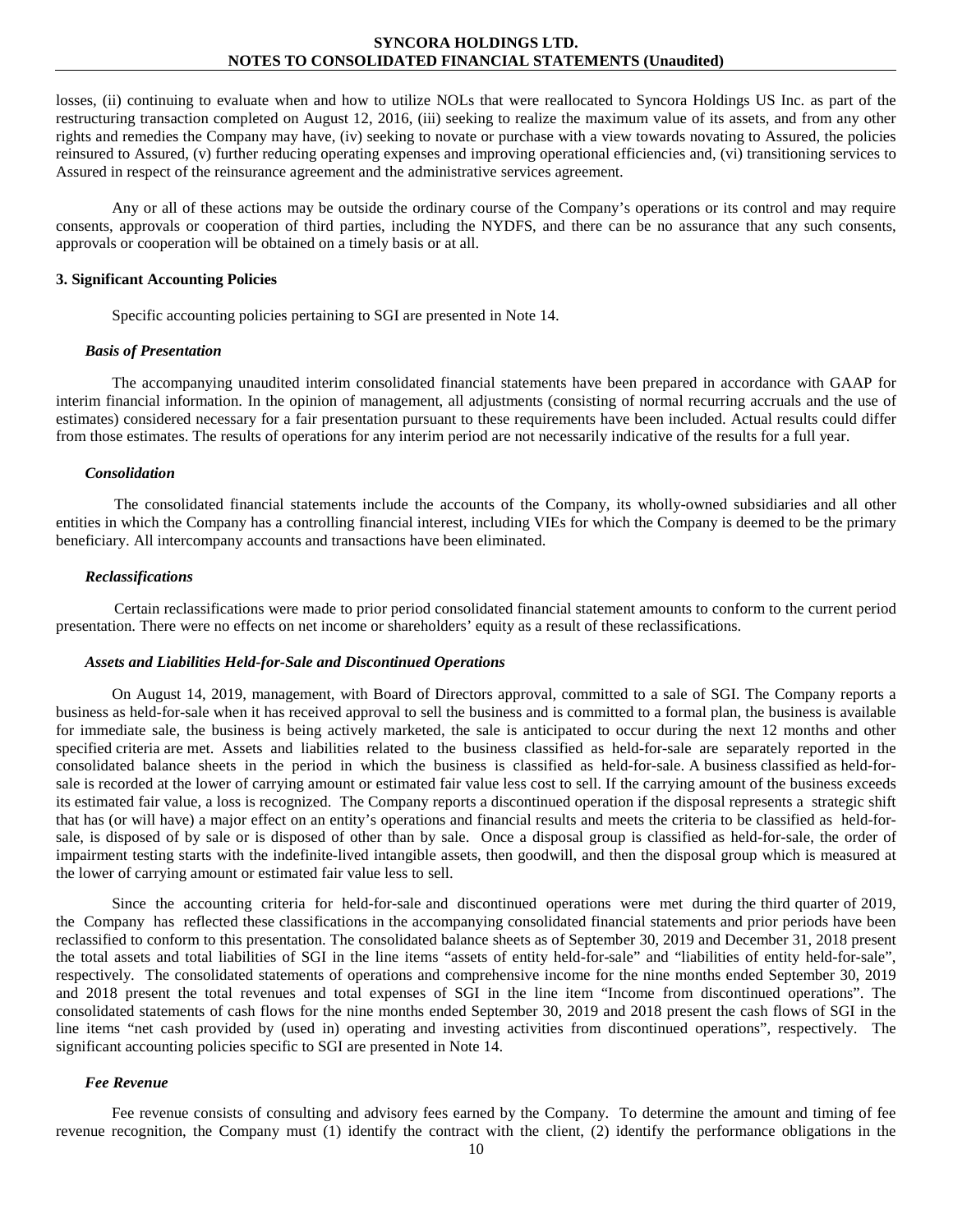contract, (3) determine the transaction price, (4) allocate the transaction price to the performance obligations in the contract, and (5) recognize fee revenue when the Company satisfies a performance obligation. Services are either rendered as part of a retainer agreement or a single transaction where the Company is contacted by a potential customer to provide a specific service. Fees are recognized at the time services are performed and/or performance obligations are satisfied.

#### *Other Income*

Other income includes miscellaneous sources of income.

# *Operating Expenses*

Operating expenses primarily include compensation and employee benefits, professional and legal fees, computer related costs, rent and occupancy costs, depreciation and amortization expense, and other general and administrative expenses.

## *Earnings Per Share*

Basic earnings per share amounts are calculated by dividing earnings attributable to common shareholders by the weighted average number of common shares outstanding during the period, excluding the effect of dilutive securities. Diluted earnings per share amounts are calculated by dividing earnings attributable to common shareholders by the sum of the weighted average number of common shares outstanding during the period plus additional shares potentially issued from all dilutive securities. There were no dilutive securities outstanding for the nine months ended September 30, 2019 and 2018, respectively.

## *Recent Accounting Pronouncements*

## Recently Adopted Accounting Pronouncements

In March 2017, the FASB issued "Receivables-Nonrefundable Fees and Other Costs - Premium Amortization on Purchased Callable Debt Securities". This standard shortens the amortization period for the premium on callable debt securities to the earliest call date. Currently under GAAP, a reporting entity generally amortizes the premium as yield adjustment over the contractual or maturity life of the debt security and if such debt security is called, the entity would record a loss equal to the unamortized premium. This standard does not change the accounting for callable debt securities held at a discount, which will continue to be amortized to maturity. The Company adopted this standard as of January 1, 2019 and the adoption of this standard did not have a material effect on the Company's consolidated financial statements.

In January 2017, the FASB issued "Intangibles – Goodwill and Other: Simplifying the Accounting for Goodwill Impairment". This standard removes the second step of the goodwill impairment test, which requires a hypothetical purchase price allocation. A goodwill impairment will now be the amount by which a reporting unit's carrying value exceeds its fair value, not to exceed the carrying amount of goodwill. This standard is effective for fiscal years beginning after December 15, 2020 and earlier application is permitted. The Company early adopted this standard effective January 1, 2018.

#### Accounting Pronouncements Pending Adoption

In June of 2016, the FASB issued "Financial Instruments-Credit Losses: Measurement of Credit Losses on Financial Instruments." This standard introduces a new model for recognizing credit losses on financial instruments based on an estimate of current expected credit losses. This standard applies to financial assets measured at amortized cost, debt securities and other financial assets measured at fair value through other comprehensive income, loans, receivables and certain other financial instruments. This standard requires that financial assets measured at amortized cost be presented at the net amount expected to be collected by recording a valuation allowance, with changes in the allowance reflected in the income statement each period. For available for sale debt securities, credit losses should also be recorded through a valuation allowance, limited to the difference between the fair value and amortized cost of the security. This standard is effective for fiscal years beginning after December 15, 2019 for Securities and Exchange Commission ("SEC") filers. At a July 17, 2019 meeting, the FASB voted to propose a delay of the effective date for all other entities until fiscal years beginning after December 15, 2022. The FASB staff will draft the proposed amendment to the effective date and provide them to the FASB Board to vote, after which it is expected to be exposed for a public comment period of 30 days. The FASB expects to issue the final amendment later this year.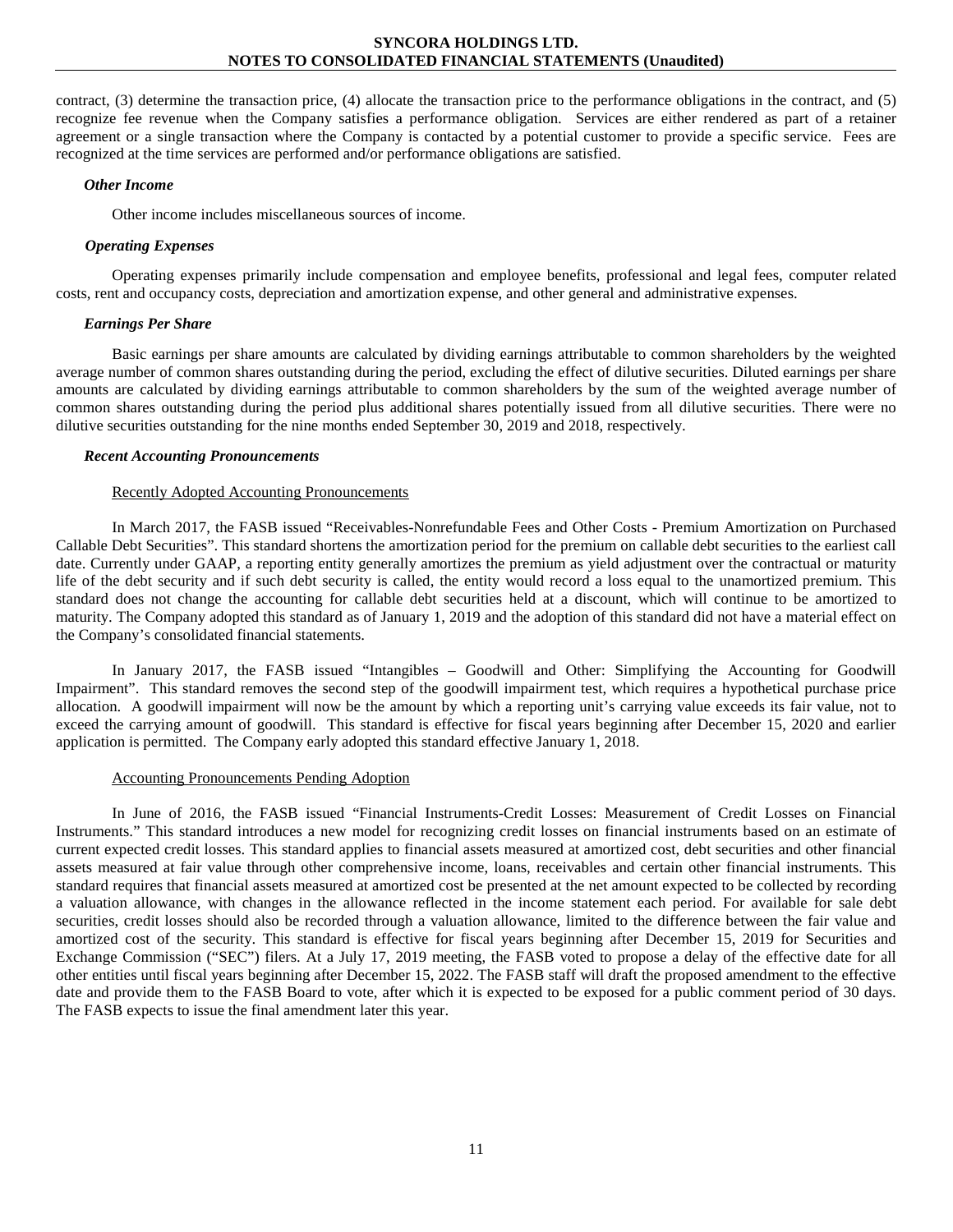#### **4. Investments and Cash**

#### *Investments*

The Company determines the appropriate classification of investments at the time of purchase, which are recorded on the trade date. All of the Company's investments in debt (including UCFs) and equity securities are considered available-for-sale and accordingly are reported at fair value. The fair value of investments is based on quoted market prices received from nationally recognized pricing services or, in the absence of quoted market prices, dealer quotes or determined using the Company's own internal model estimates. Net unrealized gains or losses on debt securities, net of deferred income taxes, are included in accumulated other comprehensive income. Effective January 1, 2018, net unrealized gains or losses on equity investments are included in the consolidated statement of operations and comprehensive loss. Any unrealized loss in value on debt securities considered by management to be other-than-temporary is charged to income in the period that such determination is made.

Bond premiums are amortized on a level-yield basis to the earliest call date of securities acquired. Bond discounts are amortized on a level-yield basis over the remaining terms of securities acquired. For pre-refunded bonds, the remaining term is determined based on the contractual refunding date. For mortgage-backed securities, and any other holdings for which prepayment risk may be significant, assumptions regarding prepayments are evaluated periodically and revised as necessary. Any adjustments required due to the resulting change in effective yields are recognized in income in the period such change is made.

#### *Cash and Cash Equivalents*

The Company's cash and cash equivalents include cash on hand, interest bearing bank deposits, commercial paper and money market funds. The Company defines cash equivalents as short-term, highly liquid securities and interest earning deposits with maturities at time of purchase of 90 days or less.

## *Restricted Cash and Cash Equivalents*

Restricted cash and cash equivalents are restricted as to withdrawal and use by the Company. Restricted cash and cash equivalents primarily include deposits held in escrow accounts and cash deposits.

The amortized cost and fair value of investments as of September 30, 2019 and December 31, 2018 are as follows:

| (U.S. dollars in thousands)             |                       | Cost or |        | <b>Gross Unrealized</b> |                        |      |              |   | <b>Gross Unrealized</b> |                          |       |                   |        |
|-----------------------------------------|-----------------------|---------|--------|-------------------------|------------------------|------|--------------|---|-------------------------|--------------------------|-------|-------------------|--------|
|                                         | <b>Amortized Cost</b> |         |        |                         | Gains<br><b>Losses</b> |      |              |   |                         |                          |       | <b>Fair Value</b> |        |
|                                         | <u>2019</u>           |         | 2018   | 2019                    |                        | 2018 | 2018<br>2019 |   | 2019                    |                          | 2018  |                   |        |
| Debt securities                         |                       |         |        |                         |                        |      |              |   |                         |                          |       |                   |        |
| Mortgage-backed securities:             |                       |         |        |                         |                        |      |              |   |                         |                          |       |                   |        |
|                                         | 145                   |         | 171    |                         |                        |      |              |   |                         | $\overline{\phantom{a}}$ | 154   |                   |        |
| U.S. Government and government agencies | 1,248                 |         | 11,586 |                         |                        |      |              |   |                         | (5)                      | 1.252 |                   | 11,582 |
|                                         | 1,694                 |         | 1.854  |                         |                        | 90   |              |   |                         |                          | .694  |                   | 1,944  |
|                                         | 3,087                 |         | 13.611 | 13                      |                        | 97   |              | ۰ |                         | (5)                      | 3.100 |                   | 13,703 |

The change in net unrealized gains (losses) consists of changes in the valuation and holdings of debt securities of \$78.9 thousand and \$(8.9) thousand for the nine months ended September 30, 2019 and 2018, respectively.

Proceeds from sales of debt securities including short-term investments, net of receivables, for the nine months ended September 30, 2019 and 2018 were \$3.9 million and \$10.2 million, respectively.

The gross realized gains and (losses), excluding other-than-temporary impairment losses, for the nine months ended September 30, 2019 and 2018 were \$0.1 million and \$1.1 million and \$(0.4) million and \$(0.7) million, respectively. Realized investment gains and losses on the sale of investments are determined on the basis of the first-in first-out method and are included in net income.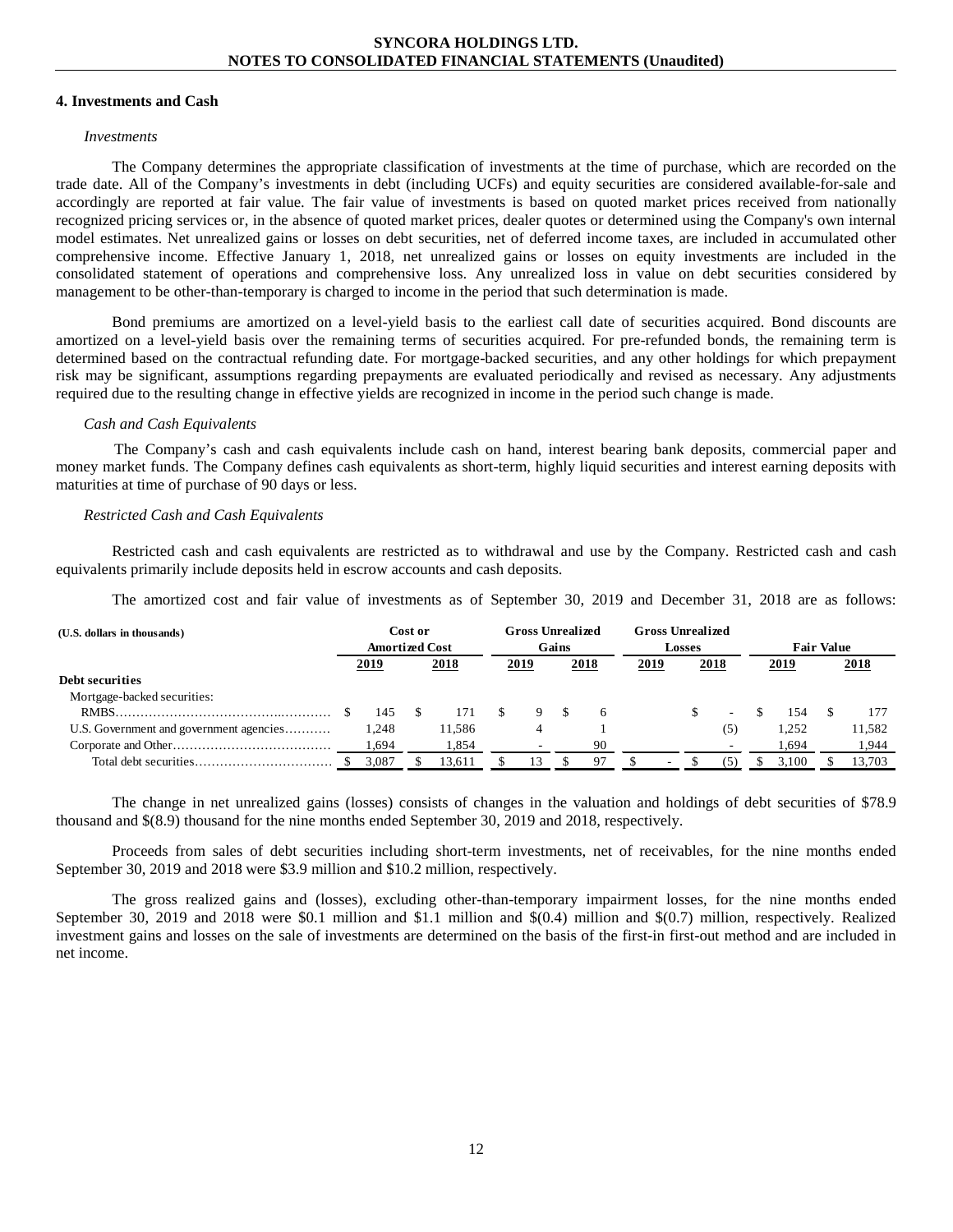The amortized cost and fair value of bonds at September 30, 2019 and December 31, 2018 by contractual maturity are shown below. Actual maturity may differ from contractual maturity because issuers may have the right to call or prepay obligations with or without call or prepayment penalties. Mortgage-backed securities are generally more likely to be prepaid than other fixed-maturity securities. As the stated maturities of such securities may not be indicative of actual maturities, the totals for mortgage-backed securities are shown separately.

|                             | 2019 |                     |  |                   |  | 2018        |  |                   |  |  |  |
|-----------------------------|------|---------------------|--|-------------------|--|-------------|--|-------------------|--|--|--|
|                             |      | Amortized           |  |                   |  | Amortized   |  |                   |  |  |  |
| (U.S. dollars in thousands) |      | Cost                |  | <b>Fair Value</b> |  | <b>Cost</b> |  | <b>Fair Value</b> |  |  |  |
|                             |      | $2.943 \text{ }$ \$ |  | 2.946 \$          |  | 13.255      |  | 13.251            |  |  |  |
|                             |      |                     |  |                   |  | 186         |  | 276               |  |  |  |
|                             |      | 2,943               |  | 2.946             |  | 13.441      |  | 13.527            |  |  |  |
|                             |      | 144                 |  | 154               |  | 170         |  | 176               |  |  |  |
| Total                       |      | 3.087               |  | 3.100             |  | 13.611      |  | 13.703            |  |  |  |

Net investment income for the nine months ended September 30, 2019 and 2018 is derived from the following sources:

| (U.S. dollars in thousands) | 2019   | 2018  |
|-----------------------------|--------|-------|
|                             |        | 741   |
|                             |        |       |
|                             |        | (24)  |
|                             | 375 \$ | 1.044 |

The Company has a formal review process for all debt securities in the Company's investment portfolio, including a review for impairment losses. Factors considered when assessing impairment include: a decline in the market value of a security by 20% or more below amortized cost for a continuous period of at least six months; a decline in the market value of a security for a continuous period of 12 months; recent credit downgrades of the applicable security or the issuer by rating agencies; the financial condition of the applicable issuer; whether loss of investment principal is anticipated; whether scheduled interest payments are past due; and whether the Company intends to sell the security prior to its recovery in fair value.

The Company's review process, in certain instances, also includes analyses of the ability to recover the amortized cost by comparing the net present value of projected future cash flows with the amortized cost of the security. If the Company believes a decline in the value of a particular investment is temporary, the Company records the decline as an unrealized loss on the Company's consolidated balance sheets in "accumulated other comprehensive income" in shareholders' equity. The Company recognizes an other-than-temporary impairment loss in the consolidated statements of operations for a debt security in an unrealized loss position when either the Company has the intent to sell the debt security or it is more-likely-than not that the Company will be required to sell the debt security before its anticipated recovery.

Any credit-related impairment on debt securities the Company does not plan to sell and more-likely-than-not will not be required to sell is recognized in the consolidated statement of operations, with the non-credit-related impairment recognized in other comprehensive income. For other impaired debt securities, where the Company has the intent to sell the security or where the Company will more-likely-than not be required to sell or where the entire impairment is deemed by the Company to be credit-related, the entire impairment is recognized in the consolidated statements of operations.

If it is determined that an impairment is other than temporary, then an impairment loss is recognized in the consolidated statements of operations equal to the difference between the investment's amortized cost and its fair value at the balance sheet date for which the assessment is made. The measurement of the impairment shall not include partial recoveries after the balance sheet date. The fair value of the investment becomes the new cost basis of the investment and shall not be adjusted for subsequent recoveries in fair value.

The Company's assessment of a decline in value includes management's current assessment of the factors noted above. If that assessment changes in the future, the Company may ultimately record a loss after having originally concluded that the decline in value was temporary.

For the nine months ended September 30, 2019 and 2018, the Company recorded other-than-temporary impairment charges of zero and \$0.4 million, respectively, on its debt securities. The other-than-temporary impairment charges recorded by the Company during the nine months ended September 30, 2018 were primarily due to the present value of projected cash flows expected to be collected being less than the carrying value of the securities.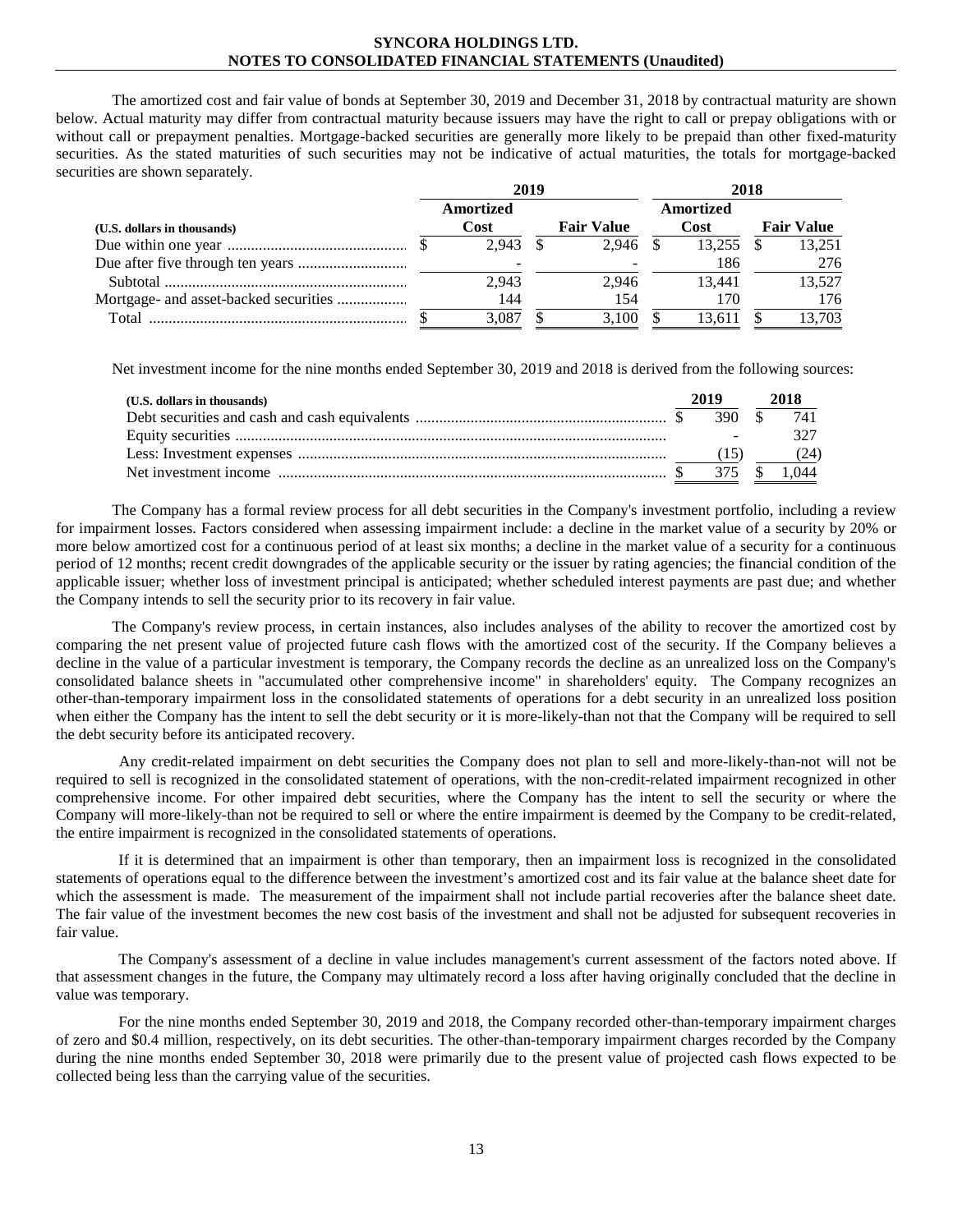The following tables present the aggregate gross unrealized losses and fair value by investment category at September 30, 2019 and December 31, 2018, respectively. There were no securities in a gross unrealized loss position for greater than 12 months at September 30, 2019 and December 31, 2018.

#### **(U.S. dollars in thousands)**

| Less than 12 Months                 | Unrealized loss          |  |      |                          | Fair value |       |                          | Number of securities |
|-------------------------------------|--------------------------|--|------|--------------------------|------------|-------|--------------------------|----------------------|
|                                     | 2019                     |  | 2018 | 2019                     |            | 2018  | 2019                     | 2018                 |
| US Government and government agency | $\overline{\phantom{0}}$ |  |      | $\overline{\phantom{0}}$ |            | 6.625 |                          |                      |
| Total debt securities               | $\overline{\phantom{0}}$ |  |      |                          |            | 6.625 | $\overline{\phantom{0}}$ |                      |

#### **5. Intangible Assets**

Definite-lived intangible assets include covenants not to compete and customer relationships. Definite-lived intangible assets are amortized over their respective useful lives, which are from 5-6 years (non-compete agreements) to 15 years (customer relationships). As the pattern of economic benefit for these definite-lived intangible assets cannot be determined, a straight-line amortization method is used. Definite-lived intangible assets are evaluated for impairment when events or changes in circumstances indicate that the carrying amount of the assets may not be recoverable through the estimated undiscounted future cash flows derived from the use of the assets. When a definite-lived asset is impaired, the related assets are written down to fair value. There was no impairment of definite-lived intangibles for the nine months ended September 30, 2019 and 2018.

Indefinite-lived intangible assets include trademark and goodwill. Management performs its annual impairment test as of December 31, or more frequently if facts and circumstances indicate that an impairment has occurred. In accordance with applicable guidance, the Company uses fair value techniques to evaluate indefinite-lived intangible assets for possible impairment. Management's test compares the fair value of the indefinite-lived intangible assets with their carrying amount. If the fair value of the indefinite-lived intangible asset is less than the carrying amount, an impairment is recognized in an amount equal to the difference. The fair value of the indefinite-lived intangible is generally established using discounted cash flows. See below for discussion of impairment losses related to goodwill and trademark for the nine months ended September 30, 2019. For the nine months ended September 30, 2018, management's test determined that goodwill and trademark were not impaired.

Goodwill reflects the excess of the purchase price of Swap Financial Group paid by SIH over the fair value of tangible and identifiable intangible assets, net of liabilities. Swap Financial Group does not amortize this goodwill; however, management performs its annual impairment test as of December 31, or more frequently if facts and circumstances indicate that an impairment has occurred. A qualitative assessment evaluates events and circumstances to determine if it is more likely than not that the fair value of the reporting unit is less than its carrying amount. If the qualitative assessment concludes that the fair value of the reporting units exceeds the carrying amount, goodwill is not impaired and the quantitative assessment is not necessary. If the carrying value exceeds the fair value, the goodwill impairment will be the amount by which a reporting unit's carrying value exceeds its fair value, not to exceed the carrying amount of goodwill. To derive the fair value of the reporting units, the Company generally utilizes the income approach, given the lack of comparable publicly-traded information. Under the income approach, fair value was determined based on estimated future cash flows discounted at an appropriate risk-adjusted discount rate which represents the rate of return an outside investor would expect to earn. Although the cash flow forecasts are based on assumptions that are considered reasonable by management and consistent with the plans and estimates used to manage the underlying business, there is significant judgment in determining the expected future cash flows attributable to the Company. See below for discussion of impairment losses related to goodwill and trademark for the nine months ended September 30, 2019. For the nine months ended September 30, 2018, management's test determined that goodwill and trademark were not impaired.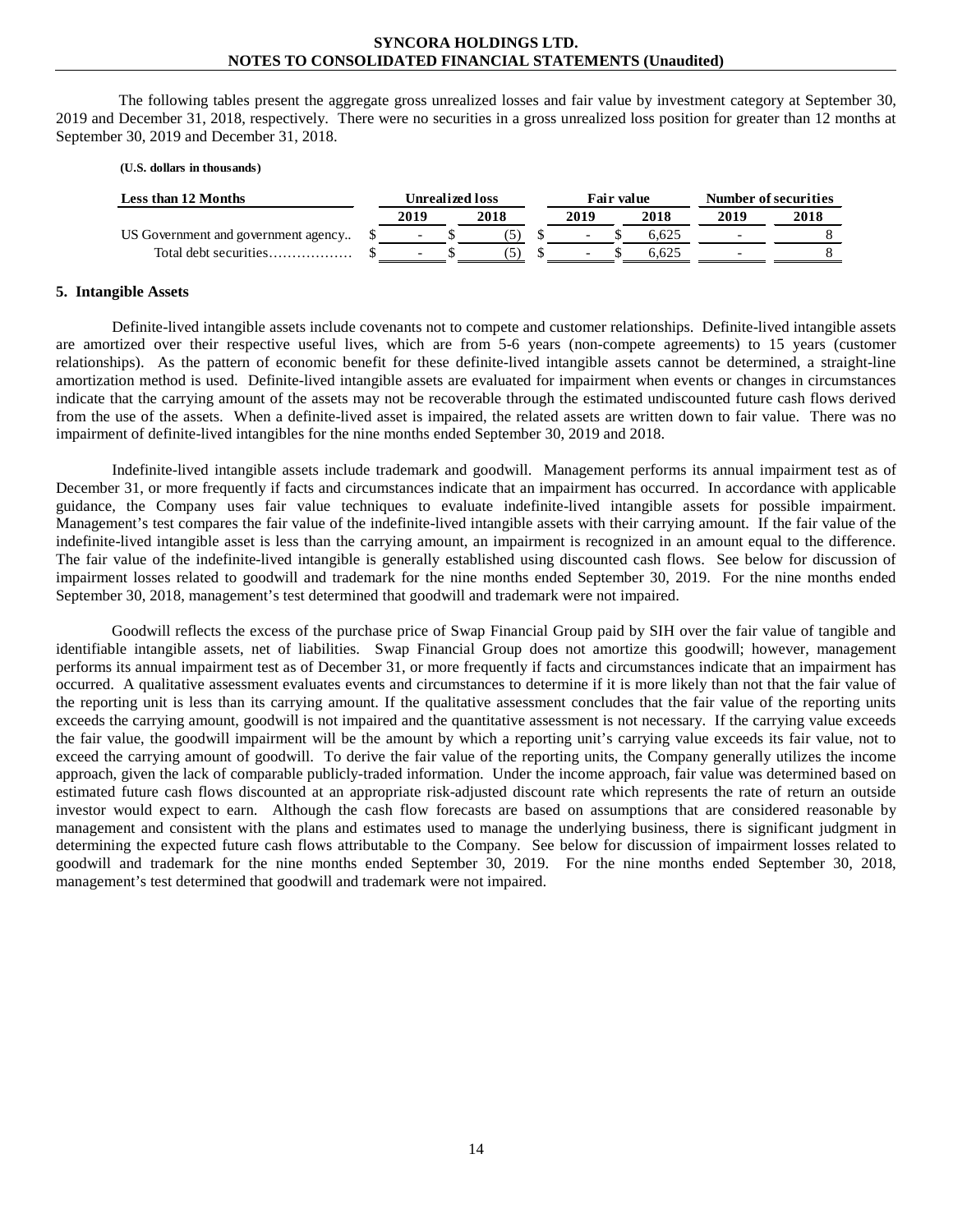Definite-lived intangible assets subject to amortization consist of the following at September 30, 2019 and 2018:

| (U.S. dollars in thousands)           |                          |               |         |            |          |       |  |  |  |  |
|---------------------------------------|--------------------------|---------------|---------|------------|----------|-------|--|--|--|--|
| <b>Asset Class</b>                    | <b>Amortization Life</b> | Gross         |         | <b>Net</b> |          |       |  |  |  |  |
|                                       |                          | 2019          | 2018    |            | 2019     | 2018  |  |  |  |  |
| Customer relationships                | 15 years                 | \$<br>10.777S | 10,777  | S          | 7,380 \$ | 7.919 |  |  |  |  |
| Covenants not to compete              | 5-6 years                | 1,805         | 1,805   |            | 263      | 508   |  |  |  |  |
| Total                                 |                          | 12,582        | 12.582  |            | 7,643 \$ | 8,427 |  |  |  |  |
| Less accumulated amortization         |                          | (4,939)       | (4,155) |            |          |       |  |  |  |  |
| Definite-lived intangible assets, net |                          | 7,643 \$      | 8,427   |            |          |       |  |  |  |  |

Amortization expense for the nine months ended September 30, 2019 and 2018 was \$0.8 million and \$1.0 million, respectively.

The following table represents estimated future amortization expense related to the definite-lived intangible assets based on the straight-line method over the estimated useful lives at September 30, 2019 and December 31, 2018:

| (U.S. dollars in thousands) |    |                               |    |       |            |                                 |      |    |      |  |  |  |  |
|-----------------------------|----|-------------------------------|----|-------|------------|---------------------------------|------|----|------|--|--|--|--|
|                             |    | <b>Customer relationships</b> |    |       |            | <b>Covenants not to compete</b> |      |    |      |  |  |  |  |
|                             |    | 2019                          |    | 2018  |            |                                 | 2019 |    | 2018 |  |  |  |  |
| 2018                        | \$ |                               | \$ |       | 2018       | S                               |      | \$ |      |  |  |  |  |
| 2019                        |    | 180                           |    | 718   | 2019       |                                 | 81   |    | 326  |  |  |  |  |
| 2020                        |    | 718                           |    | 718   | 2020       |                                 | 178  |    | 178  |  |  |  |  |
| 2021                        |    | 718                           |    | 718   | 2021       |                                 | 4    |    | 4    |  |  |  |  |
| 2022                        |    | 718                           |    | 718   | 2022       |                                 |      |    |      |  |  |  |  |
| 2023                        |    | 718                           |    | 718   | 2023       |                                 |      |    |      |  |  |  |  |
| 2024                        |    | 718                           |    |       | 2024       |                                 |      |    |      |  |  |  |  |
| thereafter                  |    | 3,610                         |    | 4,329 | thereafter |                                 |      |    |      |  |  |  |  |
| Total                       | ¢  | 7,380                         | ¢  | 7,919 | Total      | ¢                               | 263  | S  | 508  |  |  |  |  |

Indefinite-lived intangible assets not subject to amortization consist of the following at September 30, 2019 and December 31, 2018:

| (U.S. dollars in thousands)             | Gross          |       | <b>Net</b> |           |       |  |  |
|-----------------------------------------|----------------|-------|------------|-----------|-------|--|--|
|                                         | 2019           | 2018  |            | 2019      | 2018  |  |  |
| Trademark                               | \$<br>1,302 \$ | 1,302 | \$         | 449<br>-S | 1,302 |  |  |
| Goodwill                                | 1,908          | 1,908 |            |           | 1,908 |  |  |
| Total                                   | 3,210<br>- \$  | 3,210 | \$.        | 449<br>-S | 3,210 |  |  |
| Less impairment losses                  | (2,761)        |       |            |           |       |  |  |
| Indefinite-lived intangible assets, net | 449<br>-S      | 3,210 |            |           |       |  |  |

In March 2019, Syncora Holdings Ltd.'s Board of Directors commenced a formal review process to explore and evaluate strategic alternatives, which included a sale of part or all of Syncora Holdings Ltd. or its wholly owned, subsidiary, SGI. During the third quarter of 2019, Syncora Holdings Ltd. received bids for the purchase of both SGI and SHL from third parties. As a result of these bids, management believed that it was more likely than not that its goodwill and trademark are impaired. As a result, management did not perform a qualitative impairment assessment but rather performed a quantitative impairment assessment. Based on the results of the impairment analysis, the Company recorded impairment losses of \$1.9 million and \$0.9 million on goodwill and trademark, respectively.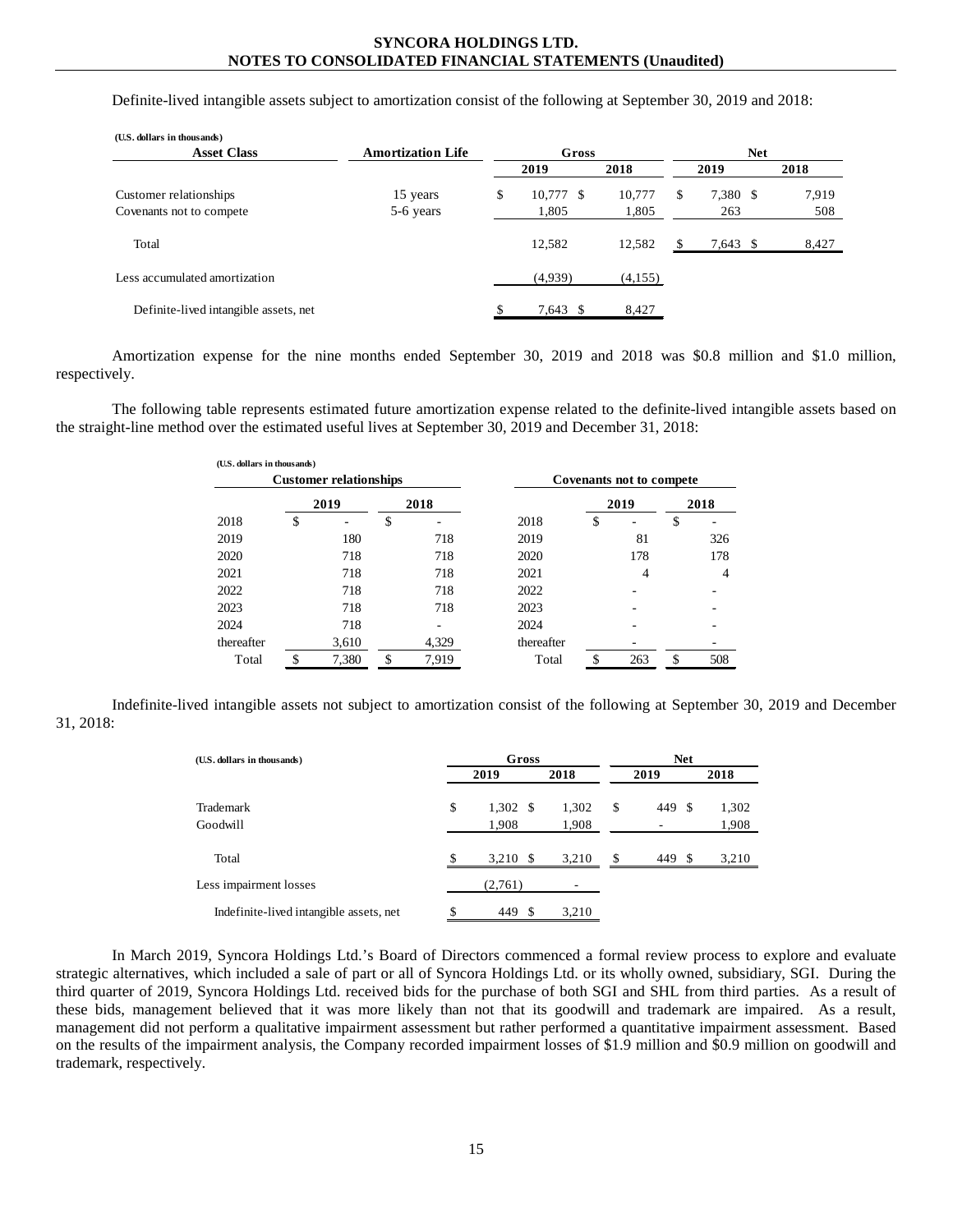## **6. Common Shares**

In connection with the Company's previously reported 2012 settlement of RMBS-related claims and other claims with BAC and affiliates thereof, the Company reported that as part of such settlement, subsidiaries of BAC transferred or agreed to transfer to SGI or its designee certain of SGI's and the Company's preferred shares, surplus notes and other securities. The transfer of the Company's common shares and preferred shares had remained subject to the Company's board approval and with respect to the preferred shares, regulatory approval. During the fourth quarter of 2014, 3,044,588 of Syncora Holdings' common shares were transferred from BAC to SGI and such shares are accounted for and held as treasury shares by the Company, but remain legally outstanding for voting and other purposes. See Note 11 for further discussion on dividend restrictions.

On August 12, 2016, in connection with the restructuring transaction, in the aggregate, the Company issued 30.3 million of additional common shares, which were recorded at a fair value of \$37.9 million.

#### **7. Accumulated Other Comprehensive Income**

Changes in accumulated other comprehensive income for the nine months ended September 30, 2019 and 2018 by component are as follows:

|                                                                                                           |                 | Available-for-sale<br>securities<br>Total |                 |                     |      |                | <b>Unrecognized pension</b><br>and post-retirement<br>costs |              |  |  |  |  |
|-----------------------------------------------------------------------------------------------------------|-----------------|-------------------------------------------|-----------------|---------------------|------|----------------|-------------------------------------------------------------|--------------|--|--|--|--|
| (U.S. dollars in thousands)                                                                               | 2019            | 2018                                      | 2019            | 2018                | 2019 |                |                                                             | 2018         |  |  |  |  |
| Other comprehensive (loss) income before reclassifications<br>Amounts reclassified from accumulated other | \$15,857        | (1,496)                                   | \$15,857        | \$(1,516)           | -S   | $\blacksquare$ | \$                                                          | 20           |  |  |  |  |
| comprehensive income:<br>Cumulative effect of change in accounting                                        | 1.324           | (14, 739)                                 | 1,324           | (14, 739)           |      |                |                                                             |              |  |  |  |  |
|                                                                                                           | (225)           | (7, 469)<br>(2, 471)                      | (225)           | (7, 469)<br>(2,471) |      |                |                                                             |              |  |  |  |  |
|                                                                                                           |                 | (372)                                     |                 |                     |      |                |                                                             | (372)        |  |  |  |  |
| Current period other comprehensive (loss) income, net                                                     | 16,956<br>1,828 | (26, 547)<br>31,015                       | 16,956<br>1,828 | (26, 195)<br>30.663 |      |                |                                                             | (352)<br>352 |  |  |  |  |
|                                                                                                           | \$18,784        | \$4,468                                   | 18,784<br>\$    | \$4,468             |      |                |                                                             |              |  |  |  |  |

#### **8. Income Taxes**

Syncora Holdings is not subject to any taxes in Bermuda on either income or capital gains under current Bermuda law. In the event that there is a change such that these taxes are imposed, Syncora Holdings would be exempted from any such tax until March 2035 pursuant to Bermuda law.

As the Company is a Bermuda corporation and, except for gross basis withholding taxes on U.S. source investment income, neither it nor its non-U.S. subsidiaries have paid U.S. Federal corporate income taxes, on the basis that they are not engaged in a trade or business or otherwise subject to taxation in the United States. However, because definitive identification of activities which constitute being engaged in a trade or business in the United States is not provided by the Internal Revenue Code of 1986, as amended, regulations or court decisions, there can be no assurance that the Internal Revenue Service would not contend that the Company or its non-U.S. subsidiaries are engaged in a trade or business or otherwise subject to taxation in the United States.

In addition to the foregoing, there is a risk that the Internal Revenue Service could disagree with a number of tax positions taken by the Company with respect to certain transactions, including but not limited to, certain transactions undertaken in connection with the 2009 MTA. If any of the positions taken by the Company were successfully challenged by the Internal Revenue Service, there could be a material adverse effect on the amount of U.S. NOLs available to the Company to offset future taxable income.

SGI files a consolidated U.S. federal tax return with Syncora Holdings U.S. Inc. (the U.S. common parent of the Syncora Holdings' group) and its subsidiaries (which consists of SGI and Syncora Holdings U.S. Inc.'s other U.S. based subsidiaries). Syncora Holdings U.S. Inc. maintains a tax sharing agreement with its subsidiaries, whereby each subsidiary determines its payment due to/from Syncora Holdings U.S., Inc. on a separate company return basis. Further, if the subsidiary's separate return computation results in a taxable loss for the period, Syncora Holdings U.S., Inc. is obligated to reimburse the subsidiary to the extent that such loss reduces the Company's consolidated income tax liability. The tax sharing agreement calls for the reimbursement to take place within thirty days of Syncora Holdings filing its federal consolidated tax return.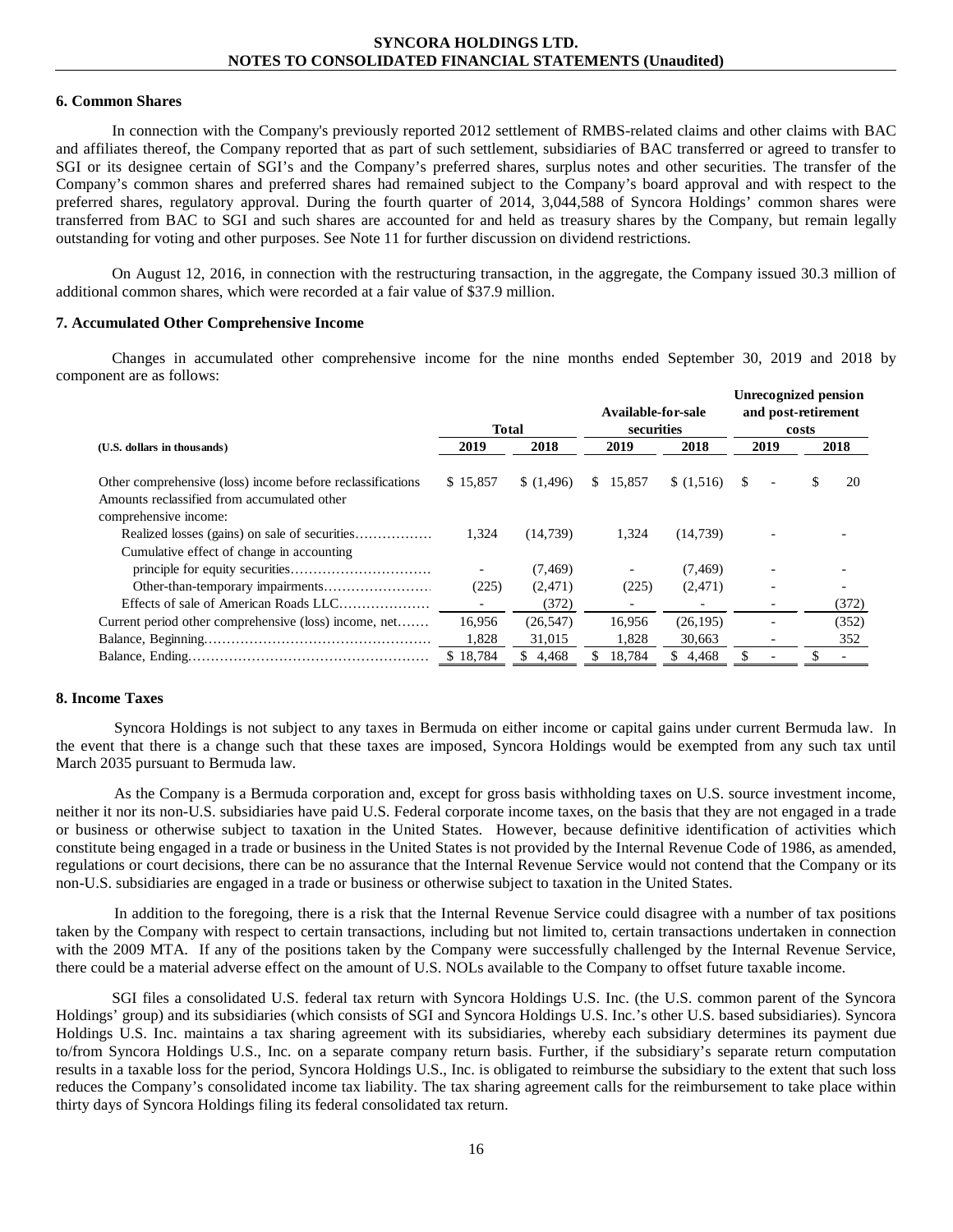The Company's income tax provision for the nine months ended September 30, 2019 and 2018 was approximately \$1.0 million and \$0.2 million, respectively. The income tax provision for discontinued operations for the nine months ended September 30, 2019 and 2018 was \$0.9 million and \$0.2 million, respectively. In accordance with U.S. GAAP, for the nine months ended September 30, 2019 and 2018, the Company recorded income tax based on the estimated effective tax rate for the full year 2019 and 2018.

As of September 30, 2019 and December 31, 2018, respectively, the Company had no unrecognized tax benefits and no adjustments to liabilities or operations were required.

The Company recognizes interest and penalties related to uncertain tax positions in income tax expense, which were zero for the nine months ended September 30, 2019 and 2018. Tax years 2017 through 2018 are subject to examination by U.S. federal authorities. There are currently no state or local tax audits underway for the Company as of September 30, 2019.

At September 30, 2019, the Company had net operating loss carryforwards expiring from 2027 through 2038 of \$2.6 billion.

At September 30, 2019, the Company had capital loss carryforwards of \$149.0 million expiring from 2019 through 2024.

The most significant items giving rise to deferred tax assets as of September 30, 2019 are Syncora Holdings' and Syncora Guarantee's net operating loss and capital loss carryforwards which are offset by a full valuation allowance.

Management has concluded that results from operations forecasted to be generated in the future are more likely than not insufficient to permit realization of the Company's U.S. deferred tax assets, thus a valuation allowance has been established against the entire U.S. deferred tax assets of the Company at September 30, 2019 and December 31, 2018. The valuation allowance was calculated in accordance with the provisions of the accounting pronouncements for income taxes, which place primary importance on operating results in recent periods when assessing the need for a valuation allowance. The Company intends to maintain a full valuation allowance for its net U.S. deferred tax assets until sufficient positive evidence exists to support reversal of all or a portion of the valuation allowance.

At September 30, 2019, the Company's cumulative NOLs, which may be carried forward to offset future taxable income, are \$2.6 billion. The Company's ability to utilize its NOLs at September 30, 2019 expires from 2027 through 2038. Approximately \$161.3 million of the Company's NOLs are subject to limitation under Section 382 of the Internal Revenue Code ("Section 382") as a result of an ownership change, as defined under that code section that occurred on August 5, 2008. An ownership change, as defined under Section 382 generally occurs if the percentage stock ownership of shareholders owning (or deemed under Section 382 to own) 5% or more of Syncora Holdings' common shares increases by more than 50 percentage points over the lowest percentage of Syncora Holdings' common shares owned by such shareholders during a defined period of time. To avoid an ownership change in the future and further limitation on the use of the Company's NOLs, on October 21, 2008, Syncora Holdings' Board of Directors approved changes to Syncora Holdings' Bye-laws which were subsequently approved by the shareholders on February 9, 2009 to limit the transfer of shares prior to the expiration of certain time periods specified in such Bye-laws.

In connection with the Restructuring Transactions completed on August 12, 2016, pursuant to an amended and restated tax sharing agreement, SGI reallocated \$1.75 billion of excess net operating losses to Syncora Holdings US Inc. for its sole use and benefit, where these net operating losses may be used more broadly. In addition, Syncora Holdings US Inc. provided contractual protections relating to the preservation and utilization of SGI's retained net operating losses. The amendments to the tax sharing agreement did not have any effect on the Company's consolidated financial results.

The Company's significant NOLs may reduce future U.S. tax liabilities that otherwise would be payable by the Company. The ability to utilize these NOLs would be limited in certain events, including if an "ownership change" under Section 382 were to occur. Section 382 limits the ability of a corporation that experiences an ownership change to utilize its NOLs and certain built-in losses after the ownership change. An ownership change is generally any change in ownership of more than 50 percentage points of a corporation's stock over a rolling 3-year period. These rules generally operate by focusing on ownership changes among shareholders owning directly or indirectly 5% or more of the stock of a corporation (including for this purpose certain groupings of shareholders each of whom owns less than the 5% threshold) or any change in ownership arising from a new issuance or a redemption of stock by the corporation. Generally under Section 382, in the event of an ownership change, the amount of taxable income that a corporation can offset by its "pre-change losses" (which include its NOLs) is restricted to an annual amount equal to the equity value of the corporation immediately prior to the ownership change multiplied by the long-term tax-exempt rate. These limitations generally prohibit transactions that result in the creation of a new 5% shareholder or increases the ownership interest of an existing 5% shareholder. A 5% shareholder for this purpose is defined in Syncora Holdings bye-laws by reference to Section 382 and the Treasury Regulations issued thereunder, and includes "public groups". A prohibited transaction under Syncora Holdings bye-laws is void at inception.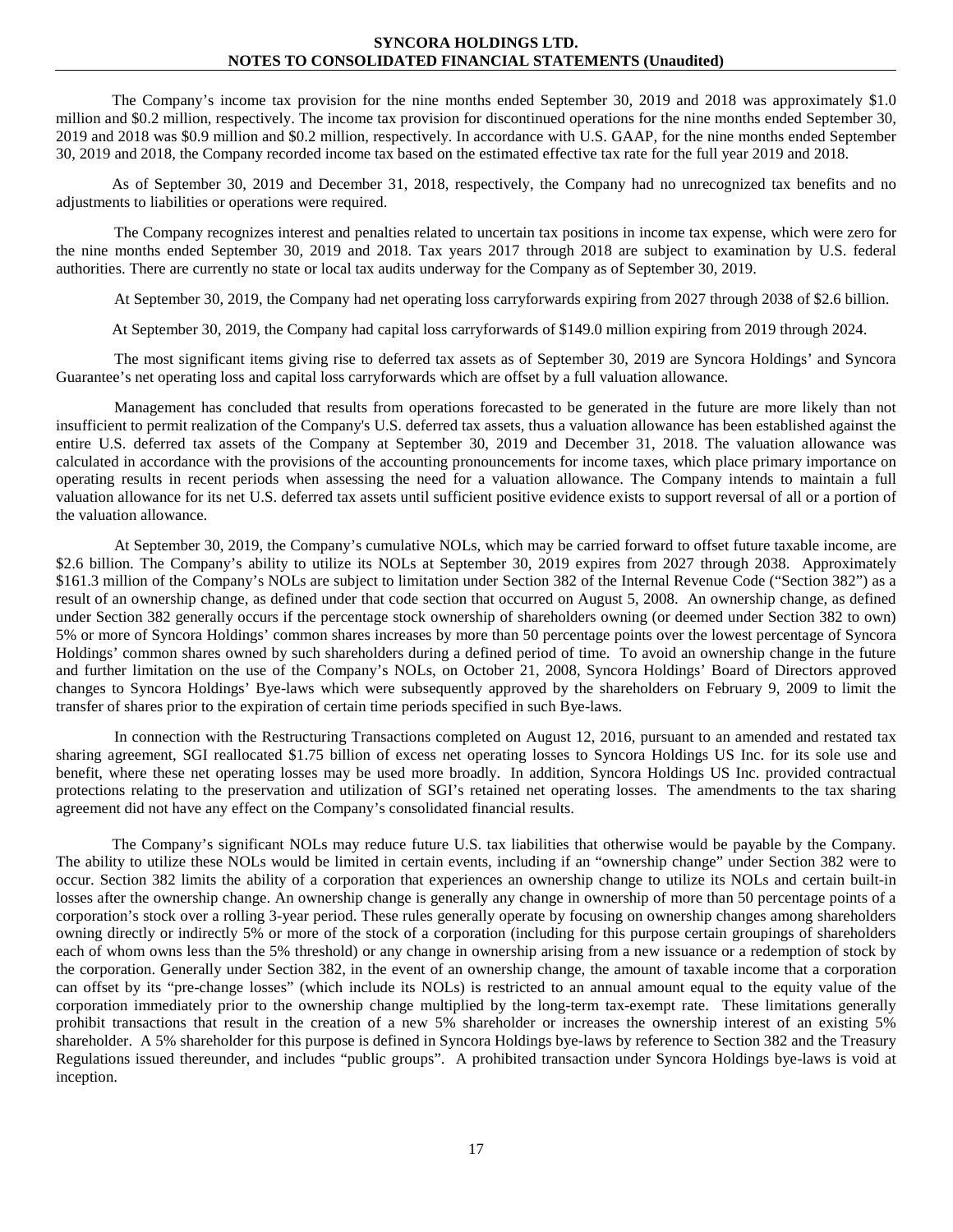#### **9. Financial Instruments and Fair Value Measurements and Disclosures**

A number of the Company's financial instruments are carried at fair value with changes in fair value recognized in earnings or loss each period. Fair value is defined as the price that would be received to sell an asset or paid to transfer a liability in an orderly transaction between market participants at the measurement date (an exit price). In determining fair value, the Company uses various valuation techniques and considers the fair value hierarchy.

The fair value hierarchy gives the highest priority to unadjusted quoted prices in active markets for identical instruments (Level 1) and the lowest priority to valuation techniques using unobservable inputs (Level 3). Observable inputs are inputs that market participants would use in pricing the financial instruments that are based on market data obtained from sources independent of the Company. Unobservable inputs reflect the Company's estimates of the assumptions market participants would use in pricing the financial instruments based on the best information available in the circumstances. These valuation techniques involve some level of management estimation and judgment. The degree to which management's estimation and judgment is required is generally dependent upon the market price transparency for the instruments, the availability of observable inputs, frequency of trading in the instruments and the instrument's complexity.

In measuring the fair market values of its financial instruments, the Company maximizes the use of observable inputs and minimizes the use of unobservable inputs based on the fair value hierarchy. The hierarchy is categorized into three levels based on the reliability of inputs as follows:

Level 1—Unadjusted quoted prices for identical instruments in active markets. The Company generally defines an active market as a market in which trading occurs at significant volumes. Active markets generally are more liquid and have a lower bid-ask spread than an inactive market.

Level 2—Quoted prices for similar instruments in active markets; quoted prices for identical or similar instruments in markets that are not active; and observable inputs other than quoted prices, such as interest rates or yield curves and other inputs derived from or corroborated by observable market inputs.

Level 3—Model derived valuations in which one or more significant inputs or significant value drivers are unobservable. Financial instruments are considered Level 3 when their values are determined using pricing models, discounted cash flow methodologies or similar techniques and at least one significant model assumption or input is unobservable. Level 3 financial instruments also include those for which the determination of fair value requires significant management judgment or estimation.

A description of the valuation techniques applied to the Company's assets and liabilities measured at fair value follows:

#### *Valuation Techniques — Debt Securities Available for Sale*

#### *U.S. Government and government agencies*

U.S. Treasury securities are valued using unadjusted quoted market prices. Accordingly, U.S. Treasury securities are generally categorized in Level 1 of the fair value hierarchy. U.S. government agency securities are generally valued using quoted market prices obtained from an independent third-party investment service provider. U.S. government agency securities are generally categorized in Level 2 of the fair value hierarchy.

#### *Mortgage and asset-backed securities*

Mortgage and asset-backed securities are generally valued based on quoted prices or spread data, which are obtained from an independent third-party investment service provider. Mortgage and asset-backed securities are generally categorized in Level 2 of the fair value hierarchy. If external prices or significant inputs are unobservable, the Company will determine fair value using its own internal model estimates. In such cases, mortgage and asset-backed securities are categorized in Level 3 of the fair value hierarchy.

#### *Corporate*

The fair value of corporate bonds is determined using recently executed transactions or market price quotations obtained from an independent third-party investment service provider. Corporate bonds are generally categorized in Level 2 of the fair value hierarchy. If external prices or significant inputs are unobservable, the Company will determine fair value using its own internal model estimates. In such cases, these corporate securities are categorized in Level 3 of the fair value hierarchy.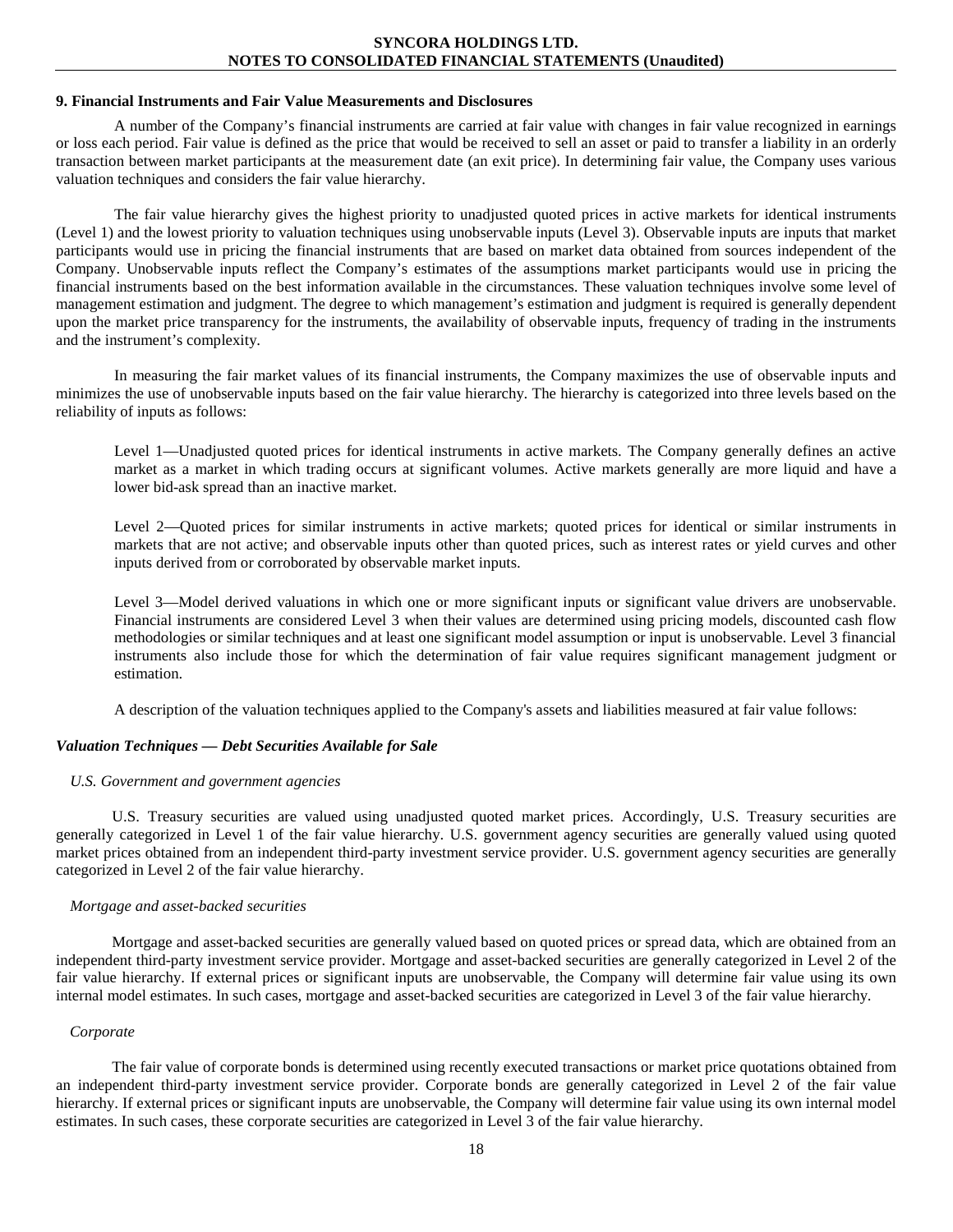## *Valuation Techniques — Cash and Cash Equivalents and Restricted Cash and Cash Equivalents*

The carrying amounts of these items approximate fair value due to the short-term maturity of these instruments. Cash and cash equivalents include deposits in banks, commercial paper, money market accounts and money market funds, for which fair value of these instruments is based upon quoted market prices. The Company does not adjust the quoted market price for such instruments. Cash and cash equivalents are categorized in Level 1 of the fair value hierarchy.

# *Fair Value Hierarchy Tables*

The following fair value hierarchy table presents information about the Company's assets and liabilities measured at fair value on a recurring basis as of September 30, 2019 and December 31, 2018:

| (U.S. dollars in thousands)              | <b>Ouoted Prices in Active</b><br><b>Markets for Identical</b><br>Assets (Level 1) |                          |     | <b>Significant Other</b><br><b>Observable Inputs</b><br>(Level 2) |  |       |    | Significant<br><b>Unobservable Inputs</b><br>(Level 3) | <b>Total Assets / Liabilities</b><br>at Fair Value |    |             |  |        |
|------------------------------------------|------------------------------------------------------------------------------------|--------------------------|-----|-------------------------------------------------------------------|--|-------|----|--------------------------------------------------------|----------------------------------------------------|----|-------------|--|--------|
| <b>ASSETS</b>                            | 2019                                                                               | 2018                     |     | <u>2019</u>                                                       |  | 2018  |    | 2019                                                   | 2018                                               |    | <u>2019</u> |  | 2018   |
| Debt securities available for sale:      |                                                                                    |                          |     |                                                                   |  |       |    |                                                        |                                                    |    |             |  |        |
| Mortgage and asset-backed securities     |                                                                                    |                          |     |                                                                   |  |       |    |                                                        |                                                    |    |             |  |        |
|                                          |                                                                                    | $-$ \$<br>$\blacksquare$ | \$. | 154                                                               |  | 176   | \$ | $-$ \$                                                 | $\overline{\phantom{a}}$                           | \$ | 154         |  | 176    |
|                                          | 1.252                                                                              | 11,582                   |     |                                                                   |  |       |    |                                                        |                                                    |    | 1.252       |  | 11,582 |
|                                          |                                                                                    |                          |     | 1.694                                                             |  | 1,945 |    |                                                        |                                                    |    | 1.694       |  | 1,945  |
| Total debt securities available for sale | 1,252                                                                              | 11.582                   |     | 1,848                                                             |  | 2,121 |    |                                                        |                                                    |    | 3.100       |  | 13,703 |
|                                          | 27.448                                                                             | 20.451                   |     |                                                                   |  |       |    |                                                        |                                                    |    | 27.448      |  | 20.451 |
|                                          | 5.554                                                                              | 6.008                    |     |                                                                   |  |       |    |                                                        |                                                    |    | 5.554       |  | 6.008  |
|                                          | 34,254                                                                             | 38,041                   |     | .848                                                              |  | 2,121 |    |                                                        |                                                    | ь  | 36,102      |  | 40,162 |

# *Level 3 Assets and Liabilities Reconciliation Tables*

#### *Level 3 Assets*

The following table provides a reconciliation of the Company's assets measured at fair value on a recurring basis using unobservable inputs (Level 3) as of September 30, 2019 and 2018:

|                       | <b>Other Assets</b> |        |  |                          |  |
|-----------------------|---------------------|--------|--|--------------------------|--|
| <b>LEVEL 3 ASSETS</b> | 2019                |        |  | 2018                     |  |
|                       |                     | $-$ S  |  | 3.007                    |  |
|                       |                     |        |  | 3.007                    |  |
|                       |                     | $\sim$ |  | $\overline{\phantom{a}}$ |  |

There were no transfers into or out of Level 3 during the nine months ended September 30, 2019 and 2018.

## *Level 3 Liabilities*

The following table provides a reconciliation for the Company's liabilities measured at fair value on a recurring basis using unobservable inputs (Level 3) for the nine months ended September 30, 2019 and 2018:

|                             |               |        | Contingent |                          |
|-----------------------------|---------------|--------|------------|--------------------------|
| (U.S. dollars in thousands) | Consideration |        |            |                          |
| <b>LEVEL 3 LIABILITIES</b>  | 2019          |        |            | 2018                     |
|                             |               | $-$ \$ |            | 2.043                    |
|                             |               |        |            | (2,043)                  |
|                             |               | $- S$  |            | $\overline{\phantom{a}}$ |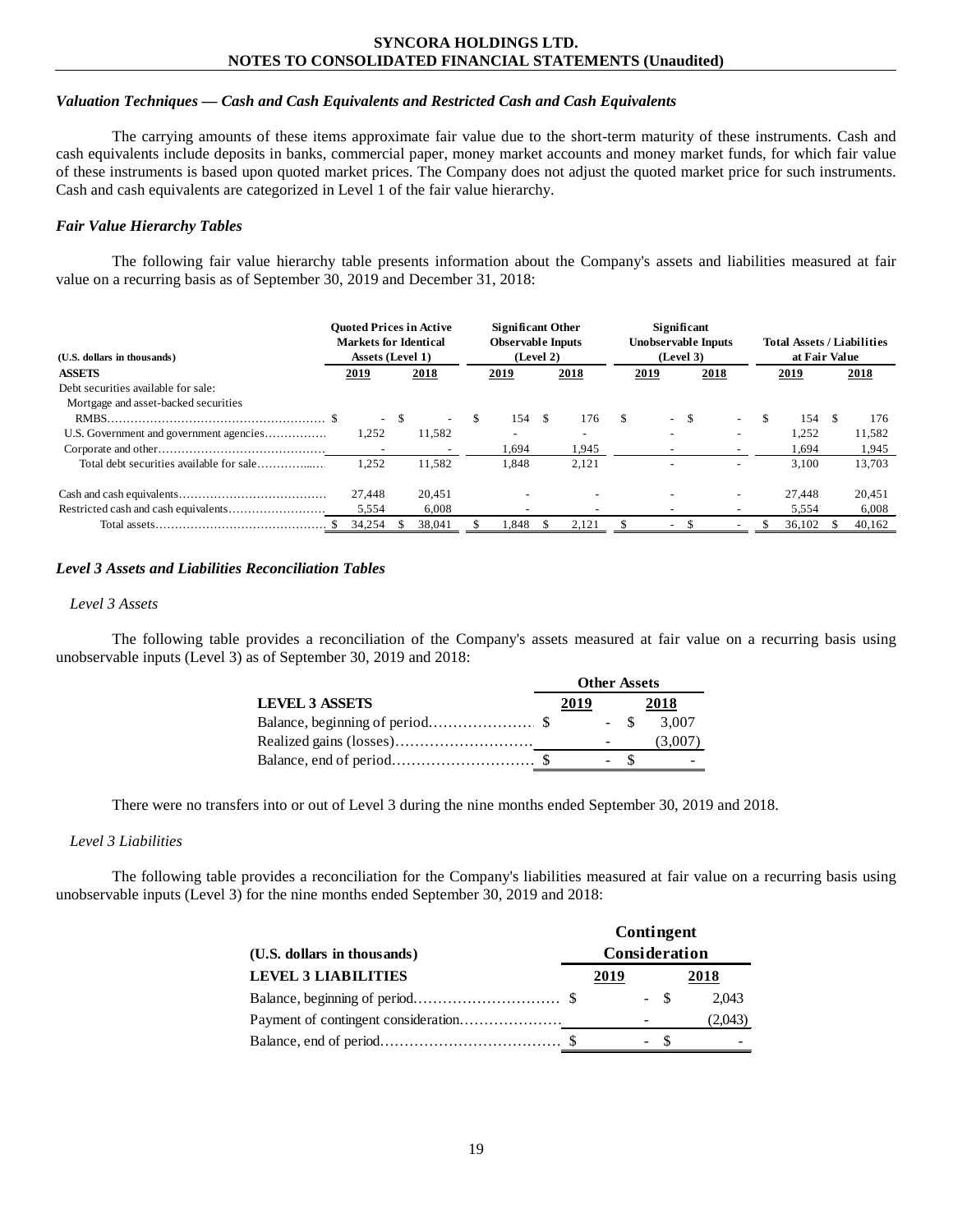#### **10. Commitments and Contingencies**

# **a. Legal Matters**

In September 2018, a service provider whose relationship with Swap Financial had been terminated filed a complaint in Federal Court claiming, in part, inaccurate payments by Swap Financial for services provided by the service provider. Swap Financial denied all of the service provider's claims. In September 2019, the Federal Court granted Swap Financial's motion to dismiss the complaint. The plaintiff has re-filed their lawsuit in State Court.

# **b. Lease and Other Commitments**

The Company entered into a two year lease commitment for office premises at 555 Madison Avenue, New York, New York commencing on December 15, 2018. The Company had lease commitments for office premises at 76 South Orange Avenue, South Orange, New Jersey, which terminated on February 28, 2018 and at 135 West 50<sup>th</sup> Street, New York, New York, which terminated on January 31, 2019.

Effective April 1, 2018, the Company entered into an amended two year agreement with International Business Machines Corporation for information technology outsourcing services. Fees associated with the agreement are expected to be approximately \$1.0 million in 2019.

Net minimum aggregate lease commitments are \$0.6 million, \$0.5 million, \$22.0 thousand, \$0 and \$0 for the years ended December 31, 2019 through December 31, 2023.

Net rent expense was \$0.5 million and \$0.9 million for the nine months ended September 30, 2019 and 2018, respectively.

# **11. Dividend Restrictions**

Syncora Holdings' Board of Directors did not declare a quarterly dividend with respect to its common shares for the year ended December 31, 2018 or at any time thereafter through to the issuance date of these financial statements. Any future dividends will be subject to the discretion and approval of the Syncora Holdings' Board of Directors, applicable law and regulatory requirements.

# **12. Assets on Deposit to Collateralize Certain of the Company's Contractual Obligations**

As of September 30, 2019 and December 31, 2018, the Company had, in the aggregate, approximately \$5.7 million and \$6.9 million, respectively, on deposit to collateralize its contractual obligations under certain agreements, including lease and letter of credit agreements. Of such deposits, \$0.1 million and \$0.9 million and \$5.6 million and \$6.0 million are recorded on the accompanying consolidated balance sheet in "Other assets" and "Cash and cash equivalents", respectively.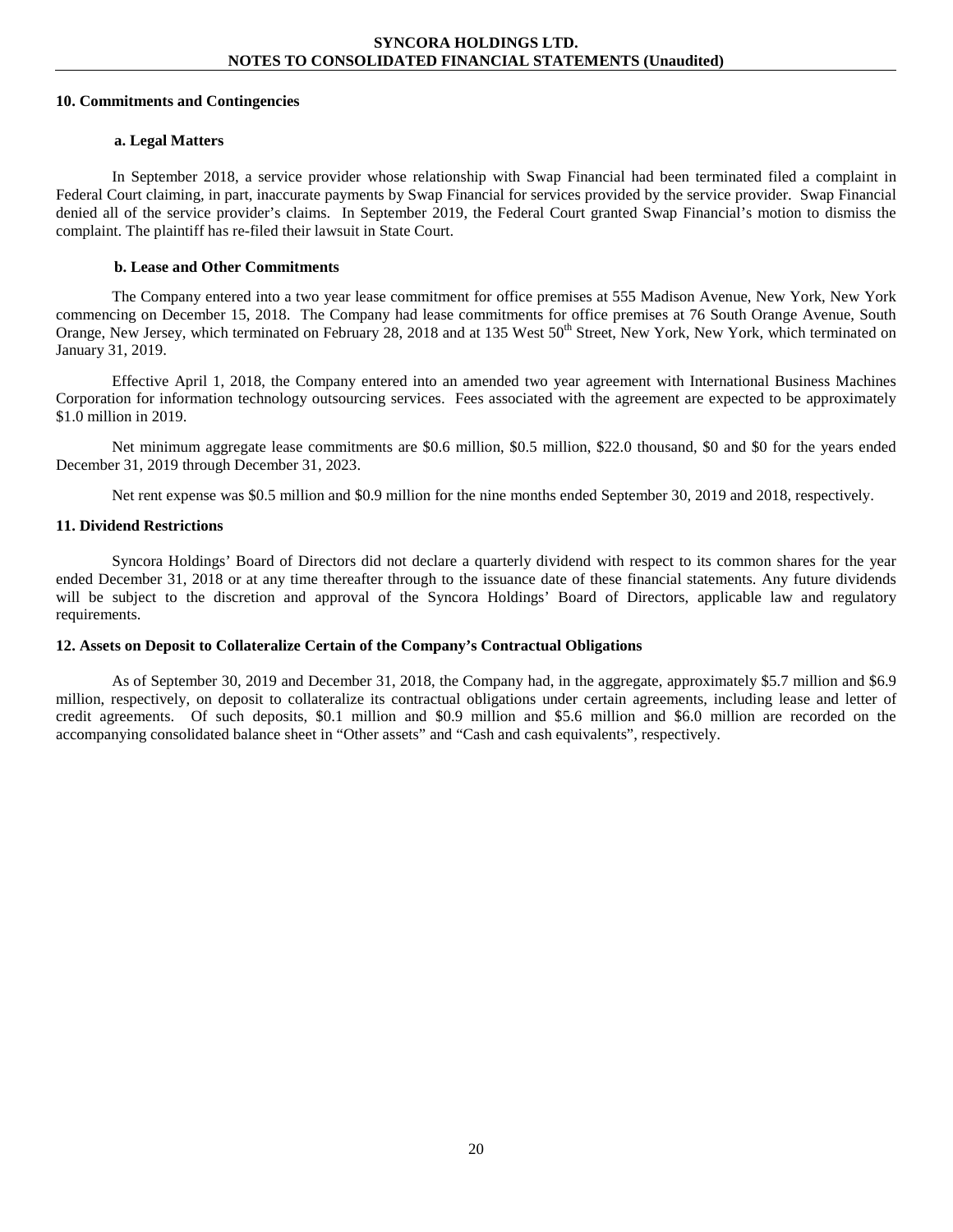## **13. Financial Information of Syncora Holdings (Parent Company Only)**

The condensed balance sheets, statements of operations and shareholders' equity, and statements of cash flows of Syncora Holdings as of September 30, 2019 and December 31, 2018 and for the nine months ended September 30, 2019 and 2018 are set forth below:

| (U.S. dollars in thousands)                                                             |     | 2019        |    | 2018        |
|-----------------------------------------------------------------------------------------|-----|-------------|----|-------------|
| <b>Assets</b>                                                                           |     |             |    |             |
| Debt securities available for sale, at fair value (amortized cost: \$1,393 and \$4,026) | - S | 1.406       | -S | 4.118       |
|                                                                                         |     | 356         |    | 908         |
|                                                                                         |     | 9           |    | 17          |
|                                                                                         |     | 450.325     |    | 603,868     |
|                                                                                         |     | 28.715      |    | 24,834      |
|                                                                                         |     | 249         |    | 467         |
|                                                                                         |     | 481,060     |    | 634,212     |
| <b>Liabilities and Shareholders' Equity</b>                                             |     |             |    |             |
| Liabilities—accounts payable, accrued expenses, and other liabilities                   |     | 46          |    | 388         |
| Shareholders' equity                                                                    |     |             |    |             |
|                                                                                         |     | 2.718.524   |    | 2.717.633   |
|                                                                                         |     | (2,256,294) |    | (2,085,637) |
|                                                                                         |     | 18.784      |    | 1.828       |
|                                                                                         |     | 481.014     |    | 633.824     |
|                                                                                         |     | 481,060     |    | 634.212     |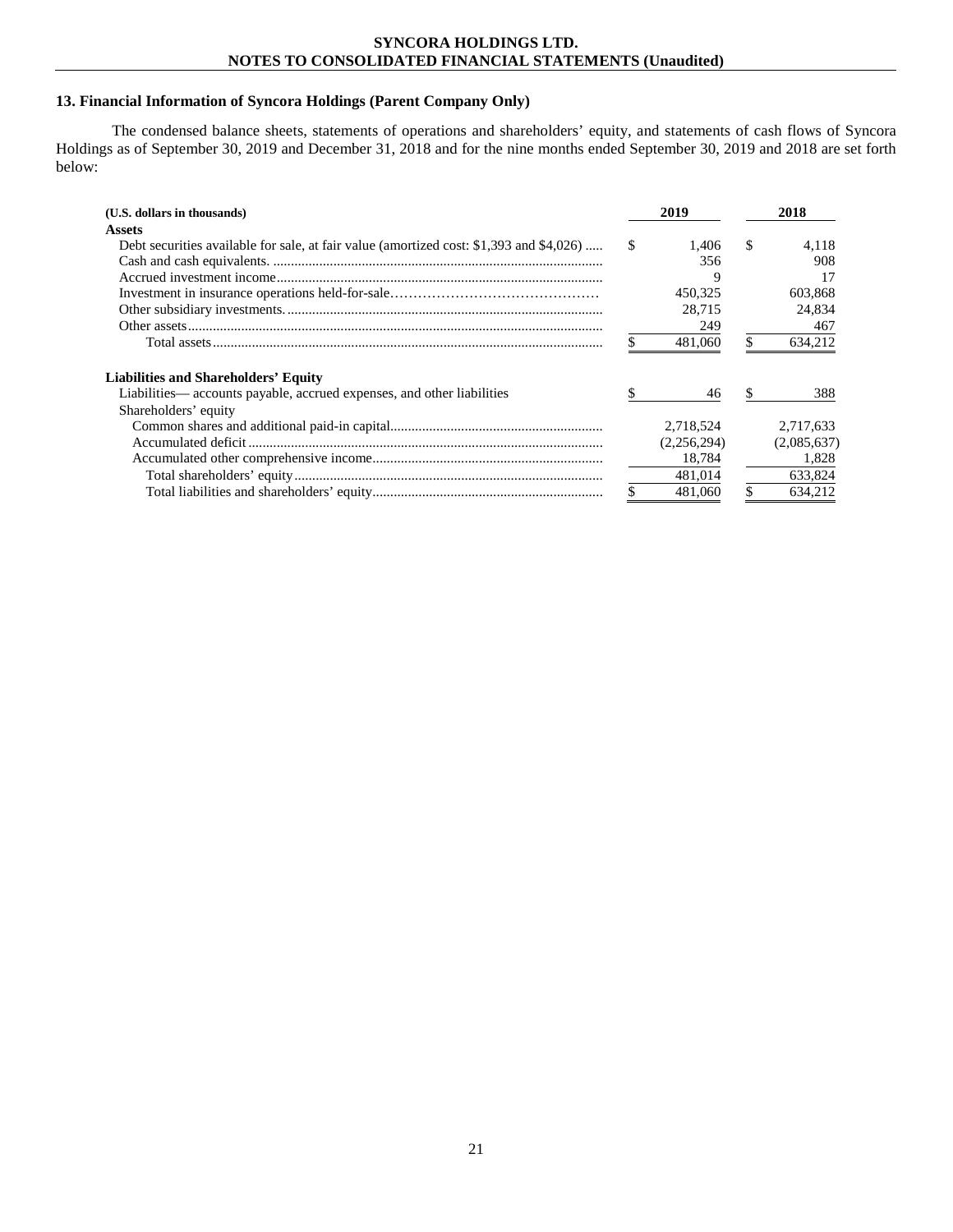| (U.S. dollars in thousands)                                            | 2019          |     | 2018      |
|------------------------------------------------------------------------|---------------|-----|-----------|
| <b>Revenues</b>                                                        |               |     |           |
|                                                                        | \$<br>52 S    |     | 74        |
|                                                                        | 102           |     |           |
|                                                                        | 154           |     | 74        |
|                                                                        | 4,118         |     | 1,593     |
|                                                                        | (3,964)       |     | (1,519)   |
|                                                                        | (88, 411)     |     | (29,790)  |
|                                                                        | (5,285)       |     | 11,970    |
|                                                                        | (93,696)      |     | (17, 820) |
|                                                                        | (97,660)      |     | (19, 339) |
| Other comprehensive income (loss):                                     |               |     |           |
|                                                                        | (79)          |     | 88        |
| Equity in other comprehensive income (loss) of discontinued operations | 17,035        |     | (19,166)  |
|                                                                        | 16,956        |     | (19,078)  |
|                                                                        | (80,704)      |     | (38, 417) |
| Change in common shares and additional paid-in-capital                 | 891           |     | 739       |
|                                                                        | (72,997)      |     |           |
|                                                                        | (152, 810)    |     | (37,678)  |
|                                                                        | 633,824       |     | 685,959   |
|                                                                        | \$<br>481,014 | \$. | 648,281   |

|                                              |    | 2019         | 2018    |
|----------------------------------------------|----|--------------|---------|
| Cash flows from operating activities:        |    |              |         |
|                                              | -S | $(3,258)$ \$ | (1,549) |
|                                              |    | 44           | 53      |
|                                              |    | (87)         | 307     |
|                                              |    | (3,301)      | (1,189) |
| <b>Cash flows from investing activities:</b> |    |              |         |
|                                              |    | 1.503        | 697     |
|                                              |    | 1.736        | 177     |
|                                              |    | (490)        |         |
|                                              |    | 2.749        | 874     |
|                                              |    | (552)        | (315)   |
|                                              |    | 908          | 1,312   |
|                                              | \$ | 356          | 997     |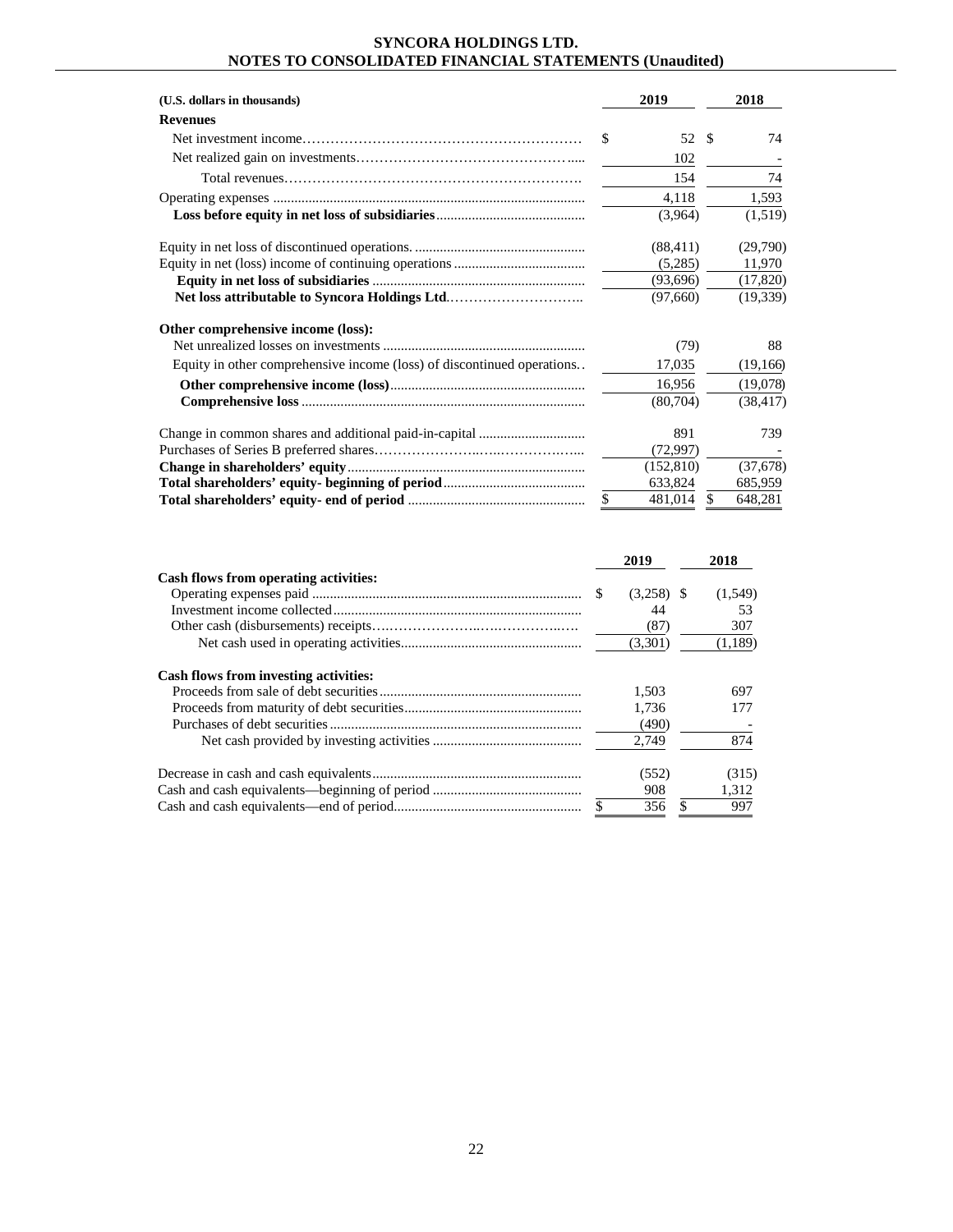#### **14. Assets and Liabilities Held-for-Sale of SGI and Discontinued Operations**

On September 5, 2019, Syncora Holdings Ltd. ("SHL") announced that it had entered into an amended agreement with Star Insurance Holdings LLC, an entity organized by GoldenTree Asset Management LP ("GoldenTree") on behalf of GoldenTree's managed funds and accounts, for Syncora's previously announced sale of Syncora Guarantee Inc. ("SGI") on August 15, 2019 pursuant to which the purchase price has been increased by \$36.5 million to \$429 million in cash, subject to adjustment.

The closing of the transaction remains subject to customary conditions, including approval by the New York State Department of Financial Services ("NYDFS"), and is expected to take place by the end of the fourth quarter of 2019 or during the first quarter of 2020.

The Company reports a business as held-for-sale when it has received approval to sell the business and is committed to a formal plan, the business is available for immediate sale, the business is being actively marketed, the sale is anticipated to occur during the next 12 months and other specified criteria are met. Assets and liabilities related to the business classified as held-forsale are separately reported in the consolidated balance sheets in the period in which the business is classified as held-forsale. A business classified as held-for-sale is recorded at the lower of carrying amount or estimated fair value less cost to sell. If the carrying amount of the business exceeds its estimated fair value, an impairment loss is recognized. Since the carrying amount of SGI exceeded the estimated fair value, an impairment loss of \$132.7 million was recognized during the nine months ended September 30, 2019. The impairment loss will fluctuate based on changes in SGI's operations through the ultimate sale date.

The Company reports a discontinued operation if the disposal represents a strategic shift that has (or will have) a major effect on an entity's operations and financial results and meets the criteria to be classified as held-for-sale, is disposed of by sale or is disposed of other than by sale. Once a disposal group is classified as held-for-sale, the order of impairment testing starts with the indefinite-lived intangible assets, then goodwill, and then the disposal group which is measured at the lower of carrying amount or estimated fair value less to sell.

Since the accounting criteria for held-for-sale and discontinued operations were met during the third quarter of 2019, the Company has reflected these classifications in the accompanying consolidated financial statements and prior periods have been reclassified to conform to this presentation. The consolidated balance sheets as of September 30, 2019 and December 31, 2018 present the total assets and total liabilities of SGI in the line items "assets of entity held-for-sale" and "liabilities of entity held-for-sale", respectively. The consolidated statements of operations and comprehensive income for the nine months ended September 30, 2019 and 2018 present the total revenues and total expenses of SGI in the line item "Loss from discontinued insurance operations". The consolidated statements of cash flows for the nine months ended September 30, 2019 and 2018 present the cash flows of SGI in the line items "net cash provided by (used in) operating and investing activities from discontinued operations", respectively.

On July 16, 2018, the Company announced that Pike Pointe closed the sale of American Roads LLC to American Roads AcquireCo LLC, a wholly owned subsidiary of DIF Infrastructure V for net cash proceeds of approximately \$220 million, before payment of related expenses, with provisions that provide for payment of additional amounts if specified conditions are met within 12 months of the date of the agreement. American Roads is involved in the following operations: management and operational rights to the Detroit Windsor Tunnel ("DWT"), owner and operator of four toll bridges in Alabama (between the mainland and resort communities of Orange Beach and Gulf Shores, between Montgomery and Elmore Counties, between towns in Elmore and Autauga Counties, and on a portion of the western bypass of Tuscaloosa), and the development of tolling and transportation software and technology for third parties.

On August 8, 2017, management, with Board of Directors approval, committed to a formal plan to sell American Roads LLC. Since the accounting criteria for discontinued operations were met on August 8, 2017, the Company has reflected this classification in the accompanying consolidated financial statements through July 16, 2018 (sale date of American Roads LLC). The consolidated statement of operations and comprehensive income for the nine months ended September 30, 2018 presents the total revenues and total expenses of American Roads LLC in the line item "Income from discontinued toll road operations". The consolidated statement of cash flows for the nine months ended September 30, 2018 presents the cash flows of American Roads LLC in the line items "net cash provided by (used in) operating and investing activities from discontinued operations", respectively.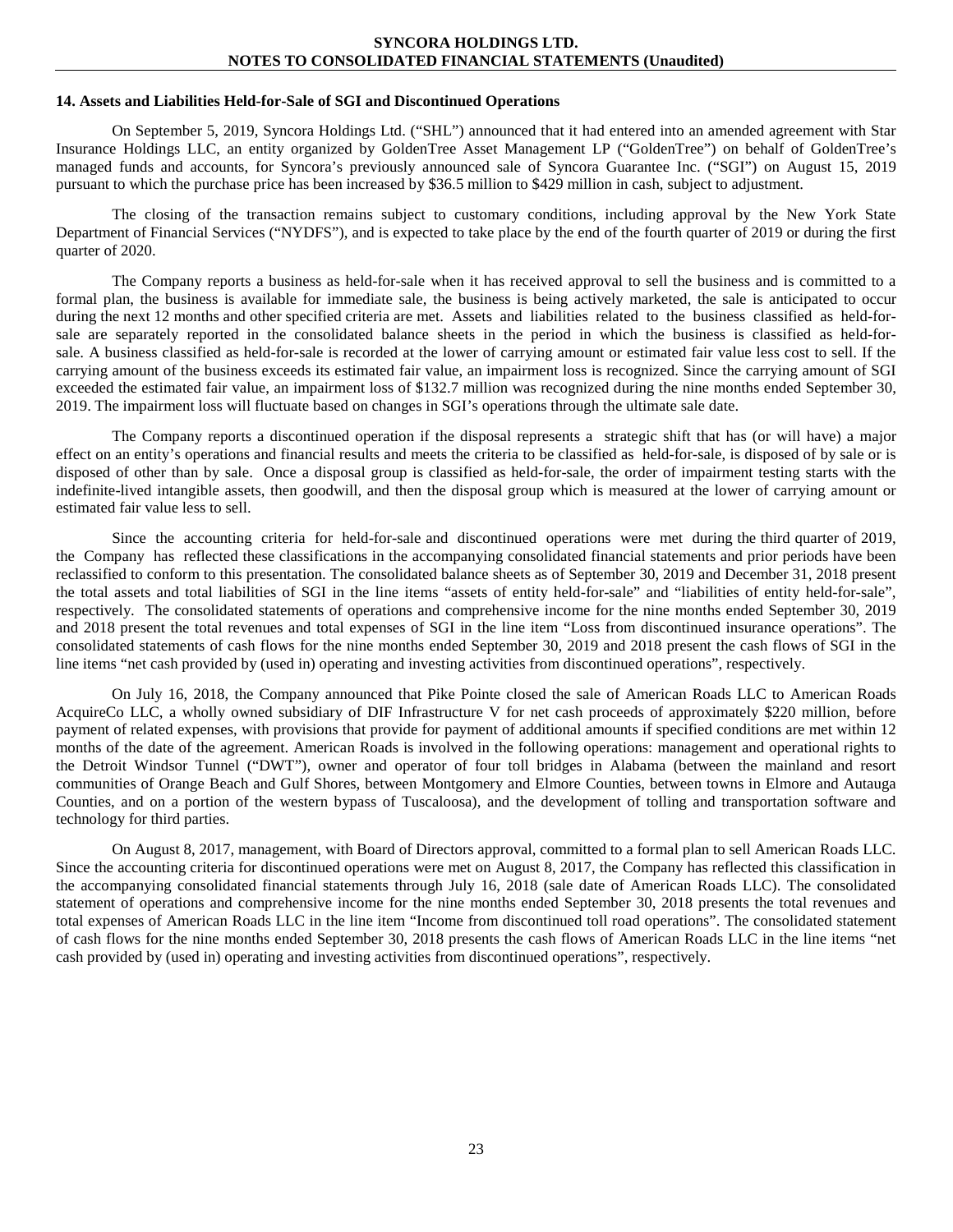The following table summarizes the components of assets and liabilities held-for-sale of SGI on the consolidated balance sheets as of September 30, 2019 and December 31, 2018.

| (U.S. dollars in thousands)                                                                       |            |                 |
|---------------------------------------------------------------------------------------------------|------------|-----------------|
| <b>ASSETS</b>                                                                                     | 2019       | 2018            |
| Cash and invested assets:                                                                         |            |                 |
|                                                                                                   | 435,065    | \$<br>599,786   |
|                                                                                                   | 33,348     | 87,504          |
|                                                                                                   | 105,083    | 130,097         |
|                                                                                                   | 573,496    | 817.387         |
| Insurance operating assets, retained business:                                                    |            |                 |
|                                                                                                   | 13,281     | 14,260          |
|                                                                                                   | 192,609    | 147,866         |
| Receivables on insurance cash flow certificates, net of deferred gains of \$111,381 and \$113,433 | 61,334     | 91,905          |
|                                                                                                   | 17,140     | 18,423          |
|                                                                                                   | 17,903     | 20,843          |
|                                                                                                   | 302,267    | 293,297         |
| Insurance operating assets, ceded business:                                                       |            |                 |
|                                                                                                   | 39,034     | 42,458          |
|                                                                                                   | 104,434    | 112,011         |
|                                                                                                   | 109,717    | 120,011         |
|                                                                                                   | 242,611    | 227,052         |
|                                                                                                   | 495,796    | 501,532         |
|                                                                                                   | 25,583     | 22,252          |
|                                                                                                   | (132, 685) |                 |
|                                                                                                   | 1,264,457  | \$<br>1,634,468 |
|                                                                                                   |            |                 |
| <b>LIABILITIES</b>                                                                                |            |                 |
| Insurance operating liabilities, retained business:                                               |            |                 |
|                                                                                                   | 277,422    | \$<br>365,774   |
|                                                                                                   | 25,983     | 28,500          |
|                                                                                                   | 9,034      | 8,489           |
|                                                                                                   | 278        | 340             |
|                                                                                                   | 312,717    | 403,103         |
| Insurance operating liabilities, ceded business:                                                  |            |                 |
|                                                                                                   | 39,034     | 42,458          |
|                                                                                                   | 104,434    | 112,011         |
|                                                                                                   |            |                 |
|                                                                                                   | 109,717    | 120,011         |
|                                                                                                   | 242,611    | 227,052         |
|                                                                                                   | 495,796    | 501,532         |
|                                                                                                   |            | 104,206         |
|                                                                                                   |            | 16.472          |
|                                                                                                   | 5,619      | 5,287           |
|                                                                                                   | 814,132    | 1,030,600       |
| The following table summarizes the expected sale transaction at September 30, 2019:               |            |                 |
|                                                                                                   | 450,325    |                 |
|                                                                                                   | (3,720)    |                 |
| Unrealized gains on investments included in accumulated other comprehensive income                | (17,605)   |                 |
|                                                                                                   | 429,000    |                 |

Total expected consideration for sale of SGI………………………………………………………………\$ 429,000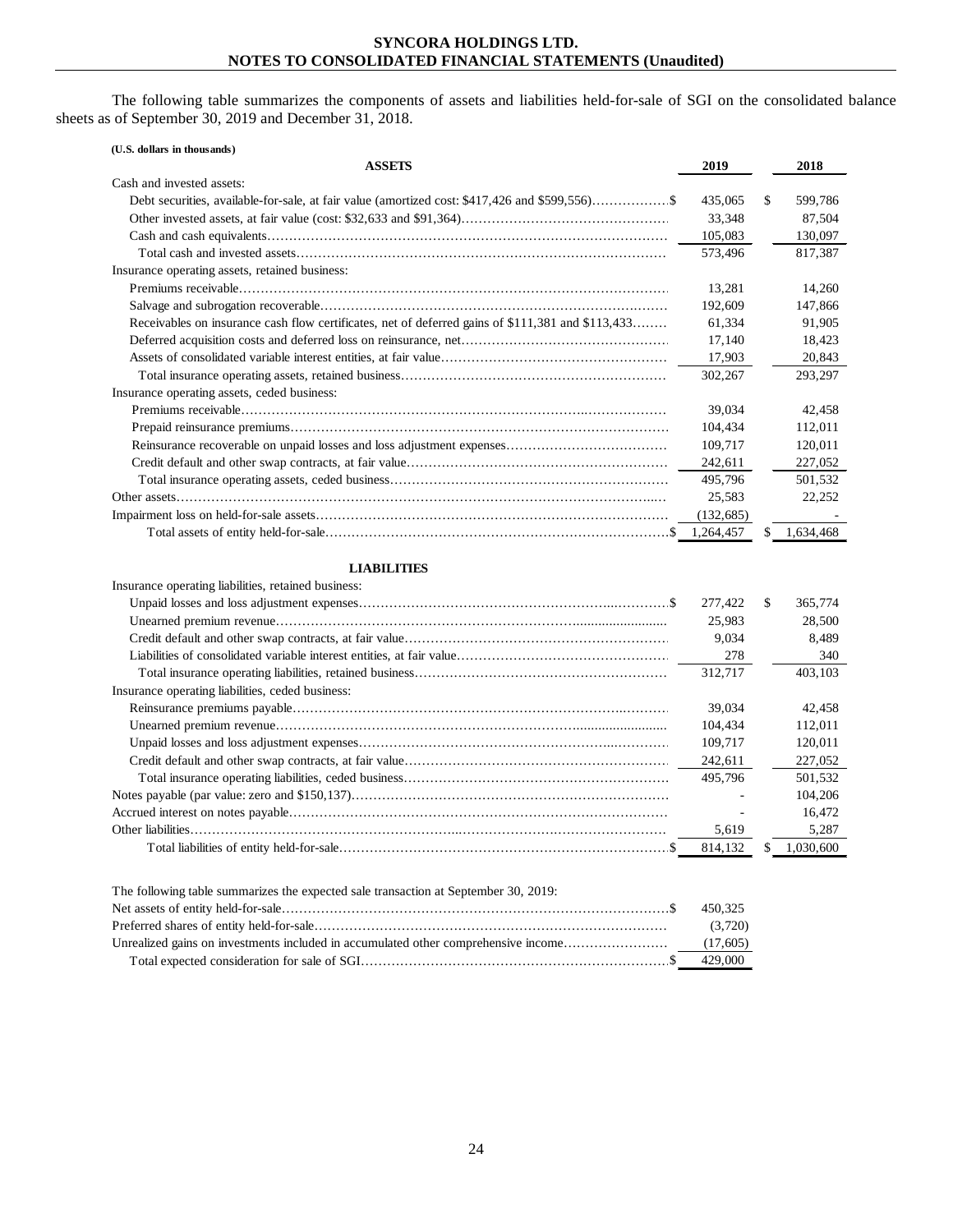The following table summarizes the components of income (loss) from discontinued operations for SGI for the nine months ended September 30, 2019 and for both SGI and American Roads LLC for the nine months ended September 30, 2018.

| (U.S. dollars in thousands)                                                                               | 2019           |    | 2018      |
|-----------------------------------------------------------------------------------------------------------|----------------|----|-----------|
| <b>Revenues</b>                                                                                           |                |    |           |
|                                                                                                           | 2,590          | S. | 26,142    |
|                                                                                                           | 23,444         |    | 30,070    |
| Net unrealized and realized gains on investments, including other-than-temporary impairment losses        |                |    |           |
|                                                                                                           | 4.742          |    | 7.789     |
|                                                                                                           | (29, 144)      |    | 21,389    |
|                                                                                                           | (298)          |    | (25, 536) |
|                                                                                                           | 2,267          |    | 8,350     |
|                                                                                                           |                |    | 13,252    |
|                                                                                                           | 149            |    | 2.718     |
|                                                                                                           | 3,750          |    | 84,174    |
| <b>Expenses</b>                                                                                           | (117, 248)     |    | (17, 915) |
| (Recoveries) losses and loss adjustment expenses, net of reinsurance ceded of $\$(6,740)$ and $\$(4,992)$ |                |    | 5,051     |
|                                                                                                           | 1,283<br>7.517 |    | 63.986    |
|                                                                                                           | 41,711         |    | 91,416    |
|                                                                                                           | 25,287         |    | 35,666    |
|                                                                                                           | (41, 450)      |    | 178,204   |
|                                                                                                           | (132, 685)     |    |           |
|                                                                                                           |                |    | 64,383    |
|                                                                                                           | (87, 485)      |    | (29, 647) |
|                                                                                                           | 926            |    | 143       |
|                                                                                                           | (88, 411)      |    | (29,790)  |
|                                                                                                           | 17,035         |    | (19, 166) |
|                                                                                                           | (71, 376)      | S. | (48,956)  |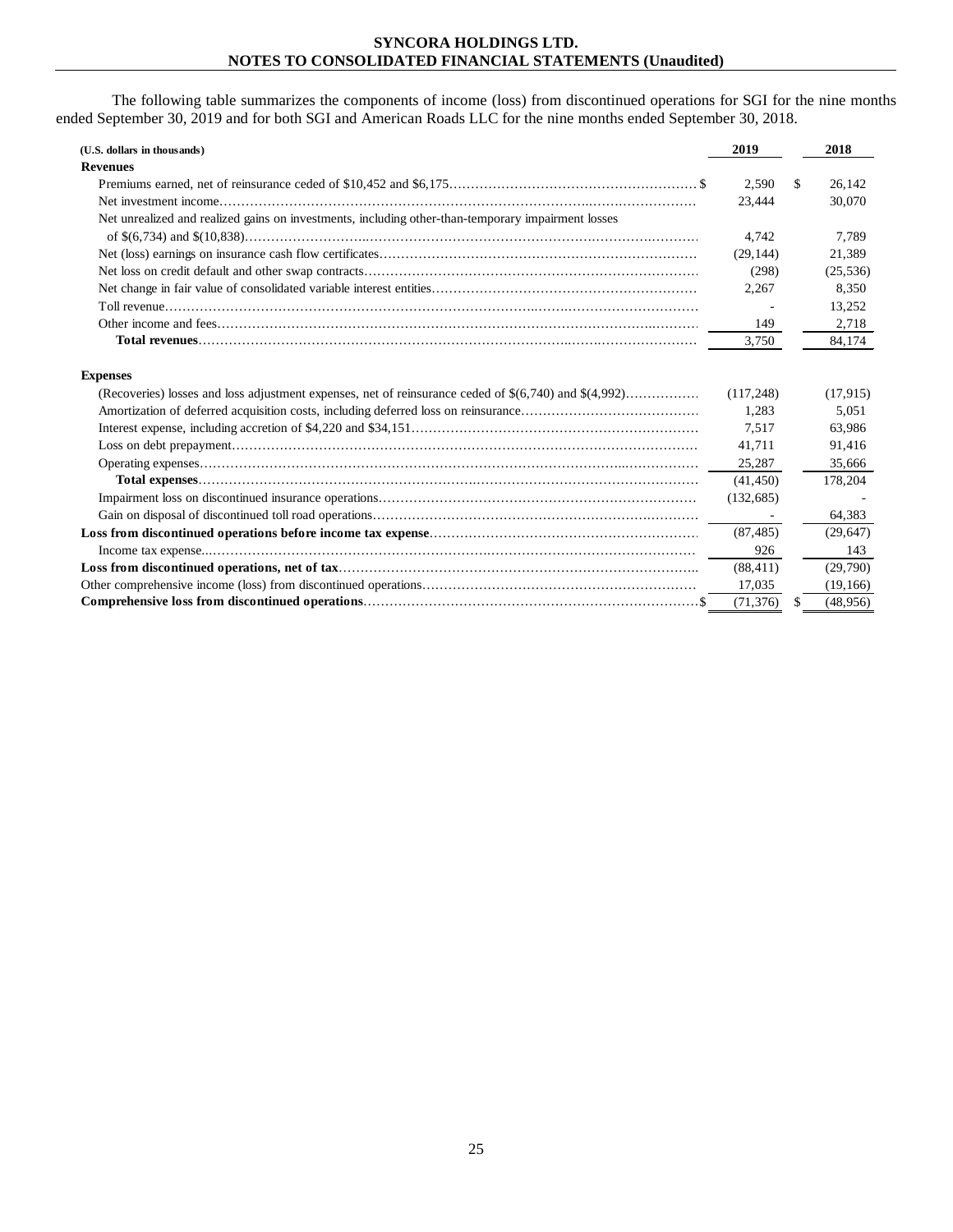The following table summarizes the components of cash flow information from discontinued operations for SGI for the nine months ended September 30, 2019 and for both SGI and American Roads LLC for the nine months ended September 30, 2018.

| (U.S. dollars in thousands)                                                                   | 2019       | 2018          |
|-----------------------------------------------------------------------------------------------|------------|---------------|
| Cash flows from operating activities:                                                         |            |               |
|                                                                                               | 5.359      | \$<br>6.822   |
|                                                                                               | 25,886     | 30,062        |
|                                                                                               | 247        | 758           |
|                                                                                               | (15, 846)  | (97.731)      |
|                                                                                               |            | 301,406       |
|                                                                                               |            | (362, 262)    |
|                                                                                               | (31, 653)  | (47, 579)     |
|                                                                                               | (143, 677) | (341, 783)    |
|                                                                                               | (593)      | (237)         |
|                                                                                               |            | 14,072        |
|                                                                                               | 1,573      | 1,342         |
|                                                                                               |            | (77)          |
|                                                                                               |            | 723           |
|                                                                                               | 4,363      | 22,328        |
|                                                                                               | (113)      | (3, 471)      |
|                                                                                               | (154, 454) | (475, 627)    |
| Cash flows from investing activities:                                                         |            |               |
|                                                                                               | 320,399    | 280,905       |
|                                                                                               | 38,548     | 32,216        |
|                                                                                               |            | 207,966       |
|                                                                                               | 1,639      | (4,000)       |
|                                                                                               | (117, 141) | (75,045)      |
|                                                                                               |            | (1, 853)      |
|                                                                                               | 894        | 38,075        |
|                                                                                               | 244,339    | 478,264       |
| Cash flows from financing activities:                                                         |            |               |
|                                                                                               |            | (10, 854)     |
|                                                                                               | (82, 731)  |               |
|                                                                                               | (26, 229)  | (58,217)      |
|                                                                                               | (108,960)  | (69,071)      |
|                                                                                               | (19,075)   | (66, 434)     |
| Cash and cash equivalents and restricted cash and cash equivalents—beginning of period        | 140,701    | 306,790       |
| Cash and cash equivalents and restricted cash and cash equivalents—end of period              | 121,626    | \$<br>240,356 |
| Summary of cash and cash equivalents and restricted cash and cash equivalents- end of period: |            |               |
|                                                                                               | 105,083    | \$<br>235,987 |
|                                                                                               | 16,543     | 4,369         |
| Cash and cash equivalents and restricted cash and cash equivalents—end of period              | 121,626    | 240.356       |
|                                                                                               |            |               |

## *Reinsurance Agreement with Assured Guaranty Corp.*

On June 1, 2018, SGI closed a reinsurance transaction with Assured Guaranty Corp. ("Assured") pursuant to which Assured agreed to provide reinsurance, generally on a 100% quota share basis, to SGI of approximately \$12.1 billion of net par outstanding of SGI-insured financial guaranty insurance policies, representing approximately 92% of SGI's outstanding insured exposure. As consideration for the transaction, which also involved a commutation of a small book of business ceded to SGI by an Assured affiliate which is included in the par outstanding numbers above, SGI paid approximately \$360 million (which amount includes ceded reserves) and assigned over future installment premium for the reinsured policies. In addition, SGI exercised its option to cede certain debt service reserve fund surety and interest rate swap policies for an additional premium payment of \$2.3 million. Subsequent to the execution of this reinsurance agreement, SGI's remaining insured portfolio was approximately \$1.1 billion of net par outstanding as of June 30, 2018. In addition, in connection with the reinsurance, SGI entered into an administrative services agreement with Assured pursuant to which Assured will provide certain administrative services with respect to the reinsured policies, including surveillance activities and the obligation to administer and pay claims on behalf of SGI. SGI entered into with Assured a credit agreement and related security agreement, pursuant to which Assured agreed to make loans to SGI to fund its claims payments on remediated residential mortgage-backed securities ("RMBS").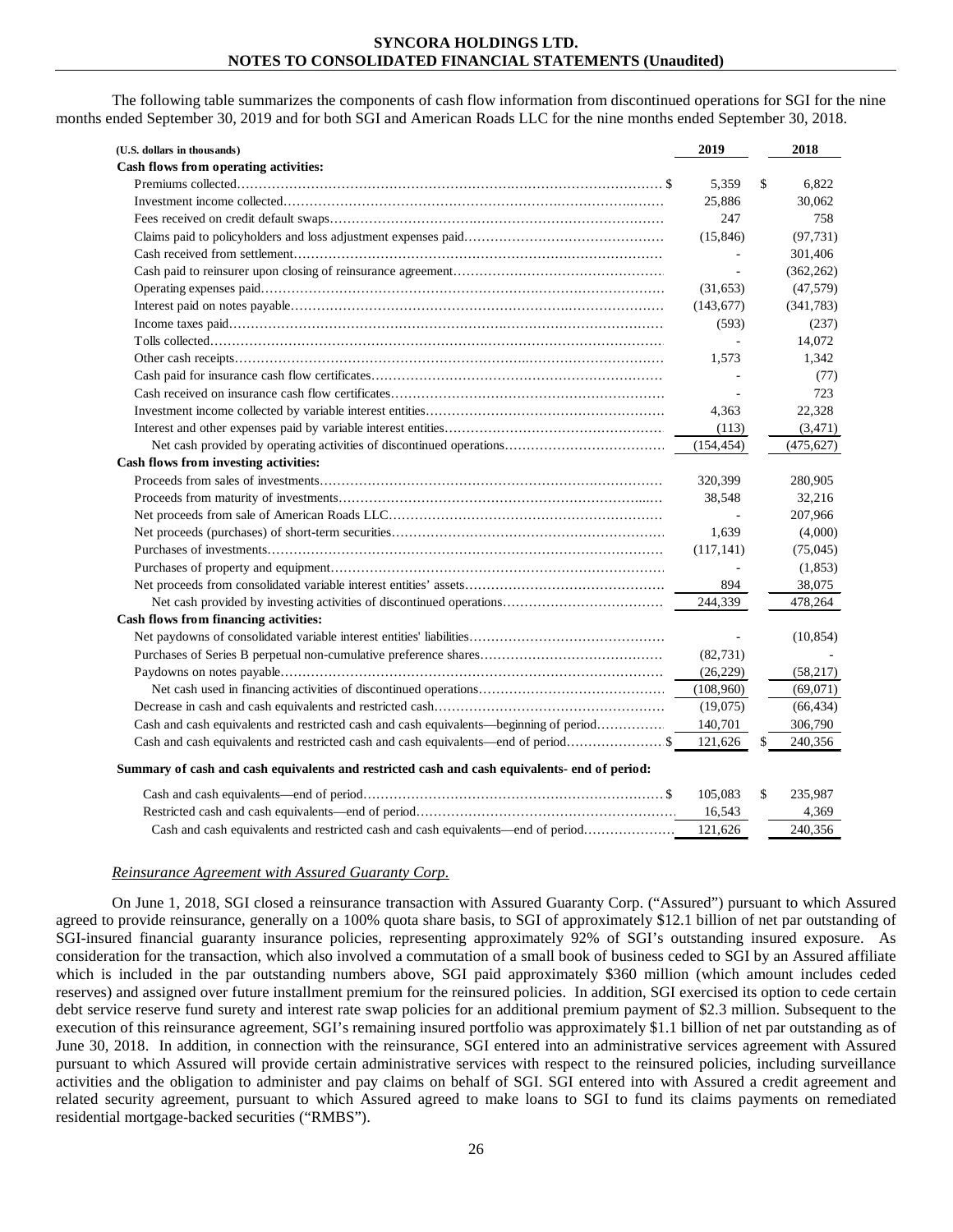SGI is exposed to significant risks and uncertainties that may materially affect its operations, financial and liquidity position. These relate to, among other things, (i) the potential for future adverse loss and claims development on its insured obligations or salvage, (ii) the amount or timing of anticipated recoveries of Puerto Rico related remediation bonds and salvage on related claims payments, and (iii) the performance of Assured under the reinsurance and related agreements.

## *Description of Significant Risks and Uncertainties Related to Puerto Rico Exposures*

• As of September 30, 2019, SGI has \$302.6 million of net exposure to Puerto Rico (excluding interest outstanding of \$56.1 million), which includes direct insurance and reinsurance of bond policies, direct investments by SGI as a result of remediation transactions and salvage and subrogation rights on the Puerto Rico related claims payments. This exposure relates primarily to bonds issued by the Puerto Rico Electric Power Authority ("PREPA") of \$173.6 million (excluding interest outstanding of \$28.1 million) and general obligation bonds of the Commonwealth of Puerto Rico (the "Commonwealth") of \$107.0 million (excluding interest outstanding of \$20.4 million) and \$22.0 million of net exposure to other obligations of Puerto Rico (excluding interest outstanding of \$7.6 million). As of September 30, 2019, SGI paid approximately \$215.5 million in net claims, representing principal and interest due related to Commonwealth and PREPA exposures. Given that the Puerto Rico proceedings under PROMESA (as detailed below) may continue for an extended period, SGI may be required to make further material claims payments and therefore further increase the proportion of its assets that are comprised of salvage and subrogation rights. Recoveries relating to these rights and interests could be long-dated, which could have a material adverse effect on SGI's shortterm liquidity needs. During 2018, SGI had sold approximately \$108.3 million consisting of principal and interest of its salvage and subrogation rights related to these exposures.

On June 30, 2016, the President enacted the Puerto Rico Oversight, Management, and Economic Stability Act ("PROMESA"), which provides Puerto Rico and its instrumentalities with both an in-court (Title III) and out-of-court (Title VI) process to restructure debts and bind holdouts. PROMESA provides for the establishment of an Oversight Board, which the President appointed on August 31, 2016, with the authority to approve adjustments of debt of Puerto Rico and its instrumentalities, including PREPA.

On May 3, 2017, the Oversight Board filed a petition under Title III on behalf of the Commonwealth. On July 2, 2017, the Oversight Board filed a petition under Title III on behalf of PREPA. The Commonwealth's and PREPA's Title III proceedings increase the risk and uncertainty relating to the ultimate recovery on the Commonwealth's general obligations bonds and PREPA's power revenue bonds.

On June 14, 2017, the judge overseeing the Title III proceedings entered an order appointing a team of mediators to facilitate confidential settlement negotiations of any issues arising in those proceedings. SGI is participating in the mediation process.

The Oversight Board certified a revised fiscal plan for PREPA on August 1, 2018 and for the Commonwealth on October 23, 2018, which are intended to provide the bases for any plans of adjustment in the Title III cases of PREPA and the Commonwealth. Additional revisions to the certified fiscal plans are currently in process.

On June 5, 2018, agents representing the Commonwealth and the Puerto Rico Sales Tax Financing Corp ("COFINA") disclosed an agreement in principle resolving the ownership dispute between the Commonwealth and COFINA over the Commonwealth's sales and use tax. On August 8, 2018, the Oversight Board, the Governor and the COFINA creditors announced the terms of a consensual Title III plan of adjustment for COFINA, which is premised on the earlier settlement regarding the sales and use tax. On October 19, 2018, the Oversight Board filed the COFINA plan of adjustment and the settlement agreement allocating the Commonwealth's sales and use tax. These agreements do not allocate distributions among Commonwealth creditors, including holders of insured general obligation bonds. The Title III court approved the settlement agreement and confirmed the COFINA plan of adjustment on February 4, 2019, which went effective on February 12, 2019.

On July 30, 2018, the Oversight Board announced that it entered into a preliminary restructuring support agreement with the ad hoc group of PREPA bondholders, PREPA and the Commonwealth. This agreement contemplates the exchange of outstanding uninsured PREPA bonds for two classes of new securitization bonds and does not address the treatment of insured PREPA bonds. On April 9, 2019, the Oversight Board, PREPA and the Commonwealth announced that they had reached an agreement in principle for a definitive restructuring support agreement (the "Definitive RSA") with Assured Guaranty Corp., Assured Guaranty Municipal Corp. and the ad hoc group of PREPA bondholders, which supersedes the July 2018 preliminary restructuring support agreement. On September 9, 2019, SGI became a party to the Definitive RSA pursuant to an Amendment that governs the bonds held or insured by SGI. A hearing to approve the Definitive RSA is currently scheduled for December 11, 2019.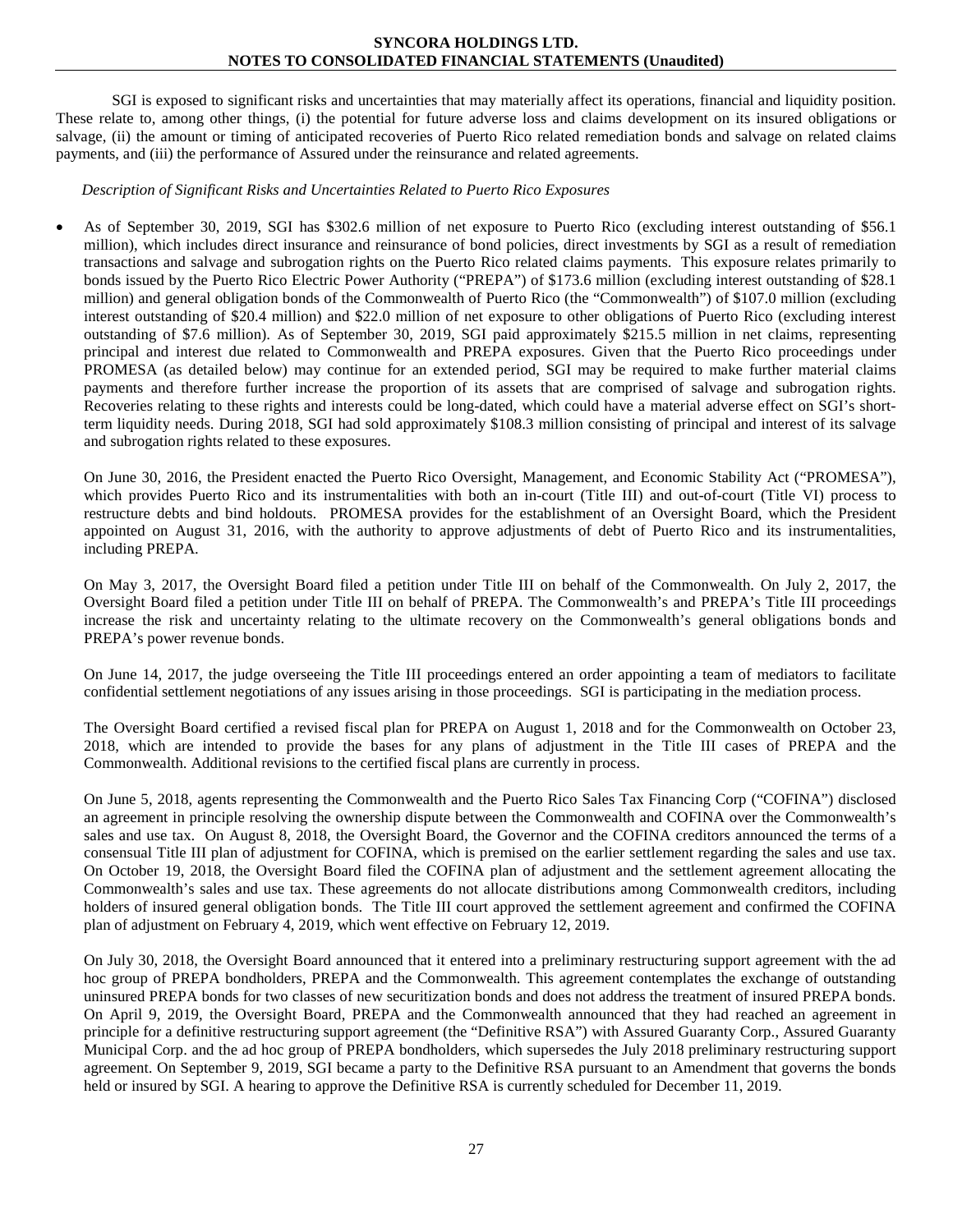On February 15, 2019, the U.S. Court of Appeals for the First Circuit issued an opinion finding that the members of the Oversight Board were not appointed in compliance with the appointments clause of the U.S. Constitution, but declined to dismiss the Title III petitions previously filed by the Oversight Board and delayed the effectiveness of its ruling for 90 days so as to allow the President and the Senate to validate the current appointments or reconstitute the Oversight Board in accordance with the appointments clause. On June 20, 2019, the U.S. Supreme Court granted the Oversight Board's petition to review the First Circuit's decision. On July 2, 2019, the First Circuit granted the Oversight Board's motion to stay the mandate pending final disposition of the case by the Supreme Court. Oral arguments before the U.S. Supreme Court were held on October 15, 2019 and the court took the matter under advisement.

On May 2, 2019, the Oversight Board and the official committee of unsecured creditors filed a complaint challenging numerous proofs of claims relating to general obligation bonds, including those filed by SGI. Among other things, the complaint disputes the existence, extent, and enforceability of the consensual and statutory liens asserted in the proofs of claim and is seeking to reclassify such claims as unsecured obligations of the Commonwealth. On May 20, 2019, the Oversight Board and the official committee of unsecured creditors filed a similar complaint challenging numerous proofs of claims relating to bonds issued by the Puerto Rico Highways and Transportation Authority, including those filed by SGI. Both of these complaints are currently stayed by the court.

On September 27, 2019, the Oversight Board filed a joint plan of adjustment for the Commonwealth, the Employees Retirement System and the Puerto Rico Public Buildings Authority (the "PBA"). The plan contemplates a 60% reduction of the Commonwealth's debt. According to the Oversight Board, the plan has the support of 22% of all General Obligation and PBA bonds. The Title III court has not set a confirmation schedule.

On September 30, 2019, certain Fuel Line Lenders of PREPA filed a complaint against several parties, including The Oversight Board, PREPA and SGI. Among other things, the complaint is seeking priority payment for the plaintiffs' claims against PREPA prior to any payments to the PREPA bondholders and to limit the lien securing the PREPA power revenue bonds. Any motion to dismiss the complaint must be filed by November 6, 2019.

Due to the pending Title III cases, SGI may experience further losses on these insured obligations which could have a material adverse effect on SGI's liquidity and financial position.

• As of September 30, 2019, in respect of its Puerto Rico-related exposure, SGI has made substantial claim payments and anticipates that it may be requested to make further gross claim payments in the period 2019 to 2021 of at least approximately \$61.8 million, followed by recoveries of salvage made in respect of these claims payments. The amount and timing of the salvage recoveries related to all of these claims payments are subject to greater uncertainty than the amount and timing of such future claims payments themselves. Pursuant to SGI's accounting policy and guidance under Generally Accepted Accounting Principles ("GAAP"), the net present value of estimated claims and recoveries (including salvage and subrogation) are reflected in SGI's loss reserves and salvage and subrogation recoverable (see Note 14). Because of the inherent uncertainty in estimating future claim payments and recoveries, no assurance can be given that the amount or timing of claims payments, related recoveries, or ultimate losses match SGI's estimates, and such differences could materially and adversely affect SGI's results of operations, financial condition and liquidity. SGI may also experience significant adverse development on its insured obligations that may place further demands on SGI's liquidity and financial position. See Note 14 "*Schedule of Insured Financial Obligations with Credit Deterioration*" caption for further discussion.

# *Description of Other Significant Risks and Uncertainties and Other Matters*

- Effective June 1, 2018, SGI entered into with Assured (i) a reinsurance agreement, pursuant to which SGI ceded \$12.1 billion of its insured exposure, (ii) an administrative services agreement pursuant to which Assured will provide certain administrative services with respect to the reinsured policies, including certain reporting and making claims payments, and (iii) a credit agreement and related security agreement, pursuant to which Assured agreed to make loans to SGI to fund its claims payments on remediated RMBS. As a result of the reinsurance transaction, SGI is exposed to reinsurance counterparty credit risk that the reinsurer may default in its financial obligations with respect to the terms of the reinsurance agreement. This credit risk could cause increased losses and loss reserves and a reduction in reinsurance recoverables. In addition, the failure of Assured to perform under the administrative services agreement or the credit agreement could cause a disruption to SGI's insurance operations and could increase operational costs and SGI's liquidity needs.
- SGI and its financial position will continue to be subject to risk of global financial and economic conditions that could materially and adversely affect the amount of potential losses (including the timing and amount of potential claims and subsequent recoveries) incurred on transactions it guarantees, the value of its investment portfolio, and otherwise materially and adversely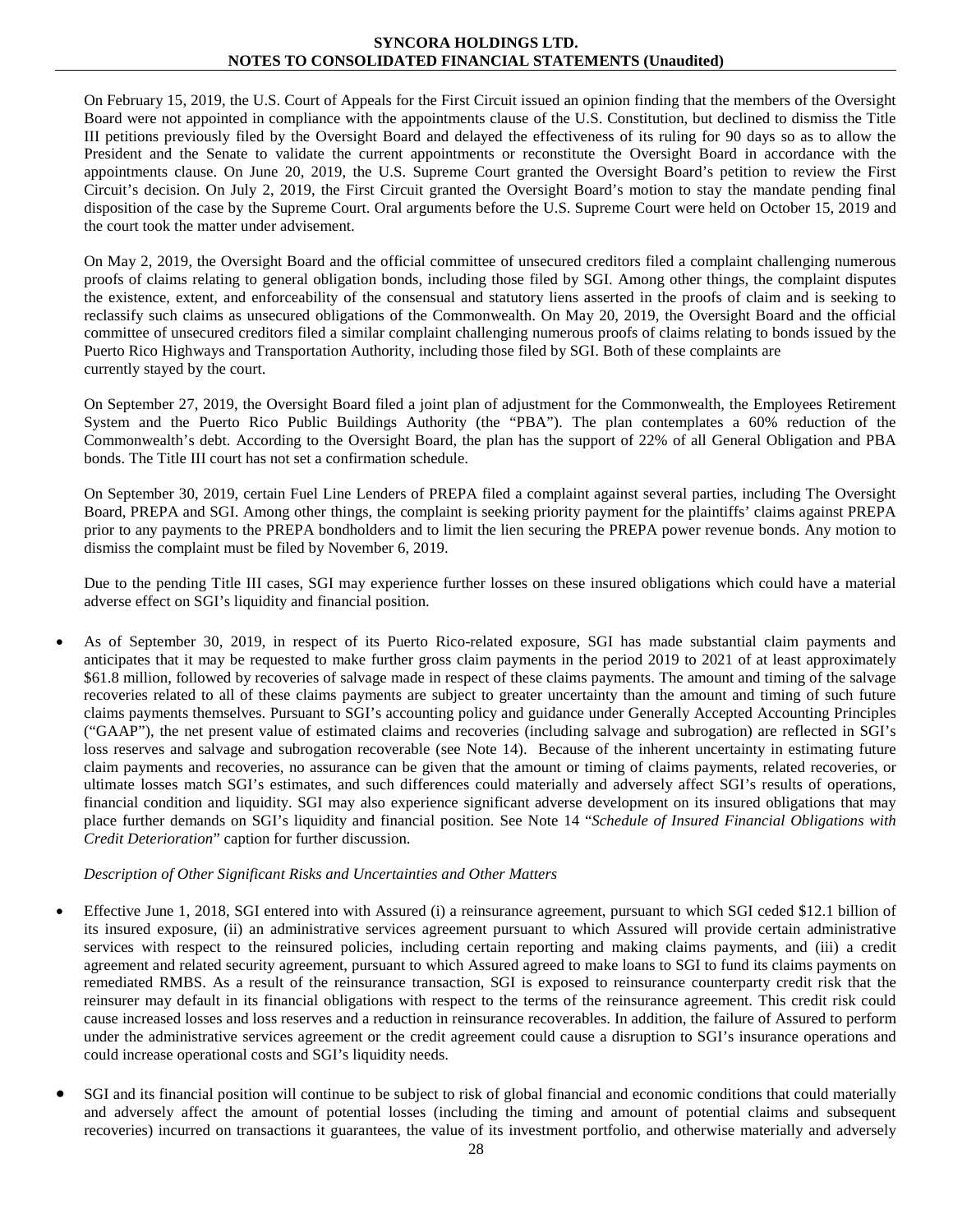affect SGI. With respect to SGI's investment portfolio, a prolonged period of low interest rates, along with declining investment balances, may adversely affect SGI's ability to generate sufficient investment income to fund its future obligations. Issuers or borrowers whose securities or loans SGI insures or holds as well as SGI's counterparties under swaps and other derivative contracts may default on their obligations to SGI due to bankruptcy, insolvency, lack of liquidity, adverse economic conditions, operational failure, fraud or other reasons. Additionally, the underlying assets supporting securities that SGI has guaranteed may deteriorate further, causing these securities to incur losses.

- SGI has direct insurance and reinsurance exposure to certain credits within European countries. Global economic conditions have been negatively affected with concerns about the continued sovereign debt crisis within the European region and the possibility that certain European Union member states will default on their debt obligations or leave the European Union. The continued uncertainty over the outcome of the European Union governments' efforts to provide financial support for sovereigns and subsovereigns and the possibility of further deteriorating conditions in Europe could have a material adverse effect on SGI's financial and liquidity position. As of September 30, 2019, SGI's net in-force guaranteed principal exposure to the European Union was approximately \$465.7 million of which \$237.7 million of exposure is to credits in the UK and denominated in British Pound sterling and \$228.0 million was specifically related to certain credits in higher risk countries, such as Portugal and Italy.
- The Financial Conduct Authority of the United Kingdom plans to phase out the London Interbank Offered Rate ("LIBOR") by the end of 2021. LIBOR is the benchmark rate that many banks and issuers use to set interest rates in loan documents. United States' authorities recognizing the need for a LIBOR replacement, convened the Alternative Reference Rate Committee ("ARRC") in 2014 to find a replacement. After three years of study the ARRC identified the Secured Overnight Financing Rate ("SOFR") – the broadest of three existing Repo rates, as its preferred alternative to LIBOR. SGI has LIBOR based gross and net par outstanding insured exposure of \$278.4 million and \$1.0 million, respectively. An increase in interest rates, the potential phase out of LIBOR and the difference between LIBOR and SOFR could have a material adverse effect on SGI's liquidity and financial position.
- SGI is materially exposed to foreign exchange risk as SGI's insured debt obligations are denominated in a number of foreign currencies and the U.S. dollar. The principal currencies creating foreign exchange risk are the British Pound sterling and the European Union euro. At September 30, 2019, approximately 52% of SGI's in-force guaranteed net par outstanding exposure of \$0.9 billion was denominated in such currencies. SGI translates foreign currencies into U.S. dollars at the current market exchange rates. Changes in the exchange rates between foreign currencies and U.S. dollars may have an adverse effect on the settlement of potential claims or the value of salvage/recoveries and therefore could have a material adverse effect on SGI's liquidity and financial position. In addition, SGI is materially exposed to risks associated with its financial guarantees covering foreign denominated inflation indexed-linked bonds in connection with the bonds issued by UK and European utility and project finance issuers.
- Establishment of case basis reserves for unpaid losses and loss adjustment expenses on SGI's in-force business requires the use and exercise of significant judgment and is based on certain assumptions made by management, including estimates regarding the likelihood of occurrence, timing and amount of a loss on a guaranteed obligation. Changes in such assumptions could materially adversely affect such reserve estimates, including the amount and timing of any claims. Under certain conditions, many of which are event-driven and outside the control of SGI, these exposures may result in significant increases in claims beyond those assumed in SGI's reserve estimate (that may or may not result in an increase in such loss reserves) in the near to medium term. A material portion of SGI's case basis reserves reflects certain assumptions that affect reimbursements in the remainder of its insured and reinsured portfolio. Actual experience may, and likely will, differ from those estimates and such difference may be material due to the fact that the ultimate dispositions of claims are subject to the outcome of events that have not yet occurred and, in certain cases, will occur over many years in the future. Examples of these events include changes in the level of interest rates, credit deterioration of guaranteed obligations, recoveries in bankruptcy proceedings, changes in the value of specific assets supporting guaranteed obligations and changes in the level of investment yield. Both qualitative and quantitative factors are used in making such estimates. From time to time SGI reevaluates all such estimates, which may be material. Any estimate of future costs is subject to the inherent limitation on management's ability to predict the aggregate course of future events. It should, therefore, be expected that the actual emergence of losses and claims will vary, perhaps materially, from any estimate. The risk of loss under SGI's guarantees extends to the full amount of unpaid principal and interest on all debt obligations it has guaranteed.
- SGI has sought, and may in the future seek, the NYDFS's approval of permitted accounting practices and other regulatory relief which have, and if granted may have, a material effect on SGI's statutory policyholders' surplus. Once granted, these permitted accounting practices have been subject to an annual approval or confirmation. No assurance can be given that the NYDFS will continue to grant approval of SGI's past or any future permitted accounting practices or requested regulatory relief. Failure to obtain continuing approval of the past or future permitted accounting practices or requested regulatory relief could have a material adverse effect on SGI's statutory policyholders' surplus.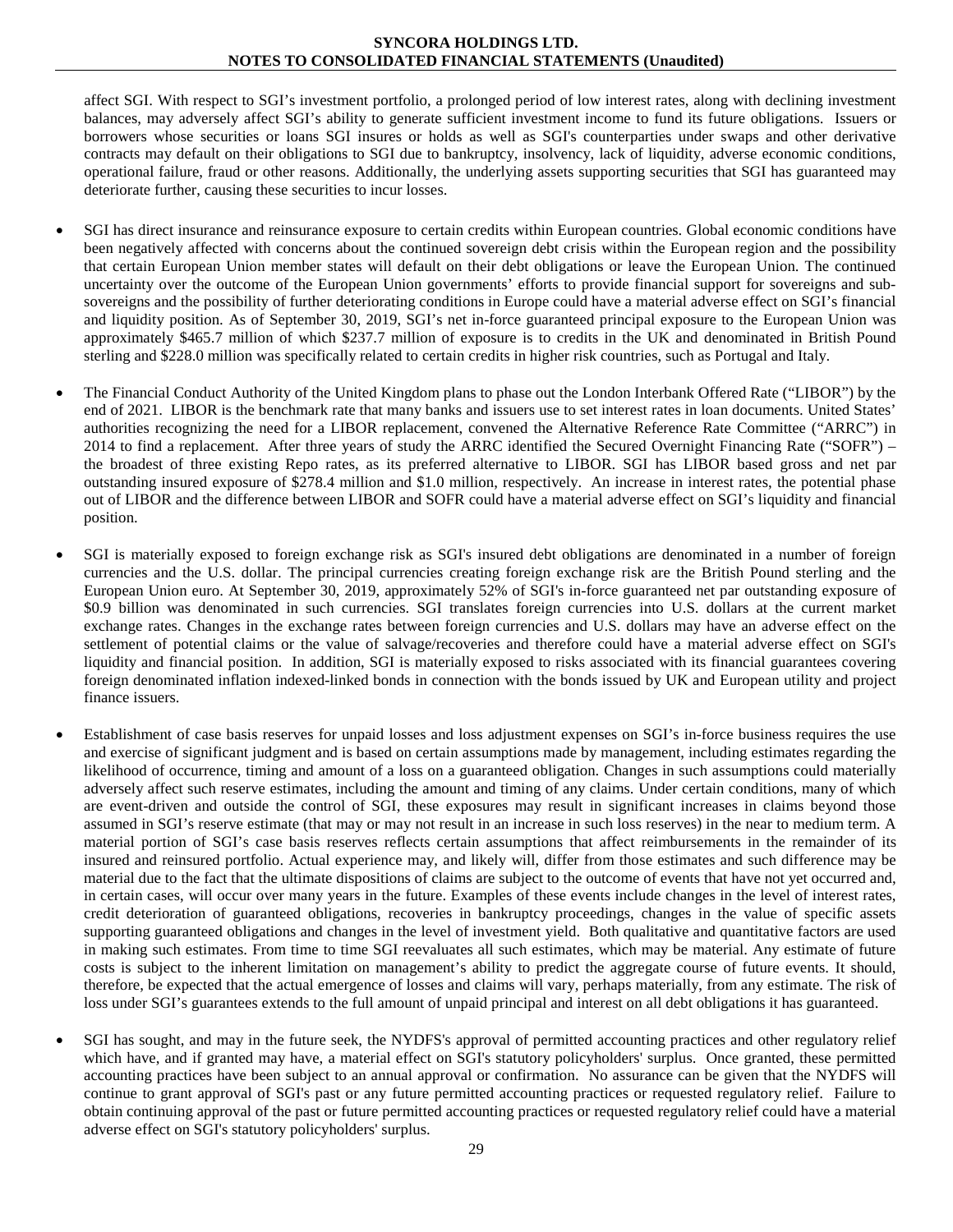- Notwithstanding the repayment in full of SGI's surplus notes, SGI remains subject to certain regulatory restrictions that limit its financial and operating flexibility and may materially and adversely impair its ability to execute on its strategic plan.
- SGI's ability to pay dividends on its preferred and common shares is subject to risks and uncertainties, including, without limitation, prior regulatory approval by the NYDFS. No assurance can be given as to whether or when SGI may be able to pay any dividends on its preferred shares, or whether or when its preferred shares may be redeemed. As discussed in Note 11, SGI's ability to pay dividends is subject to regulatory constraints.

#### *Completion of Restructuring Transactions and the 2009 MTA and Related Transactions*

#### *2016 Restructuring Transactions*

On August 12, 2016, Syncora Holdings US Inc., a wholly-owned subsidiary of Syncora Holdings, completed, among other things, a surplus note exchange offer and proxy solicitation for the variation of rights to the SHL Preferred Shares, which upon closing, cancelled all of the Syncora Holdings preferred shares outstanding.

#### *Description of the 2009 MTA*

On April 30, 2019, SGI paid off its surplus notes in full. Following payment in full, the following restrictions in its master transaction agreement with certain of its financial counterparties to CDS contracts insured by SGI's financial guaranty insurance policies and certain related transactions (referred to collectively as the "2009 MTA") no longer apply: SGI may not (i) make any distribution, pay, redeem, repurchase, retire, exchange or otherwise acquire its surplus notes, except on a pro rata basis and on the same terms; (ii) merge, consolidate or sell, assign, transfer or dispose of all or any material portion of its assets; (iii) pay any dividend, repurchase, redeem, exchange or convert any of its equity securities (or of any of its direct or indirect parent); (iv) issue any surplus notes; or (v) incur any indebtedness. Accordingly, the restrictive covenants in the 2009 MTA are no longer operative.

## *Significant Accounting Policies*

#### *Operating Expenses*

Operating expenses primarily include compensation and employee benefits, professional and legal fees, computer related costs, rent and occupancy costs, depreciation and amortization expense, administrative services agreement fees, foreign currency exchange losses and other general and administrative expenses.

#### *Foreign Currency Translation*

Assets and liabilities denominated in foreign currencies are translated into U.S. dollar equivalents at exchange rates prevailing as of the date of the consolidated balance sheet. Revenues and expenses are translated at average exchange rates prevailing during the period. Gains and losses resulting from foreign currency transactions to U.S. dollar equivalents are recorded in current income and reflected in the operating expenses caption in the consolidated statements of operations.

#### *Recent Accounting Pronouncements*

#### Recently Adopted Accounting Pronouncements

In March 2017, the FASB issued "Receivables-Nonrefundable Fees and Other Costs - Premium Amortization on Purchased Callable Debt Securities". This standard shortens the amortization period for the premium on callable debt securities to the earliest call date. Currently under GAAP, a reporting entity generally amortizes the premium as yield adjustment over the contractual or maturity life of the debt security and if such debt security is called, the entity would record a loss equal to the unamortized premium. This standard does not change the accounting for callable debt securities held at a discount, which will continue to be amortized to maturity. SGI adopted this standard as of January 1, 2019 and the adoption of this standard did not have a material effect on SGI's consolidated financial statements.

## Accounting Pronouncements Pending Adoption

In June of 2016, the FASB issued "Financial Instruments-Credit Losses: Measurement of Credit Losses on Financial Instruments." This standard introduces a new model for recognizing credit losses on financial instruments based on an estimate of current expected credit losses. This standard applies to financial assets measured at amortized cost, debt securities and other financial assets measured at fair value through other comprehensive income, loans, receivables and certain other financial instruments. This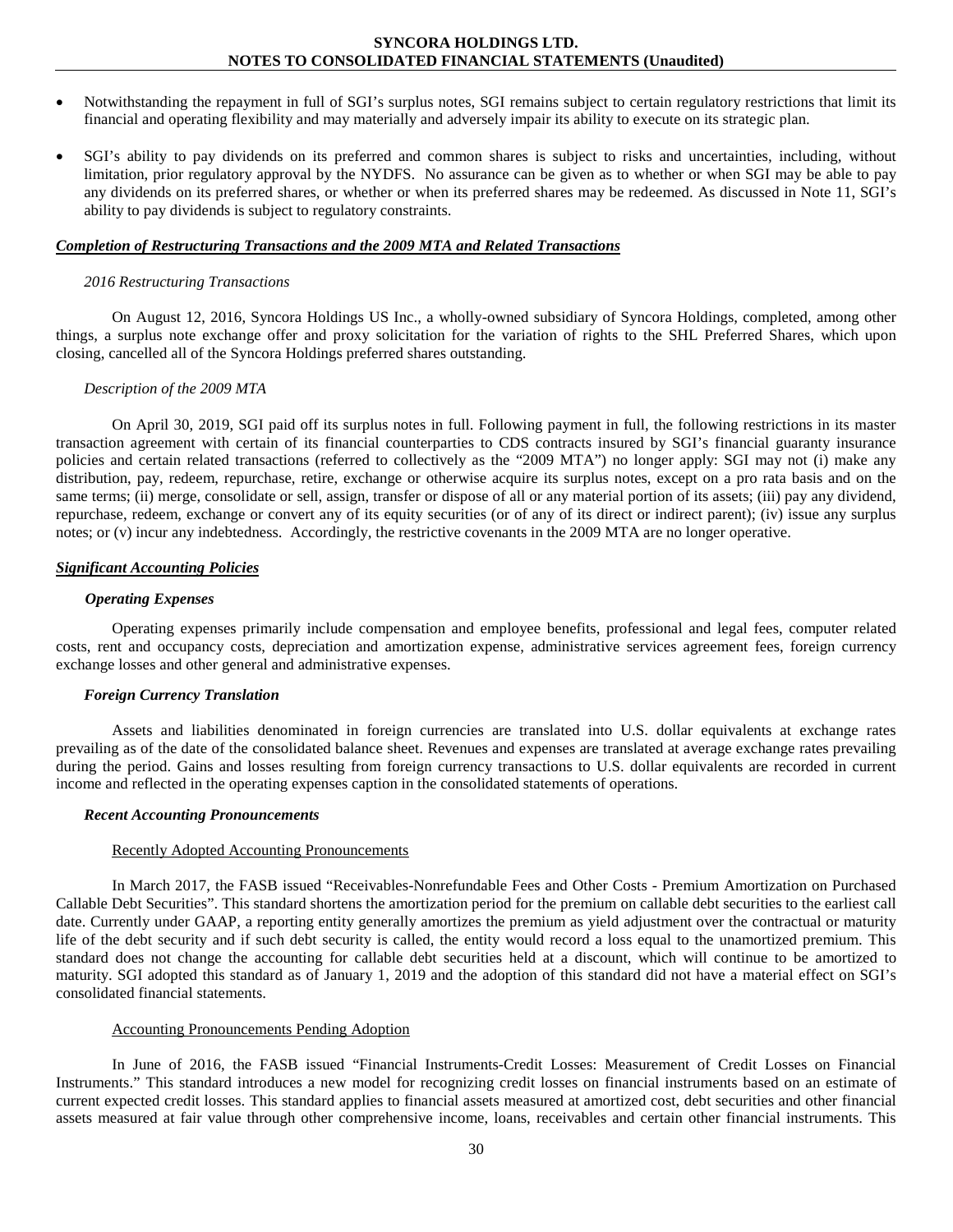standard requires that financial assets measured at amortized cost be presented at the net amount expected to be collected by recording a valuation allowance, with changes in the allowance reflected in the income statement each period. For available for sale debt securities, credit losses should also be recorded through a valuation allowance, limited to the difference between the fair value and amortized cost of the security. This standard is effective for fiscal years beginning after December 15, 2019 for Securities and Exchange Commission ("SEC") filers. At a July 17, 2019 meeting, the FASB voted to propose a delay of the effective date for all other entities until fiscal years beginning after December 15, 2022. The FASB staff will draft the proposed amendment to the effective date and provide them to the FASB Board to vote, after which it is expected to be exposed for a public comment period of 30 days. The FASB expects to issue the final amendment later this year.

#### *Insurance Operations*

#### *Premiums Receivable and Unearned Premium Revenue*

SGI recognizes a liability for unearned premium revenue at the inception of financial guarantee insurance and reinsurance contracts on a contract-by-contract basis. Unearned premium revenue recognized at inception of a contract is measured at the present value of the premium due or expected to be collected. For certain financial guarantee insurance contracts, SGI receives the entire premium due at the inception of the contract, and recognizes unearned premium revenue liability at that time. For other financial guarantee contracts, SGI receives premiums in installments over the term of the contract at stipulated due dates. Unearned premium revenue and a receivable for future premiums are recognized at the inception of an installment contract, and measured at the present value of premiums expected to be collected over the contract period or expected period using a risk-free discount rate that considers the expected maturity of each contract. The expected period is used in the present value determination of unearned premium revenue and receivable for future premiums for contracts where (a) the insured obligation is contractually prepayable, (b) prepayments are probable, (c) the amount and timing of prepayments are reasonably estimable, and (d) a homogenous pool of assets is the underlying collateral for the insured obligation. SGI has determined that substantially all of its installment contracts are required to be measured based on the contract period. The receivable for future premiums is reduced as installment premiums are collected. SGI reports the accretion of the discount on installment premiums receivable as premium revenue. SGI assesses the receivable for future premiums for collectability each reporting period, adjusts the receivable for uncollectible amounts and recognizes any write-off as an operating expense.

#### *Premium Revenue Recognition*

Financial guarantee insurance and reinsurance enterprises recognize the premium from a financial guarantee insurance contract as revenue over the period of the contract in proportion to the amount of insurance protection provided. As premium revenue is recognized, a corresponding decrease in the unearned premium revenue occurs. The amount of insurance protection provided is a function of the insured exposure outstanding. Therefore, the proportionate share of premium revenue to be recognized in a given reporting period is a constant rate calculated based on the relationship between the insured exposure outstanding in a given reporting period compared with the sum of each of the insured exposure amounts outstanding for all periods.

SGI's accounting policies for the recognition of ceded premiums, ceding commissions and ceded losses and loss adjustment expenses under its ceded reinsurance contracts mirror the policies described herein for premium revenue recognition, deferred ceding commissions, and reserves for losses and loss adjustment expenses.

When an insured issue is retired early, is called by the issuer or is in substance paid in advance through a refunding accomplished by placing U.S. Government securities in escrow, any remaining unearned premium revenue is earned at that time, since there is no longer risk to SGI. Also, premiums earned may be accelerated as a result of SGI's remediation transactions, which result in SGI no longer being at risk (hereafter collectively with refunding referred to as "Premium Accelerations").

#### *Reinsurance*

Reinsurance premiums ceded are earned over the period the reinsurance coverage is provided. Prepaid reinsurance premiums represent the portion of premiums ceded which is applicable to the unexpired term of reinsured policies in-force. Amounts recoverable from reinsurers are estimated in a manner consistent with the claim liability associated with the reinsured policy. Provision is made for any estimated uncollectible reinsurance.

#### *Insurance Premiums*

As of September 30, 2019, SGI reported gross and retained premium receivable of \$52.3 million and \$13.3 million, respectively, primarily related to installment policies for which premiums will be collected over the term of the contracts. The weighted average risk-free rate used to discount future installment premiums was 2.5% and the weighted average collection term of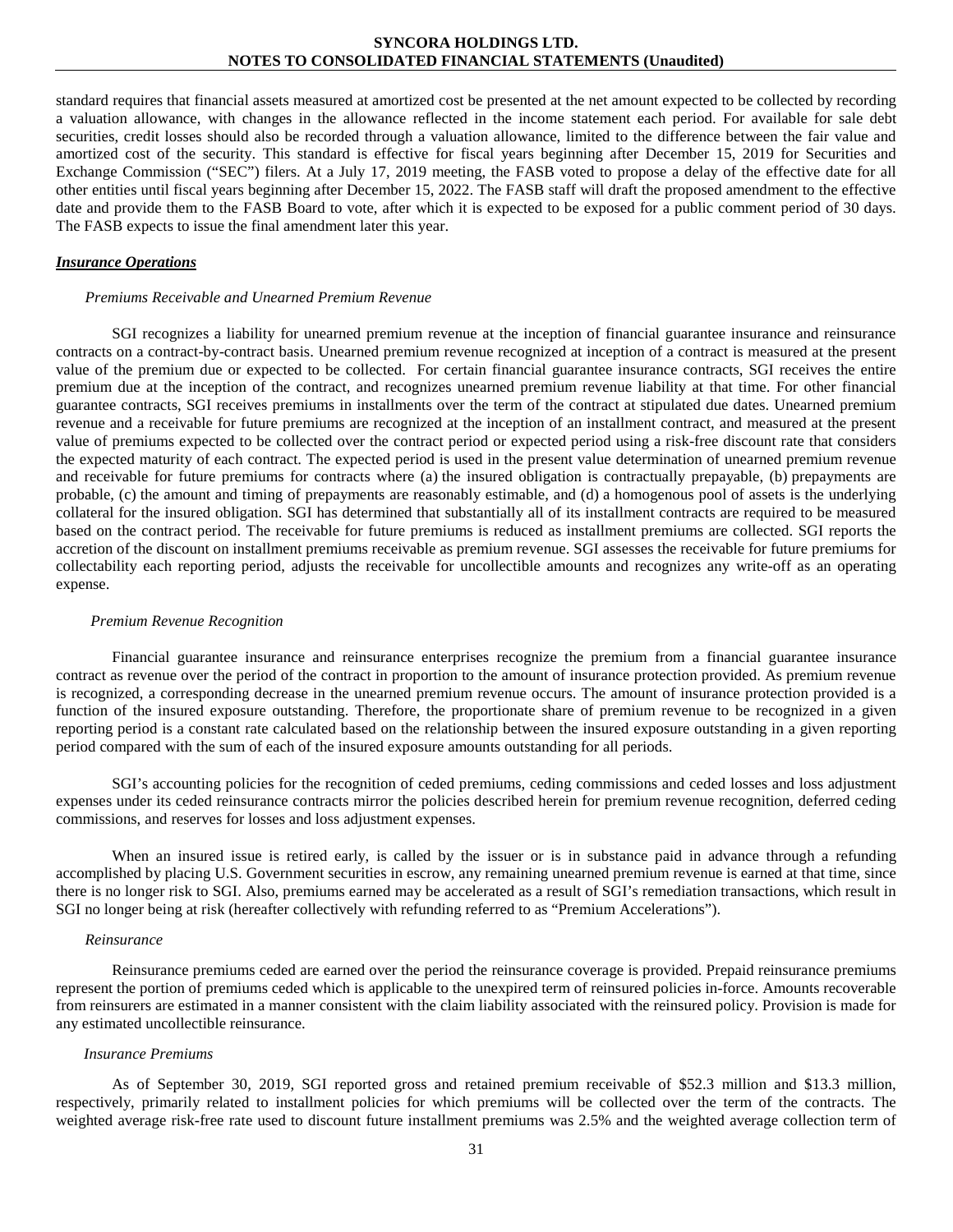the premium receivable was 11.7 years. For the nine months ended September 30, 2019, the accretion of the premium receivable was \$1.1 million and is reported in "Premiums earned" on the accompanying consolidated statement of operations. As of September 30, 2019, SGI reported a reinsurance premium payable of \$39.0 million, which represents the portion of SGI's premium receivable that is due to reinsurers. The reinsurance premium payable will be accreted and paid, as premiums due to SGI are accreted and collected.

The following tables present a roll forward of SGI's premium receivable and unearned premium net liability for the nine months ended September 30, 2019 and 2018:

| (U.S. dollars in thousands)                                                           | <b>Retained business</b> |         |    |              |                    | <b>Ceded business</b> |     | <b>Total</b> |    |                          |     |           |
|---------------------------------------------------------------------------------------|--------------------------|---------|----|--------------|--------------------|-----------------------|-----|--------------|----|--------------------------|-----|-----------|
| Nine months ended September 30,                                                       |                          | 2019    |    | 2018         |                    | 2019                  |     | 2018         |    | 2019                     |     | 2018      |
| Recognition of unearned premium reserve, including commutations and                   |                          |         |    |              |                    |                       |     |              |    |                          |     |           |
| other changes in policy terms                                                         | \$                       | 2,517   |    | \$178,656    | -S                 | 7,577                 |     | \$(102,500)  | \$ | 10,094                   | S   | 76,156    |
| Reduction in previously written premiums and reinsurance                              |                          | (197)   |    | (153, 510)   |                    | 2,061                 |     | 108,068      |    | 1,864                    |     | (45, 442) |
| Accretion of premium receivable discount                                              |                          | 270     |    | 996          |                    | 814                   |     | 607          |    | 1,084                    |     | 1,603     |
| Premiums earned, including net premium accelerations                                  |                          |         |    |              |                    |                       |     |              |    |                          |     |           |
| of zero and \$15,667                                                                  |                          | 2,590   | S  | 26,142       | -S                 | 10,452                | S   | 6,175        | S  | 13,042                   | -S  | 32,317    |
| Nine months ended September 30,                                                       |                          | 2019    |    | 2018         |                    | 2019                  |     | 2018         |    | 2019                     |     | 2018      |
| Premiums collected                                                                    | \$                       | (952)   | \$ | (4,808)      | $\mathbf{\hat{S}}$ | (4, 407)              | \$  | (2,014)      | \$ | (5,359)                  | -\$ | (6,822)   |
| Accretion of premium receivable discount                                              |                          | 270     |    | 996          |                    | 814                   |     | 607          |    | 1,084                    |     | 1,603     |
| Policy commutations and other changes in policy terms                                 |                          | (297)   |    | (17,077)     |                    | 169                   |     | (7, 840)     |    | (128)                    |     | (24, 917) |
| Transfer of premiums under reinsurance agreement                                      |                          |         |    | (41,768)     |                    |                       |     | 41,768       |    | $\overline{\phantom{a}}$ |     |           |
| Change in premiums receivable                                                         |                          | (979)   |    | (62, 657)    |                    | (3, 424)              |     | 32,521       |    | (4, 403)                 |     | (30, 136) |
| Premium receivable, beginning of period                                               |                          | 14,260  |    | 79,903       |                    | 42,458                |     | 12,921       |    | 56,718                   |     | 92,824    |
| Premium receivable, end of period                                                     |                          | 13,281  | \$ | 17,246       |                    | 39,034                | \$  | 45,442       | \$ | 52,315                   | -S  | 62,688    |
| Nine months ended September 30,                                                       |                          | 2019    |    | 2018         |                    | 2019                  |     | 2018         |    | 2019                     |     | 2018      |
| Recognition of unearned premiums, including commutations and other                    |                          |         |    |              |                    |                       |     |              |    |                          |     |           |
| changes in policy terms                                                               | \$                       | (2,517) |    | \$ (62, 437) | -S                 | (7,577)               | S   | (13,719)     | S  | (10,094)                 | S   | (76, 156) |
| Transfer of unearned premiums under reinsurance agreement                             |                          |         |    | (116, 219)   |                    |                       |     | 116,219      |    |                          |     |           |
| Change in unearned premium revenue                                                    |                          | (2,517) |    | (178, 656)   |                    | (7,577)               |     | 102,500      |    | (10,094)                 |     | (76, 156) |
| Change in unearned premium revenue due to derecognition of variable interest entities |                          |         |    | 472          |                    |                       |     |              |    |                          |     | 472       |
| Unearned premium revenue, beginning of period                                         |                          | 28,500  |    | 209,320      |                    | 112,011               |     | 15,565       |    | 140,511                  |     | 224,885   |
| Unearned premium revenue, end of period                                               | S                        | 25,983  | \$ | 31,136       | \$.                | 104,434               | \$. | 118,065      |    | \$130,417                |     | \$149,201 |

Note: Activity in the liability reinsurance premiums payable for ceded business mirrors the activity in the ceded business asset above. Activity in the asset prepaid reinsurance for ceded business mirrors the activity in the ceded business liability above.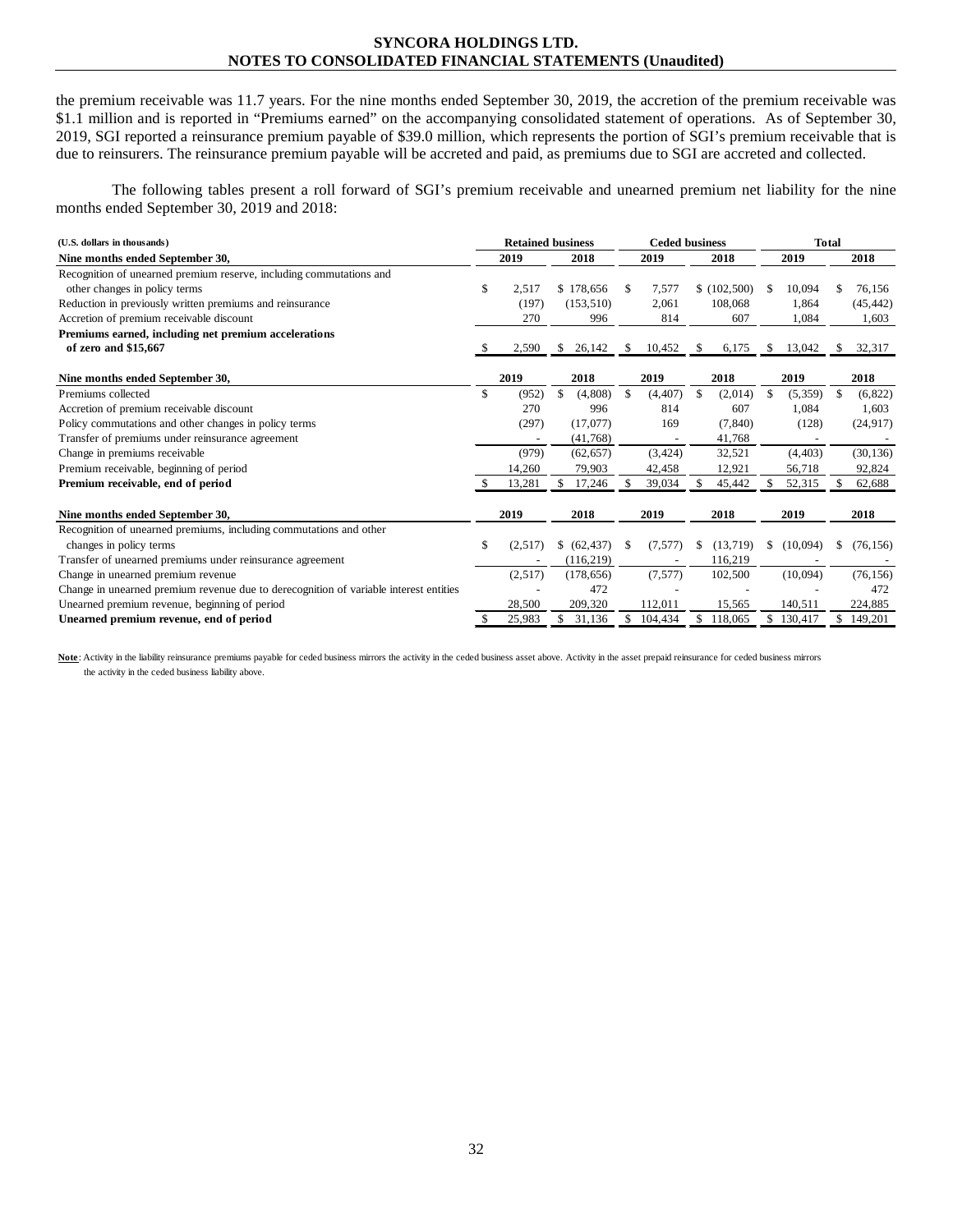The following table presents SGI's installment premiums on business expected to be collected in the future and the periods in which such collections are expected to occur, the expected unearned premium revenue balance and the expected future premium earnings of SGI's in-force business as of and for the periods presented. In addition to that presented in the table below, SGI had installment premiums receivable of \$1.7 million (on a present value basis) and unearned premium revenue of \$3.9 million relating to assumed reinsurance business at September 30, 2019:

|                             |                   |              |          | <b>Expected Premium Earnings</b> |                     |    |                  |    |              |
|-----------------------------|-------------------|--------------|----------|----------------------------------|---------------------|----|------------------|----|--------------|
|                             | <b>Expected</b>   |              | Unearned |                                  | <b>Combined</b>     |    |                  |    |              |
|                             | <b>Collection</b> |              | Premium  |                                  | Upfront &           |    |                  |    |              |
| (U.S. dollars in thousands) | of Premiums       |              | Revenue  |                                  | <b>Installments</b> |    | <b>Accretion</b> |    | <b>Total</b> |
| <b>Retained business</b>    |                   |              |          |                                  |                     |    |                  |    |              |
| Three months ended:         |                   |              |          |                                  |                     |    |                  |    |              |
| December 31, 2019           | \$<br>106         | $\mathbb{S}$ | 20,401   | $\$$                             | 515                 | \$ | 87               | \$ | 602          |
| Twelve months ended:        |                   |              |          |                                  |                     |    |                  |    |              |
| December 31, 2020           | 751               |              | 18,390   |                                  | 2,010               |    | 331              |    | 2,341        |
| December 31, 2021           | 702               |              | 16,491   |                                  | 1,899               |    | 310              |    | 2,209        |
| December 31, 2022           | 666               |              | 14,721   |                                  | 1,769               |    | 291              |    | 2,060        |
| December 31, 2023           | 656               |              | 13,073   |                                  | 1,649               |    | 272              |    | 1,921        |
| December 31, 2024           | 648               |              | 11,551   |                                  | 1,522               |    | 255              |    | 1,777        |
| Five years ended:           |                   |              |          |                                  |                     |    |                  |    |              |
| December 31, 2029           | 3,256             |              | 6,321    |                                  | 5,230               |    | 991              |    | 6,221        |
| December 31, 2034           | 3,306             |              | 2,468    |                                  | 3,853               |    | 516              |    | 4,369        |
| December 31, 2039           | 1,895             |              | 204      |                                  | 2,264               |    | 110              |    | 2,374        |
| December 31, 2044           | 114               |              |          |                                  | 205                 |    | 2                |    | 207          |
| December 31, 2049           |                   |              |          |                                  |                     |    |                  |    |              |
| December 31, 2054           |                   |              |          |                                  |                     |    |                  |    |              |
| December 31, 2059           |                   |              |          |                                  |                     |    |                  |    |              |
| Total                       | \$<br>12,100      |              |          | \$                               | 20,916              | \$ | 3,165            | \$ | 24,081       |
|                             |                   |              |          |                                  |                     |    |                  |    |              |
|                             |                   |              |          |                                  |                     |    |                  |    |              |
| <b>Ceded business</b>       |                   |              |          |                                  |                     |    |                  |    |              |
| Three months ended:         |                   |              |          |                                  |                     |    |                  |    |              |
| December 31, 2019           | \$<br>1,973       | \$           | 102,648  | \$                               | 1,627               | \$ | 203              | \$ | 1,830        |
| Twelve months ended:        |                   |              |          |                                  |                     |    |                  |    |              |
| December 31, 2020           | 4,087             |              | 93,135   |                                  | 9,513               |    | 745              |    | 10,258       |
| December 31, 2021           | 3,462             |              | 84,523   |                                  | 8,612               |    | 658              |    | 9,270        |
| December 31, 2022           | 3,179             |              | 76,829   |                                  | 7,694               |    | 586              |    | 8,280        |
| December 31, 2023           | 3,100             |              | 69,664   |                                  | 7,165               |    | 517              |    | 7,682        |
| December 31, 2024           | 2,999             |              | 63,018   |                                  | 6,646               |    | 453              |    | 7,099        |
| Five years ended:           |                   |              |          |                                  |                     |    |                  |    |              |
| December 31, 2029           | 9,385             |              | 38,728   |                                  | 24,290              |    | 1,527            |    | 25,817       |
| December 31, 2034           | 6,088             |              | 22,465   |                                  | 16,263              |    | 745              |    | 17,008       |
| December 31, 2039           | 2,493             |              | 12,303   |                                  | 10,162              |    | $225\,$          |    | 10,387       |
| December 31, 2044           | 419               |              | 7,497    |                                  | 4,806               |    | 59               |    | 4,865        |
| December 31, 2049           | 200               |              | 3,891    |                                  | 3,606               |    | 12               |    | 3,618        |
| December 31, 2054           | 5                 |              | 565      |                                  | 3,325               |    |                  |    | 3,325        |
| December 31, 2059           |                   |              |          |                                  | 566                 |    |                  |    | 566          |
| Total                       | \$<br>37,390      |              |          | \$                               | 104,275             | \$ | 5,730            |    | \$110,005    |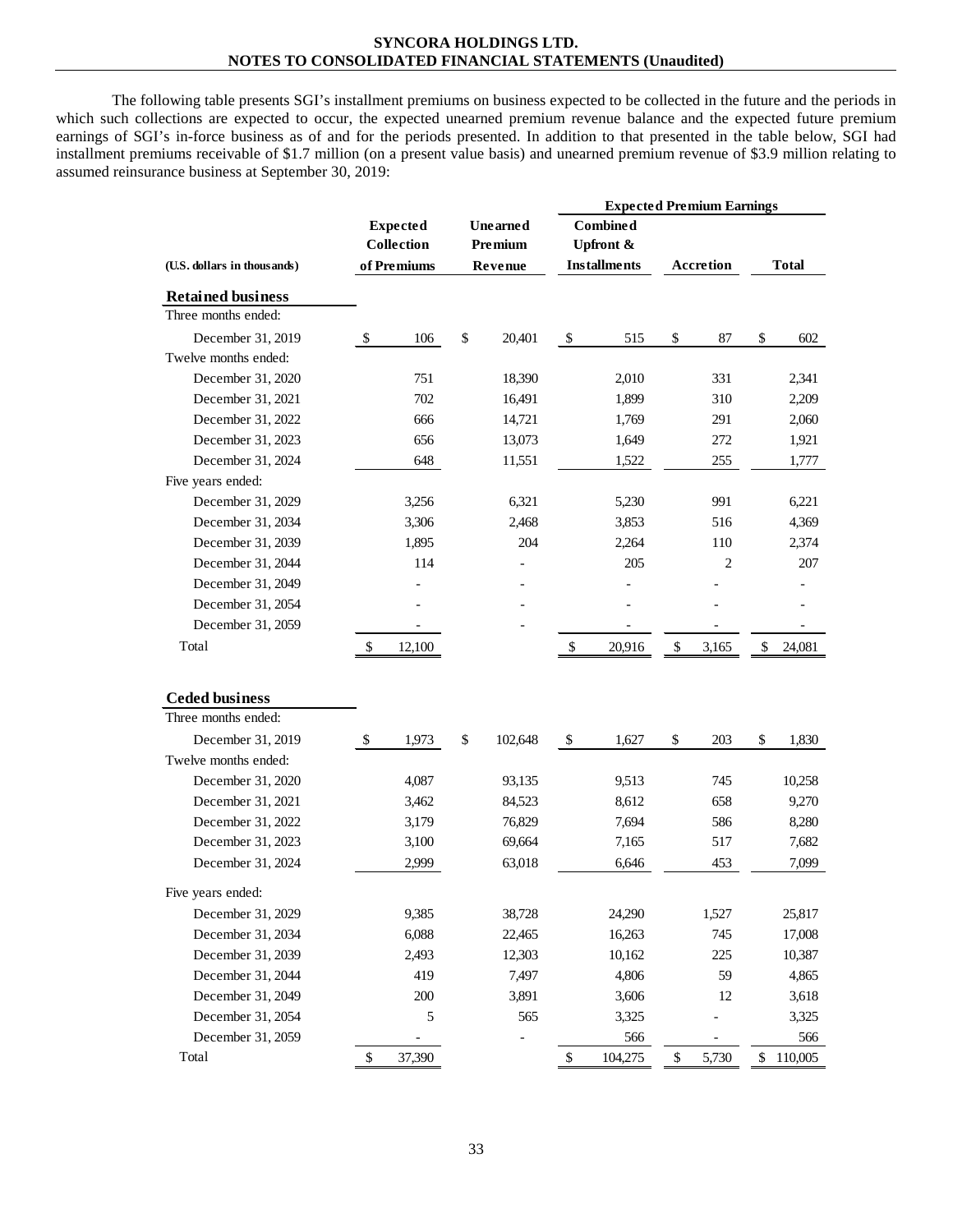|                             |                                              |                                | <b>Expected Premium Earnings</b>                               |                  |               |
|-----------------------------|----------------------------------------------|--------------------------------|----------------------------------------------------------------|------------------|---------------|
| (U.S. dollars in thousands) | <b>Expected</b><br>Collection<br>of Premiums | Unearned<br>Premium<br>Revenue | <b>Combined</b><br><b>Upfront &amp;</b><br><b>Installments</b> | <b>Accretion</b> | <b>Total</b>  |
|                             |                                              |                                |                                                                |                  |               |
| Total                       |                                              |                                |                                                                |                  |               |
| Three months ended:         |                                              |                                |                                                                |                  |               |
| December 31, 2019           | \$<br>2,079                                  | \$<br>123,049                  | \$<br>2,142                                                    | \$<br>290        | \$<br>2,432   |
| Twelve months ended:        |                                              |                                |                                                                |                  |               |
| December 31, 2020           | 4,838                                        | 111,525                        | 11,523                                                         | 1,076            | 12,599        |
| December 31, 2021           | 4,164                                        | 101,014                        | 10,511                                                         | 968              | 11,479        |
| December 31, 2022           | 3,845                                        | 91,550                         | 9.463                                                          | 877              | 10,340        |
| December 31, 2023           | 3,756                                        | 82,737                         | 8,814                                                          | 789              | 9,603         |
| December 31, 2024           | 3,647                                        | 74,569                         | 8,168                                                          | 708              | 8,876         |
| Five years ended:           |                                              |                                |                                                                |                  |               |
| December 31, 2029           | 12,641                                       | 45,049                         | 29,520                                                         | 2,518            | 32,038        |
| December 31, 2034           | 9,394                                        | 24,933                         | 20,116                                                         | 1,261            | 21,377        |
| December 31, 2039           | 4,388                                        | 12,507                         | 12,426                                                         | 335              | 12,761        |
| December 31, 2044           | 533                                          | 7,497                          | 5,011                                                          | 61               | 5,072         |
| December 31, 2049           | 200                                          | 3,891                          | 3,606                                                          | 12               | 3,618         |
| December 31, 2054           | 5                                            | 565                            | 3,325                                                          |                  | 3,325         |
| December 31, 2059           |                                              |                                | 566                                                            |                  | 566           |
| Total                       | \$<br>49,490                                 |                                | \$<br>125,191                                                  | \$<br>8,895      | \$<br>134,086 |

*Deferred Acquisition Costs, Deferred Loss on Reinsurance and Deferred Ceding Commission*

Policy acquisition costs include those expenses that primarily relate to, and vary with, the production of new business. These costs include direct expenses related to underwriting, marketing and policy issuance, rating agency fees and premium taxes, and are reduced by ceding commission income on premiums ceded to reinsurers. Policy acquisition costs are deferred and amortized over the period in which the related premiums are earned.

As a result of the reinsurance transaction with Assured discussed above, SGI recorded a deferred loss, which is being amortized over the life of the reinsurance contracts.

For policies reinsured with third parties, SGI receives ceding commissions to compensate for acquisition costs incurred. SGI nets ceding commissions received against deferred acquisition costs and earns these ceding commissions over the period in which the related premiums are earned.

In the event of a Premium Acceleration, the remaining net amount of deferred acquisition costs with respect to the refunded insured issue is recognized at such time.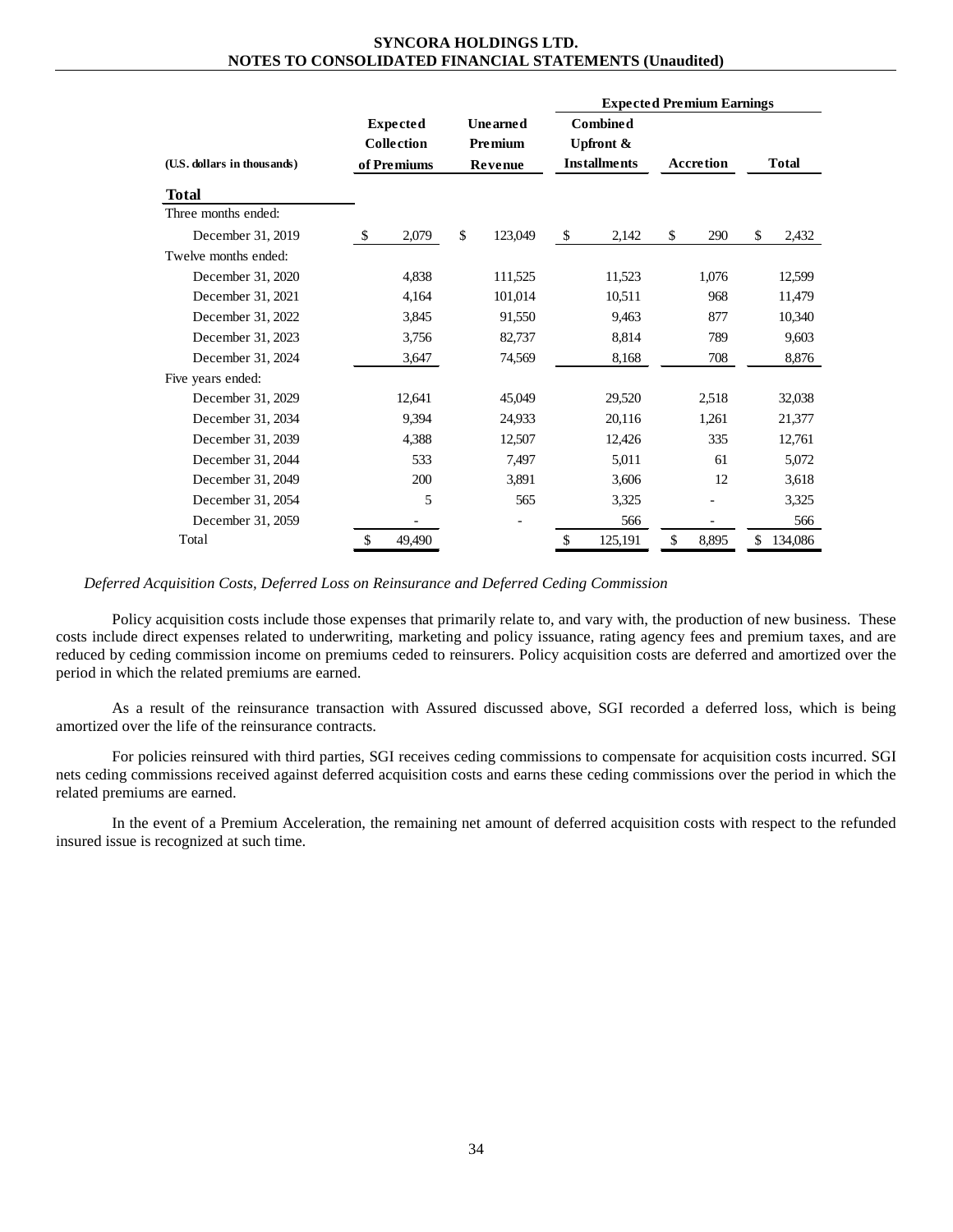Deferred acquisition costs, net of deferred ceding commission revenue, as well as related amortization, for the retained business only as of and for the nine months ended September 30, 2019 and 2018 are as follows:

| (U.S. dollars in thousands)                                                           |           | <b>Retained business</b> |
|---------------------------------------------------------------------------------------|-----------|--------------------------|
| Nine months ended September 30,                                                       | 2019      | 2018                     |
| Amortization of deferred acquisition costs                                            | \$<br>216 | \$4,162                  |
| Amortization of ceding commision revenue                                              | (2)       | (18)                     |
| Amortization of deferred loss on reinsurance                                          | 1,069     | 907                      |
| Amortization of deferred acquisition costs, including deferred loss on reinsurance    | 1,283     | \$ 5,051                 |
|                                                                                       |           |                          |
| Amortization of deferred acquisition costs, including deferred loss on reinsurance    | (1,283)   | (5,051)                  |
| Change in deferred acquistion costs, net                                              | (1,283)   | (5,051)                  |
| Deferred loss on reinsurance                                                          |           | 17,556                   |
| Transfer of acquisition costs under reinsurance agreement                             |           | (27, 812)                |
| Deferred acquisition costs and deferred loss on reinsurance, net, beginning of period | 18,423    | 34,930                   |
| Deferred acquisition costs and deferred loss on reinsurance, net, end of period       | 17.140    | \$19.623                 |

#### *Unpaid Loss and Loss Adjustment Expenses*

A claim liability (loss reserve) is recognized at the measurement date on a contract-by-contract basis based on the weighted average probability of net cash outflows to be paid under the contract, on a present value basis, to the extent that the claim liability so determined exceeds the unearned premium revenue attributable to such contract at the measurement date.

Establishment of reserves for unpaid losses and loss adjustment expenses requires the use and exercise of significant judgment by management, including estimates regarding the occurrence and amount of a loss on an insured obligation. Actual experience may differ from estimates and such difference may be material, due to the fact that the ultimate dispositions of claims are subject to the outcome of events that have not yet occurred. Examples of these events include changes in the level of interest rates, credit deterioration of insured obligations, and changes in the value of specific assets supporting insured obligations. Both qualitative and quantitative factors are used in establishing such reserves. In determining the reserves, management considers all factors in the aggregate, and does not attribute the reserve provisions or any portion thereof to any specific factor. Any estimate of future costs is subject to the inherent limitation on SGI's ability to predict the aggregate course of future events. It should, therefore, be expected that the actual emergence of losses and loss adjustment expenses will vary, perhaps materially, from any estimate.

The present value of net cash outflows is determined based on a risk free rate of interest commensurate with the expected duration of the related contract. For this purpose, SGI uses the rate on U.S. Treasury obligations with a duration consistent with the duration of the underlying insured obligation for U.S. dollar denominated insured obligations or the comparable risk free rate on foreign government obligations relating to insured obligations denominated in foreign currencies. The weighted average risk free rate at September 30, 2019 and December 31, 2018 was 1.7% and 2.7%, respectively. A claim liability is subsequently remeasured each reporting period for increases or decreases due to changes in the magnitude and likelihood of default and potential recoveries, as well as changes in the risk free rate of interest. Subsequent changes to the measurement of claim liability are recognized as loss expense in the period of change. Measurement and recognition of loss liability is reported gross of any reinsurance. SGI estimates the likelihood of possible claims payments and possible recoveries using probability-weighted expected cash flows based on available information, including market information. Accretion of the discount on a claim liability, as well as any changes in the risk free rate of interest, are included in loss expense.

Loss reserves represent SGI's: (i) probability-weighted average estimate of the net present value of claims to be paid subsequent to the balance sheet date, less (ii) its probability-weighted average estimate of the net present value of recoveries subsequent to the balance sheet date and (iii) any unearned premium revenue relating to such guarantees at the end of the reporting period.

Loss reserves are generally determined using cash flow models to estimate the net present value of the anticipated shortfall between (i) scheduled payments on the insured obligation plus anticipated loss adjustment expenses and (ii) anticipated cash flow from the collateral supporting the obligation and other anticipated recoveries. A number of quantitative and qualitative factors are considered when determining or assessing the need for a case basis reserve. These factors may include the creditworthiness of the underlying issuer of the insured obligation, whether the obligation is secured or unsecured, the projected cash flow or market value of any assets that collateralize or secure the insured obligation, and the historical and projected loss rates on such assets. Other factors that may affect the actual ultimate loss include the state of the economy, changes in interest rates, rates of inflation and the salvage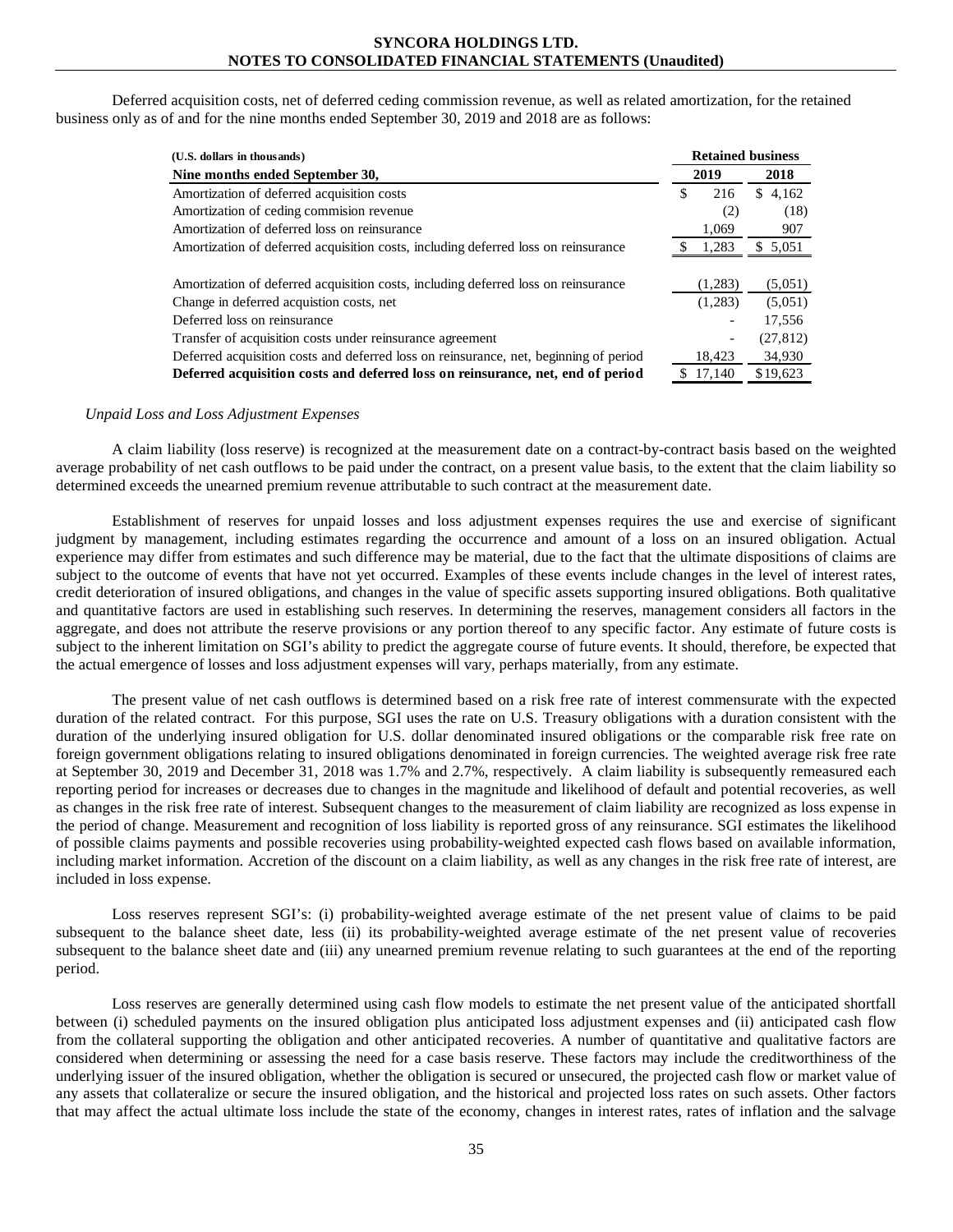values of specific collateral. Such factors and SGI's assessment thereof will be subject to the specific facts and circumstances associated with the specific insured transaction being considered for loss reserve establishment.

Loss reserves on financial guarantee reinsurance assumed are generally established by SGI upon quarterly current notifications from a ceding company. There historically has been no time lag between the time SGI records an assumed case basis reserve and the time SGI's ceding company records such reserves. For each notification of a ceded loss reserve from the ceding company, SGI conducts an examination of the basis of the ceding company's reserve estimate to ensure that SGI concurs with the ceding company's evaluation and conclusions. In certain instances, SGI may develop its own estimates of losses on assumed business due to refinements in the assumptions used in SGI's cash flow models based on research and information review. In other cases, when SGI has assumed loss reserves, it has concurred with the ceding company's evaluation and conclusions with respect to such reserves and, accordingly, there has been no difference between the amount of loss reserves reported to SGI by its ceding company and the amount it has recorded in its financial statements.

In assessing reserves for unpaid losses, SGI considers all available qualitative and quantitative evidence. Qualitative evidence may take various forms and the nature of such evidence will depend upon the type of insured obligation and the nature and sources of cash flows to fund the insured obligation's debt service. For example, such evidence with respect to an insured special revenue obligation such as an obligation supported by cash flows from a toll road would consider traffic statistics such as highway volume and related demographic information, whereas an insured mortgage-backed securitization would consider the quality of the mortgage loans supporting the insured obligation including delinquency, default and foreclosure rates, loan to value statistics, market valuation of the mortgaged properties and other pertinent information. In addition, SGI will make qualitative judgments with respect to the amount by which certain other structural protections built into the transaction are expected to limit SGI's loss exposure. Examples of such structural protections may include: (i) rate covenants, which generally stipulate that issuers (i.e., public finance issuers) set rates for services at certain predetermined levels (i.e., water and sewer rates which support debt obligations supported by such revenues), (ii) springing liens, which generally require the issuer to provide additional collateral upon the breach of a covenant or trigger incorporated into the terms of the transaction, (iii) consultant call-in rights, which provide, under certain circumstances, for a consultant to be engaged to make certain binding recommendations, such as raising rates or reducing expenses, (iv) the ability to transfer servicing of collateral assets to another party, and (v) other legal rights and remedies pursuant to representations and warranties made by the issuer and written into the terms of such transactions. Quantitative information may take the form of cash flow projections of the assets supporting the insured debt obligation (which may include, in addition to collateral assets supporting the obligation, structural protections subordinate to the attachment point of SGI's risk, such as cash reserve accounts and letters of credit), as well as (to the extent applicable) other metrics indicative of the performance of such assets and the trends therein. SGI's ability to make a reasonable estimate of its expected loss depends upon its evaluation of the totality of both the available quantitative and qualitative evidence, and no one quantitative or qualitative factor is dispositive.

As of September 30, 2019 and December 31, 2018, the range of risk free rates used to discount SGI's liability for losses and loss adjustment expenses was 0.0% to 1.89% and 0.0% to 2.85%, respectively.

#### *Salvage and Subrogation Recoverable*

SGI recognizes a salvage and subrogation recoverable based on net discounted anticipated recoveries in excess of net discounted anticipated paid claims on its financial guaranty insurance contracts up to the amount of previously paid claims or when SGI becomes entitled to the net cash inflows from the underlying collateral of an insured obligation under salvage and subrogation rights as a result of a claim payment or estimated future claim payments. Such recoverable amounts are included in salvage and subrogation recoverable on the accompanying consolidated balance sheets.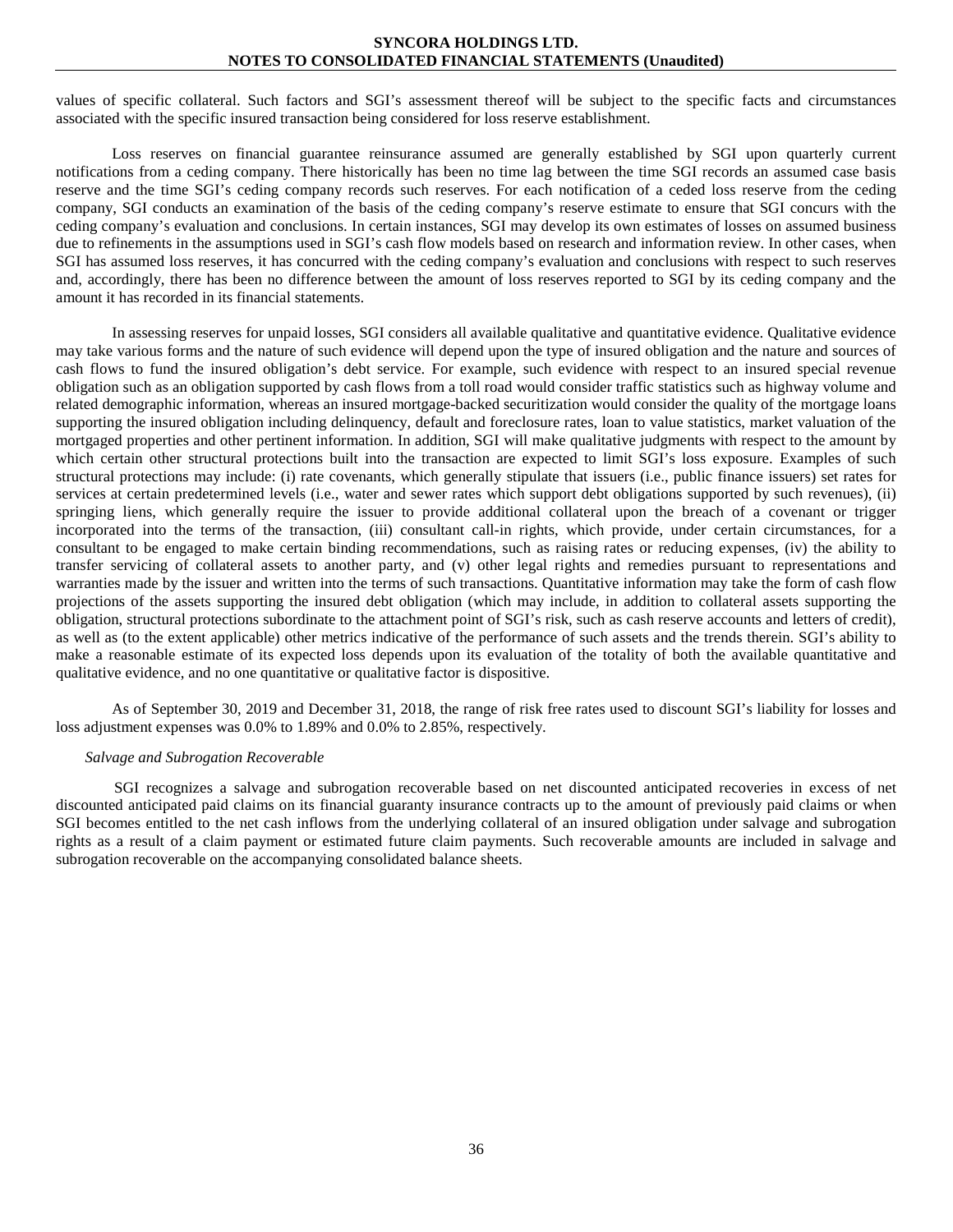Activity in SGI's liability for unpaid losses and loss adjustment expenses and net liability for the nine months ended September 30, 2019 and 2018 are summarized as follows:

| (U.S. dollars in thousands)                                  | <b>Retained business</b> |            | <b>Ceded business</b> |           |  |           |  | <b>Total</b> |    |           |  |
|--------------------------------------------------------------|--------------------------|------------|-----------------------|-----------|--|-----------|--|--------------|----|-----------|--|
| Nine months ended September 30,                              | 2019                     | 2018       |                       | 2019      |  | 2018      |  | 2019         |    | 2018      |  |
| Accretion of reserve discount                                | 4,913                    | 7,491      |                       | 2,566     |  | 1,438     |  | 7,479        | \$ | 8,929     |  |
| Change in reserve discount rates                             | 40,667                   | (25, 430)  |                       | 17,612    |  | (5,278)   |  | 58,279       |    | (30,708)  |  |
| Changes in loss timing and other assumptions                 | (162, 828)               | 24         |                       | (26,918)  |  | (1, 152)  |  | (189, 746)   |    | (1,128)   |  |
| Net (recoveries) losses and loss adjustment expenses         | \$(117,248)              | (17, 915)  |                       | (6,740)   |  | (4,992)   |  | \$(123,988)  |    | (22,907)  |  |
|                                                              |                          |            |                       |           |  |           |  |              |    |           |  |
|                                                              | 2019                     | 2018       |                       | 2019      |  | 2018      |  | 2019         |    | 2018      |  |
| Net (recoveries) losses and loss adjustment expenses         | (117, 248)               | (17, 915)  |                       | (6,740)   |  | (4,992)   |  | (123,988)    |    | (22,907)  |  |
| Losses and loss adjustment expenses paid or payable          | (15, 847)                | (97, 731)  |                       |           |  |           |  | (15, 847)    |    | (97, 731) |  |
| Losses and loss adjustment expenses recovered or recoverable |                          | 301,406    |                       | (3,554)   |  | (2, 244)  |  | (3,554)      |    | 299,162   |  |
| Transfer of losses and loss adjustment expenses under        |                          |            |                       |           |  |           |  |              |    |           |  |
| reinsurance agreement                                        | $\overline{\phantom{a}}$ | (155, 892) |                       |           |  | 155,892   |  |              |    |           |  |
| Change in net liability                                      | (133,095)                | 29,868     |                       | (10, 294) |  | 148,656   |  | (143, 389)   |    | 178,524   |  |
| Net liability, beginning of period                           | 217,908                  | 252,312    |                       | 120,011   |  |           |  | 337,919      |    | 252,312   |  |
| Net liability, end of period                                 | 84,813                   | 282,180    |                       | \$109,717 |  | \$148,656 |  | \$194,530    |    | 430,836   |  |
| Unpaid losses and loss adjustment expenses, end of period    | \$277,422                | 414,184    |                       | \$109,717 |  | \$148,656 |  | \$387,139    |    | 562,840   |  |
| Salvage and subrogation recoverable, end of period           | \$192,609                | 132,004    |                       |           |  |           |  | \$192,609    |    | 132,004   |  |

**Note**: Activity in the asset reinsurance recoverable on unpaid losses and loss adjustment expenses for ceded business mirrors the activity for the ceded business liability above.

#### *Case Basis Reserves for Losses and Loss Adjustment Expenses*

A summary of case basis reserves for losses and loss adjustment expenses as of September 30, 2019 and December 31, 2018 are as follows:

| (U.S. dollars in thousands)                                   |           | <b>Retained business</b> |           | Ceded business           | Total      |         |  |  |
|---------------------------------------------------------------|-----------|--------------------------|-----------|--------------------------|------------|---------|--|--|
| September 30 and December 31,                                 | 2019      | 2018                     | 2019      | 2018                     | 2019       | 2018    |  |  |
| HELOC, CES and Alt-A mortgage loan collateral                 | \$235,152 | 255.895                  | \$109,685 | \$119.565                | \$ 344,837 | 375,460 |  |  |
| Public finance                                                | 40,709    | 108.592                  | 32        | 446                      | 40.741     | 109.038 |  |  |
| CDO <sub>s</sub>                                              | 1.548     |                          |           |                          | 1.548      |         |  |  |
| Structured single risk                                        | 13        | 1.274                    |           | $\overline{\phantom{a}}$ | 13         | 1,274   |  |  |
| Net unpaid losses and loss adjustment expenses, end of period | \$277.422 | 365,774                  | \$109.717 | \$120,011                | \$387.139  | 485.785 |  |  |

#### *RMBS*

Reserves for unpaid losses and loss adjustment expenses on SGI's guarantees of obligations supported by HELOC, CES and Alt-A mortgage loan collateral are determined based on an analysis of results of a cash flow model.

The cash flow model projects probability weighted average expected cash flows from the underlying mortgage notes. The model output is dependent on, and sensitive to, key input assumptions, including assumptions regarding default rates, draw rates, recoveries and prepayment rates. The cash flow from the mortgages is then run through the "waterfall" as set forth in the indenture for each transaction. Claims in respect of principal generally result when the outstanding principal balance of the mortgages is less than the outstanding principal balance of the insured notes. Recoveries result when cash flow from the mortgages is available for repayment, typically after the insured notes are paid off in full.

SGI bases its default assumptions for the second lien transactions (HELOCs and CESs) in large part on recent observed default rates and the current pipeline of delinquent loans. The losses for the second lien transactions (HELOCs and CESs) are estimated based on a model using a constant default rate curve.

SGI generally observed peak defaults for the second lien transactions in 2009 and 2010. Default rates at September 30, 2019 are mostly forecasted with steady state default rates. Exceptions to this may include transactions for which there is an excessive buildup of severely delinquent loans for which defaults are anticipated or transactions whose collateral includes loans whose interest-only periods will end, at which point temporary increases to default rates are expected.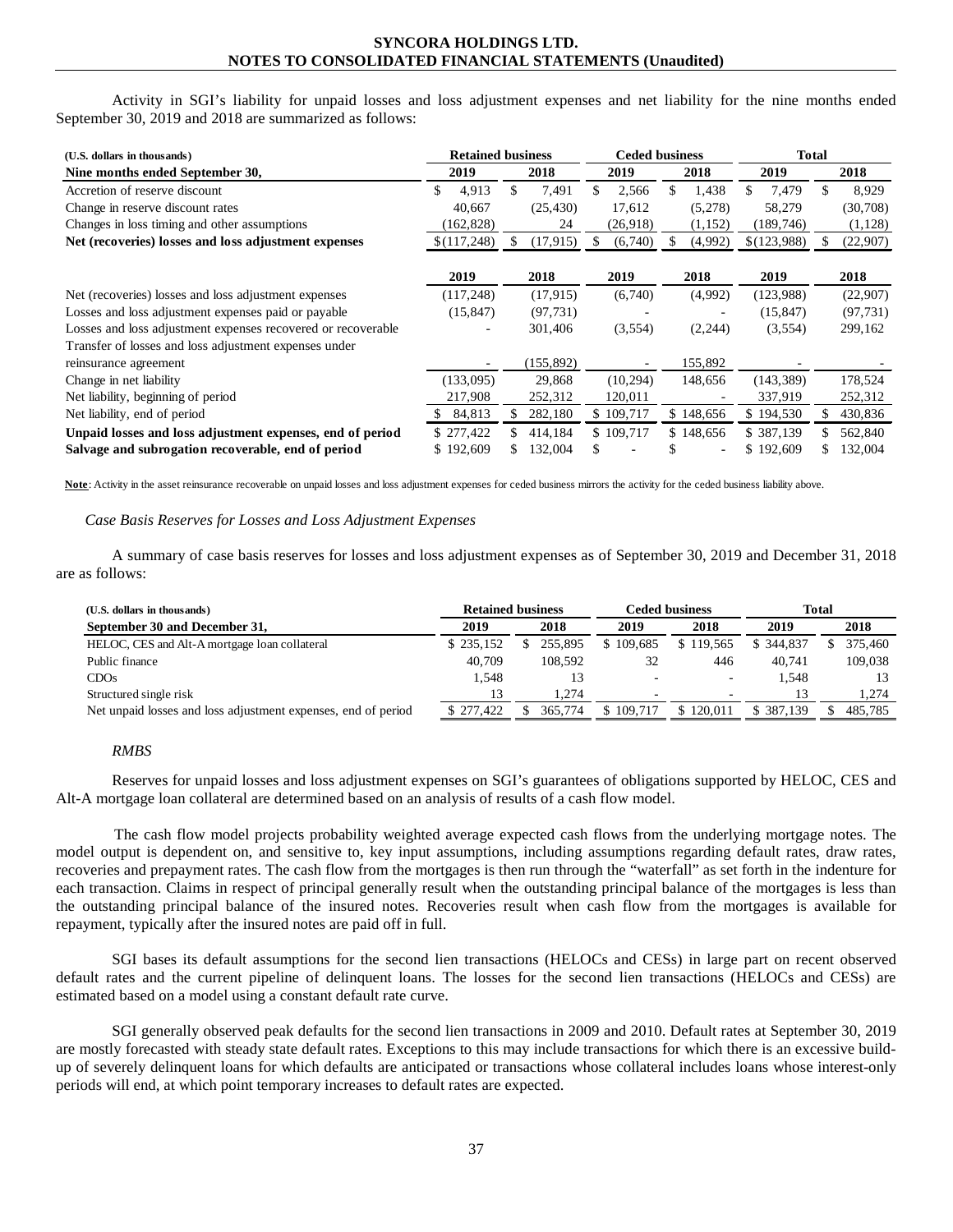SGI assumes a steady state constant default rate taking into account historical performance. Net losses will be greater if default rates exceed SGI's current assumptions. The constant default rate is a function of several factors, one of which is the state of the economy and unemployment.

SGI's default assumptions for the first lien transactions at September 30, 2019 and December 31, 2018 were based on current delinquent loans and analysis of historical defaults for loans with similar characteristics. A loss severity was applied to the first lien defaults ranging from 40% to 75% at September 30, 2019 and from 40% to 70% at December 31, 2018 based upon actual loss severity observances and collateral characteristics to determine the expected loss on the collateral in those transactions.

#### *Schedule of Insured Financial Obligations with Credit Deterioration*

SGI's surveillance department is responsible for monitoring the performance of its in-force portfolio. As previously discussed, SGI entered into an administrative services agreement with Assured, where Assured provides certain administrative services, including surveillance activities related to loss reserve modeling and exposure data monitoring with respect to the reinsured policies. The surveillance department maintains a list of credits that it has determined need to be closely monitored and, for certain of those credits, the department undertakes remediation activities it determines to be appropriate in order to mitigate the likelihood and/or amount of any loss that could be incurred by SGI with respect to such credits.

The surveillance department focuses its review on monitoring lower rated bond sectors and potentially troubled sectors, which have included certain subsectors within the RMBS, Public Finance and Structured Single Risk portfolios. For the RMBS portfolio, it tracks performance to determine whether or not covenants have been breached. If a covenant is breached, SGI may have the right to put the transaction into rapid amortization so that all cash flow generated from that transaction is used to pay down principal and stay current with interest or take other remedial action. Typically, the surveillance department reviews periodic servicing and trustee reports to track coverage levels, enhancement levels, delinquency levels, loss frequency, loss severity and total losses and compares such performance metrics with the metrics that were made available at the time the transaction was closed. If losses are above projections, the surveillance department will analyze the reasons for the deviation. In some cases, it may be an indication of servicing problems, where loans are delinquent and are not put into foreclosure in time to maximize recovery.

SGI estimates claims based on its surveillance department's best estimate of net cash outflows under a contract, on a present value basis. In some cases, the surveillance department will engage an outside consultant with appropriate expertise in the underlying collateral assets and respective industries to assist management in examining the underlying collateral and determining the projected loss frequency and loss severity. In such cases, the surveillance department will use that information to run a cash flow model that includes enhancement levels and debt service to determine whether a claim is probable, possible or not likely.

The activities of SGI's surveillance department are integral to the identification of specific credits that have experienced deterioration in credit quality and the assessment of whether losses on such credits are probable, as well as any estimation of the amount of loss expected to be incurred with respect to such credits. Closely monitored credits are divided into four categories: (i) Loss List—credits where a loss is probable and reasonably estimable; (ii) Red Flag List—credits where a loss is possible but not probable or reasonably estimable, including credits where claims may have been paid or may be paid but full recovery is in doubt; (iii) Yellow Flag List—credits that SGI determines to be non-investment grade but a loss is unlikely, including credits where claims may have been paid or may be paid but reimbursement is likely; and (iv) Special Monitoring List—low investment grade credits where a material covenant or trigger may be breached and closer monitoring is warranted. Credits that are not closely monitored credits are considered to be fundamentally sound, normal risk.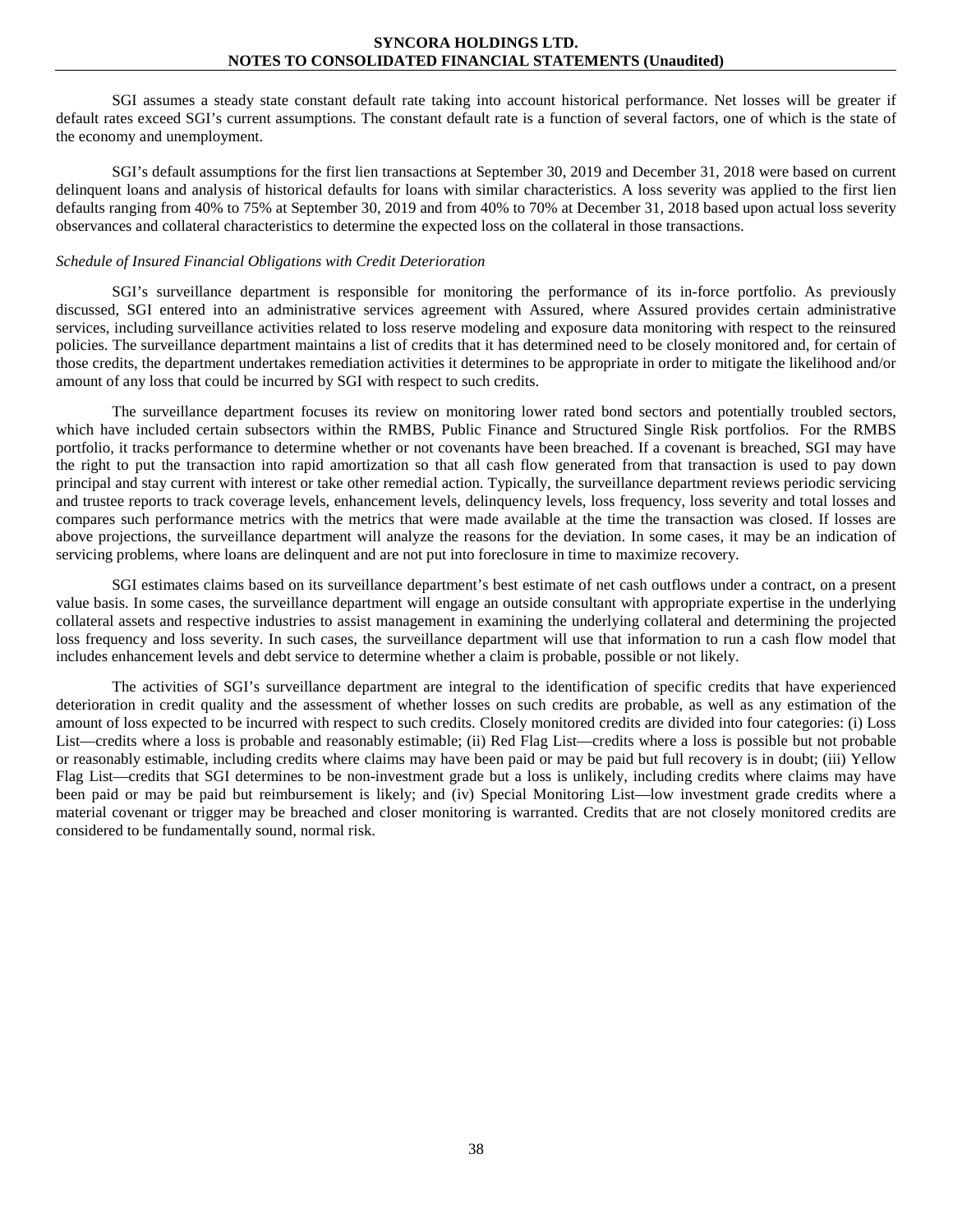The following tables set forth certain information in regard to SGI's closely monitored credits as of September 30, 2019 and December 31, 2018, respectively. The number of policies, remaining weighted-average contract period, and insured contractual payments outstanding in the table below excludes exposures that were effectively defeased or, in-substance, commuted through the acquisition of Insurance Cash Flow Certificates and related alternative structures, but includes those ceded to Assured.

|                                           |              |                  |              |       |                          |                      |                          |                |              |                         |                          |              |                    |                        | <b>Special</b> |      |
|-------------------------------------------|--------------|------------------|--------------|-------|--------------------------|----------------------|--------------------------|----------------|--------------|-------------------------|--------------------------|--------------|--------------------|------------------------|----------------|------|
|                                           |              | <b>Loss List</b> |              |       |                          | <b>Red Flag List</b> |                          |                |              | <b>Yellow Flag List</b> |                          |              |                    | <b>Monitoring List</b> |                |      |
| (U.S. dollars in millions)                |              | 2019             |              | 2018  |                          | 2019                 |                          | 2018           |              | 2019                    |                          | 2018         |                    | 2019                   |                | 2018 |
| <b>Retained business</b>                  |              |                  |              |       |                          |                      |                          |                |              |                         |                          |              |                    |                        |                |      |
| Insured contractual payments outstanding: |              |                  |              |       |                          |                      |                          |                |              |                         |                          |              |                    |                        |                |      |
| Principal                                 | \$           | 179              | \$           | 186   | \$                       |                      | \$                       | 15             | $\mathbb{S}$ | 238                     | \$                       | 254          | \$                 | 225                    |                | 130  |
| Interest                                  |              | 56               |              | 64    |                          |                      |                          | 9              |              | 95                      |                          | 103          |                    | 89                     |                | 60   |
| Total                                     | \$           | 235              | \$           | 250   | $\$$                     |                      | \$                       | 24             | $\mathbb{S}$ | 333                     | \$                       | 357          | \$                 | 314                    | \$             | 190  |
| Number of policies                        |              | 73               |              | 64    |                          |                      |                          | $\mathbf{1}$   |              | $\mathbf{1}$            |                          | $\mathbf{1}$ |                    | 3                      |                | 1    |
| Remaining weighted-average                |              |                  |              |       |                          |                      |                          |                |              |                         |                          |              |                    |                        |                |      |
| contract period (in years)                |              | 6.7              |              | 7.0   |                          |                      |                          | 13.4           |              | 14.7                    |                          | 15.1         |                    | 11.6                   |                | 16.9 |
| Unpaid loss and loss adjustment expenses: |              |                  |              |       |                          |                      |                          |                |              |                         |                          |              |                    |                        |                |      |
| Gross amount before reductions            | \$           | 580              | \$           | 809   | \$                       |                      | \$                       | 3              | \$           | 6                       | \$                       | 6            | \$                 | 5                      | \$             |      |
| Gross estimated recoveries                |              | (231)            |              | (298) |                          |                      |                          |                |              | (2)                     |                          | (2)          |                    |                        |                |      |
| Unearned premium revenue <sup>(1)</sup>   |              | (8)              |              | (9)   |                          |                      |                          |                |              | (2)                     |                          |              |                    | (2)                    |                |      |
| Present value discount                    |              | (69)             |              | (143) |                          |                      |                          |                |              |                         |                          |              |                    |                        |                |      |
| Total                                     | \$           | 272              | \$           | 359   | $\$$                     | $\overline{0}$       | \$                       | 3              | \$           | $\overline{c}$          | \$                       | 4            | \$                 | 3                      | $\mathbb{S}$   |      |
| <b>Ceded business</b>                     |              |                  |              |       |                          |                      |                          |                |              |                         |                          |              |                    |                        |                |      |
| Insured contractual payments outstanding: |              |                  |              |       |                          |                      |                          |                |              |                         |                          |              |                    |                        |                |      |
| Principal                                 | \$           | 259              | \$           | 271   | \$                       | 8                    | \$                       | 6              | \$           | 181                     | \$                       | 184          | \$                 | 34                     |                | 268  |
| Interest                                  |              | 63               |              | 95    |                          | 1                    |                          | $\mathbf{1}$   |              | 139                     |                          | 144          |                    | 16                     |                | 20   |
| Total                                     | \$           | 322              | \$           | 366   | $\overline{\mathcal{S}}$ | $\overline{9}$       | $\overline{\mathcal{S}}$ | $\overline{7}$ | \$           | 320                     | \$                       | 328          | \$                 | 50                     | \$             | 288  |
| Number of policies                        |              | 11               |              | 11    |                          | $\overline{2}$       |                          | $\mathbf{1}$   |              | 9                       |                          | 8            |                    | 5                      |                | 6    |
| Remaining weighted-average                |              |                  |              |       |                          |                      |                          |                |              |                         |                          |              |                    |                        |                |      |
| contract period (in years)                |              | 12.4             |              | 13.1  |                          | 2.1                  |                          | 3.3            |              | 14.5                    |                          | 15.2         |                    | 9.8                    |                | 4.8  |
| Unpaid loss and loss adjustment expenses: |              |                  |              |       |                          |                      |                          |                |              |                         |                          |              |                    |                        |                |      |
| Gross amount before reductions            | \$           | 152              | \$           | 187   | \$                       |                      | \$                       |                | \$           |                         | \$                       |              | \$                 |                        | \$             |      |
| Gross estimated recoveries                |              |                  |              |       |                          |                      |                          |                |              |                         |                          |              |                    |                        |                |      |
| Unearned premium revenue <sup>(1)</sup>   |              | (3)              |              | (3)   |                          |                      |                          |                |              |                         |                          |              |                    |                        |                |      |
| Present value discount                    |              | (39)             |              | (64)  |                          |                      |                          |                |              |                         |                          |              |                    |                        |                |      |
| Total                                     | $\mathbb{S}$ | 110              | $\mathbb{S}$ | 120   | $\mathbb{S}$             |                      | \$                       |                | \$           | $\mathbf{1}$            | $\overline{\mathcal{S}}$ |              | $\mathbf{\hat{S}}$ |                        | \$             |      |

(1) The claim liability is determined on a contract by contract basis. As such, instances may arise where the unearned premium revenue on a contract may exceed the present value of the expected net cash outflows. The unearned premium in the table above represents the aggregate of unearned premium revenue on each contract but not in excess of the associated present value of the expected net cash outflows on such contract.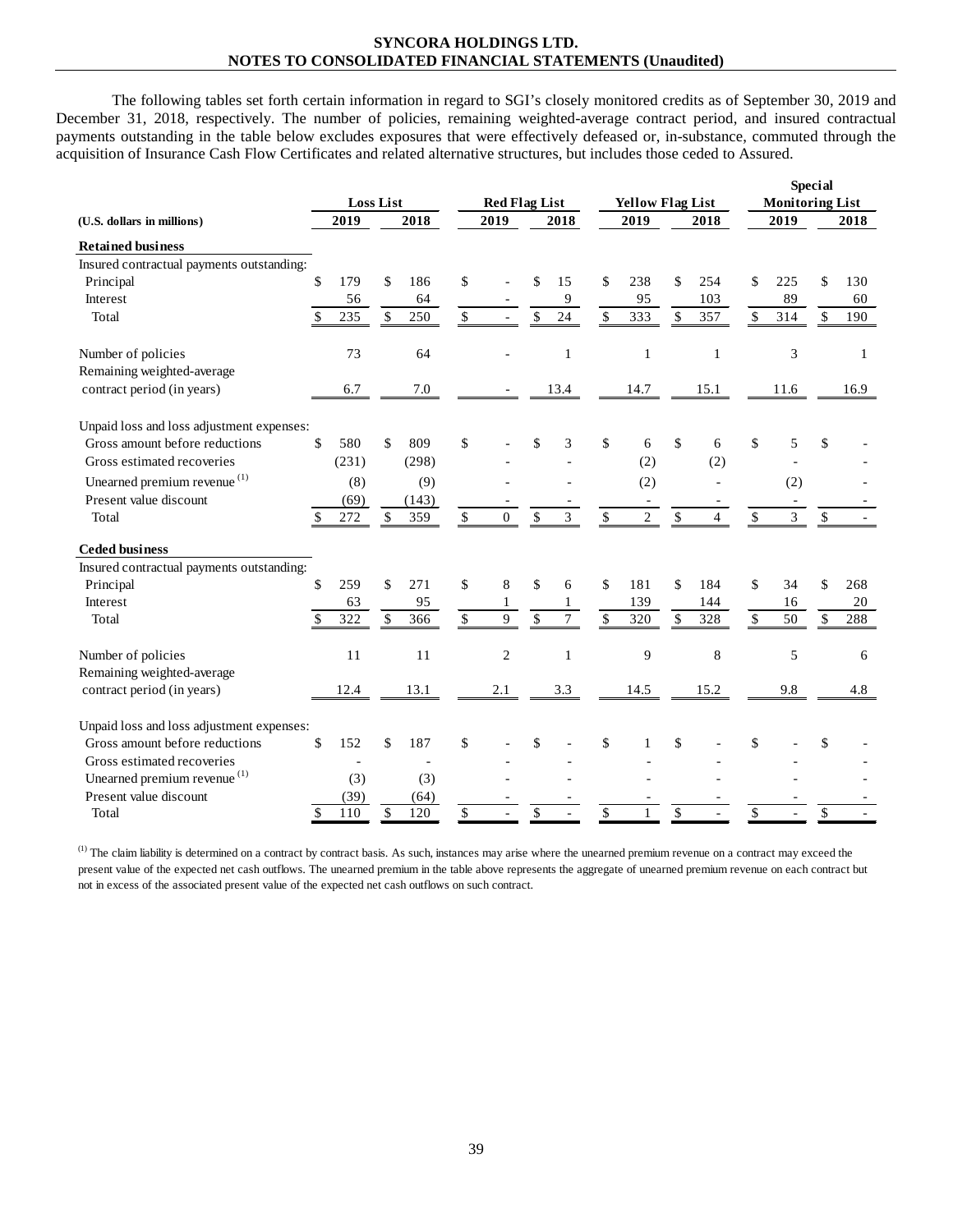#### *Credit Default Swap Contracts*

Credit default swap contracts are derivative financial instruments and are recorded at fair value. Changes in fair value are recorded in "net (loss) earnings on credit default and other swap contracts" on the consolidated statements of operations. Realized gains (losses) and other settlements on credit default swap contracts include credit default swap derivative premiums received and receivable for credit protection SGI has sold under its insured CDS contracts, contractual claims paid and payable and received and receivable related to insured credit events under these contracts, ceding commissions expense or income and realized gains or losses related to their early termination. Net unrealized gains (losses) on credit default swaps contracts represent the adjustments for changes in fair value in excess of realized gains and other settlements that are recorded in each reporting period. Fair value of credit default swap contracts is reflected as either net assets or net liabilities determined on a contract by contract basis in SGI's consolidated balance sheets. See below for a discussion on the fair value methodology for credit default swap contracts.

#### *Credit Default and Other Swap Contract Liabilities*

CDS contracts are derivative contracts which offer credit protection relating to a particular security or pools of securities, which are specifically referenced in the CDS contract. Under the terms of a CDS contract, the seller of credit protection (the issuer of the CDS contract) makes a specified payment to the buyer of such protection (the CDS contract counterparty) upon the occurrence of one or more credit events specified in the CDS contract with respect to a referenced security or securities. The terms of the CDS contracts issued by SGI generally only require SGI to make a payment upon the occurrence of one or more specified credit events after exhaustion of various levels of subordination or first-loss protection. In addition, pursuant to the terms of SGI's CDS contracts, SGI is precluded from transferring such contracts to other market participants without the consent of the counterparty.

Securities or assets referenced in SGI's in-force CDS contracts primarily include structured pools of obligations, such as collateralized loan obligations, corporate CDOs and CMBS CDOs. Such pools were rated investment-grade or better at the issuance of the CDS contract.

Typical market CDS contracts are standardized, liquid instruments that reference tradable securities such as corporate bonds. These market standard CDS contracts also involve collateral posting, and upon a default of the referenced obligation, can be settled in cash. In contrast, SGI's CDS contracts do not contain the typical CDS market standard features as described above but have been customized to replicate SGI's financial guarantee insurance. SGI's CDS contracts provide protection on specified obligations, such as those described above and, generally, contain some form of subordination prior to the attachment of SGI's liability. SGI is not required to post collateral and, upon an underlying default, SGI generally makes payments on a "pay-as-you-go" basis after the subordination in a transaction is exhausted.

SGI's payment obligations after a default vary by deal type. There are three primary types of policy payment requirements: timely interest and ultimate principal, ultimate principal only at final maturity and payments upon settlement of individual collateral losses as they occur upon erosion of subordination.

SGI's CDS contracts are generally governed by a single transaction International Swaps and Dealers Association Master Agreement relating only to that particular transaction/contract. Under most monoline financial guarantee standard termination provisions, there is no requirement for mark-to-market termination payments upon the early termination of a guaranteed CDS contract. However, substantially all of SGI's CDS contracts provided for mark-to-market termination payments following the occurrence of events that are outside SGI's control, such as SGI being placed into receivership or rehabilitation or a regulator taking control of SGI or, in some instances, SGI's insolvency. Pursuant to the 2009 MTA, substantially all of SGI's guarantees of CDS contracts were amended to remove any events triggering mark-to-market termination payments except for (pre-merger in 2017) failing to make payment under the applicable contract or being placed into receivership or rehabilitation or a regulator taking control of SGI. Under current market conditions, if SGI were required to pay such termination payments, it may result in a liability to SGI which may be in excess of that currently recorded by SGI. An additional difference between SGI's CDS contracts and the typical market standard CDS contracts is that, except in the circumstances noted above, there is no acceleration of the payment to be made under SGI's CDS contracts unless SGI, at its option, elects to accelerate. Furthermore, by law, SGI's guarantees are unconditional and irrevocable, and cannot be transferred to most other capital market participants as they are not licensed to write such business. However, through the purchase of back-to-back credit protection, the risk of loss (but not counterparty risk) on these contracts can be transferred to other financial guarantee insurance and reinsurance companies. In connection with SGI's reinsurance agreement with Assured, substantially all of the CDS contracts insured by SGI have been reinsured by Assured. However, the reinsurance agreement does not generally cover any mark-to-market termination payments.

#### *Credit Default and Other Swap Contract Assets*

In connection with SGI's reinsurance agreement with Assured, substantially all of the CDS contracts insured by SGI have been reinsured by Assured. These CDS contracts are recorded at fair value and do not qualify for reinsurance accounting treatment. As a result, SGI recorded credit default and other swap contracts assets, which represent the fair value of the reinsurance of these CDS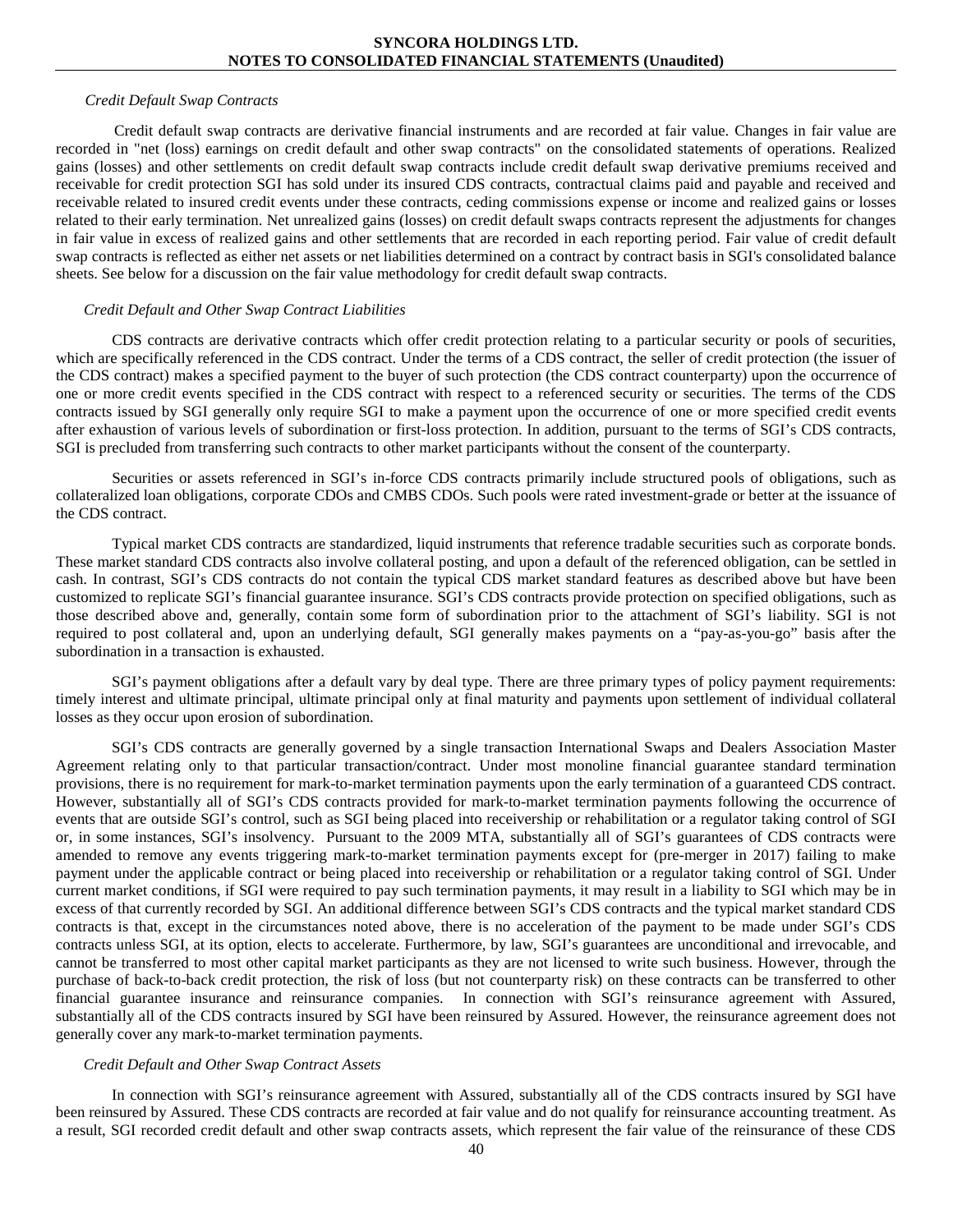contracts, which will offset SGI's credit default swap and other swap contract liabilities recorded on the consolidated balance sheets. Since the fair value of these CDS assets and CDS liabilities will be equal, any subsequent changes to the fair value of these reinsured CDS contracts will result in the equal offset to the CDS liabilities and corresponding CDS assets on the consolidated balance sheets.

The following tables provide the components of net (loss) earnings on credit default and other swap contracts for the nine months ended September 30, 2019 and 2018 and certain information regarding SGI's in-force CDS and other swap contracts as of September 30, 2019 and December 31, 2018, including the aggregate notional amount outstanding, the weighted average life of such contracts, and the ratings of obligations referenced in such contracts.

| (U.S. dollars in thousands)                                                   | <b>Retained business</b> |          |               |            | <b>Ceded business</b> |                |    |                | <b>Total</b> |             |              |             |
|-------------------------------------------------------------------------------|--------------------------|----------|---------------|------------|-----------------------|----------------|----|----------------|--------------|-------------|--------------|-------------|
| Nine months ended September 30,                                               |                          | 2019     |               | 2018       |                       | 2019           |    | 2018           |              | 2019        |              | 2018        |
| Contract premiums earned                                                      | \$                       | 216      | \$            | 521        | $\mathbb{S}$          | $\overline{a}$ | \$ |                | \$           | 216         | \$           | 521         |
| Net realized losses on contract liabilities transferred under reinsurance     |                          |          |               |            |                       |                |    |                |              |             |              |             |
| agreement                                                                     |                          |          |               | (120, 859) |                       |                |    |                |              |             |              | (120, 859)  |
| Net unrealized gains (losses) on contract liabilities                         |                          | (514)    |               | 94,802     |                       | (15, 304)      |    | (103, 417)     |              | (15, 818)   |              | (8,615)     |
| Net unrealized gains (losses) on contract assets                              |                          |          |               |            |                       | 15,304         |    | 103,417        |              | 15,304      |              | 103,417     |
| Net (loss) earnings on credit default and other swap contracts <sup>(1)</sup> | \$                       | (298)    | \$            | (25, 536)  | \$                    |                | \$ | $\overline{a}$ | \$           | (298)       | \$           | (25, 536)   |
|                                                                               |                          | 2019     |               | 2018       |                       | 2019           |    | 2018           |              | 2019        |              | 2018        |
| Net loss (earnings) on credit default and other swap contracts                | $\mathbb{S}$             | 298      | \$            | 25,536     | \$                    | 15,304         | \$ | 103,417        | \$           | 15,602      | \$           | 128,953     |
| Transfer of credit default contracts liabilities under reinsurance            |                          |          |               |            |                       |                |    |                |              |             |              |             |
| agreement                                                                     |                          |          |               | (120, 859) |                       |                |    | 120,859        |              |             |              |             |
| Other                                                                         |                          | 247      |               | 757        |                       | 255            |    |                |              | 502         |              | 757         |
| Change in credit default swaps and other swap contract liabilities            |                          | 545      |               | (94, 566)  |                       | 15,559         |    | 224,276        |              | 16,104      |              | 129,710     |
| Credit default swaps and other swap contract liabilities, beginning of period |                          | 8,489    |               | 104,094    |                       | 227,052        |    |                |              | 235,541     |              | 104,094     |
| Credit default swaps and other swap contract liabilities, end of period       | \$                       | 9,034    | \$            | 9,528      | $\mathbb{S}$          | 242,611        | S. | 224,276        | \$           | 251,645     | \$           | 233,804     |
| September 30 and December 31,                                                 |                          | 2019     |               | 2018       |                       | 2019           |    | 2018           |              | 2019        |              | 2018        |
| Fair value of credit default and other swap contracts                         | \$                       | 9.034    | \$            | 8,489      |                       | \$242,611      | \$ | 227,052        | $\mathbb{S}$ | 251,645     | $\mathbb{S}$ | 235,541     |
| Notional amount outstanding                                                   | \$.                      | 145,077  | $\mathbb{S}$  | 145,857    |                       | \$2,904,691    |    | \$2,978,319    |              | \$3,049,768 |              | \$3,124,176 |
| Weighted average life (years)                                                 |                          | 19.7     |               | 20.3       |                       | 21.2           |    | 21.9           |              | 21.1        |              | 21.9        |
| Percentage of referenced assets by rating <sup>(2)</sup>                      |                          |          |               |            |                       |                |    |                |              |             |              |             |
| <b>AAA</b>                                                                    |                          |          |               |            |                       | 23.6%          |    | 7.6%           |              |             |              |             |
| At or above investment grade but below AAA                                    |                          | 100.0%   |               | 100.0%     |                       | 76.4%          |    | 92.4%          |              |             |              |             |
| Below investment grade                                                        |                          |          |               |            |                       |                |    |                |              |             |              |             |
| Total                                                                         |                          | 100.0%   |               | 100.0%     |                       | 100.0%         |    | 100.0%         |              |             |              |             |
| Liability fair value before giving effect to non-performance risk             | \$                       | 12,523   | \$.           | 14,385     | $\mathbf{s}$          | 283,130        |    | 294,019        | S.           | 295,653     | \$.          | 308,404     |
| Non-performance risk                                                          |                          | (3, 489) |               | (5,896)    |                       | (40, 519)      |    | (66, 967)      |              | (44,008)    |              | (72, 863)   |
| Fair value of liabilities, as above                                           | \$                       | 9,034    | $\mathbf{\$}$ | 8,489      |                       | \$242,611      |    | \$227,052      | \$           | 251,645     |              | \$ 235,541  |

(1) The change in net realized/unrealized gains (losses) relating to the CDS and other swap contracts still held as of September 30, 2019 and 2018 was \$(0.3) million and \$(25.5) million, respectively.

<sup>(2)</sup> Based on S&P rating as reflected in Syncora's records, if available, and internal Syncora's rating if no S&P rating is available.

Note: Activity in the asset credit default and other swap contracts for ceded business mirrors the activity for the ceded business liability above.

#### *Consolidation of VIEs*

SGI has exposure to VIEs primarily through the issuance of financial guaranty insurance contracts that typically insure the timely payment of principal and interest with respect to debt obligations of the VIEs. As part of the terms of its insurance contracts, at the outset of a contract, SGI obtains certain protective rights with respect to the VIE that are triggered by the occurrence of certain events, such as failure to be in compliance with a covenant due to poor deal performance or a deterioration in a servicer or collateral manager's financial condition. At deal inception, SGI typically is not deemed to control a VIE; however, once a trigger event occurs, SGI's control of the VIE typically increases. In addition, SGI has exposure to VIEs through the ownership of Uninsured Cash Flow Certificates ("UCFs") and other interests from its remediation transactions.

SGI is not primarily liable for the debt obligations issued by the VIEs; however, where SGI has issued an insurance contract, SGI would only be required to make payments on the debt obligations in the event that the issuer of such debt obligations defaults on any principal or interest due. SGI or SGI's creditors do not have any rights with regard to the assets of the VIEs.

The following table presents the revenues and expenses and a rollforward of fair value of consolidated VIEs included in SGI's consolidated balance sheets and statements of operations as of September 30, 2019 and 2018 and for the nine months ended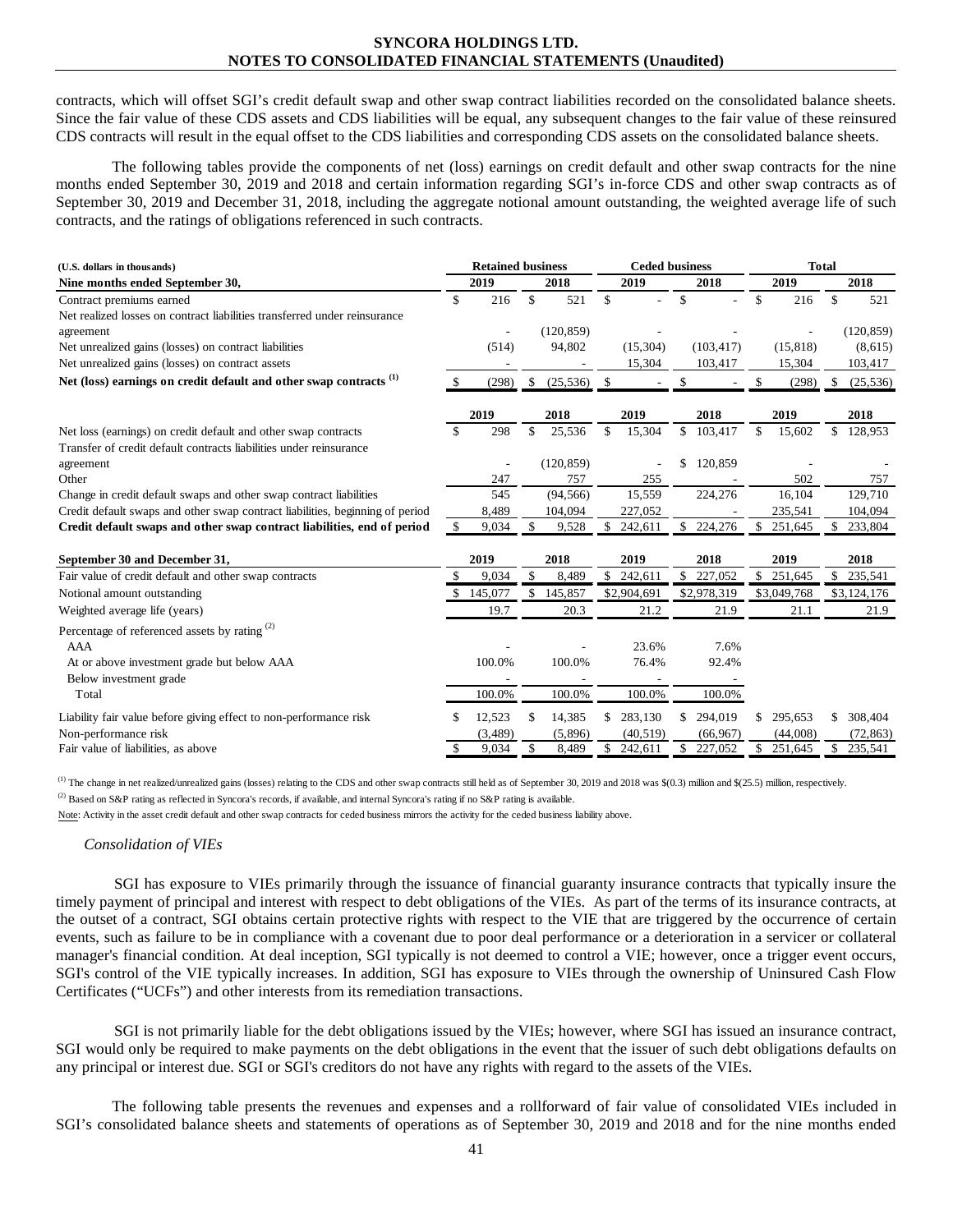September 30, 2019 and 2018. In addition, the table presents the fair value of the consolidated VIE assets and liabilities of the retained business only in SGI's consolidated balance sheets, segregated by the types of assets held by VIEs that collateralize their respective debt obligations as of September 30, 2019 and December 31, 2018. As of September 30, 2019 and December 31, 2018, SGI's qualitative and quantitative analyses have indicated that it does not have a controlling financial interest in any other VIEs.

| (U.S. dollars in thousands)                                              | <b>Retained business</b> |         |     |           |  |  |  |  |
|--------------------------------------------------------------------------|--------------------------|---------|-----|-----------|--|--|--|--|
| Nine months ended September 30,                                          |                          | 2019    |     | 2018      |  |  |  |  |
| Investment income                                                        | \$                       | 4.363   | \$. | 22.180    |  |  |  |  |
| Interest and other expenses                                              |                          | (113)   |     | (3,323)   |  |  |  |  |
| Net realized and unrealized (losses) gains                               |                          | (1,983) |     | (10, 507) |  |  |  |  |
| Net change in fair value of consolidated variable interest entities      |                          | 2,267   |     | 8,350     |  |  |  |  |
| Distribution of investment income, net of interest and other expenses    |                          | (4,251) |     | (18, 871) |  |  |  |  |
| Other distributions from variable interest entities                      |                          | (894)   |     | (38,075)  |  |  |  |  |
| Paydowns of liabilities                                                  |                          |         |     | 10,854    |  |  |  |  |
| Net change in consolidated variable interest entities' net assets        |                          | (2,878) |     | (37,742)  |  |  |  |  |
| Consolidated variable interest entities' net assets, beginning of period |                          | 20,503  |     | 57,446    |  |  |  |  |
| Net assets of consolidated variable interest entities, end of period     |                          | 17.625  |     | 19.704    |  |  |  |  |

|                               |  | <b>Net Assets</b> |        | Assets |  | Liabilities |  |      |  |                          |
|-------------------------------|--|-------------------|--------|--------|--|-------------|--|------|--|--------------------------|
| September 30 and December 31, |  | 2019              | 2018   | 2019   |  | 2018        |  | 2019 |  | 2018                     |
| Prime (HELOC)                 |  | 10.346            | 13.456 | 10.572 |  | 3.770       |  | 226  |  | 314                      |
| Alt-A $(2nd$ lien)            |  | 5,725             | 6.291  | 5.725  |  | 6,291       |  | -    |  | $\overline{\phantom{a}}$ |
| Alt-A $(1st$ lien)            |  | 1,554             | 756    | .606   |  | 782         |  |      |  | 26                       |
|                               |  | 17,625            | 20.503 | 7.903  |  | 20.843      |  | 278  |  | 340                      |

SGI's maximum exposure to loss provided through its financial guarantees of principal and interest with respect to debt obligations of unconsolidated variable interest entities was \$630.8 million (includes principal of \$467.2 million and interest of \$163.6 million) and \$682.3 million (includes principal of \$502.8 and interest of \$179.5 million) at September 30, 2019 and December 31, 2018, respectively. SGI's retained business net principal outstanding was \$892 million and \$933 million as of September 30, 2019 and December 31, 2018, respectively.

#### *Exposures Under Guarantees*

While SGI establishes reserves for losses and loss adjustment expenses on obligations it has guaranteed or reinsured, the risk of loss under SGI's guarantees extends to the full amount of unpaid principal and interest on all debt obligations it has guaranteed. Set forth below are tables which reflect certain information regarding SGI's in-force principal and interest exposure at September 30, 2019 and December 31, 2018.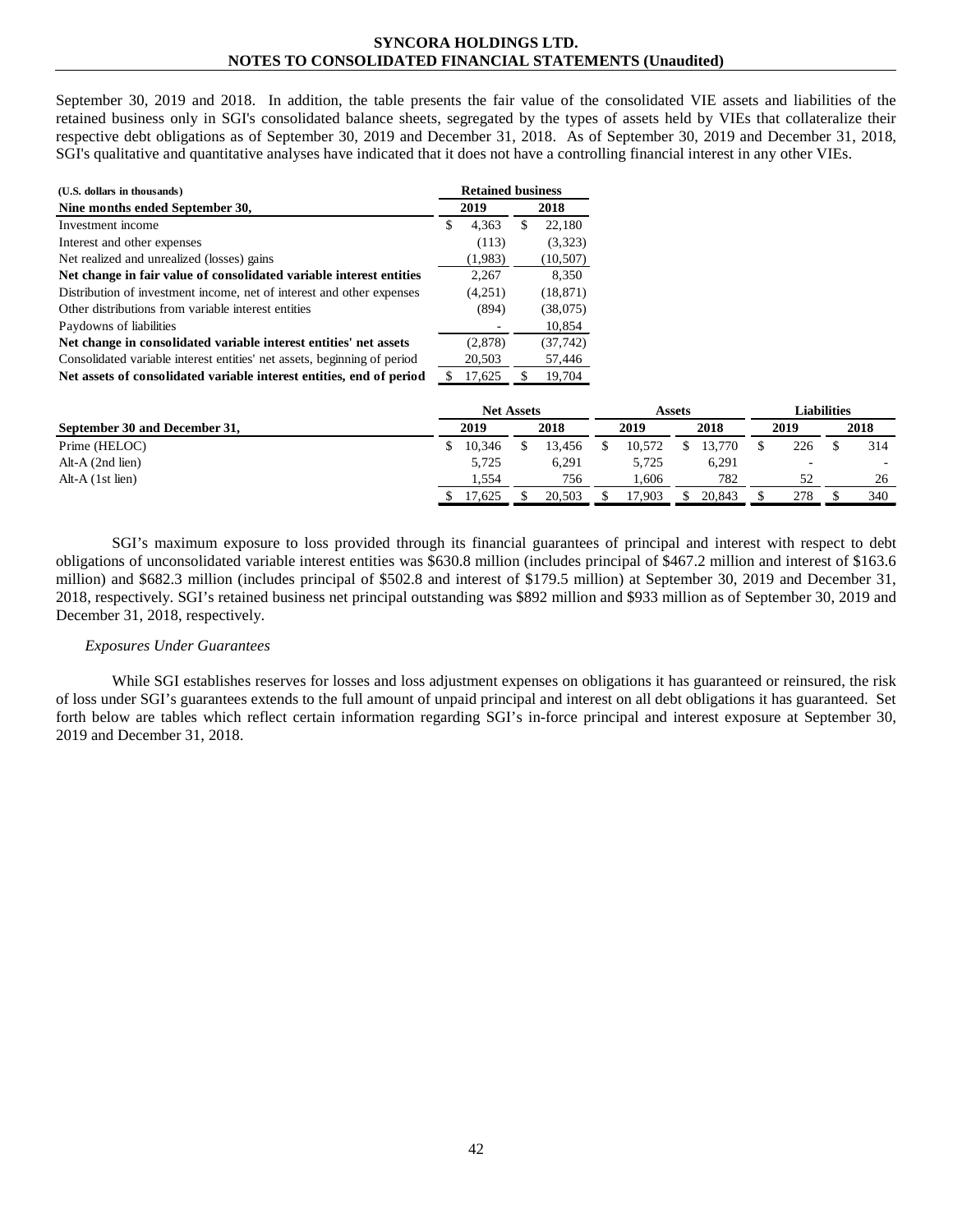The following table sets forth SGI's in-force guaranteed principal by bond sector as of September 30, 2019 and December 31, 2018, respectively:

# **Bond Exposure**

**(U.S. dollars in millions)**

|                                              | <b>Retained business</b> |                          |                         |                |               | <b>Ceded business</b> |                |                 | <b>Total</b>            |          |    |                 |  |
|----------------------------------------------|--------------------------|--------------------------|-------------------------|----------------|---------------|-----------------------|----------------|-----------------|-------------------------|----------|----|-----------------|--|
|                                              |                          | 2019                     |                         | 2018           | 2019<br>2018  |                       |                | 2019            |                         | 2018     |    |                 |  |
| Public Finance                               |                          |                          |                         |                |               |                       |                |                 |                         |          |    |                 |  |
| Special Revenue                              | \$                       | 232                      | \$                      | 237            | \$            | 2,651                 | \$             | 2,748           | \$                      | 2,883    | \$ | 2,985           |  |
| General Obligation                           |                          | 100                      |                         | 106            |               | 916                   |                | 969             |                         | 1,016    |    | 1,075           |  |
| Utility                                      |                          | 82                       |                         | 82             |               | 676                   |                | 611             |                         | 758      |    | 693             |  |
| Non Ad Valorem                               |                          | 7                        |                         | 7              |               | 546                   |                | 513             |                         | 553      |    | 520             |  |
| Other                                        |                          | $\overline{c}$           |                         | 3              |               |                       |                |                 |                         | 2        |    | 3               |  |
| Appropriation                                |                          |                          |                         |                |               | 324                   |                | 302             |                         | 324      |    | 302             |  |
| <b>Total Public Finance</b>                  | \$                       | 423                      | \$                      | 435            | \$            | 5,113                 | \$             | 5,143           | \$                      | 5,536    | \$ | 5,578           |  |
| <b>Asset-Backed Securities</b>               |                          |                          |                         |                |               |                       |                |                 |                         |          |    |                 |  |
| <b>RMBS</b>                                  | \$                       |                          | \$                      |                | \$            | 302                   | \$             | 323             | \$                      | 303      | \$ | 324             |  |
| <b>Total Asset-Backed Securities</b>         | \$                       |                          | \$                      |                | \$            | 302                   | \$             | 323             | \$                      | 303      | \$ | 324             |  |
| Collateralized Debt Obligations              |                          |                          |                         |                |               |                       |                |                 |                         |          |    |                 |  |
| Cashflow CDO                                 | \$                       |                          | \$                      | 2              |               | 13                    | \$             | 15              | \$                      | 15       | \$ | 17              |  |
| <b>Total Collateralized Debt Obligations</b> | $\mathbf{\hat{S}}$       | $\overline{\mathcal{L}}$ | $\overline{\mathbb{S}}$ | $\overline{2}$ | $\frac{s}{s}$ | 13                    | $\overline{s}$ | $\overline{15}$ | $\overline{\mathsf{s}}$ | 15       | \$ | $\overline{17}$ |  |
| <b>Structured Single Risk</b>                |                          |                          |                         |                |               |                       |                |                 |                         |          |    |                 |  |
| Global Infrastructure                        | \$                       | 343                      | \$                      | 365            | \$            | 1,723                 | \$             | 1,850           | \$                      | 2.066    | \$ | 2,215           |  |
| Specialized Risk                             |                          | 123                      |                         | 130            |               | 50                    |                | 50              |                         | 173      |    | 180             |  |
| Power & Utilities                            |                          |                          |                         |                |               | 3,494                 |                | 3,565           |                         | 3,494    |    | 3,565           |  |
| <b>Total Structured Single Risk</b>          | \$                       | 466                      | $\mathbb{S}$            | 495            | \$            | 5,267                 | \$             | 5,465           | \$                      | 5,733    | \$ | 5,960           |  |
| <b>Total Outstanding</b>                     | \$                       | 892                      | \$                      | 933            | \$            | 10,695                | \$             | 10,946          |                         | \$11,587 |    | \$ 11,879       |  |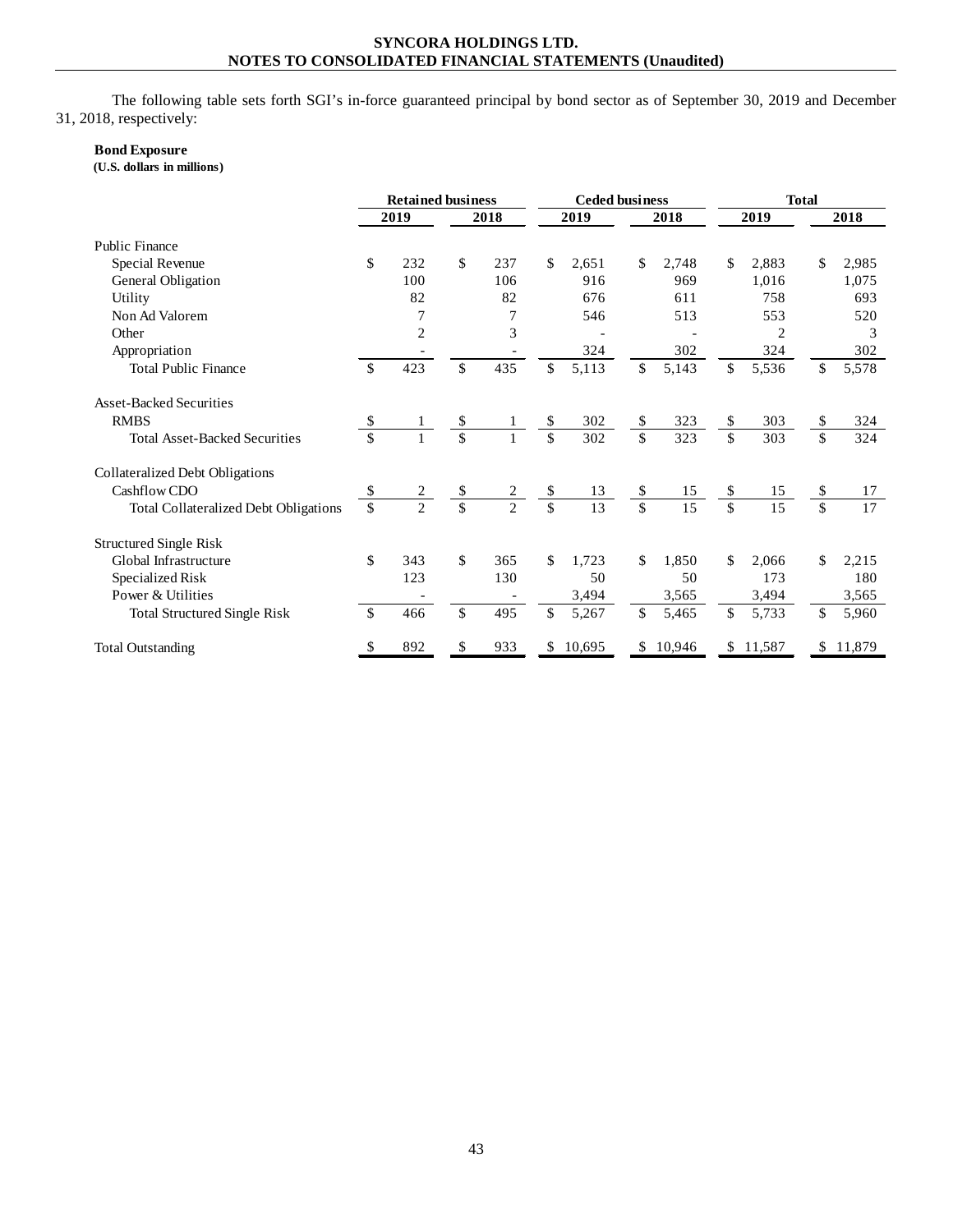The following table sets forth the number of years to maturity of SGI's in-force guaranteed principal and interest exposure at September 30, 2019:

## **Years to Maturity - Debt Service Amortization**

| (U.S. dollars in millions) |               |                          |                 |              |                          |               |                 |                      |                          |               |                 |  |  |
|----------------------------|---------------|--------------------------|-----------------|--------------|--------------------------|---------------|-----------------|----------------------|--------------------------|---------------|-----------------|--|--|
|                            |               | <b>Retained business</b> |                 |              | <b>Ceded Business</b>    |               |                 | <b>Total</b>         |                          |               |                 |  |  |
|                            |               | <b>Scheduled Net</b>     | Principal and   |              | <b>Scheduled Net</b>     | Principal and |                 | <b>Scheduled Net</b> |                          | Principal and |                 |  |  |
|                            |               | <b>Debt</b>              | <b>Interest</b> |              | Debt                     |               | <b>Interest</b> |                      | Debt                     |               | <b>Interest</b> |  |  |
|                            |               | Amortization             | Outstanding     |              | Amortization             |               | Outstanding     |                      | Amortization             | Outstanding   |                 |  |  |
| 2019 Q3                    | \$            | $\overline{\phantom{a}}$ | \$<br>1,357     | \$           | $\overline{\phantom{a}}$ | \$            | 17,789          | \$                   | $\overline{\phantom{a}}$ | \$            | 19,146          |  |  |
| 2019 Q4                    |               | 29                       | 1,328           |              | 148                      |               | 17,641          |                      | 177                      |               | 18,969          |  |  |
| <b>Total 2019</b>          | <sup>\$</sup> | 29                       |                 | \$           | 148                      |               |                 | \$                   | 177                      |               |                 |  |  |
| 2020                       | \$            | 70                       | \$<br>1,258     | \$           | 887                      | \$            | 16,754          | \$                   | 957                      | \$            | 18,012          |  |  |
| 2021                       |               | 73                       | 1,185           |              | 1,133                    |               | 15,621          |                      | 1,206                    |               | 16,806          |  |  |
| 2022                       |               | 66                       | 1,119           |              | 855                      |               | 14,766          |                      | 921                      |               | 15,885          |  |  |
| 2023                       |               | 86                       | 1,033           |              | 686                      |               | 14,080          |                      | 772                      |               | 15,113          |  |  |
| Total 2020-2023            | <sup>\$</sup> | 295                      |                 | \$           | 3,561                    |               |                 | $\mathbb{S}$         | 3,856                    |               |                 |  |  |
| 2024-2028                  | \$            | 388                      | \$<br>645       | \$           | 3,652                    | \$            | 10,428          | \$                   | 4,040                    | \$            | 11,073          |  |  |
| 2029-2033                  |               | 207                      | 438             |              | 2,025                    |               | 8,403           |                      | 2,232                    |               | 8,841           |  |  |
| 2034-2038                  |               | 186                      | 252             |              | 2,045                    |               | 6,358           |                      | 2,231                    |               | 6,610           |  |  |
| 2039 and thereafter        |               | 252                      |                 |              | 6,358                    |               |                 |                      | 6,610                    |               |                 |  |  |
| Total 2024-thereafter      | <sup>\$</sup> | 1,033                    |                 | $\mathbb{S}$ | 14,080                   |               |                 | $\mathbb{S}$         | 15,113                   |               |                 |  |  |
| Total                      | £.            | 1,357                    |                 | S            | 17,789                   |               |                 | S.                   | 19,146                   |               |                 |  |  |

 $(1)$  1PIO represents Principal and Interest Outstanding.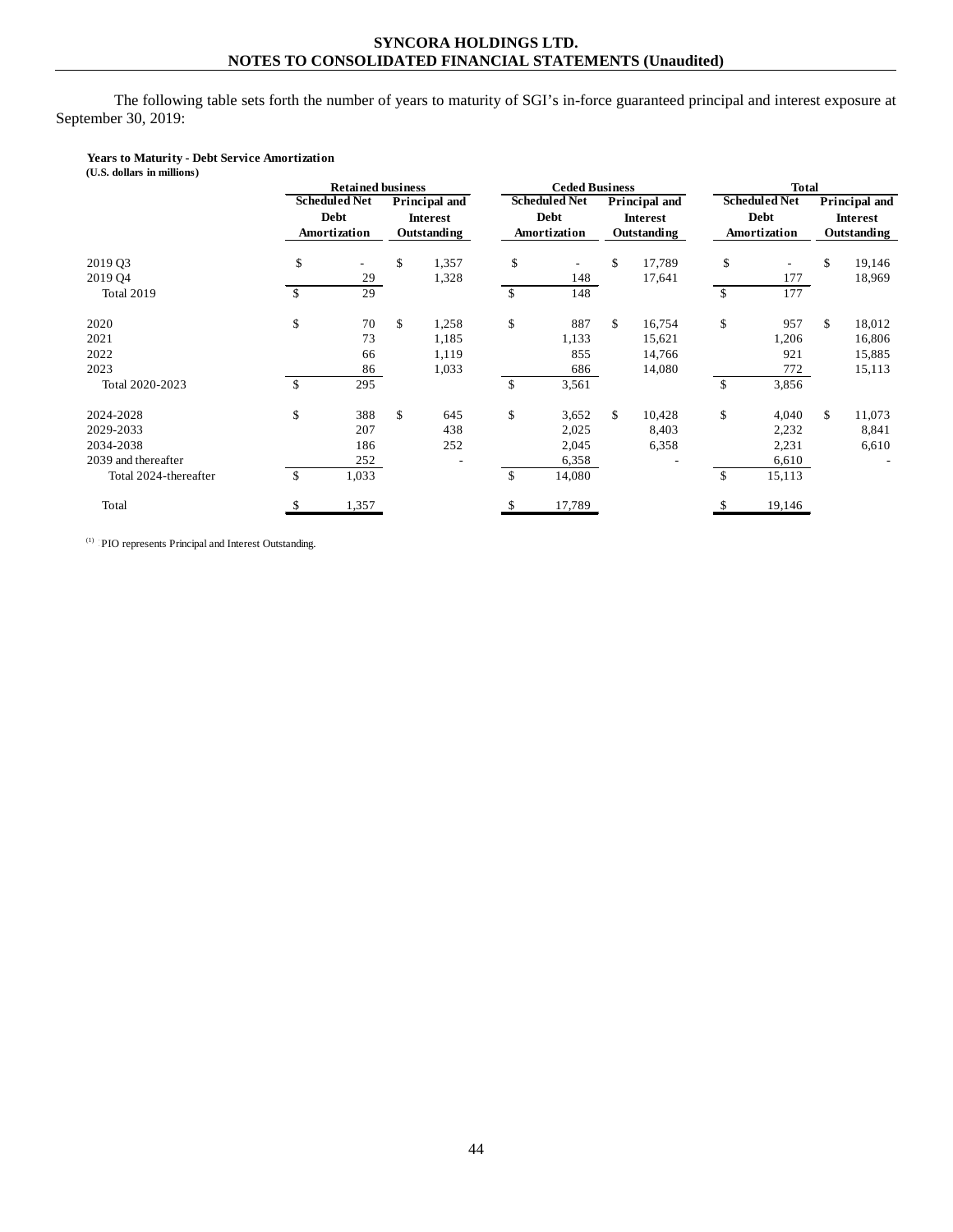The following table sets forth SGI's in-force guaranteed principal exposure by geographic concentration at September 30, 2019 and December 31, 2018, respectively:

#### **Geographic Distribution - Par Exposure**

**(U.S. dollars in millions)**

|                              |              | <b>Retained business</b> |               |      |               |              |    | <b>Ceded business</b> |               |          |         |               |         |      |  |  |  |
|------------------------------|--------------|--------------------------|---------------|------|---------------|--------------|----|-----------------------|---------------|----------|---------|---------------|---------|------|--|--|--|
|                              |              |                          | <b>Amount</b> |      | $\frac{0}{0}$ |              |    |                       | <b>Amount</b> |          |         | $\frac{0}{0}$ |         |      |  |  |  |
|                              |              | 2019                     |               | 2018 | 2019          | 2018         |    | 2019                  |               | 2018     | 2019    |               | 2018    |      |  |  |  |
| <b>United States</b>         |              |                          |               |      |               |              |    |                       |               |          |         |               |         |      |  |  |  |
| Puerto Rico                  | \$           | 173                      | \$            | 180  | 19.4 %        | 19.3<br>%    | \$ |                       | \$            |          |         | $\%$          |         | $\%$ |  |  |  |
| Multi-state $^{(1)(2)}$      |              | 148                      |               | 148  | 16.7          | 16.0         |    | 300                   |               | 320      | 2.8     |               | 2.9     |      |  |  |  |
| New York                     |              | 88                       |               | 92   | 9.8           | 9.8          |    | 606                   |               | 612      | 5.7     |               | 5.6     |      |  |  |  |
| California                   |              | 15                       |               | 15   | 1.6           | 1.6          |    | 2,013                 |               | 2,000    | 18.7    |               | 18.4    |      |  |  |  |
| Michigan                     |              | $\overline{2}$           |               | 3    | 0.3           | 0.3          |    | 21                    |               | 22       | 0.2     |               | 0.2     |      |  |  |  |
| Other $^{(3)}$               |              |                          |               |      |               |              |    | 673                   |               | 767      | 6.3     |               | 7.0     |      |  |  |  |
| Virginia                     |              |                          |               |      |               |              |    | 587                   |               | 596      | 5.5     |               | 5.4     |      |  |  |  |
| District of Columbia         |              |                          |               |      |               |              |    | 403                   |               | 416      | 3.8     |               | 3.8     |      |  |  |  |
| Florida                      |              |                          |               |      |               |              |    | 262                   |               | 223      | $2.5\,$ |               | 2.0     |      |  |  |  |
| Washington                   |              |                          |               |      |               |              |    | 223                   |               | 201      | 2.1     |               | 1.8     |      |  |  |  |
| New Jersey                   |              |                          |               |      |               |              |    | 211                   |               | 161      | 2.0     |               | 1.5     |      |  |  |  |
| Massachusetts                |              |                          |               |      |               |              |    | 195                   |               | 169      | 1.8     |               | 1.5     |      |  |  |  |
| Georgia                      |              |                          |               |      |               |              |    | 189                   |               | 240      | 1.8     |               | 2.2     |      |  |  |  |
| Missouri                     |              |                          |               |      |               |              |    | 163                   |               | 169      | 1.5     |               | 1.5     |      |  |  |  |
| Ohio                         |              |                          |               |      |               |              |    | 130                   |               | 130      | 1.2     |               | 1.2     |      |  |  |  |
| Nebraska                     |              |                          |               |      |               |              |    | 129                   |               | 131      | $1.2\,$ |               | 1.2     |      |  |  |  |
| <b>Total United States</b>   | \$           | 426                      | \$            | 438  | 47.8 %        | 47.0 %       | \$ | 6,105                 | \$            | 6,157    | 57.1 %  |               | 56.2 %  |      |  |  |  |
| International                |              |                          |               |      |               |              |    |                       |               |          |         |               |         |      |  |  |  |
| United Kingdom               | \$           | 238                      | \$            | 254  | 26.6 %        | 27.3<br>$\%$ | \$ | 3,688                 | \$            | 3,813    | 34.4    | $\%$          | 34.8 %  |      |  |  |  |
| Italy                        |              | 123                      |               | 130  | 13.8          | 13.9         |    | ÷                     |               |          |         |               |         |      |  |  |  |
| Portugal                     |              | 105                      |               | 111  | 11.8          | 11.8         |    |                       |               |          |         |               |         |      |  |  |  |
| New Zealand                  |              |                          |               |      |               |              |    | 285                   |               | 306      | 2.7     |               | 2.8     |      |  |  |  |
| Chile                        |              |                          |               |      |               |              |    | 231                   |               | 272      | 2.2     |               | 2.5     |      |  |  |  |
| Australia                    |              |                          |               |      |               |              |    | 223                   |               | 233      | 2.1     |               | 2.1     |      |  |  |  |
| Canada                       |              |                          |               |      |               |              |    | 98                    |               | 98       | 0.9     |               | 0.9     |      |  |  |  |
| Mexico                       |              |                          |               |      |               |              |    | 50                    |               | 50       | 0.5     |               | 0.5     |      |  |  |  |
| Panama                       |              |                          |               |      |               |              |    | 15                    |               | 17       | 0.1     |               | 0.2     |      |  |  |  |
| <b>Total International</b>   | $\mathbb{S}$ | 466                      | $\mathbb{S}$  | 495  | 52.2 %        | 53.0<br>$\%$ | \$ | 4,590                 | $\mathbb{S}$  | 4,789    | 42.9 %  |               | 43.8 %  |      |  |  |  |
| <b>Total Par Outstanding</b> | \$           | 892                      | \$            | 933  | 100.0 %       | 100.0 %      |    | \$10,695              |               | \$10,946 | 100.0 % |               | 100.0 % |      |  |  |  |

(1) Deals with underlying securities in multiple states.<br>
(2) Consists of \$145 million and \$145 million of Public Finance net par in 2019 and 2018, respectively, \$2 million and \$2 million of CDO net par in 2019 and 2018, respectively, and \$1 million and \$1 million of ABS net par in 2019 and 2018, respectively.

 $^{(3)}$  Single state with par outstanding < 1% of the total exposure in the current period.

#### *Effective Commutation or Defeasance of Syncora Guarantee's Exposure to Insured RMBS Securities (the "RMBS Offer")*

In connection with the 2009 MTA, SGI invested in a fund (the "RMBS Fund") that executed certain transactions designed to effectively defease or, in-substance, commute SGI's exposure on certain of its financial guarantee insurance policies written on RMBS. The RMBS Fund purchased certain of such RMBS in return for a trust certificate of an owner trust representing the uninsured cash flows of such RMBS UCFs plus a cash payment. In general, the RMBS Fund contributed any such purchased RMBS (and certain of SGI's reimbursement rights) to separate owner trusts in return for certificates representing the cash flows consisting of insurance payments made on the policies insuring such RMBS ("Insurance Cash Flow Certificates"). In return for such investments, the Insurance Cash Flow Certificates were distributed to SGI. SGI will, should the cash flows from the underlying RMBS transaction be sufficient, receive certain reimbursement payments in respect of insurance payments previously made by SGI on such RMBS. SGI also entered into several alternative transactions effectively replicating the economics of the RMBS Offer.

In addition to the RMBS Offer, SGI directly purchased certain RMBS and other securities that it had insured. Certain of these directly purchased securities were exchanged by SGI for Insurance Cash Flow Certificates and Uninsured Cash Flow Certificates using the mechanics described above. The Uninsured Cash Flow Certificate may either be held or resold by SGI. In connection with the reinsurance transaction as discussed above, SGI has substantially ceded all of its RMBS exposure to Assured.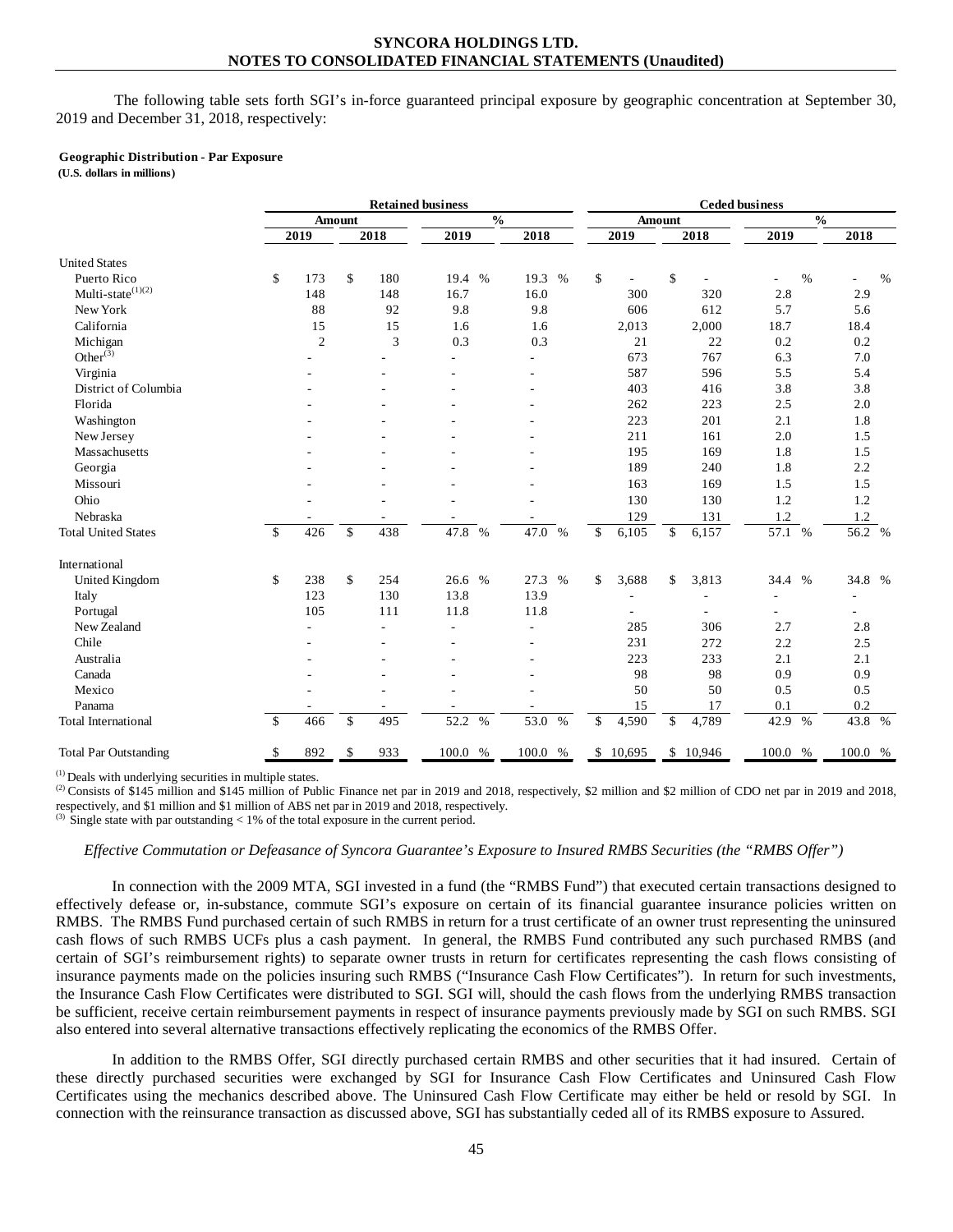As the Insurance Cash Flow Certificates do not legally extinguish the RMBS or other insured securities, SGI regards the effective purchase of the Insurance Cash Flow Certificates as providing protection on the underlying securities upon the occurrence of an event of default and consequently follows reinsurance accounting principles. Upon the indirect or direct purchase of insured securities a deferred gain is recorded that represents the excess of the estimated ultimate claim payments relating to the insured securities at the time of the transaction over the cost SGI paid for those Insurance Cash Flow Certificates. The deferred gain is recognized in the consolidated statements of operations in "Net (loss) earnings on insurance cash flow certificates" based on the anticipated claim payments at the time of the transaction. The assumptions used in estimating the receivables on the Insurance Cash Flow Certificates for any given period are recognized in a manner consistent with the measurement and recognition of the loss reserves associated with the insured securities.

The following table presents the activity in SGI's receivables on insurance cash flow certificates, net of deferred gains for the nine months ended September 30, 2019 and 2018:

| (U.S. dollars in thousands)                                          |   | <b>Retained business</b> |     |         |  |  |  |
|----------------------------------------------------------------------|---|--------------------------|-----|---------|--|--|--|
| Nine months ended September 30,                                      |   | 2019                     |     | 2018    |  |  |  |
| Amortization of deferred gains                                       | S | 2,052                    | \$. | 2,327   |  |  |  |
| Change in estimated cash flows underlying anticipated claim payments |   | (31, 196)                |     | 19,062  |  |  |  |
| Net (loss) earnings on insurance cash flow certificates              |   | (29, 144)                |     | 21,389  |  |  |  |
| Cash paid for insurance cash flow certificates                       |   |                          |     | 77      |  |  |  |
| Cash received on insurance cash flow certificates                    |   |                          |     | (723)   |  |  |  |
| Effects of reinsurance                                               |   | (1, 427)                 |     | (1,528) |  |  |  |
| Change in receivables on insurance cash flow certificates            |   | (30, 571)                |     | 19.215  |  |  |  |
| Receivables on insurance cash flow certificates, beginning of period |   | 91,905                   |     | 109,869 |  |  |  |
| Receivables on insurance cash flow certificates, end of period       |   | 61,334                   |     | 129,084 |  |  |  |
|                                                                      |   |                          |     |         |  |  |  |

#### *Exposure to RMBS*

The following table presents the net principal outstanding for SGI's insured RMBS portfolio by type of collateral<sup>(1)</sup> as of September 30, 2019 and December 31, 2018, respectively:

#### **RMBS Exposure**

**(U.S. dollars in millions)**

|                                     |      |  |        |  | <b>Retained business</b> |                                  | <b>Ceded business</b> |        |          |                        |         |  |  |  |  |
|-------------------------------------|------|--|--------|--|--------------------------|----------------------------------|-----------------------|--------|----------|------------------------|---------|--|--|--|--|
|                                     |      |  | Amount |  | $\frac{6}{9}$            |                                  |                       | Amount |          | $\frac{0}{0}$          |         |  |  |  |  |
|                                     | 2019 |  | 2018   |  | 2019                     | 2018                             |                       | 2019   | 2018     | 2019                   | 2018    |  |  |  |  |
| Prime (1st lien)                    | Ъ.   |  |        |  | $\%$                     | $\%$<br>$\overline{\phantom{a}}$ | \$                    | 13     | 14<br>\$ | 4.3 %                  | 4.4 %   |  |  |  |  |
| Prime (2nd lien)                    |      |  |        |  |                          |                                  |                       | 4      |          | 1.2                    | 1.5     |  |  |  |  |
| Prime (HELOC)                       |      |  |        |  | 100.0                    | 100.0                            |                       | 41     | 51       | 13.6                   | 15.9    |  |  |  |  |
| $Alt-A(1st$ lien)                   |      |  |        |  |                          |                                  |                       | 18     | 20       | 5.8                    | 6.1     |  |  |  |  |
| Alt- $A$ (2nd lien)                 |      |  |        |  |                          |                                  |                       |        | ◠        | 0.3                    | 0.5     |  |  |  |  |
| Subprime (1st lien)                 |      |  |        |  |                          |                                  |                       | 206    | 210      | 68.6                   | 65.2    |  |  |  |  |
| Subprime (2nd lien)                 |      |  |        |  |                          |                                  |                       | 4      | 4        | 1.4                    | 1.2     |  |  |  |  |
| Subprime (1st lien) - International |      |  |        |  |                          |                                  |                       | 15     | 17       | 4.8                    | 5.2     |  |  |  |  |
| <b>Total RMBS Outstanding</b>       |      |  |        |  | 100.0<br>$\%$            | 100.0 %                          |                       | 302    | 323      | 100.0<br>$\frac{0}{0}$ | 100.0 % |  |  |  |  |

 $<sup>(1)</sup>$  Collateral type is defined as follows: Prime (1st lien) mortgage loans are secured by first liens on one-to-four family residential properties. The</sup> underwriting standards used to underwrite prime mortgage loans are the standards applied to the most creditworthy borrowers and are generally acceptable to Fannie Mae and Freddie Mac. Prime (2nd lien) mortgage loans are secured by 2nd liens on one-to-four family residential properties. The underwriting standards used to underwrite prime mortgage loans are the standards applied to the most creditworthy borrowers and are generally acceptable to Fannie Mae and Freddie Mac. This category also includes Alt-A (2nd lien) loans. HELOC is an adjustable rate line of credit secured by a second lien on residential properties. An Alt-A loan means a mortgage loan secured by first liens on residential properties, which is ineligible for purchase by Fannie Mae or Freddie Mac. Subprime (1st lien) mortgage loans are secured by first liens on residential properties to non-prime borrowers. The underwriting standards used to underwrite subprime mortgage loans are less stringent than the standards applied to the most creditworthy borrowers and less stringent than the standards generally acceptable to Fannie Mae and Freddie Mac with regard to the borrower's credit standing and repayment ability. Subprime (2nd lien) mortgage loans are secured by second liens on residential properties to non-prime borrowers. See Subprime (1st lien) for a description of the underwriting standards. Subprime (1st lien) – International mortgage loans are secured by first liens on residential properties to non-prime borrowers located outside the United States.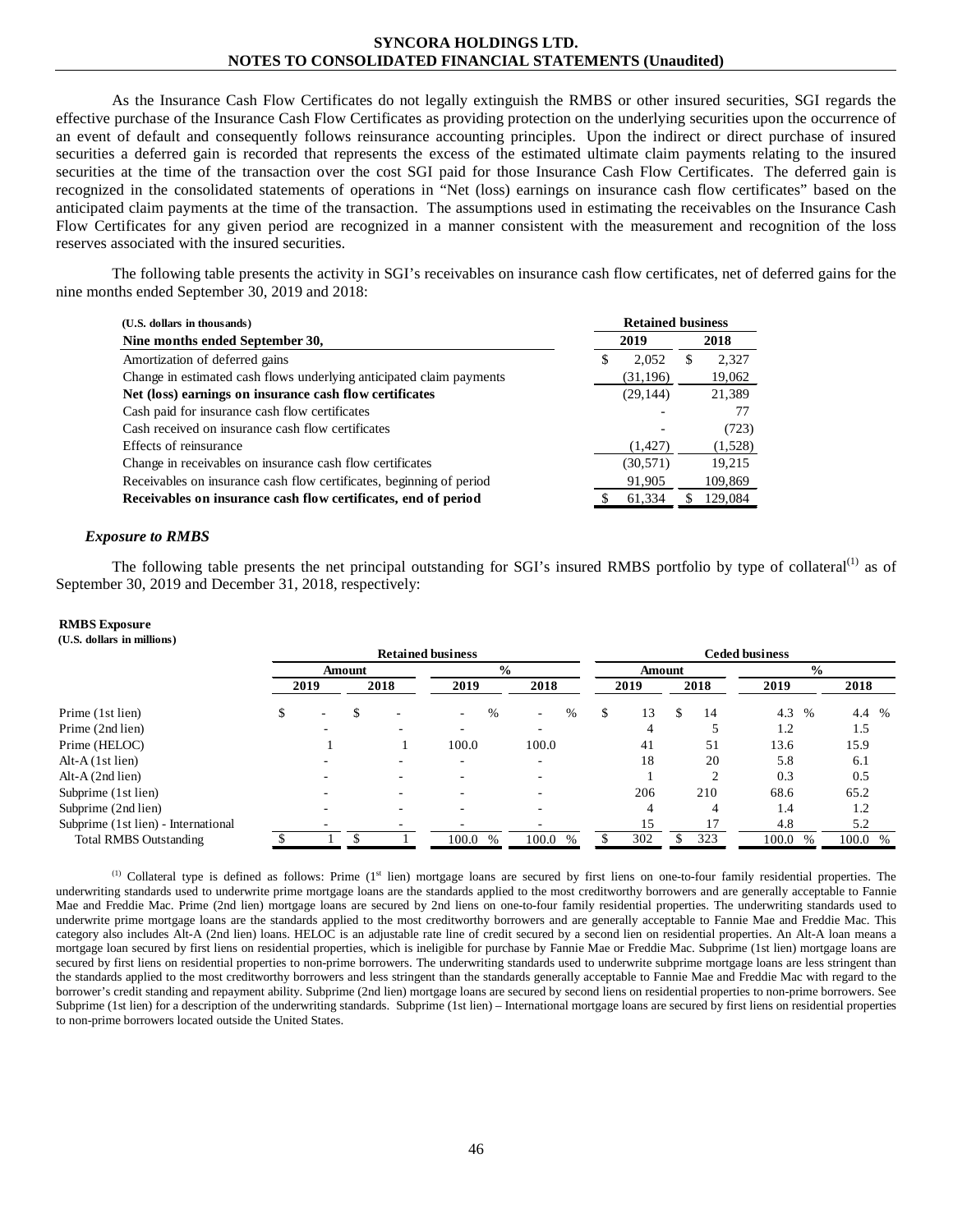#### *Investments and Cash*

#### *Investments*

SGI determines the appropriate classification of investments at the time of purchase, which are recorded on the trade date. All of SGI's investments in debt (including UCFs) and equity securities are considered available-for-sale and accordingly are reported at fair value. The fair value of investments is based on quoted market prices received from nationally recognized pricing services or, in the absence of quoted market prices, dealer quotes or determined using SGI's own internal model estimates. Net unrealized gains or losses on debt securities, net of deferred income taxes, are included in accumulated other comprehensive income. Effective January 1, 2018, net unrealized gains or losses on equity investments are included in the consolidated statement of operations and comprehensive loss. Any unrealized loss in value on debt securities considered by management to be other-than-temporary is charged to income in the period that such determination is made.

Bond premiums are amortized on a level-yield basis to the earliest call date of securities acquired. Bond discounts are amortized on a level-yield basis over the remaining terms of securities acquired. For pre-refunded bonds, the remaining term is determined based on the contractual refunding date. For mortgage-backed securities, and any other holdings for which prepayment risk may be significant, assumptions regarding prepayments are evaluated periodically and revised as necessary. Any adjustments required due to the resulting change in effective yields are recognized in income in the period such change is made.

#### *Cash and Cash Equivalents*

SGI's cash and cash equivalents include cash on hand, interest bearing bank deposits, commercial paper and money market funds. SGI defines cash equivalents as short-term, highly liquid securities and interest earning deposits with maturities at time of purchase of 90 days or less.

#### *Restricted Cash and Cash Equivalents*

Restricted cash and cash equivalents are restricted as to withdrawal and use by SGI. Restricted cash and cash equivalents primarily include deposits held in escrow accounts and cash deposits or allowable funds held to satisfy regulatory requirements.

The amortized cost and fair value of investments as of September 30, 2019 and December 31, 2018 are as follows:

| (U.S. dollars in thousands)                          | Cost or<br><b>Amortized Cost</b> |              |             | <b>Gross Unrealized</b><br>Gains | <b>Gross Unrealized</b><br><b>Losses</b> |                   | <b>Fair Value</b> |  |  |  |
|------------------------------------------------------|----------------------------------|--------------|-------------|----------------------------------|------------------------------------------|-------------------|-------------------|--|--|--|
|                                                      | 2019                             | 2018         | 2019        | 2018                             | 2018<br>2019                             | 2019              | 2018              |  |  |  |
| Debt securities                                      |                                  |              |             |                                  |                                          |                   |                   |  |  |  |
| Mortgage-backed securities:                          |                                  |              |             |                                  |                                          |                   |                   |  |  |  |
|                                                      | \$59,801                         | 70.053<br>S. | 3.087<br>\$ | \$1.945                          | (22)<br>S.<br>S.                         | (137)<br>\$62,866 | 71.861<br>S.      |  |  |  |
|                                                      | 34,827                           | 29,805       | 892         | 70                               | (654)<br>(702)                           | 35,065            | 29,173            |  |  |  |
|                                                      | 60.138                           | 67.893       | 580         | 153                              | (2,942)<br>$\sim$                        | 60.718            | 65,104            |  |  |  |
| U.S. Government and government agencies              | 37.470                           | 83,820       | 788         | 235                              | $\overline{\phantom{a}}$                 | 38.258<br>(23)    | 84.032            |  |  |  |
|                                                      | 195.154                          | 316,669      | 8,143       | 689                              | (183)<br>(3,033)                         | 203,114           | 314,325           |  |  |  |
| U.S. states and political subdivisions of the states | 30,036                           | 31.316       | 5,028       | 3.982                            | (20)                                     | 35,044<br>(7)     | 35,291            |  |  |  |
|                                                      | \$417,426                        | 599,556      | \$18.518    | 7.074                            | (879)<br>\$ (6.844)                      | \$435,065         | 599,786           |  |  |  |
|                                                      | \$ 32,633                        | 91,364       | \$1,245     | \$2,368                          | (530)<br>\$(6,228)                       | \$33,348          | 87,504<br>S.      |  |  |  |

<sup>(1)</sup> At September 30, 2019, residential mortgage-backed securities include \$1.4 million of fair value and \$0.3 million of amortized cost related to UCFs. At December 31, 2018, residential mortgage-backed securities include \$1.5 million of fair value and \$0.1 million of amortized cost related to UCFs.

<sup>(2)</sup> At September 30, 2019 and December 31, 2018, other invested assets, which consist of common stock and private equity investments, include  $$(0.8)$  million and  $$(8.4)$  million, respectively, of net unrealized gains (losses) that were recorded through net income on the consolidated statement of operations on investments in which SGI has elected the fair value option.

The change in net unrealized gains (losses) consists of changes in the valuation and holdings of debt securities of \$17.4 million and \$(14.3) million for the nine months ended September 30, 2019 and 2018, respectively.

Proceeds from sales of debt securities including short-term investments, net of receivables, for the nine months ended September 30, 2019 and 2018 were \$261.9 million and \$279.0 million, respectively.

The gross realized and unrealized gains and gross realized and unrealized (losses) recognized in income, excluding otherthan-temporary impairment losses, for the nine months ended September 30, 2019 and 2018 were \$11.8 million and \$21.8 million and \$(0.3) million and \$(3.1) million, respectively. Realized investment gains and losses on the sale of investments are determined on the basis of the first-in first-out method and are included in net income.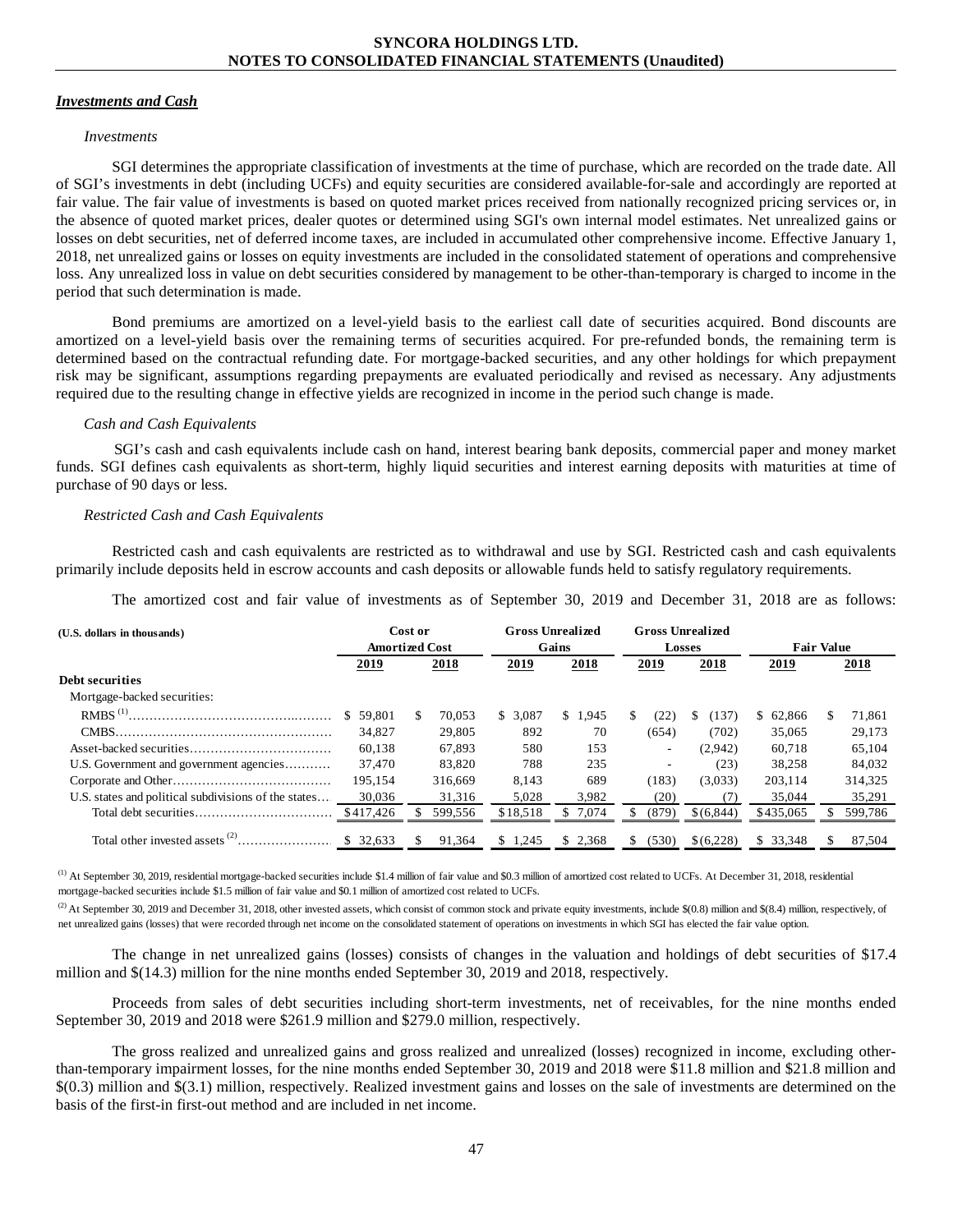The amortized cost and fair value of bonds at September 30, 2019 and December 31, 2018 by contractual maturity are shown below. Actual maturity may differ from contractual maturity because issuers may have the right to call or prepay obligations with or without call or prepayment penalties. Mortgage-backed securities are generally more likely to be prepaid than other fixed-maturity securities. As the stated maturities of such securities may not be indicative of actual maturities, the totals for mortgage-backed securities are shown separately.

|                             |                          | 2019 |                   | 2018              |  |                   |  |  |  |
|-----------------------------|--------------------------|------|-------------------|-------------------|--|-------------------|--|--|--|
| (U.S. dollars in thousands) | <b>Amortized</b><br>Cost |      | <b>Fair Value</b> | Amortized<br>Cost |  | <b>Fair Value</b> |  |  |  |
|                             | 7.988                    |      | 8.050             | 25.203            |  | 25.161            |  |  |  |
|                             | 168.644                  |      | 173.651           | 317.855           |  | 316,794           |  |  |  |
|                             | 76.236                   |      | 82.911            | 71.559            |  | 73.221            |  |  |  |
|                             | 9,792                    |      | 11,804            | 17,188            |  | 18,470            |  |  |  |
|                             | 262,660                  |      | 276.416           | 431.805           |  | 433.646           |  |  |  |
|                             | 154,766                  |      | 158,649           | 167,751           |  | 166,140           |  |  |  |
| Total                       | 417,426                  |      | 435,065           | 599,556           |  | 599,786           |  |  |  |

Net investment income for the nine months ended September 30, 2019 and 2018 is derived from the following sources:

| (U.S. dollars in thousands) | 2019  | 2018    |
|-----------------------------|-------|---------|
|                             |       |         |
|                             | 3.991 | 3.484   |
|                             | 476   | 528     |
|                             | (606) | (1,042) |
|                             |       |         |

SGI has a formal review process for all debt securities in SGI's investment portfolio, including a review for impairment losses. Factors considered when assessing impairment include: a decline in the market value of a security by 20% or more below amortized cost for a continuous period of at least six months; a decline in the market value of a security for a continuous period of 12 months; recent credit downgrades of the applicable security or the issuer by rating agencies; the financial condition of the applicable issuer; whether loss of investment principal is anticipated; whether scheduled interest payments are past due; and whether SGI intends to sell the security prior to its recovery in fair value.

SGI's review process, in certain instances, also includes analyses of the ability to recover the amortized cost by comparing the net present value of projected future cash flows with the amortized cost of the security. If SGI believes a decline in the value of a particular investment is temporary, SGI records the decline as an unrealized loss on SGI's consolidated balance sheets in "accumulated other comprehensive income" in shareholders' equity. SGI recognizes an other-than-temporary impairment loss in the consolidated statements of operations for a debt security in an unrealized loss position when either SGI has the intent to sell the debt security or it is more-likely-than not that SGI will be required to sell the debt security before its anticipated recovery.

Any credit-related impairment on debt securities SGI does not plan to sell and more-likely-than-not will not be required to sell is recognized in the consolidated statement of operations, with the non-credit-related impairment recognized in other comprehensive income. For other impaired debt securities, where SGI has the intent to sell the security or where SGI will more-likelythan not be required to sell or where the entire impairment is deemed by SGI to be credit-related, the entire impairment is recognized in the consolidated statements of operations.

If it is determined that an impairment is other than temporary, then an impairment loss is recognized in the consolidated statements of operations equal to the difference between the investment's amortized cost and its fair value at the balance sheet date for which the assessment is made. The measurement of the impairment shall not include partial recoveries after the balance sheet date. The fair value of the investment becomes the new cost basis of the investment and shall not be adjusted for subsequent recoveries in fair value.

SGI's assessment of a decline in value includes management's current assessment of the factors noted above. If that assessment changes in the future, SGI may ultimately record a loss after having originally concluded that the decline in value was temporary.

For the nine months ended September 30, 2019 and 2018, SGI recorded other-than-temporary impairment charges of  $\S(6.7)$ and \$(10.8) million, respectively, on its debt securities. The other-than-temporary impairment charges recorded by SGI during the nine months ended September 30, 2019 were primarily due to the present value of projected cash flows expected to be collected being less than the carrying value of the securities. The other-than-temporary impairment charges recorded by SGI during the nine months ended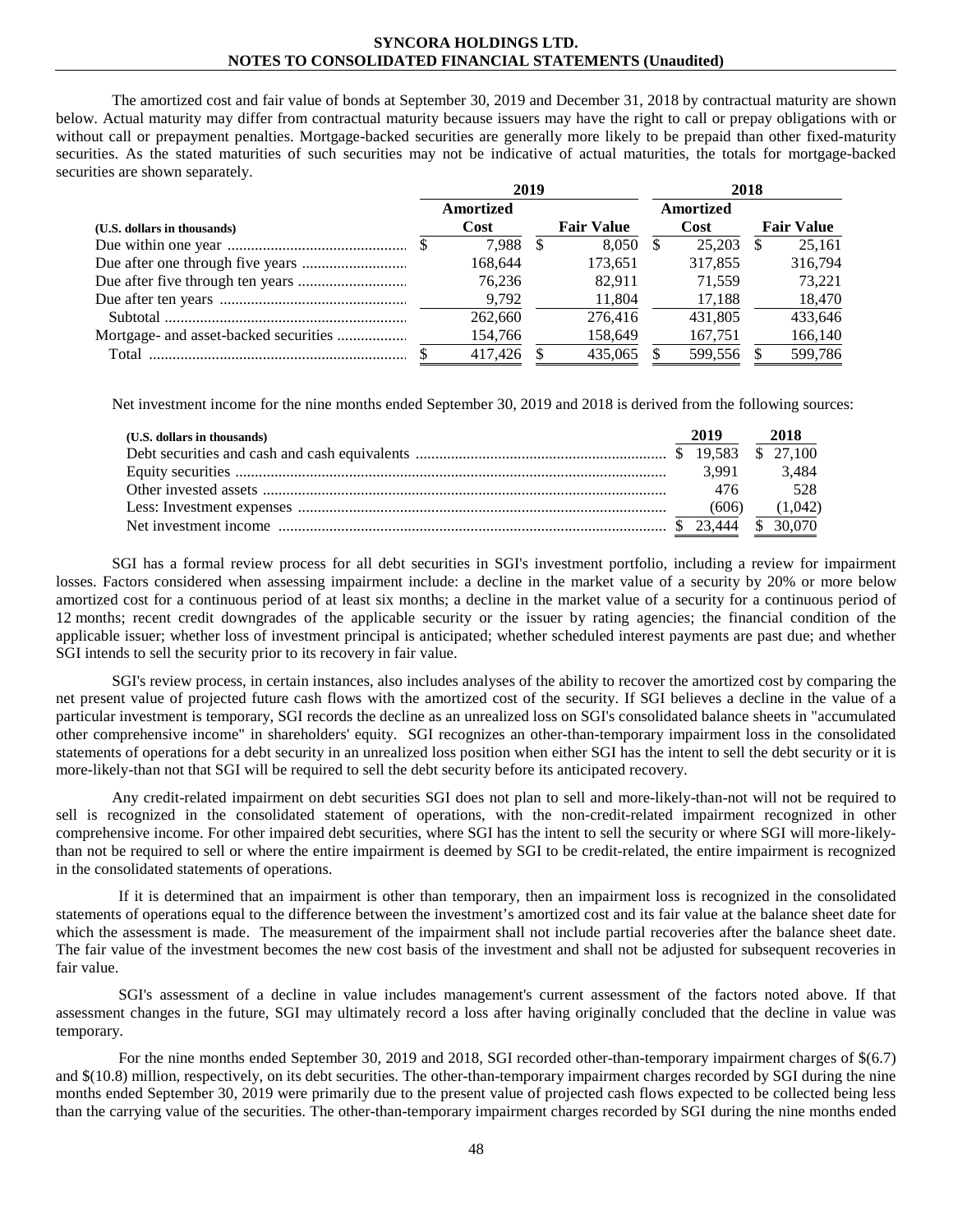September 30, 2018 were primarily due to SGI's conclusion that it was more-likely-than not that SGI would be required to sell certain debt securities (including its UCFs) before recovering their cost.

The following tables present the aggregate gross unrealized losses and fair value by investment category at September 30, 2019 and December 31, 2018, respectively. There were no securities in a gross unrealized loss position for greater than 12 months at December 31, 2018.

| (U.S. dollars in thousands)         |                        |          |    |              |         |                             |      |
|-------------------------------------|------------------------|----------|----|--------------|---------|-----------------------------|------|
| Less than 12 Months                 | <b>Unrealized loss</b> |          |    | Fair value   |         | <b>Number of securities</b> |      |
|                                     | 2019                   | 2018     |    | 2019         | 2018    | 2019                        | 2018 |
| Mortgage-backed securities:         |                        |          |    |              |         |                             |      |
| \$.                                 | $(22)$ \$              | (137)    | \$ | $9,676$ \$   | 53,046  | 3                           | 50   |
|                                     | (214)                  | (702)    |    | 6,383        | 25,940  | 6                           | 37   |
| Asset-backed securities             |                        | (2,942)  |    |              | 34,099  |                             | 24   |
| US Government and government agency |                        | (23)     |    |              | 56.669  |                             | 8    |
|                                     | (179)                  | (3,033)  |    | 1.850        | 256,667 | 5                           | 248  |
| US states & political subdivisions  | (20)                   | (7)      |    | 440          | 2,243   |                             | 3    |
| Total debt securities<br>\$.        | $(435)$ \$             | (6, 844) | \$ | 18,349<br>\$ | 428,664 | 15                          | 370  |
| Total other invested assets\$       | $(270)$ \$             | (6,228)  | \$ | $4,225$ \$   | 56,485  | 2                           | 28   |
| 12 Months or More                   | <b>Unrealized loss</b> |          |    | Fair value   |         | <b>Number of securities</b> |      |
|                                     | 2019                   | 2018     |    | 2019         | 2018    | 2019                        | 2018 |
| Mortgage-backed securities:         |                        |          |    |              |         |                             |      |
| \$.                                 | $(1)$ \$               |          | \$ | 26S          |         | 3                           |      |
|                                     | (440)                  |          |    | 10,051       |         | 12                          |      |
|                                     | (3)                    |          |    | 712          |         | 2                           |      |
| Total debt securities<br>S          | $(444)$ \$             |          | S  | 10,789 \$    |         | 17                          |      |
| Total other invested assets\$       | $(259)$ \$             |          | \$ | 716 \$       |         |                             |      |

# *Notes Payable and Interest*

As part of the consideration paid in connection with the effective defeasance, or in-substance commutation, of certain of SGI's guarantees of CDS contracts pursuant to the 2009 MTA discussed above, on July 15, 2009, SGI issued \$150.0 million face amount of short-term and \$475.0 million face amount of long-term surplus notes to the counterparties of such CDS contracts. Subsequent to their issuance, \$142.5 million of paid-in-kind interest had been added to the face amount of the surplus notes. As part of the 2012 settlement of RMBS-related claims and other claims with Bank of America Corp. ("BAC") and affiliates thereof, \$48.4 million face amount of surplus notes (\$21.2 million short-term and \$27.2 million long-term) were received back from SGI which included \$7.7 million of paid-in-kind interest. In addition, in connection with the August 12, 2016 restructuring, the total face amount of the short-term and long-term notes was reduced by \$33.5 million as a result of the discount received and the surplus note payment and \$40.0 million of surplus notes (\$31.5 million and \$8.5 million of long-term and short-term surplus notes, respectively) were reallocated to external parties, which resulted in no change to the par value outstanding. The short-term surplus notes had a 5.00% interest rate and matured on December 28, 2011, and the long-term surplus notes had a 6.00% interest rate and were scheduled to mature on June 27, 2024. SGI originally recorded the notes at their estimated fair value of \$141.0 million (\$91.2 million for the shortterm notes and \$49.8 million for the long-term notes) at the date of their issuance and accreted the discount from the face amount of the notes over the term of the notes using the interest method. The reallocated surplus notes were recorded at fair value on August 12, 2016 with the discount also accreting over the term of the notes using the interest method. The estimated yield-to-maturity used for both notes was 31.88% at origination; as a result of the August 12, 2016 restructuring, the estimated yield-to-maturity on the longterm surplus notes was 30.11%. The estimated yield-to-maturity on the reallocated surplus notes (long-term surplus notes only) was 12.64%. Interest expense is recognized on the accrual basis using the effective interest rate method. Accretion is recorded as interest expense which is reflected in the accompanying consolidated statements of operations.

On March 28, 2019 the NYDFS approved a net payment of \$169.9 million, which represented the remaining principal and accrued interest on SGI's surplus notes through the payment date, which was made on April 30, 2019. In connection with this payment in full, SGI incurred a loss on debt prepayment of \$41.7 million on the consolidated statement of operations for the nine months ended September 30, 2019.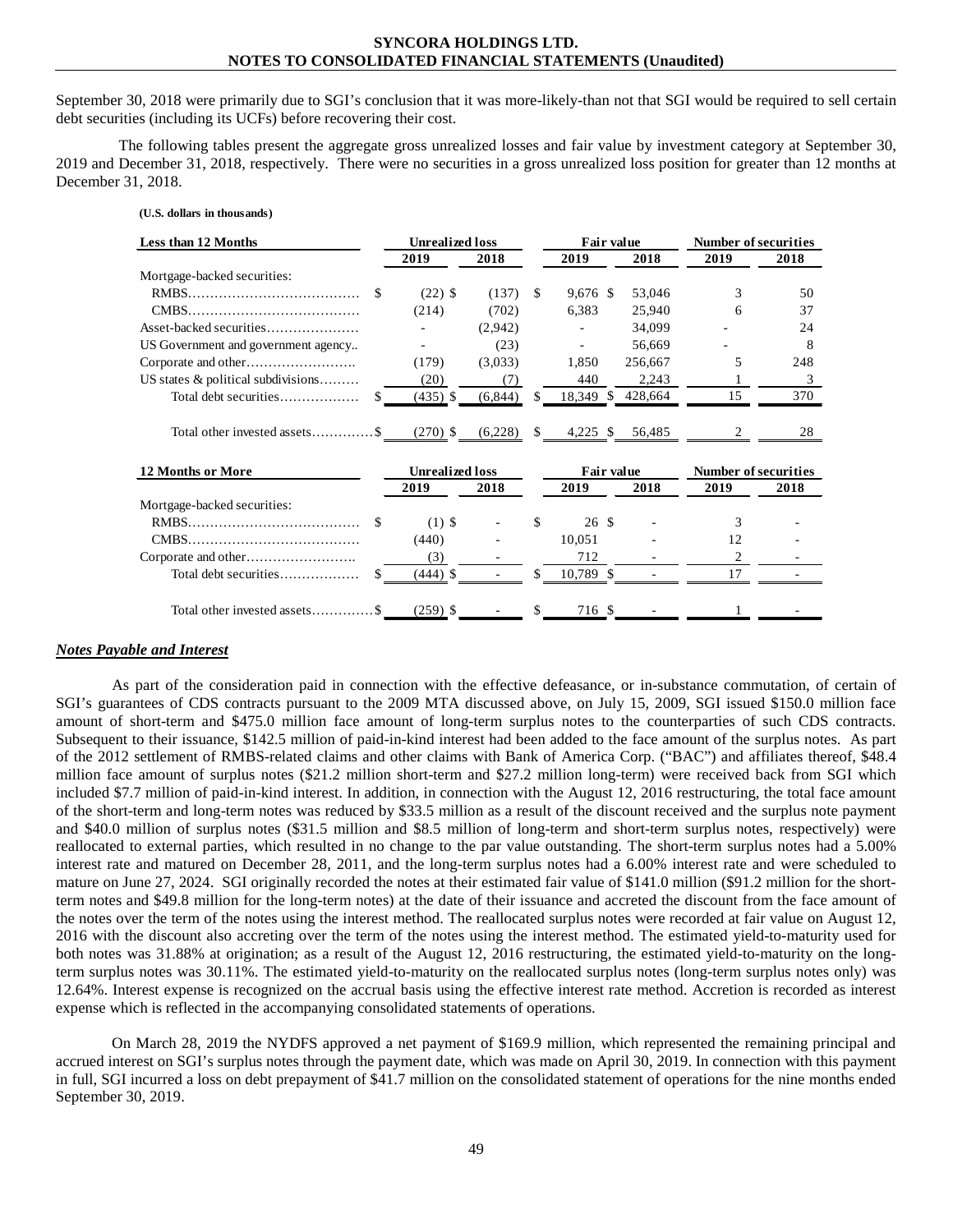See table below for additional information on the surplus notes, accrued interest thereon, and interest expense as of September 30, 2019 and 2018 and December 31, 2018 and for the nine months ended September 30, 2019 and 2018:

| (U.S. dollars in thousands)                             |                                | <b>Total</b> |            | <b>Short-term</b> |           |    |           |    | Long-term      |     |            |  |  |
|---------------------------------------------------------|--------------------------------|--------------|------------|-------------------|-----------|----|-----------|----|----------------|-----|------------|--|--|
|                                                         | 2019                           |              | 2018       |                   | 2019      |    | 2018      |    | 2019           |     | 2018       |  |  |
| Interest expense:                                       |                                |              |            |                   |           |    |           |    |                |     |            |  |  |
| Accretion of debt discount                              | \$<br>4,220                    |              | 34,151     | S                 |           | \$ |           |    | 4,220          | \$. | 34,151     |  |  |
| Interest accrual                                        | 3,297                          |              | 29,835     |                   | 592       |    | 5,426     |    | 2,705          |     | 24,409     |  |  |
| Interest expense, including accretion of debt discount  | 7,517                          |              | 63,986     |                   | 592       |    | 5,426     |    | 6,925          |     | 58,560     |  |  |
| Loss on debt prepayment                                 | 41,711                         |              | 91,416     |                   |           |    |           |    | 41,711         |     | 91,416     |  |  |
| Total interest expense and loss on debt prepayment      | 49,228                         |              | 155,402    |                   | 592       |    | 5,426     |    | 48,636         |     | 149,976    |  |  |
| Debt repayment, including accrued interest              | (169,906)                      |              | (400,000)  |                   | (35,242)  |    | (83, 517) |    | (134, 664)     |     | (316, 483) |  |  |
| Change in notes payable and accrued interest            | (120, 678)                     |              | (244, 598) |                   | (34, 650) |    | (78,091)  |    | (86,028)       |     | (166, 507) |  |  |
| Notes payable and accrued interest, beginning of period | 120,678                        |              | 556,216    |                   | 34,650    |    | 168,826   |    | 86,028         |     | 387,390    |  |  |
| Notes payable and accrued interest, end of period       |                                |              | 311,618    |                   |           |    | 90,735    |    |                | S   | 220,883    |  |  |
| Notes payable, end of period                            | \$<br>$\overline{\phantom{a}}$ |              | 104,206    | \$.               |           |    | 22,236    | -S | $\blacksquare$ | \$  | 81,970     |  |  |
| Accrued interest, end of period                         |                                |              | 16,472     |                   |           |    | 12,414    |    |                |     | 4,058      |  |  |
| Notes payable and accrued interest, end of period       |                                |              | 120,678    | \$.               |           |    | 34,650    | S  |                |     | 86,028     |  |  |
| Par value of notes payable, end of period               |                                |              | 150,137    |                   |           |    | 22,236    |    |                | S   | 127,901    |  |  |

# *Preferred shares of entity held-for-sale – Series B Perpetual Non-Cumulative Preferred Shares of SGI*

On February 11, 2008, Syncora Guarantee Re Ltd., a former affiliate of SGI issued 2,000 shares of non-cumulative perpetual Series B preferred shares (the "Series B Preferred Shares") for consideration aggregating \$200 million pursuant to the exercise of a put option under its capital facility. The put option fair value was \$180.0 million at date of exercise. Upon the exercise of the put option, SGI reduced the amount of the Series B Preferred Shares by such amount. Accordingly, the original carrying value of the Series B Preferred Shares of \$20.0 million represented the net proceeds received upon the issuance less the reversal of the fair value of the put option on the date of exercise. After the merger of Syncora Guarantee Re Ltd. with and into SGI, the Series B Preferred Shares became preferred shares of SGI. The Series B Preferred Shares have a par value of \$120 per share and a liquidation preference of \$100,000 per share. Holders of outstanding Series B Preferred Shares are entitled to receive, in preference to the holders of SGI's common shares non-cumulative cash dividends, when, as and if declared by the board of directors, at a percentage rate per Series B Preferred Share for any dividend period ending on or prior to December 9, 2009, one-month LIBOR plus 1.00% per annum, calculated on an actual/360 day basis; and for any subsequent dividend period, one-month LIBOR plus 2.00% per annum, calculated on an actual/360 day basis.

Upon any voluntary or involuntary liquidation, dissolution or winding-up of SGI, each holder of Series B Preferred Shares is entitled to payment of any amount equal to the liquidation preference per share, plus accrued and unpaid dividends thereon (to the extent declared), if any, to the date of distribution in preference to holders of SGI's common shares. Neither the merger or consolidation of SGI (as successor to Syncora Guarantee Re Ltd.) into or with any other company, the merger of any other company into SGI, nor the sale, lease or conveyance of all or substantially all of the property or business of SGI shall alone be deemed to be a dissolution, liquidation or winding up of SGI.

The holders of the Series B Preferred Shares are not entitled to any voting rights as shareholders of SGI and their consent is not required for taking any corporate action. Subject to certain requirements, the Series B Preferred Shares may be redeemed, in whole or in part, at the option of SGI at any time or from time to time after December 9, 2009 for cash at a redemption price equal to the liquidation preference per share plus any accrued and unpaid dividends thereon to the date of redemption without interest on such unpaid dividends. SGI has not declared or paid dividends on the Series B Preferred Shares during the six months ended June 30, 2019 and 2018.

On January 14, 2019, SGI made a purchase from third parties of \$76.4 million of aggregate face amount of Pass-Through Trust Preferred Securities issued by the Twin Reefs Pass-Through Trust for \$64.9 million. The Twin Reefs Securities purchased correspond to 764 shares of SGI's Series B preferred shares. On June 4, 2019, SGI made another purchase from third parties of \$20.9 million of aggregate face amount of Pass-Through Trust Preferred Securities issued by the Twin Reefs Pass-Through Trust for \$17.8 million, in which the Twin Reefs Securities purchased correspond to 209 shares of SGI's Series B Preferred shares. As a result of these purchases and based on accounting guidance for extinguishment of preferred shares, SGI recorded an increase to accumulated deficit for the difference between the cash paid and reduction to the carrying value of the Series B preferred shares during the nine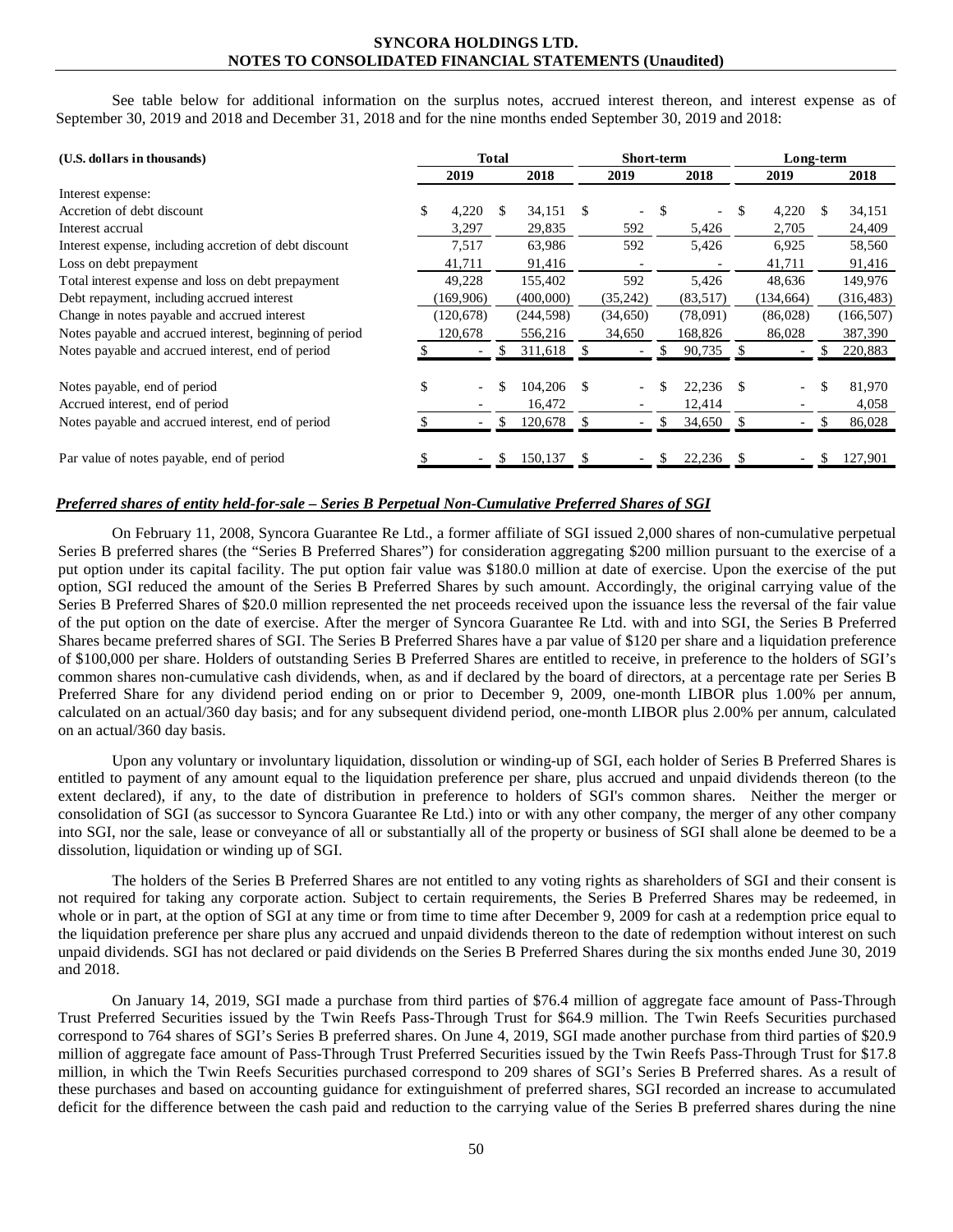months ended September 30, 2019. For purposes of earnings per share to common shareholders for the nine months ended September 30, 2019, these purchases were reflected as a reduction to net income available to common shareholders.

As of September 30, 2019, as a result of the above purchases, SGI currently holds 1,628 shares of its issued 2,000 Series B preferred shares, which includes the previously held 655 shares transferred to SGI from BAC in connection with the 2012 BAC settlement.

#### *Financial Instruments and Fair Value Measurements and Disclosures*

A number of SGI's financial instruments are carried at fair value with changes in fair value recognized in earnings or loss each period. Fair value is defined as the price that would be received to sell an asset or paid to transfer a liability in an orderly transaction between market participants at the measurement date (an exit price). In determining fair value, SGI uses various valuation techniques and considers the fair value hierarchy.

The fair value hierarchy gives the highest priority to unadjusted quoted prices in active markets for identical instruments (Level 1) and the lowest priority to valuation techniques using unobservable inputs (Level 3). Observable inputs are inputs that market participants would use in pricing the financial instruments that are based on market data obtained from sources independent of SGI. Unobservable inputs reflect SGI's estimates of the assumptions market participants would use in pricing the financial instruments based on the best information available in the circumstances. These valuation techniques involve some level of management estimation and judgment. The degree to which management's estimation and judgment is required is generally dependent upon the market price transparency for the instruments, the availability of observable inputs, frequency of trading in the instruments and the instrument's complexity.

In measuring the fair market values of its financial instruments, SGI maximizes the use of observable inputs and minimizes the use of unobservable inputs based on the fair value hierarchy. The hierarchy is categorized into three levels based on the reliability of inputs as follows:

Level 1—Unadjusted quoted prices for identical instruments in active markets. SGI generally defines an active market as a market in which trading occurs at significant volumes. Active markets generally are more liquid and have a lower bid-ask spread than an inactive market.

Level 2—Quoted prices for similar instruments in active markets; quoted prices for identical or similar instruments in markets that are not active; and observable inputs other than quoted prices, such as interest rates or yield curves and other inputs derived from or corroborated by observable market inputs.

Level 3—Model derived valuations in which one or more significant inputs or significant value drivers are unobservable. Financial instruments are considered Level 3 when their values are determined using pricing models, discounted cash flow methodologies or similar techniques and at least one significant model assumption or input is unobservable. Level 3 financial instruments also include those for which the determination of fair value requires significant management judgment or estimation.

A description of the valuation techniques applied to SGI 's assets and liabilities measured at fair value follows:

# *Valuation Techniques — Credit Default Swap Contracts*

The principal drivers of the fair value of SGI's CDS contracts include: (i) general market credit spreads for the type(s) of assets referenced in CDS contracts, (ii) the specific quality and performance of the actual assets referenced in the contracts, (iii) the amount of subordination in the transaction before SGI's liability attaches, (iv) other customized structural features of such contracts (*e.g.,* terms, conditions, covenants), (v) supply and demand factors, including the volume of new issuance, and (vi) the market perception of SGI's ability to meet its obligations under its CDS contracts which is factored into SGI's fair value estimates as discussed below.

The fair value of SGI's in-force portfolio of CDS contracts represents the net present value of the difference between the remaining uncollected premiums that SGI originally charged for credit protection and management's best estimate of what a financial guarantor of comparable credit worthiness would hypothetically charge to provide the same protection as of the measurement date. The hypothetical nature of this exit value is representative of the lack of a principal market for SGI's CDS contracts. In the absence of such a principal market, SGI believes other financial guarantors of comparable credit quality to SGI best represent the hypothetical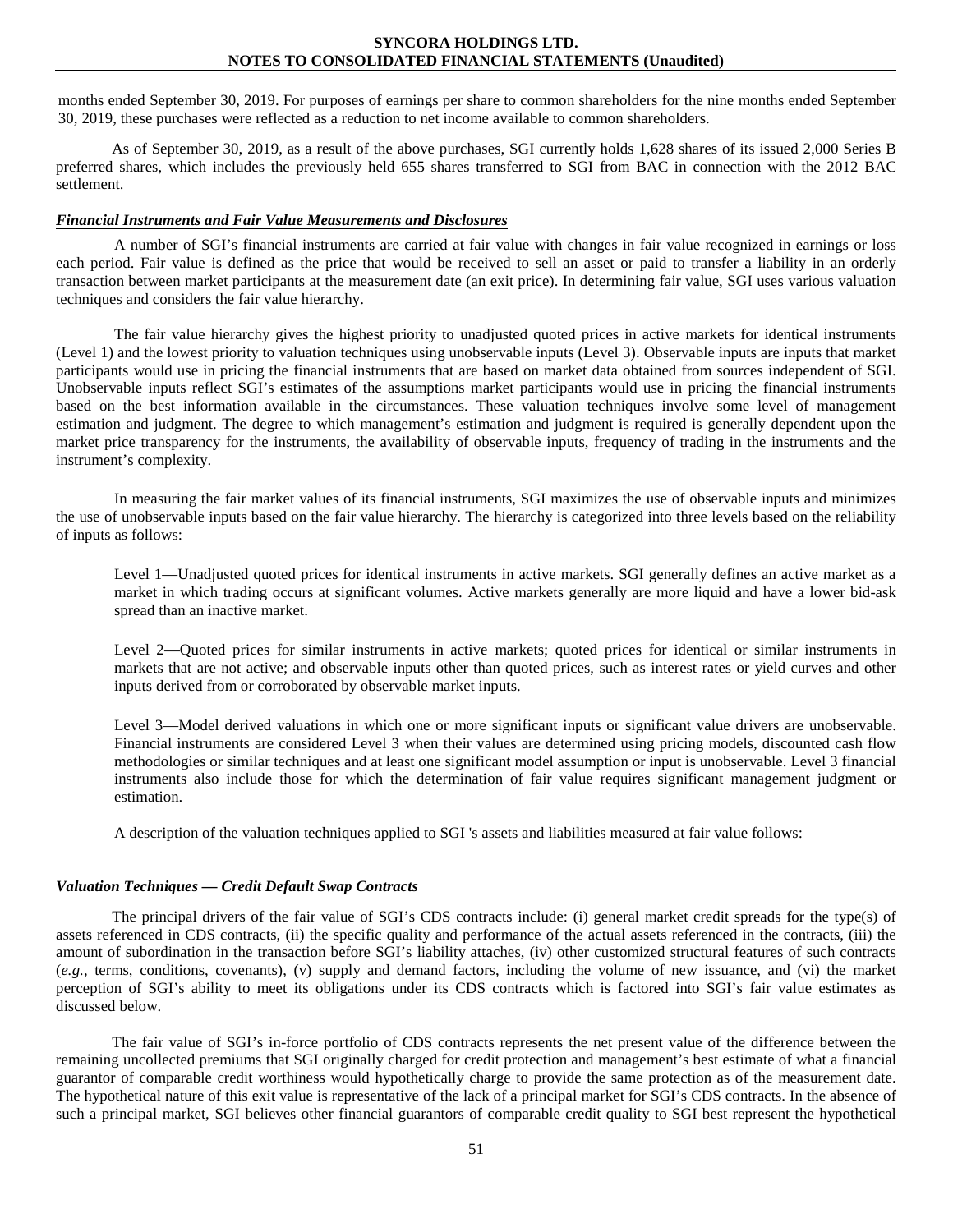exit market for SGI's CDS contracts. Fair value is defined as the price at which an asset or a liability could be bought or transferred in a current transaction between willing parties. Fair value is determined based on quoted market prices, if available. Quoted market prices are available only on a limited portion of SGI's in-force portfolio of CDS contracts. If quoted market prices are not available, fair value is estimated based on valuation techniques involving management's judgment. In determining the fair value of its CDS contracts, SGI uses various valuation approaches with priority given to observable market prices when they are available. Market prices are generally available for traded securities and market standard CDS contracts but are less available or unavailable for highlycustomized CDS contracts. Most of SGI's CDS contracts are highly customized structured credit derivative transactions that are not traded and do not have observable market prices.

Key variables used in SGI's valuation of substantially all of its CDS contracts include the balance of unpaid notional, expected remaining term, fair values of the underlying reference obligations, reference obligation credit ratings, assumptions about current financial guarantee CDS fee levels relative to reference obligation spreads, the Non-Performance Risk (as defined and described below) of its in-force CDS contract exposure, and other factors. Fair values of the underlying reference obligations are obtained from broker quotes when available, or are derived from other market indications such as new issuance and secondary spreads and quoted values for similar transactions and indices. SGI's valuation of such CDS contracts does not generally provide for any adjustment to broker quotes. While such broker quotes are non-binding, the brokers from whom SGI obtains such quotes actively monitor and participate in the markets where such collateral is traded. Accordingly, SGI believes that such brokers rely on observable market information to the greatest extent possible when determining such quotes; however, such brokers may also rely on their internal models and unobservable inputs in making such determinations.

Implicit in the fair values obtained by SGI on the underlying reference obligations are the market's assumptions about default probabilities, default timing, correlation, recovery rates and collateral values. In general, SGI is using a percentage of the credit spread over proxy index (the "premium percentage") that management believes is consistent with (i) historical premium pricing for high credit spread transactions and (ii) levels attainable in the market just prior to the collapse of the market for CDS from financial guarantors. This data indicates that this premium percentage decreases as a function of increasing underlying credit spreads. A component of this relationship is the lack of liquidity reflected in the credit spread (the liquidity premium) that has historically flowed directly to the CDS counterparty as the funding institution and to cover the funders' additional funding costs and risks. Using the historical data available, a regression analysis was completed to determine the approximate rate of change of the premium percentage as underlying credit spreads move up and down. The resulting relationship from these analyses were applied to the current credit spread levels of the underlying reference securities, or their proxy index, to generate the expected current premium for each outstanding CDS.

In addition to that discussed above, the fair value of SGI's CDS contracts reflects the risk that SGI, as applicable, will not be able to honor its obligations under its CDS contracts, or its Non-Performance Risk. Generally, SGI would measure Non-Performance Risk as implied by the market price of buying credit protection on SGI as applicable. Since SGI does not have an observable market credit spread, SGI estimates its Non-Performance Risk based on the market observable credit spreads of comparable financial guarantee insurance companies. However, management reviews these spreads every quarter and makes adjustments as necessary. These adjustments may include eliminating idiosyncratic events specific to a particular company included in the market index, and focusing solely on spreads that represent a more suitable proxy for SGI's own credit risk. Management uses its judgment in making those adjustments, which are inherently subjective and judgmental in nature.

Such Non-Performance Risk was reflected in the fair value of SGI's CDS contracts by incorporating the estimated spreads at which the CDS contracts would trade on SGI, as discussed above, into the discount rate used. SGI estimated a discount rate for each CDS contract based on the swap rate and its estimated credit spread for the duration that is the closest to the remaining weighted average life of the obligation referenced in the CDS contract.

Since the estimate of fair value of SGI's CDS contracts reflects significant unobservable inputs related to the estimate of SGI's Non-Performance Risk and lack of market observable data, SGI's CDS contracts are categorized in Level 3 of the fair value hierarchy.

#### *Valuation Techniques — Interest Rate Swap Guarantees*

SGI's interest rate swap exposure consists primarily of financial guarantees that cover one party's payment obligations to another party under an interest rate swap contract. These interest rate swap guarantees are considered derivative financial instruments and are recorded at fair value. The fair value of these interest rate swap guarantees is included in the caption "credit default and other swap contracts, at fair value" on the consolidated balance sheets.

SGI's interest rate swap guarantees cannot be legally traded and do not have observable market prices. SGI determines fair value based on valuation techniques involving management's judgment using internal valuation models. The estimated fair value of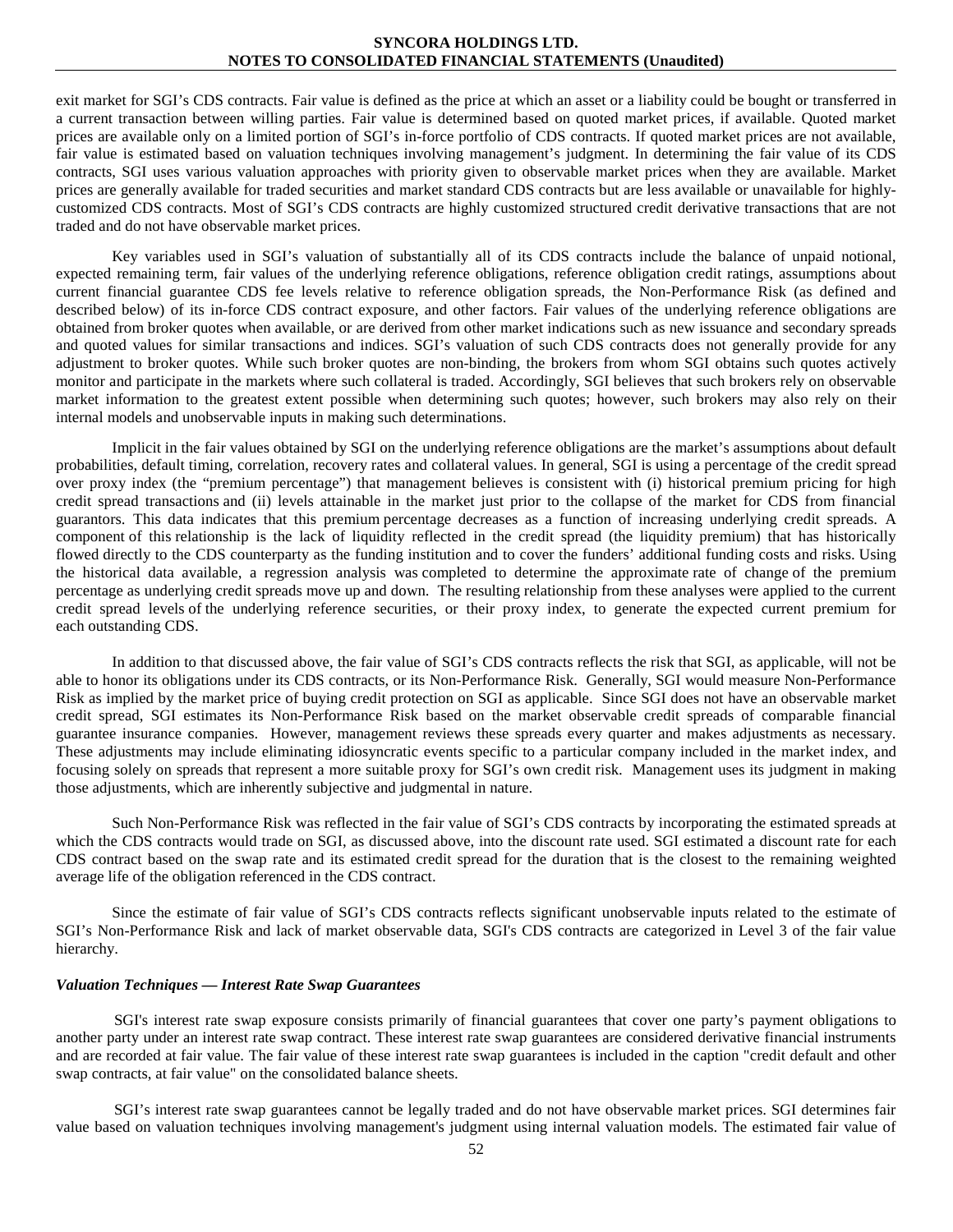the interest rate swap guarantees are primarily based upon unobservable inputs, including estimated default probabilities of the obligor, contractual terms, estimated recovery rates and the application of credit value adjustments for SGI's own non-performance risk.

Since the estimate of fair value of SGI's interest rate swap guarantees reflects significant unobservable inputs, SGI 's interest rate swap contracts are categorized in Level 3 of the fair value hierarchy.

# *Valuation Techniques — VIE Assets and Liabilities*

The consolidated VIE assets and liabilities consist primarily of RMBS securities. The fair value of SGI's consolidated VIE assets and liabilities is determined based on quoted market prices, if available. When observable quoted market prices are not available, fair value is determined based on internal discounted cash flow valuation models. The inputs to the valuation models primarily include estimated prepayment rates, market values of the underlying collateral, estimated default rates, market yields, credit spread indices, discount rates, estimated recovery rates, and for those liabilities insured by SGI, the benefit from SGI 's insurance policy guaranteeing timely principal and interest for the VIE assets insured by SGI and the application of credit value adjustments for SGI 's own non-performance credit risk. Since the majority of the significant inputs are unobservable, which reflect SGI's estimates of market assumptions, the fair value measurements of the consolidated VIE assets and liabilities are categorized as Level 3 in the fair value hierarchy.

## *Valuation Techniques — Debt Securities Available for Sale*

#### *U.S. Government and government agencies*

U.S. Treasury securities are valued using unadjusted quoted market prices. Accordingly, U.S. Treasury securities are generally categorized in Level 1 of the fair value hierarchy. U.S. government agency securities are generally valued using quoted market prices obtained from an independent third-party investment service provider. U.S. government agency securities are generally categorized in Level 2 of the fair value hierarchy.

## *Mortgage and asset-backed securities*

Mortgage and asset-backed securities are generally valued based on quoted prices or spread data, which are obtained from an independent third-party investment service provider. Mortgage and asset-backed securities are generally categorized in Level 2 of the fair value hierarchy. If external prices or significant inputs are unobservable, SGI will determine fair value using its own internal model estimates. In such cases, mortgage and asset-backed securities are categorized in Level 3 of the fair value hierarchy.

#### *Corporate*

The fair value of corporate bonds is determined using recently executed transactions or market price quotations obtained from an independent third-party investment service provider. Corporate bonds are generally categorized in Level 2 of the fair value hierarchy. If external prices or significant inputs are unobservable, SGI will determine fair value using its own internal model estimates. In such cases, these corporate securities are categorized in Level 3 of the fair value hierarchy.

#### *U.S. State and political subdivisions*

The fair value of state and municipal securities is determined using recently executed transactions or market price quotations obtained from an independent third-party service provider. These bonds are generally categorized in Level 2 of the fair value hierarchy. If external prices or significant inputs are unobservable, SGI will determine fair value using its own internal model estimates. In such cases, these state and municipal securities are categorized in Level 3 of the fair value hierarchy.

# *Valuation Techniques — Cash and Cash Equivalents and Restricted Cash and Cash Equivalents*

The carrying amounts of these items approximate fair value due to the short-term maturity of these instruments. Cash and cash equivalents include deposits in banks, commercial paper, money market accounts and money market funds, for which fair value of these instruments is based upon quoted market prices. SGI does not adjust the quoted market price for such instruments. Cash and cash equivalents are categorized in Level 1 of the fair value hierarchy.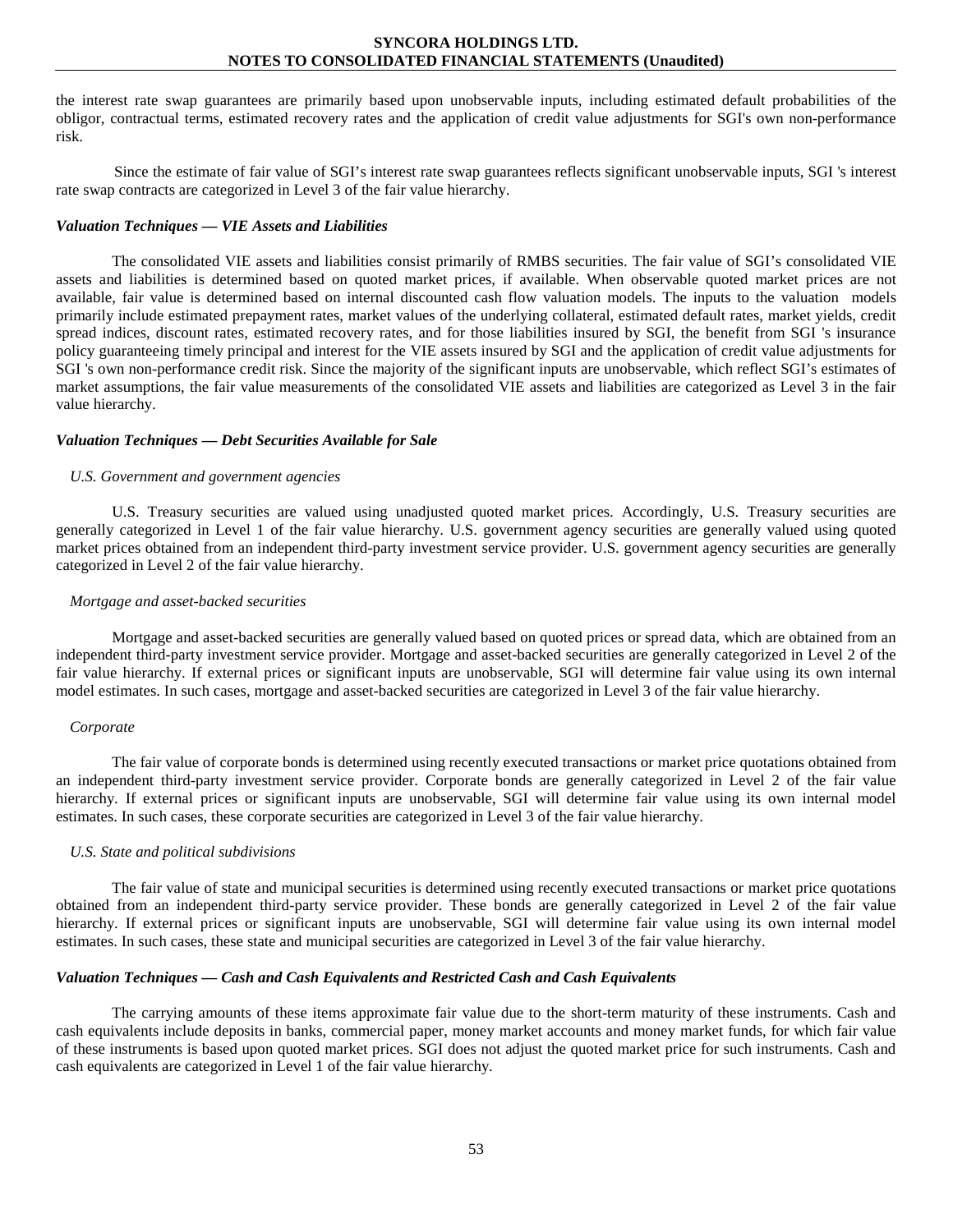#### *Valuation Techniques — Other Invested Assets*

Other invested assets primarily include direct investments in equity securities and exchange-traded direct equity investments. Equity securities and exchange-traded equity securities are generally valued based on quoted prices. Such investments are categorized in Level 1 of the fair value hierarchy. Investments in certain funds that are not actively traded but have inputs that are observable in the market or can be derived principally from observable market data are categorized in Level 2 of the fair value hierarchy. If external prices or significant inputs are unobservable, SGI will determine fair value using its own internal model estimates. In such cases, these other invested assets are categorized in Level 3 of the fair value hierarchy.

## *Valuation Techniques — Financial Guarantee Insurance Contracts*

SGI believes that the best estimate of fair value for its entire portfolio of insurance contracts is the discounted expected premiums less the discounted expected losses over the remaining life of each contract. To determine this fair value, SGI utilized a discounted cash flow model based on inputs that include assumptions of expected losses net of expected recoveries where loss reserves have been established (reserve contracts), and expected premiums and losses where loss reserves have not been recognized (non-reserve contracts). For non-reserve contracts, estimates of expected loss are driven by assumptions as to default and loss given default rates for each contract. Market-based discount rates that are credit adjusted for the premium payer and SGI's own credit risk are applied to the premium and loss cash flows, respectively, to ultimately determine the contract's fair value. The inputs used in determining fair value were mostly unobservable and as a result the fair value could change materially.

The fair value of SGI's financial guarantee insurance contracts related to its retained business was \$109.9 million and \$49.9 million at September 30, 2019 and December 31, 2018, respectively. The fair value of SGI's insurance contracts would be categorized into the Level 3 hierarchy since the significant inputs used were unobservable.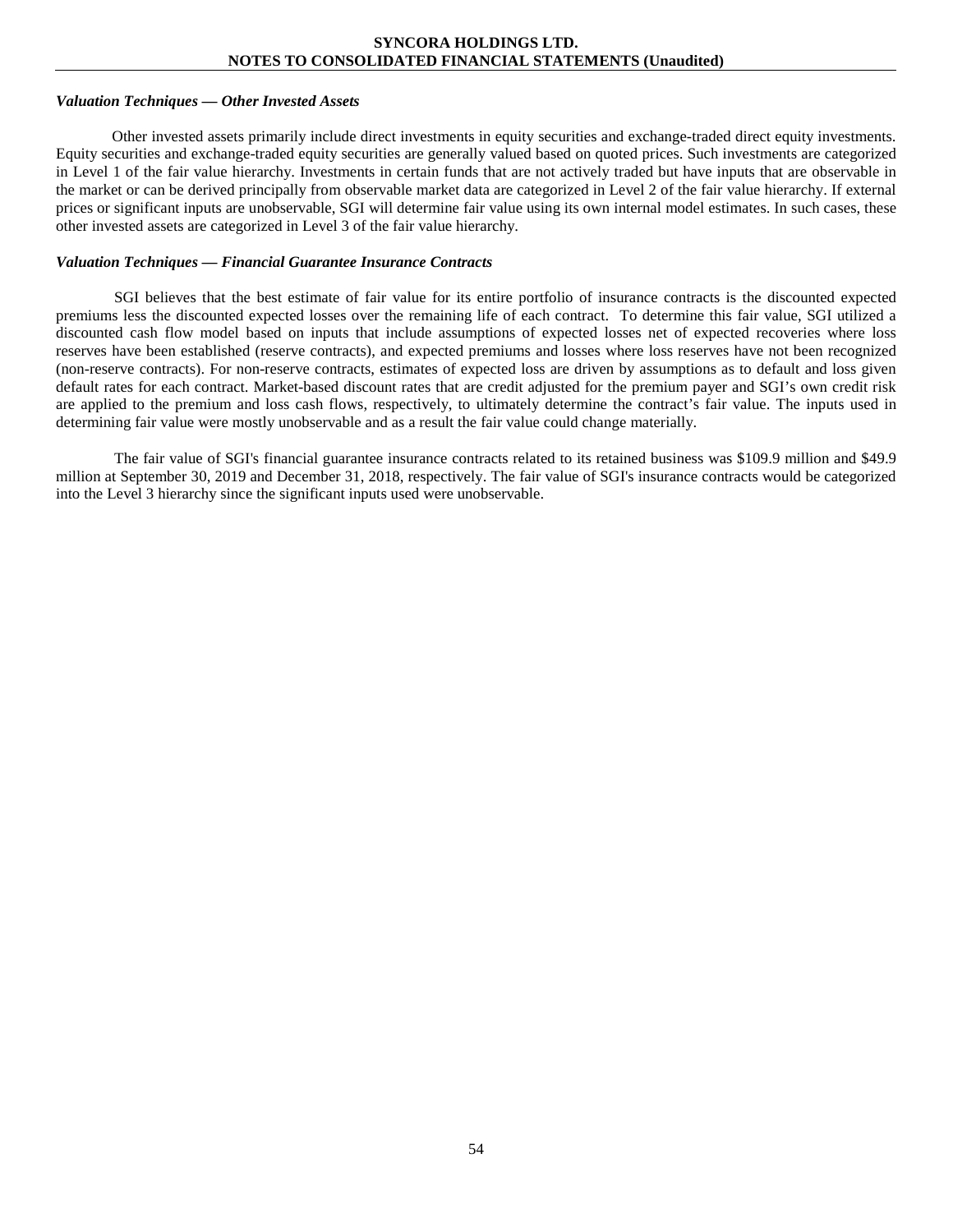## *Fair Value Hierarchy Tables*

The following fair value hierarchy table presents information about the SGI's assets and liabilities measured at fair value on a recurring basis as of September 30, 2019 and December 31, 2018:

| (U.S. dollars in thousands)                            | <b>Quoted Prices in Active</b><br><b>Markets for Identical</b><br>Assets (Level 1) |           |     | <b>Significant Other</b><br><b>Observable Inputs</b><br>(Level 2) |      |                          |     | Significant<br><b>Unobservable Inputs</b><br>(Level 3) |     |                          |     | <b>Total Assets / Liabilities</b><br>at Fair Value |    |             |  |
|--------------------------------------------------------|------------------------------------------------------------------------------------|-----------|-----|-------------------------------------------------------------------|------|--------------------------|-----|--------------------------------------------------------|-----|--------------------------|-----|----------------------------------------------------|----|-------------|--|
| <b>ASSETS</b>                                          | 2019                                                                               | 2018      |     | 2019                                                              |      | 2018                     |     | 2019                                                   |     | 2018                     |     | 2019                                               |    | 2018        |  |
| Debt securities available for sale:                    |                                                                                    |           |     |                                                                   |      |                          |     |                                                        |     |                          |     |                                                    |    |             |  |
| Mortgage and asset-backed securities                   |                                                                                    |           |     |                                                                   |      |                          |     |                                                        |     |                          |     |                                                    |    |             |  |
|                                                        |                                                                                    | -S        | \$  | 61,462                                                            | - \$ | 70,347                   | \$. | 1.404                                                  | -S  | 1.515                    | S   | 62,866                                             | -S | 71,862      |  |
|                                                        |                                                                                    |           |     | 35,065                                                            |      | 29,174                   |     |                                                        |     |                          |     | 35,065                                             |    | 29,174      |  |
|                                                        |                                                                                    |           |     | 60,718                                                            |      | 65,104                   |     |                                                        |     |                          |     | 60,718                                             |    | 65,104      |  |
|                                                        | 38.258                                                                             | 84,032    |     | ۰                                                                 |      | $\overline{\phantom{a}}$ |     |                                                        |     | $\overline{\phantom{0}}$ |     | 38,258                                             |    | 84,032      |  |
|                                                        |                                                                                    |           |     | 203,114                                                           |      | 314,323                  |     |                                                        |     |                          |     | 203,114                                            |    | 314,323     |  |
|                                                        | $\sim$                                                                             |           |     | 35,044                                                            |      | 35,291                   |     |                                                        |     |                          |     | 35,044                                             |    | 35,291      |  |
| Total debt securities available for sale               | 38,258                                                                             | 84,032    |     | 395,403                                                           |      | 514,239                  |     | 1,404                                                  |     | 1,515                    |     | 435,065                                            |    | 599,786     |  |
|                                                        | 21.868                                                                             | 74,336    |     | 5.000                                                             |      | 5,017                    |     | 6,480                                                  |     | 8,151                    |     | 33,348                                             |    | 87,504      |  |
|                                                        | 103.083                                                                            | 129.936   |     | 2.000                                                             |      |                          |     |                                                        |     |                          |     | 105.083                                            |    | 129.936     |  |
|                                                        | 16,543                                                                             | 10,631    |     |                                                                   |      |                          |     |                                                        |     |                          |     | 16,543                                             |    | 10,631      |  |
| Assets of consolidated variable interest entities      |                                                                                    |           |     |                                                                   |      |                          |     | 17.903                                                 |     | 20.843                   |     | 17.903                                             |    | 20,843      |  |
|                                                        |                                                                                    |           |     |                                                                   |      |                          |     | 242,611                                                |     | 227,052                  |     | 242,611                                            |    | 227,052     |  |
|                                                        |                                                                                    | \$298,935 | \$  | 402,403                                                           | \$   | 519,256                  | \$. | 268,398                                                | \$. | 257,561                  |     | 850,553                                            |    | \$1,075,752 |  |
| <b>LIABILITIES</b>                                     |                                                                                    |           |     |                                                                   |      |                          |     |                                                        |     |                          |     |                                                    |    |             |  |
|                                                        |                                                                                    | -S        | \$. |                                                                   | -S   |                          | \$. | 251.645                                                | \$. | 235.541                  | \$. | 251.645                                            | \$ | 235.541     |  |
| Liabilities of consolidated variable interest entities |                                                                                    |           |     |                                                                   |      |                          |     | 278                                                    |     | 340                      |     | 278                                                |    | 340         |  |
|                                                        | $\overline{\phantom{0}}$                                                           | \$        | \$  | $\overline{\phantom{0}}$                                          | -S   |                          |     | \$251,923                                              | \$  | 235,881                  | \$  | 251,923                                            | \$ | 235,881     |  |

## *Level 3 Assets and Liabilities Reconciliation Tables*

# *Level 3 Assets*

The following table provides a reconciliation of SGI's assets measured at fair value on a recurring basis using unobservable inputs (Level 3) as of September 30, 2019 and 2018:

|                                                 |                            |    | Debt Securities Available for Sale |    |                            |    |          |    |                              |   |        |
|-------------------------------------------------|----------------------------|----|------------------------------------|----|----------------------------|----|----------|----|------------------------------|---|--------|
|                                                 | <b>Mortgage and Asset-</b> |    |                                    |    |                            |    |          |    |                              |   |        |
| (U.S. dollars in thousands)                     | <b>Backed Securities</b>   |    |                                    |    | <b>Corporate and Other</b> |    |          |    | <b>Other Invested Assets</b> |   |        |
| <b>LEVEL 3 ASSETS</b>                           | 2019                       |    | 2018                               |    | 2019                       |    | 2018     |    | 2019                         |   | 2018   |
|                                                 | 1.515                      | -S | 2.217                              | S. | $\overline{\phantom{a}}$   | \$ | 45.444   | S. | 8.151                        | S | 40.504 |
|                                                 | (52)                       |    | 3,446                              |    |                            |    | 4.872    |    | (1,297)                      |   | (32)   |
| Unrealized gains (losses) included in earnings. | $\overline{\phantom{0}}$   |    |                                    |    |                            |    | 6.113    |    |                              |   | 2,081  |
| Unrealized gains (losses) included in OCI       | (288)                      |    | (130)                              |    |                            |    | (9,501)  |    | (374)                        |   | (97)   |
|                                                 | 595                        |    | 2.311                              |    |                            |    | 54       |    |                              |   |        |
|                                                 | (366)                      |    | (6,515)                            |    | $\overline{\phantom{a}}$   |    | (46,982) |    |                              |   |        |
|                                                 |                            |    |                                    |    |                            |    |          |    |                              |   |        |
|                                                 | 1.404                      |    | 1.329                              |    | $\overline{\phantom{a}}$   |    |          |    | 6.480                        |   | 42.456 |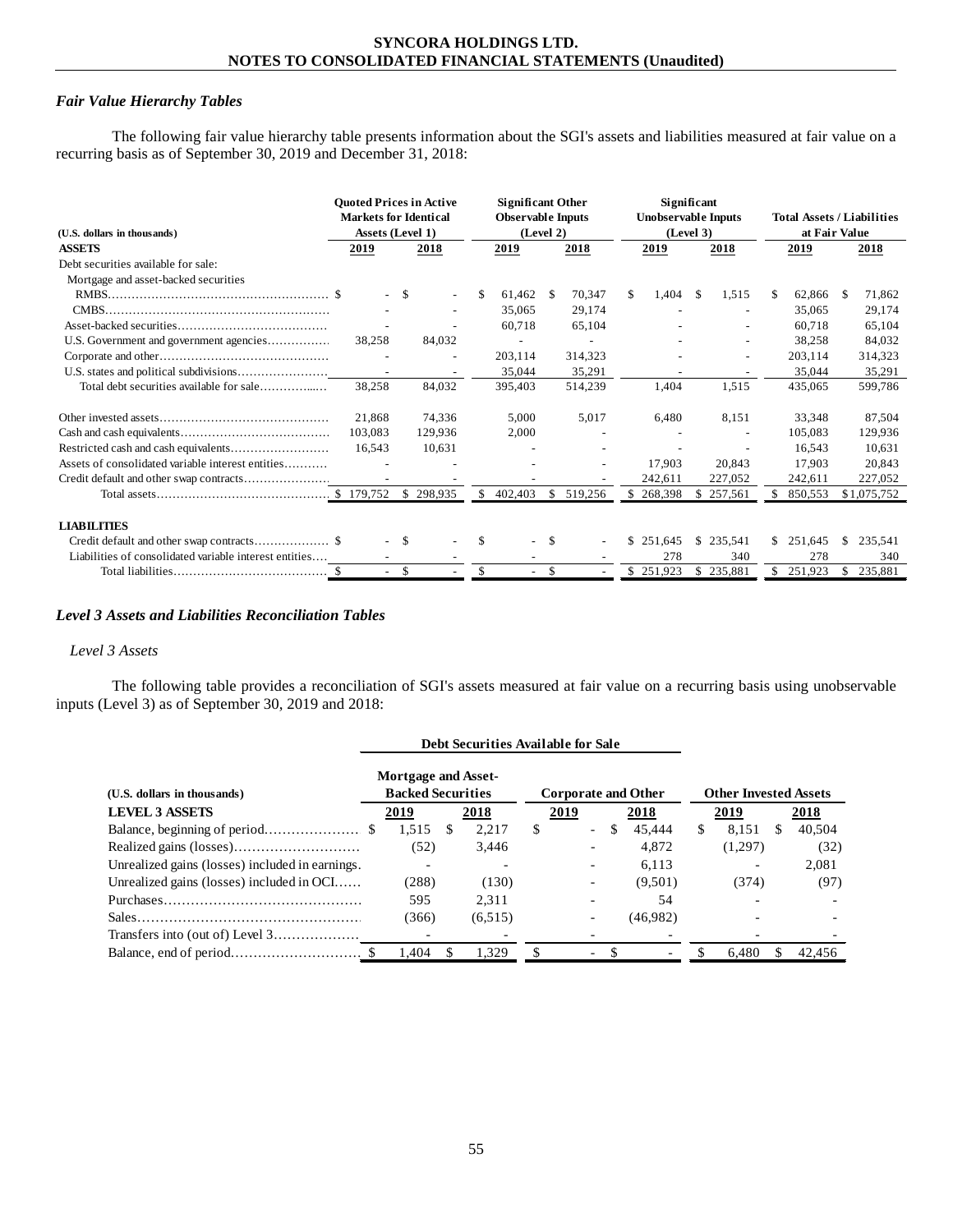|                                                 |         | <b>Assets of Consolidated</b>               |               |                                                   |  |  |  |  |  |
|-------------------------------------------------|---------|---------------------------------------------|---------------|---------------------------------------------------|--|--|--|--|--|
|                                                 |         | <b>Variable Interest</b><br><b>Entities</b> |               | <b>Credit default and other</b><br>swap contracts |  |  |  |  |  |
| <b>LEVEL 3 ASSETS</b>                           | 2019    | 2018                                        | 2019          | 2018                                              |  |  |  |  |  |
|                                                 | 20,843  | \$118,154                                   | 227,052<br>S. | -S                                                |  |  |  |  |  |
|                                                 |         | (57, 564)                                   |               |                                                   |  |  |  |  |  |
|                                                 |         |                                             |               |                                                   |  |  |  |  |  |
| Unrealized gains (losses) included in earnings. | (2.940) | (5.915)                                     | 15.559        | 103.417                                           |  |  |  |  |  |
| Unrealized gains (losses) included in $OCI$     |         |                                             |               |                                                   |  |  |  |  |  |
|                                                 |         |                                             |               | 120.859                                           |  |  |  |  |  |
|                                                 |         |                                             |               |                                                   |  |  |  |  |  |
|                                                 |         | (34, 634)                                   |               |                                                   |  |  |  |  |  |
| Transfers into (out of) Level $3$               |         |                                             |               |                                                   |  |  |  |  |  |
|                                                 | 17.903  | 20.041<br>S.                                | 242.611<br>S. | \$224,276                                         |  |  |  |  |  |

There were no transfers into or out of Level 3 during the nine months ended September 30, 2019 and 2018.

# *Level 3 Liabilities*

The following table provides a reconciliation for SGI's liabilities measured at fair value on a recurring basis using unobservable inputs (Level 3) for the nine months ended September 30, 2019 and 2018:

|                                                | <b>Credit Default and Other</b> |                       |     |         |  |                                   |        |  | <b>Liabilities of Consolidated</b> |  |  |  |
|------------------------------------------------|---------------------------------|-----------------------|-----|---------|--|-----------------------------------|--------|--|------------------------------------|--|--|--|
| (U.S. dollars in thousands)                    |                                 | <b>Swap Contracts</b> |     |         |  | <b>Variable Interest Entities</b> |        |  |                                    |  |  |  |
| <b>LEVEL 3 LIABILITIES</b>                     | 2019<br>2018                    |                       |     |         |  | 2019                              | 2018   |  |                                    |  |  |  |
|                                                |                                 | 235.541               | \$. | 104.094 |  | S                                 | 340 \$ |  | 60,708                             |  |  |  |
|                                                |                                 |                       |     |         |  |                                   |        |  | (57,563)                           |  |  |  |
|                                                |                                 | (216)                 |     | 120.338 |  |                                   |        |  |                                    |  |  |  |
| Unrealized (gains) losses included in earnings |                                 | 16,320                |     | 9,372   |  |                                   | (62)   |  | (2,808)                            |  |  |  |
|                                                |                                 | 251.645               |     | 233,804 |  |                                   | 278    |  | 337                                |  |  |  |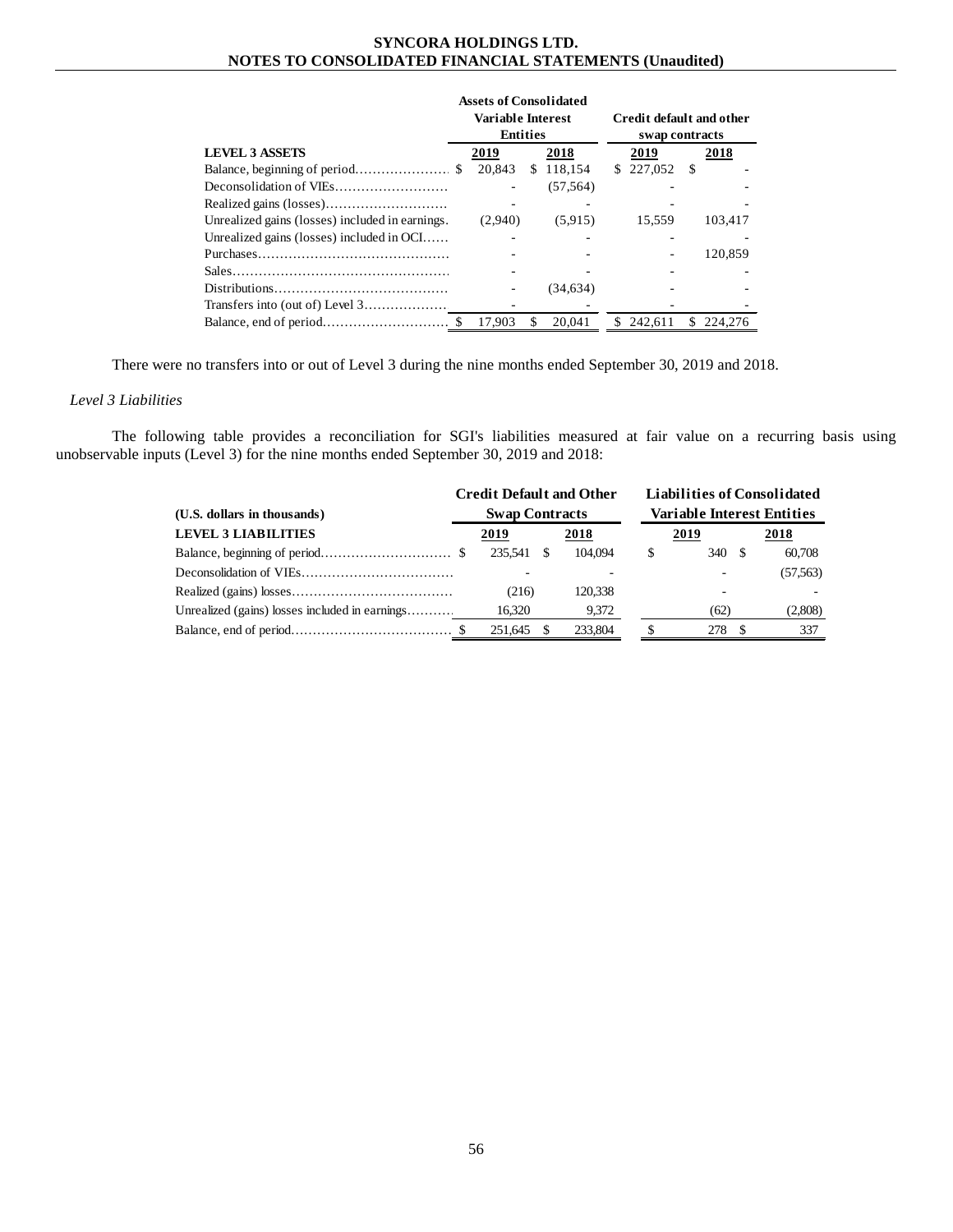The following table provides quantitative information regarding the significant unobservable inputs used to measure the fair value of SGI's Level 3 assets and liabilities on a recurring basis as of September 30, 2019 and December 31, 2018: **(U.S. dollars in thousands)**

|                                     | <b>Fair Value</b> |             | <b>Valuation</b>      | <b>Significant</b>         | <b>Range of Inputs</b> |                      |  |
|-------------------------------------|-------------------|-------------|-----------------------|----------------------------|------------------------|----------------------|--|
| <b>Level 3 Assets / Liabilities</b> | 2019              | 2018        | <b>Techniques</b>     | <b>Unobservable Inputs</b> | 2019                   | 2018                 |  |
| <b>Assets</b>                       |                   |             |                       |                            |                        |                      |  |
| Mortgage- and asset-                | 1,404<br>\$       | \$<br>1,515 | Discounted cash flows | Constant prepayment rate   | 4.71% - 16%            | $1.16\% - 16\%$      |  |
| baked securities                    |                   |             |                       | Constant default rate      | $3.0\% - 35\%$         | 1.44% - 35%          |  |
|                                     |                   |             |                       | Loss severity              | $40\% - 100\%$         | 40% - 100%           |  |
|                                     |                   |             |                       | Yield                      | $4.25\% - 6.75\%$      | $5.0\% - 7.5\%$      |  |
| Other invested assets               | 6,480             | 8,151       | Market approach       | Liquidation preference     | \$4.9 million          | \$4.9 million        |  |
| Assets of consolidated VIEs         | 17,903            | 20,843      | Discounted cash flows | Constant prepayment rate   | 3.83% - 99.87%         | $1.16\% - 36.04\%$   |  |
|                                     |                   |             |                       | Constant default rate      | 2.08% - 35.00%         | 1.44% - 35.00%       |  |
|                                     |                   |             |                       | Loss severity              | 40% - 100%             | $40\% - 100\%$       |  |
|                                     |                   |             |                       | Yield                      | $4.25\% - 6.75\%$      | $5.0\% - 7.50\%$     |  |
|                                     |                   |             |                       | Non-performance risk       | 3.97% - 4.13%          | 5.36% - 6.86%        |  |
| Credit default and                  | 242,611           | 227,052     | Discounted cash flows | Loss severity              | $10\% - 30\%$          | $10\% - 60\%$        |  |
| other swap contracts                |                   |             |                       | Default rate               | $0.06\% - 1.02\%$      | $0.02\% - 1.11\%$    |  |
|                                     |                   |             |                       | Market premiums            | 29 bps - 191 bps       | 35 bps - 235 bps     |  |
|                                     |                   |             |                       | Weighted average life      | $1.07$ yrs - 33.8 yrs  | $0.5$ yrs - 34.6 yrs |  |
|                                     |                   |             |                       | Non-performance risk       | 1.86% - 2.58%          | 2.99% - 4.50%        |  |
| <b>Liabilities</b>                  |                   |             |                       |                            |                        |                      |  |
| Credit default and                  | \$251,645         | \$235,541   | Discounted cash flows | Loss severity              | 10% - 30%              | $10\% - 60\%$        |  |
| other swap contracts                |                   |             |                       | Default rate               | $0.06\% - 1.02\%$      | $0.02\% - 1.11\%$    |  |
|                                     |                   |             |                       | Market premiums            | 29 bps - 191 bps       | 35 bps - 235 bps     |  |
|                                     |                   |             |                       | Weighted average life      | $1.07$ yrs - 33.8 yrs  | 0.5 yrs - 34.6 yrs   |  |
|                                     |                   |             |                       | Non-performance risk       | $1.86\% - 4.51\%$      | 2.99% - 8.25%        |  |
| Liabilities of consolidated VIEs    | 278               | 340         | Discounted cash flows | Constant prepayment rate   | 4.09% - 99.87%         | 2.45% - 36.04%       |  |
|                                     |                   |             |                       | Constant default rate      | 4.00% - 35.00%         | 2.64% - 35.00%       |  |
|                                     |                   |             |                       | Loss severity              | 70% - 100%             | 70% - 100%           |  |
|                                     |                   |             |                       | Yield                      | $4.25\% - 4.53\%$      | $5.0 \% - 6.86\%$    |  |
|                                     |                   |             |                       | Non-performance risk       | 3.97% - 4.13%          | 5.36% - 6.86%        |  |

The significant unobservable inputs used in the fair value measurement of SGI's assets and liabilities are shown in the table above. Significant changes in any of those inputs noted above in isolation can result in a materially lower or higher fair value measurement.

# *Non-Performance Risk*

SGI considers the effect of nonperformance risk in determining the fair value of its CDS liabilities and the consolidated VIE liabilities. The fair value of SGI's CDS reflects the risk that SGI, as applicable, will not be able to honor its obligations under its CDS contracts, or its Non-Performance Risk. Since SGI does not have an observable market credit spread, SGI measures its Non-Performance Risk based on the market observable credit spread of a comparable financial guarantee insurance company.

The fair value of SGI's consolidated VIE liabilities reflects the Non-Performance Risk that SGI will not be able to honor VIE obligations where VIE liabilities exceed the value of the related pledged assets.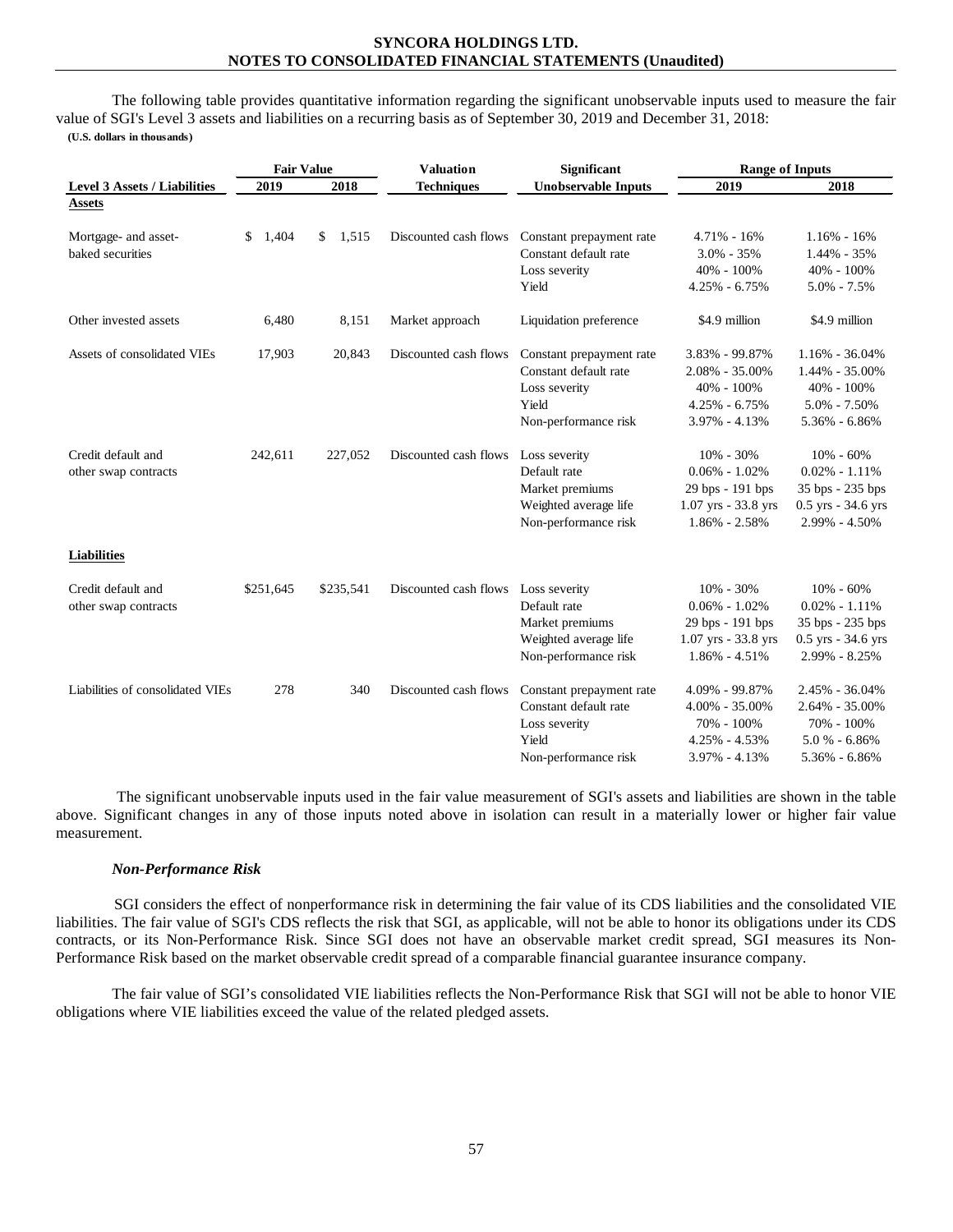Set forth below is information regarding SGI's in-force CDS and other swap contracts and VIE liabilities as of September 30, 2019 and December 31, 2018, including the fair value of such contracts and VIE liabilities, the Non-Performance Risk discount on such contracts and VIE liabilities which is embedded in the credit default and other swap contracts and the VIE liabilities on the accompanying consolidated balance sheets:

|                                                                                   | CDS and other  |      |               |       |                        |      |  |  |
|-----------------------------------------------------------------------------------|----------------|------|---------------|-------|------------------------|------|--|--|
| (U.S. dollars in millions)                                                        | swap contracts |      |               |       | <b>VIE</b> liabilities |      |  |  |
|                                                                                   | 2019           | 2018 |               | 2019  |                        | 2018 |  |  |
| Fair value, before giving effect to Non-Performance Risk \$295.6 \$308.4<br>Less: |                |      | <sup>\$</sup> | 0.3 S |                        | 0.3  |  |  |
|                                                                                   | 44.0           | 72.9 |               |       |                        |      |  |  |
| Fair value, after giving effect to Non-Performance Risk \$ 251.6 \$ 235.5         |                |      |               | 0.3   |                        | 0.3  |  |  |

#### *Financial Instruments Not Carried at Fair Value*

At September 30, 2019 and December 31, 2018, the carrying value of SGI's surplus notes as described above was zero and \$104.2 million, respectively. The interest rate on these surplus notes was 5.0% and 6.0% for each series with the first maturity date on such surplus notes scheduled for December 2011 and in June 2024. On March 28, 2019, the NYDFS approved a net payment of \$169.9 million, which represents the remaining principal and accrued interest on SGI's surplus notes and payment was made on April 30, 2019. The fair value of SGI's surplus notes was difficult and complex to estimate as such surplus notes were not listed on any exchange or publicly traded in any market. Any trading activity was inherently limited, and the prices may vary significantly between trades. Based on limited available market data obtained by management, SGI's short-term notes and long-term notes were found to have a price of approximately 97.7 and 98.2, respectively, as of December 31, 2018. These prices were based on total par, paid-in-kind interest and accrued but unpaid interest.

#### *Commitments and Contingencies*

#### **Legal Matters**

In the ordinary course of business, SGI may be subject to litigation or other legal proceedings as plaintiff and defendant. SGI intends to vigorously defend against any actions in which it is a defendant and vigorously prosecute any action in which it is a plaintiff, and SGI does not expect the outcome of any such matters to have a material adverse effect on SGI's financial position, results of operations or liquidity. SGI can provide no assurance that the ultimate outcome of these actions will not cause a loss nor have a material adverse effect on SGI's financial position, results of operations or liquidity.

Set forth below is a description of certain legal proceedings to which Syncora Guarantee is a party.

## *Puerto Rico*

On July 18, 2017, certain creditors of PREPA, including Syncora Guarantee, filed a motion in PREPA's Title III case seeking relief from the automatic stay in order to commence an action to enforce their statutory right to appoint a receiver. On September 14, 2017, this motion was denied by Judge Swain. On September 28, 2017, SGI and the other creditors appealed the decision to the United States Court of Appeals for the First Circuit. On August 8, 2018, the First Circuit issued an opinion vacating Judge Swain's decision and holding that sections 305 and 306 of PROMESA do not preclude the court from granting the requested relief to appoint a receiver. The First Circuit remanded the case back to Judge Swain and allowed the creditors to file a renewed motion to seek relief from the automatic stay.

On October 3, 2018, certain monoline insurers, including Syncora Guarantee, filed a renewed motion in PREPA's Title III case for relief from the automatic stay in order to commence an action to enforce their statutory right to appoint a receiver. On March 27, 2019, the Official Committee of Unsecured Creditors filed an objection to the renewed motion disputing, among other things, the collateral securing the PREPA bonds. On September 9, 2019, SGI became a party to the Definitive RSA. Pursuant to the Definitive RSA, upon court approval of the agreement, the renewed motion will be voluntarily withdrawn by all of the movants.

On May 2, 2019, the Oversight Board and the official committee of unsecured creditors filed a complaint challenging numerous proofs of claims relating to general obligation bonds, including those filed by SGI. Among other things, the complaint disputes the existence, extent, and enforceability of the consensual and statutory liens asserted in the proofs of claim and is seeking to reclassify such claims as unsecured obligations of the Commonwealth. On May 20, 2019, the Oversight Board and the official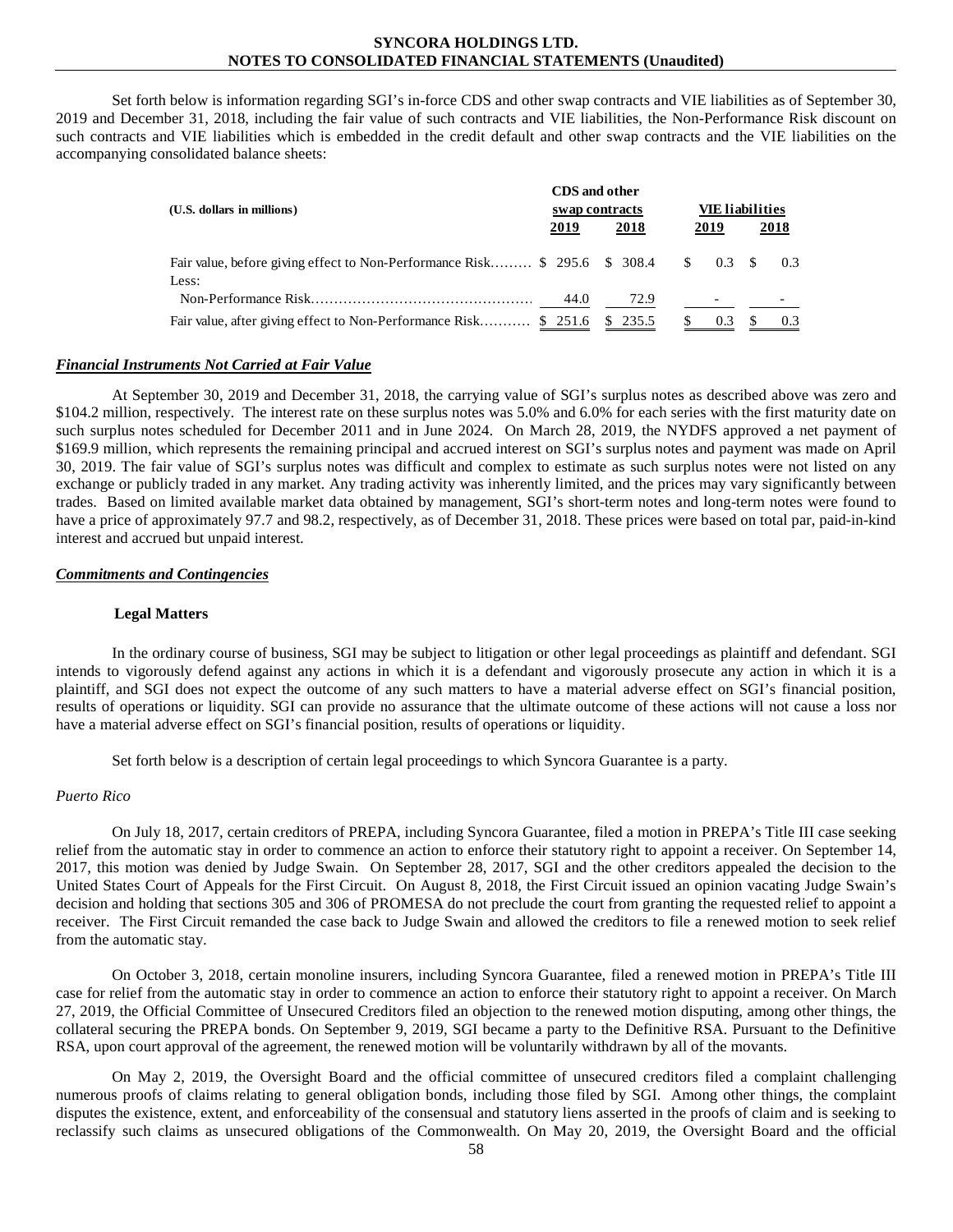committee of unsecured creditors filed a similar complaint challenging numerous proofs of claims relating to bonds issued by the Puerto Rico Highways and Transportation Authority, including those filed by SGI. Both of these complaints are currently stayed by the court.

On September 30, 2019, certain Fuel Line Lenders of PREPA filed a complaint against several parties, including SGI. Among other things, the complaint is seeking priority payment for the plaintiffs' claims against PREPA prior to any payments to the PREPA bondholders and to limit the lien securing the PREPA power revenue bonds. Any motion to dismiss the complaint must be filed by November 6, 2019.

As of September 30, 2019, in 24 states or jurisdictions Syncora Guarantee's license to conduct insurance business in such states or jurisdictions was suspended, revoked, had an order of impairment placed against it, expired, was voluntarily surrendered by Syncora Guarantee, or Syncora Guarantee agreed to cease writing business in such states or jurisdictions, or Syncora Guarantee opted not to renew its license in such states or jurisdictions. Management anticipates that Syncora Guarantee will be able to continue to collect premiums on existing business in such states or jurisdictions. Additional states or jurisdictions may suspend Syncora Guarantee's license, place an order of impairment against it or, in lieu of a suspension or order, Syncora Guarantee may voluntarily agree to cease writing business and let such licenses expire or opt not to renew its licenses in additional states or jurisdictions.

## *Insurance Regulatory Requirements*

The ability of SGI to declare and pay a dividend to shareholders is governed by applicable New York law, including the NYIL. Under Section 4105 of the NYIL, SGI is permitted to pay dividends to shareholders in any 12-month period, without the prior approval of the NYDFS in an amount equal to the lesser of 10% of its policyholders' surplus as of last financial statement filed with the NYDFS (annual or quarterly) or their adjusted net investment income for the 12-month period, as determined in accordance with Statutory Accounting Practices prescribed or permitted by the NYDFS. The NYIL also provides that SGI may distribute dividends to shareholders in excess of the aforementioned amount only upon approval thereof by the NYDFS. Even if these tests are satisfied, NYIL provides a further test in that SGI may not declare or distribute any dividends to shareholders except out of "earned surplus" (an amount equal to "unassigned funds (surplus)" as shown on SGI's statutory balance sheet, which as of September 30, 2019 and December 31, 2018 was \$507.6 million and \$475.0 million, less its "unrealized appreciation of assets"). As of September 30, 2019, SGI's unrealized appreciation of assets was \$7.9 million. The NYDFS may disapprove such dividends to shareholders if it finds that SGI will retain insufficient surplus to support its obligations and writings.

On April 30, 2019, SGI paid its surplus notes in full. Following payment in full, the following restrictions in its master transaction agreement with certain of its financial counterparties to CDS contracts insured by SGI's financial guaranty insurance policies and certain related transactions (referred to collectively as the "2009 MTA") no longer apply: SGI may not (i) make any distribution, pay, redeem, repurchase, retire, exchange or otherwise acquire its surplus notes, except on a pro rata basis and on the same terms; (ii) merge, consolidate or sell, assign, transfer or dispose of all or any material portion of its assets; (iii) pay any dividend, repurchase, redeem, exchange or convert any of its equity securities (or of any of its direct or indirect parent); (iv) issue any surplus notes; or (v) incur any indebtedness. Accordingly, the restrictive covenants in the 2009 MTA are no longer operative.

Among other requirements, Article 69 of the NYIL provides that financial guarantee insurance companies maintain minimum policyholders' surplus of \$66 million. In accordance with accounting practices prescribed or permitted by the NYDFS, as of September 30, 2019 and December 31, 2018, SGI reported policyholders' surplus of \$639.9 million and \$811.0 million, respectively. For the nine months ended September 30, 2019 and 2018, SGI reported net income (loss) of \$30.3 million and \$(128.1) million, respectively.

#### *SGI Statutory Insurance Regulatory Requirements*

SGI prepares its statutory basis financial statements in accordance with accounting practices prescribed or permitted by the NYDFS. The NYDFS recognizes only statutory accounting practices prescribed or permitted by the State of New York for determining and reporting the financial condition and results of operations of an insurance company and for determining its solvency under insurance law. The National Association of Insurance Commissioners ("NAIC") Accounting Practices and Procedures manual ("NAIC SAP"), has been adopted as a component of prescribed or permitted practices by the State of New York. The state has adopted certain prescribed accounting practices that differ with those found in NAIC SAP. The NYDFS has the right to permit other specific practices which deviate from prescribed practices.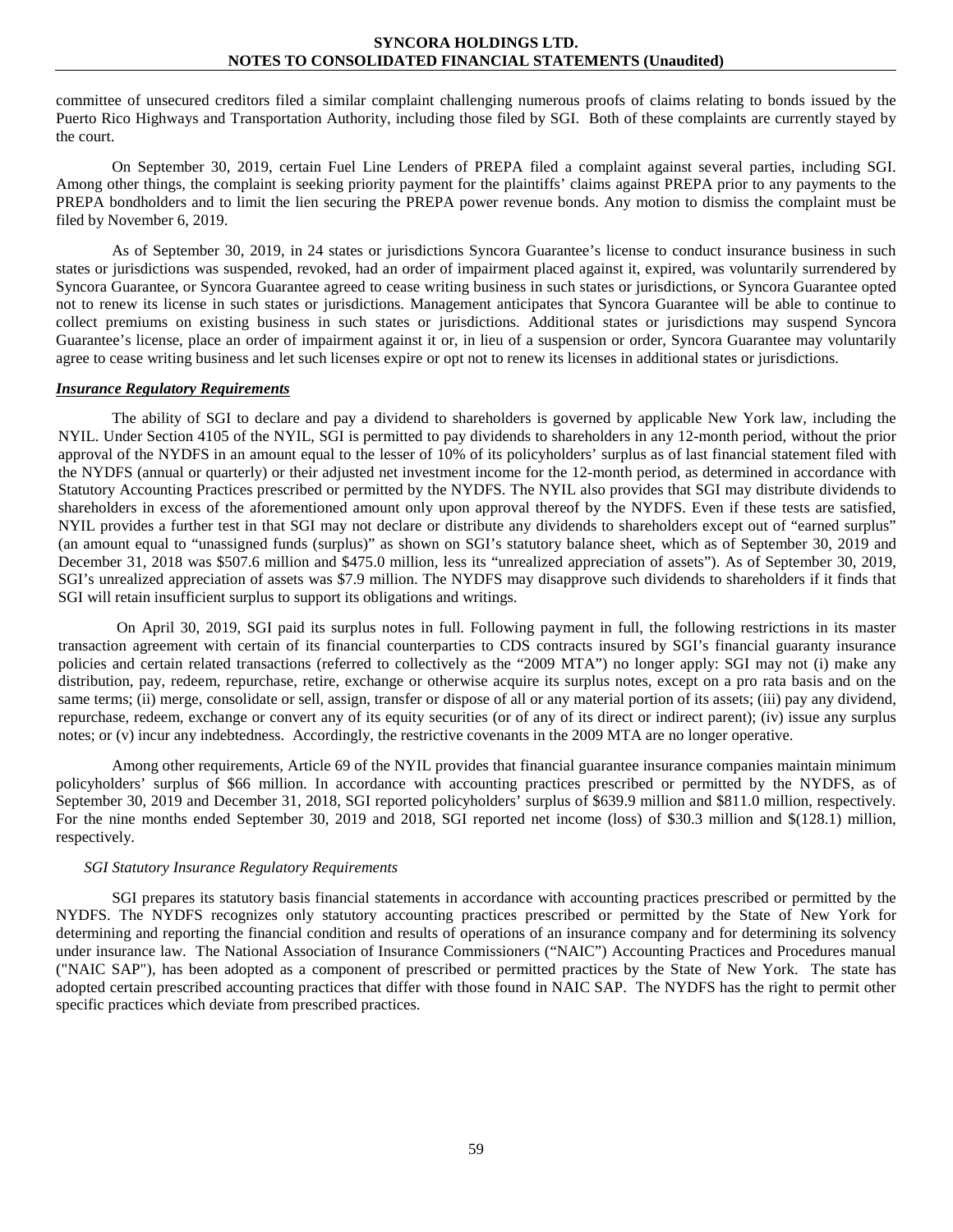Set forth below are reconciliations of the net income (loss) and capital and surplus (deficit) of SGI reported in accordance with NAIC SAP to such amounts prepared in accordance with statutory accounting practices prescribed or permitted by the NYDFS for the nine months ended September 30, 2019 and 2018 and as of September 30, 2019 and December 31, 2018.

| (U.S. dollars in thousands)              |                   |           |      |                            |      |            |      |            |
|------------------------------------------|-------------------|-----------|------|----------------------------|------|------------|------|------------|
|                                          | Net Income (Loss) |           |      | <b>Capital and Surplus</b> |      |            |      |            |
| <b>Description</b>                       | 2019              |           | 2018 |                            | 2019 |            | 2018 |            |
| <b>NAIC SAP Basis</b>                    | \$                | 80.887    | \$   | (181,392)                  | \$   | (404, 722) | S    | (284, 236) |
| Effect of NY prescribed practices<br>(a) |                   |           |      |                            |      |            |      |            |
| Effect of NY permitted practices         |                   |           |      |                            |      |            |      |            |
| (b)                                      |                   |           |      |                            |      | 921,561    |      | 921,561    |
| (c)                                      |                   | (50, 632) |      | 26,904                     |      | 123,073    |      | 173.705    |
| (d)                                      |                   |           |      |                            |      |            |      |            |
| (e)                                      |                   |           |      | 26,347                     |      |            |      |            |
| (f)                                      |                   |           |      |                            |      |            |      |            |
| <b>NY</b> Basis                          |                   | 30,255    | \$   | (128, 141)                 |      | 639,912    |      | 811,030    |

*Permitted or Prescribed Practices*

- **(a)** Pursuant to certain prescribed accounting practices under Articles 14 and 69 of the NYIL that differ with those found in NAIC SAP, the admissible carrying value of a share of an insurer is limited to a stipulated percentage of policyholders' surplus, and investments in certain securities (including the Uninsured Cash Flow Certificates) are also subject to limitations. In connection with the 2009 MTA, the NYDFS permitted SGI to admit these assets notwithstanding the otherwise applicable limitations, which resulted in no difference between NAIC SAP and NY basis.
- **(b)** In connection with the reinsurance agreement with Assured, which closed on June 1, 2018, the NYDFS permitted SGI to set a fixed contingency reserve balance of \$5 million. This fixed reserve balance will not increase through accretion nor decrease through releases. Pursuant to prior approvals granted by the NYDFS in accordance with section 6903 of the NYIL, as of September 30, 2019 and December 31, 2018, SGI has de-recognized \$921.6 million and \$921.6 million, respectively, in the aggregate, of contingency reserves on terminated policies, and policies on which SGI has established case reserves, whereas under NAIC SAP SGI would still be required to carry such reserves. SGI previously applied the permitted practice described above to release contingency reserves on an obligation by obligation basis under policies insuring multiple obligations rather than on a policy by policy basis. In addition to the foregoing, SGI released contingency reserves based on a methodology pursuant to a permitted practice granted by the NYDFS.
- **(c)** The NYDFS granted SGI a permitted practice to de-recognize reserves for unpaid losses, unearned premium reserve and contingency reserves relating to, and expense payments (which are reflected in "Net losses and loss adjustment expenses " on the Statements of Operations and Changes in Capital and Surplus ("Statements of Operations")) made to effect, certain transactions executed in connection with its continued remediation efforts which effectively defeased or, in-substance, commuted, in whole or in part, the policies relating thereto, whereas under NAIC SAP such reserves would continue to be carried until such time the underlying contracts were legally extinguished and the payments made to effect the transactions would have resulted in the recording of an asset, as such payments were made in exchange for the assignment to SGI or an affiliate of SGI of all rights under the aforementioned policies. As of September 30, 2019, such de-recognized reserves for unpaid losses, unearned premium reserve and contingency reserves (as of the date of the effective defeasance or, insubstance commutations) aggregated \$6.3 billion, \$17.4 million and \$4.9 million, respectively. As of December 31, 2018, such de-recognized reserves for unpaid losses, unearned premium reserve and contingency reserves (as of the date of the effective defeasance or, in-substance commutations) aggregated \$6.3 billion, \$17.4 million and \$4.9 million, respectively. As of December 31, 2015, SGI no longer sought approval for the de-recognition of unpaid losses, unearned premium reserves and contingency reserves relating to, and expense payments made which effectively defeased or, in-substance, commuted certain CDS contracts executed in connection with the consummation of the 2009 MTA and that were previously disclosed on an aggregate basis. As such CDS contracts were legally extinguished as of December 31, 2015, the associated reserves were released under NAIC SAP resulting in no difference between NAIC SAP and NY basis, and therefore the permitted practice is no longer required.
- **(d)** The NYDFS granted SGI a permitted practice to value the surplus notes issued by SGI in settlement of certain policy obligations in connection with the 2009 MTA at original face value of \$625.0 million in the aggregate, as compared to the estimated fair value thereof, that SGI would otherwise have been required to reflect such surplus notes in accordance with NAIC SAP. Any adjustment to the carrying value of surplus notes would result in an equal and offsetting adjustment to unassigned funds. As both surplus notes and unassigned funds are elements of policyholders' surplus, a change in the value of the surplus notes would not affect policyholders' surplus. As of April 30, 2019, SGI paid off in full the remaining principal and accrued interest on its surplus notes.
- **(e)** The NYDFS previously granted SGI a permitted practice to account for its ownership of the common stock of American Roads entities and Pike Pointe Holdings, LLC as salvage recoverable, which is deducted from the liability for unpaid claims or losses, whereas under NAIC SAP, SGI would be required to record its 100% equity ownership of these entities using GAAP equity values. As of December 31, 2018, SGI no longer applies such permitted practice.
- **(f)** In connection with the Restructuring Transactions completed on August 12, 2016, the NYDFS granted SGI permission to increase its earned surplus to the greatest extent possible given its current gross paid in and contributed surplus by allocating the entire balance of that account to earned surplus. As both earned surplus and gross paid in and contributed surplus are elements of policyholders' surplus, this permitted practice has no effect on total policyholders' surplus.